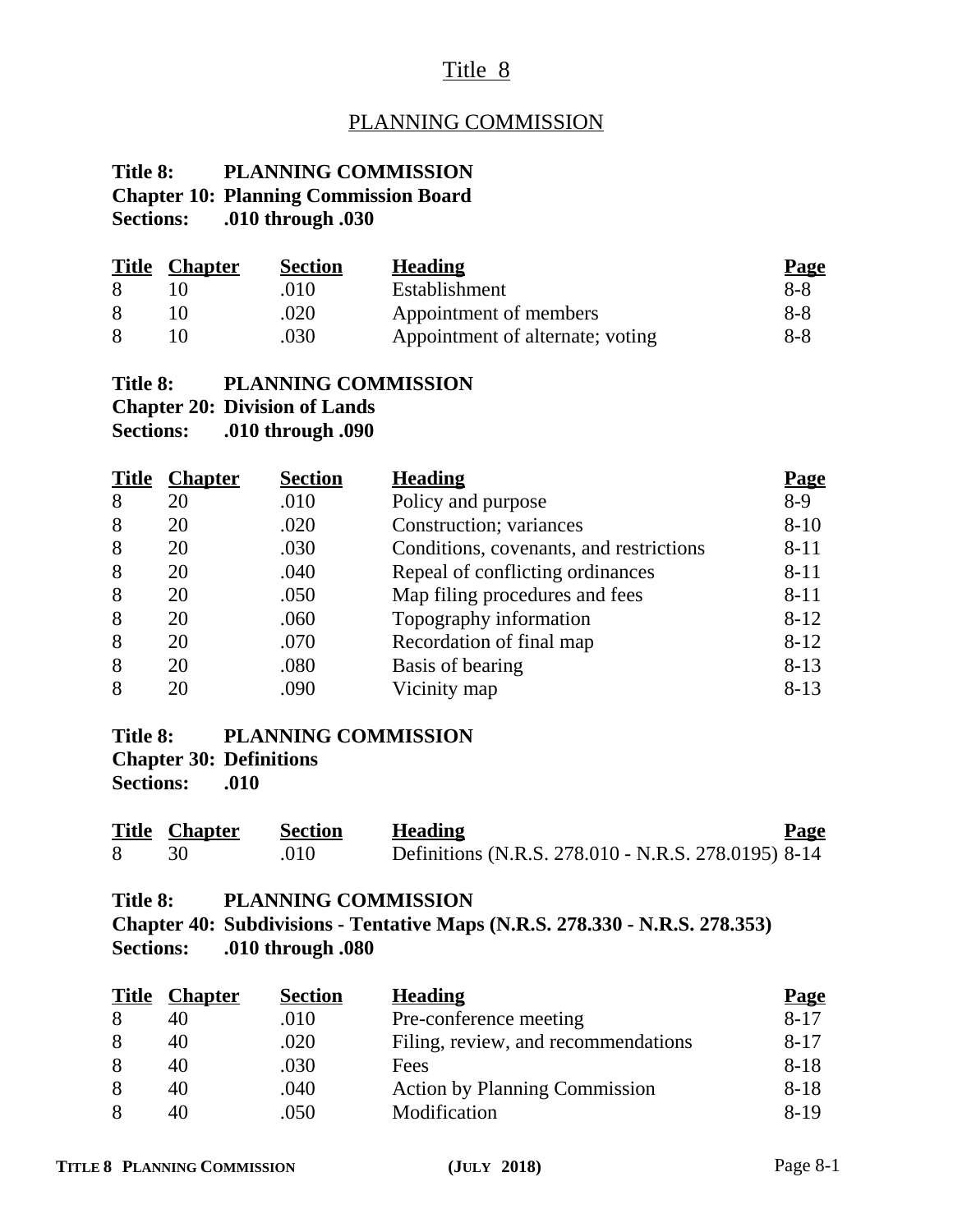| 40 | .060     | Decision appeal                    | 8-19   |
|----|----------|------------------------------------|--------|
| 40 | .070     | Dedication of land for public use  | 8-19   |
| 40 | $.080$ . | <b>Action by County Commission</b> | $8-20$ |

# **Title 8: PLANNING COMMISSION Chapter 50: Subdivisions - Design Requirements Sections: .010 through .150**

| <b>Title</b> | <b>Chapter</b> | <b>Section</b> | <b>Heading</b>                            | <b>Page</b> |
|--------------|----------------|----------------|-------------------------------------------|-------------|
| 8            | 50             | .010           | Conformance required                      | $8 - 21$    |
| 8            | 50             | .020           | <b>Future streets</b>                     | $8 - 21$    |
| 8            | 50             | .030           | Special intersections                     | $8 - 22$    |
| 8            | 50             | .040           | Plan specifications                       | $8 - 22$    |
| 8            | 50             | .050           | Street design                             | $8 - 22$    |
| 8            | 50             | .060           | Street names                              | $8 - 24$    |
| 8            | 50             | .070           | Public roads                              | $8 - 24$    |
| 8            | 50             | .080           | Alleys                                    | $8 - 24$    |
| 8            | 50             | .090           | Curbs and gutters                         | $8 - 25$    |
| 8            | 50             | .100           | Pedestrian ways                           | $8 - 25$    |
| 8            | 50             | .110           | Easements for drainage and utilities, and | $8 - 25$    |
|              |                |                | previously recorded easements             |             |
| 8            | 50             | .120           | Water supply and fire hydrants            | $8-26$      |
| 8            | 50             | .130           | Sewer and garbage                         | $8-26$      |
| 8            | 50             | .140           | Property drainage                         | $8-26$      |
| 8            | 50             | .150           | Minimum lost sizes                        | $8 - 27$    |

## **Title 8: PLANNING COMMISSION**

**Chapter 60: Subdivisions - Final Map (N.R.S. 278.360 - N.R.S. 278.460) Sections: .010 through .050**

| <b>Title</b> | <b>Chapter</b> | <b>Section</b> | <b>Heading</b>                    | <b>Page</b> |
|--------------|----------------|----------------|-----------------------------------|-------------|
| 8            | 60             | .010           | Filing procedure                  | $8 - 28$    |
| 8            | 60             | .020           | Filing and fees of complete plans | $8 - 28$    |
| 8            | 60             | .030           | Monumentation                     | $8-29$      |
| 8            | 60             | .040           | Contents                          | $8 - 31$    |
| 8            | 60             | .050           | Certificates required             | $8 - 32$    |

# **Title 8: PLANNING COMMISSION**

# **Chapter 70: Subdivisions - Improvements**

**Sections: .010**

| <b>Title Chapter</b> | Section | <b>Heading</b>           | <b>Page</b> |
|----------------------|---------|--------------------------|-------------|
|                      | .010    | Improvement requirements | $8 - 33$    |

## **Title 8: PLANNING COMMISSION**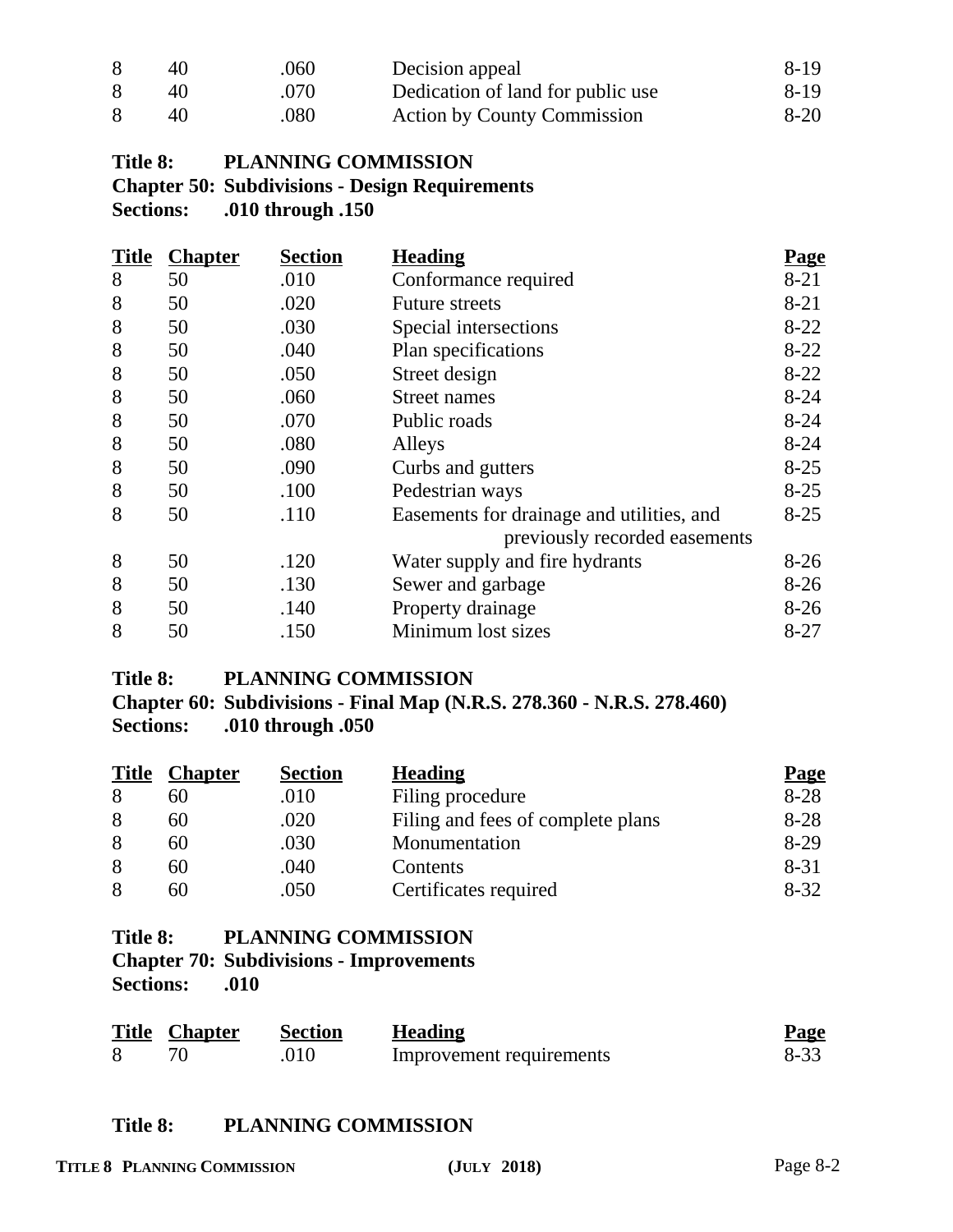# **Chapter 80: Subdivisions - Completion and Inspection Sections: .010 through .030**

| <b>Title</b> | <b>Chapter</b> | <b>Section</b> | <b>Heading</b>                 | <b>Page</b> |
|--------------|----------------|----------------|--------------------------------|-------------|
|              |                | .010           | Surety bonds and cash deposits | $8 - 34$    |
|              |                | .020           | Inspections                    | 8-34        |
|              | 80             | .030           | Indemnification                | 8-34        |

**Title 8: PLANNING COMMISSION**

**Chapter 90: Parcel Maps (N.R.S. 278.461- N.R.S. 278.469) Sections: .010 through .120**

|   | <b>Title Chapter</b> | <b>Section</b> | <b>Heading</b>                  | <b>Page</b> |
|---|----------------------|----------------|---------------------------------|-------------|
| 8 | 90                   | .010           | Intent, purpose and limitation  | $8 - 35$    |
| 8 | 90                   | .020           | Filing and review               | $8 - 35$    |
| 8 | 90                   | .030           | Form and contents of parcel map | $8 - 35$    |
| 8 | 90                   | .040           | Minimum lot sizes               | $8 - 37$    |
| 8 | 90                   | .050           | Streets and road improvements   | $8 - 37$    |
| 8 | 90                   | .060           | Design requirements             | $8 - 37$    |
| 8 | 90                   | .070           | Monumentation                   | $8 - 38$    |
| 8 | 90                   | .080           | Waiver of requirements          | $8 - 38$    |
| 8 | 90                   | .090           | Plan check fee                  | $8 - 38$    |
| 8 | 90                   | .100           | Unusual situations              | $8 - 38$    |
| 8 | 90                   | .110           | Appeals, grievances, variances  | $8 - 38$    |
| 8 | 90                   | .120           | Protection of existing uses     | $8 - 38$    |

#### **Title 8: PLANNING COMMISSION**

**Chapter 100: Division of Land Into Large Parcels**

**(N.R.S. 278.471 - N.R.S. 278.4725)**

**Sections: .010 through .030**

| <b>Title</b> | <b>Chapter</b> | <b>Section</b> | <b>Heading</b>                  | <b>Page</b> |
|--------------|----------------|----------------|---------------------------------|-------------|
|              | 00             | .010           | Intent, purpose and limitations | $8-40$      |
| 8            | 00             | .020           | Filing and review               | $8-40$      |
| 8            | $($ $)($       | .030           | Roads and rights-of-way         | 8-41        |

## **Title 8: PLANNING COMMISSION**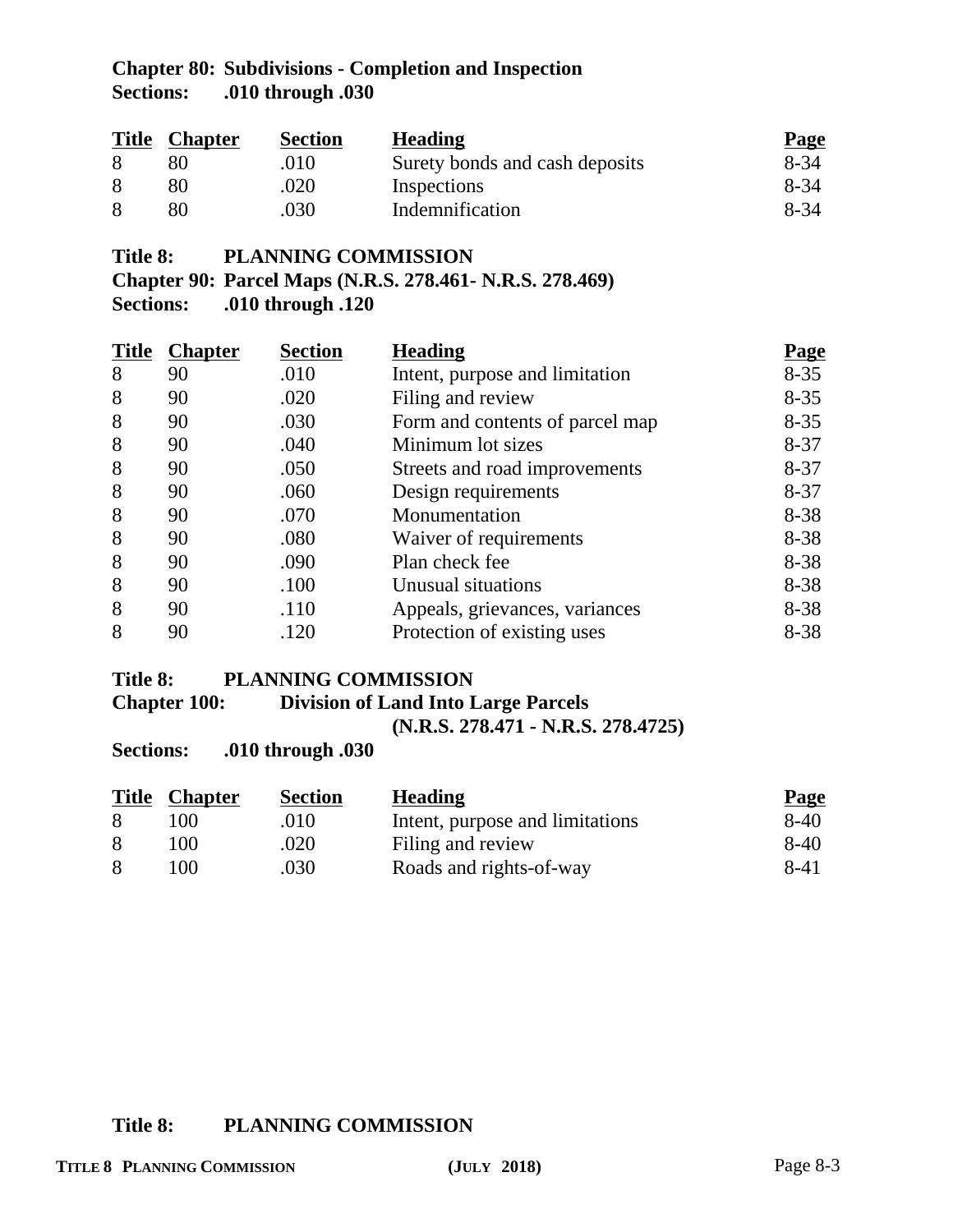# **Chapter 110: Planned Unit Development (N.R.S. 278A.010 - N.R.S. 278A.370)**

**Sections: .010 through .470**

| <b>Title</b> | <b>Chapter</b> | <b>Section</b> | <b>Heading</b>                                                                               | Page     |
|--------------|----------------|----------------|----------------------------------------------------------------------------------------------|----------|
| 8            | 110            | .010           | Intent, purpose and limitations                                                              | $8-43$   |
| 8            | 110            | .020           | Definitions                                                                                  | $8-43$   |
| 8            | 110            | .030           | Standards and conditions                                                                     | $8 - 44$ |
| 8            | 110            | .040           | Permitted uses                                                                               | $8 - 44$ |
| 8            | 110            | .050           | Density and intensity of use of land                                                         | $8-44$   |
| 8            | 110            | .060           | Amount and location of common open space<br>(N.R.S. 278A.120)                                | $8-44$   |
| 8            | 110            | .070           | Common open space dedication, development<br>(N.R.S. 278A.130)                               | $8-45$   |
| 8            | 110            | .080           | Procedure for enforcing payment of<br>assessments for common open<br>space (N.R.S. 278A.170) | $8-45$   |
| 8            | 110            | .090           | Maintenance by the County upon failure to<br>maintain common open space                      | $8-45$   |
| 8            | 110            | .100           | Public facilities (N.R.S. 278A.210)                                                          | $8-46$   |
| 8            | 110            | .110           | Evaluation of design, bulk and location of<br>buildings (N.R.S. 278A.220)                    | $8-46$   |
| 8            | 110            | .120           | Minimum design standards adopted                                                             | $8-46$   |
| 8            | 110            | .130           | Types of units (N.R.S. 278A.240)                                                             | $8-46$   |
| 8            | 110            | .140           | Minimum site (N.R.S. 278A.250)                                                               | $8-46$   |
| $8\,$        | 110            | .150           | Drainage (N.R.S. 278A.270)                                                                   | $8 - 47$ |
| $8\,$        | 110            | .160           | Fire hydrants (N.R.S. 278A.280)                                                              | $8 - 47$ |
| $8\,$        | 110            | .170           | Fire lanes (N.R.S. 278A.290)                                                                 | $8-47$   |
| $8\,$        | 110            | .180           | Exterior lighting (N.R.S. 278A.300)                                                          | $8-47$   |
| $8\,$        | 110            | .190           | Parking (N.R.S. 278A.320)                                                                    | $8 - 47$ |
| 8            | 110            | .200           | Maintenance and use of jointly owned areas<br>(N.R.S. 278A.310)                              | $8-47$   |
| $8\,$        | 110            | .210           | Building setbacks (N.R.S. 278A.330)                                                          | $8-47$   |
| 8            | 110            | 220            | Sewage facilities (N.R.S. 278A.340)                                                          | $8 - 47$ |
| 8            | 110            | .230           | Utilities (N.R.S. 278A.370)                                                                  | $8-48$   |
| 8            | 110            | .240           | Street construction, design and signage                                                      | 8-48     |
| 8            | 110            | .250           | Enforcement and modification procedures<br>(N.R.S. 278A.380)                                 | 8-48     |
| 8            | 110            | .260           | Intent of enforcement and modification<br>procedures                                         | 8-48     |
| 8            | 110            | .270           | Enforcement by County (N.R.S. 278A.390)                                                      | 8-48     |
| 8            | 110            | .280           | Enforcement by residents (N.R.S. 278A.400)                                                   | 8-49     |
| 8            | 110            | .290           | Modification of plan by the County<br>(N.R.S. 278A.410)                                      | 8-49     |
| 8            | 110            | .300           | Modification by residents (N.R.S. 278A.420)                                                  | 8-49     |
| 8            | 110            | .310           | General applicability and purpose                                                            | $8 - 50$ |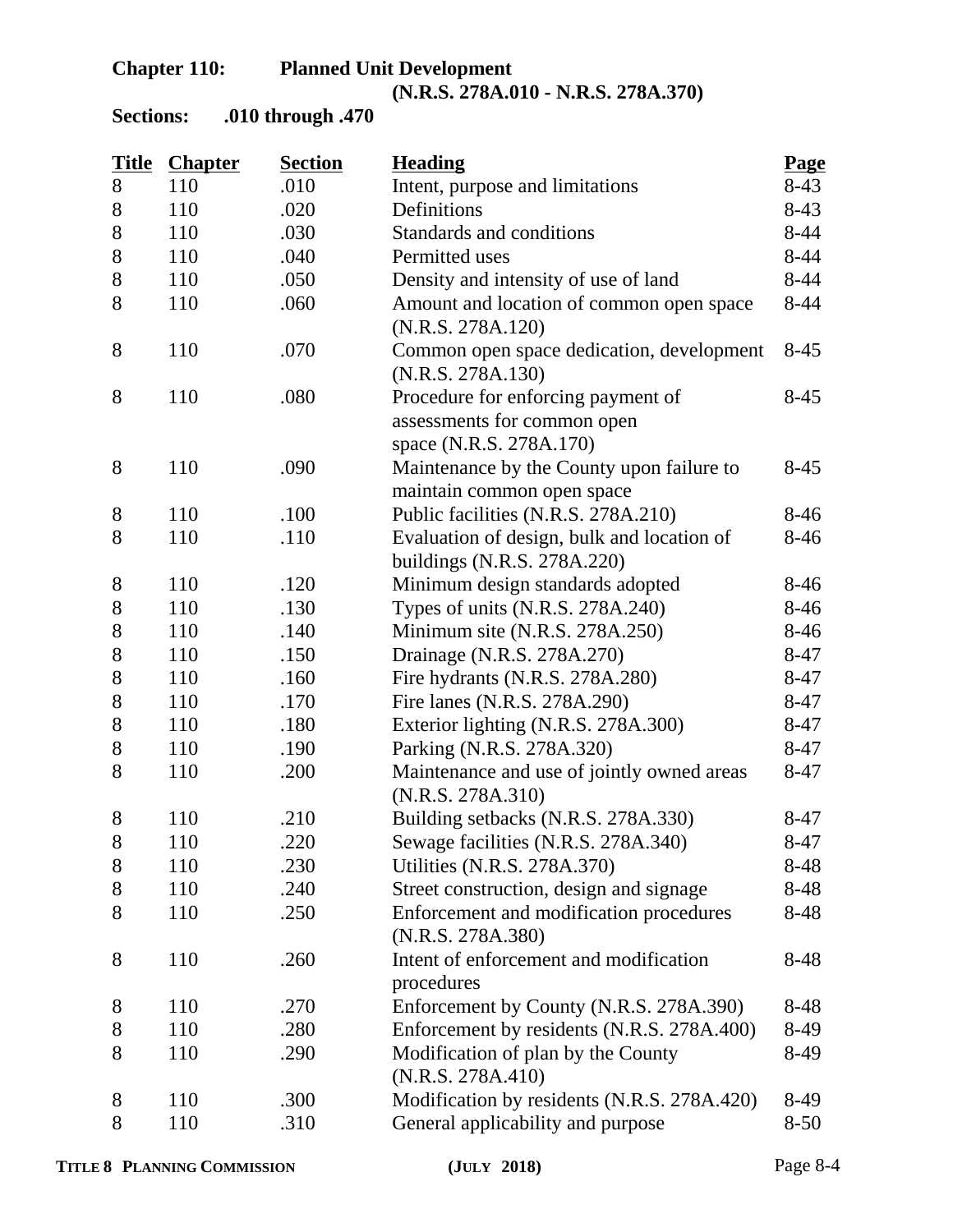| 8 | 110 | .320 | Application to be filed by landowner<br>(N.R.S. 278A.440)                                                                                                | $8 - 50$ |
|---|-----|------|----------------------------------------------------------------------------------------------------------------------------------------------------------|----------|
| 8 | 110 | .330 | Application: Form, filing fees, place of filing,<br>tentative map (N.R.S. 278A.450)                                                                      | $8 - 50$ |
| 8 | 110 | .340 | Planning and subdivisions determined by the<br>County (N.R.S. 278A.460)                                                                                  | $8 - 50$ |
| 8 | 110 | .350 | Application: Contents (N.R.S. 278A.470)                                                                                                                  | $8 - 50$ |
| 8 | 110 | .360 | Public hearing: Notice; time limited for<br>concluding hearing, extension of time<br>(N.R.S. 278A.480)                                                   | $8 - 51$ |
| 8 | 110 | .370 | Grant, denial or conditioning of tentative<br>approval by minute order; specifications<br>for final approval (N.R.S. 278A.490)                           | $8 - 52$ |
| 8 | 110 | .380 | Minute order: Findings of fact required<br>(N.R.S. 278A.500)                                                                                             | $8 - 52$ |
| 8 | 110 | .390 | Minute order: Specification of time for filing<br>application for final approval<br>(N.R.S. 278A.510)                                                    | $8 - 53$ |
| 8 | 110 | .400 | Status of plan after tentative approval;<br>revocation of tentative approval<br>(N.R.S. 278A.520)                                                        | $8 - 53$ |
| 8 | 110 | .410 | Application for final approval; public hearing<br>not required if final plan substantially<br>complies with approved tentative plan<br>(N.R.S. 278A.530) | $8 - 54$ |
| 8 | 110 | .420 | Substantial compliance (N.R.S. 278A.540)                                                                                                                 | $8 - 54$ |
| 8 | 110 | .430 | Plan not in substantial compliance: Alternative<br>procedures; public hearing; final action<br>(N.R.S. 278A.550)                                         | $8 - 55$ |
| 8 | 110 | .440 | Action upon failure of the County to grant or<br>deny final approval (N.R.S. 278A.560)                                                                   | $8 - 55$ |
| 8 | 110 | .450 | Certification and recordation of plan; effect<br>of recordation; modification of<br>approved plan; fees of County<br>Recorder (N.R.S. 278A.570)          | $8 - 56$ |
| 8 | 110 | .460 | After abandonment of or failure to carry out<br>approved plan (N.R.S. 278A.580)                                                                          | $8 - 56$ |
| 8 | 110 | .470 | Decisions subject to judicial review; time<br>limitations (N.R.S. 278A.590)                                                                              | $8 - 57$ |

# **Title 8: PLANNING COMMISSION Chapter 120: Enforcement Procedures and Penalties**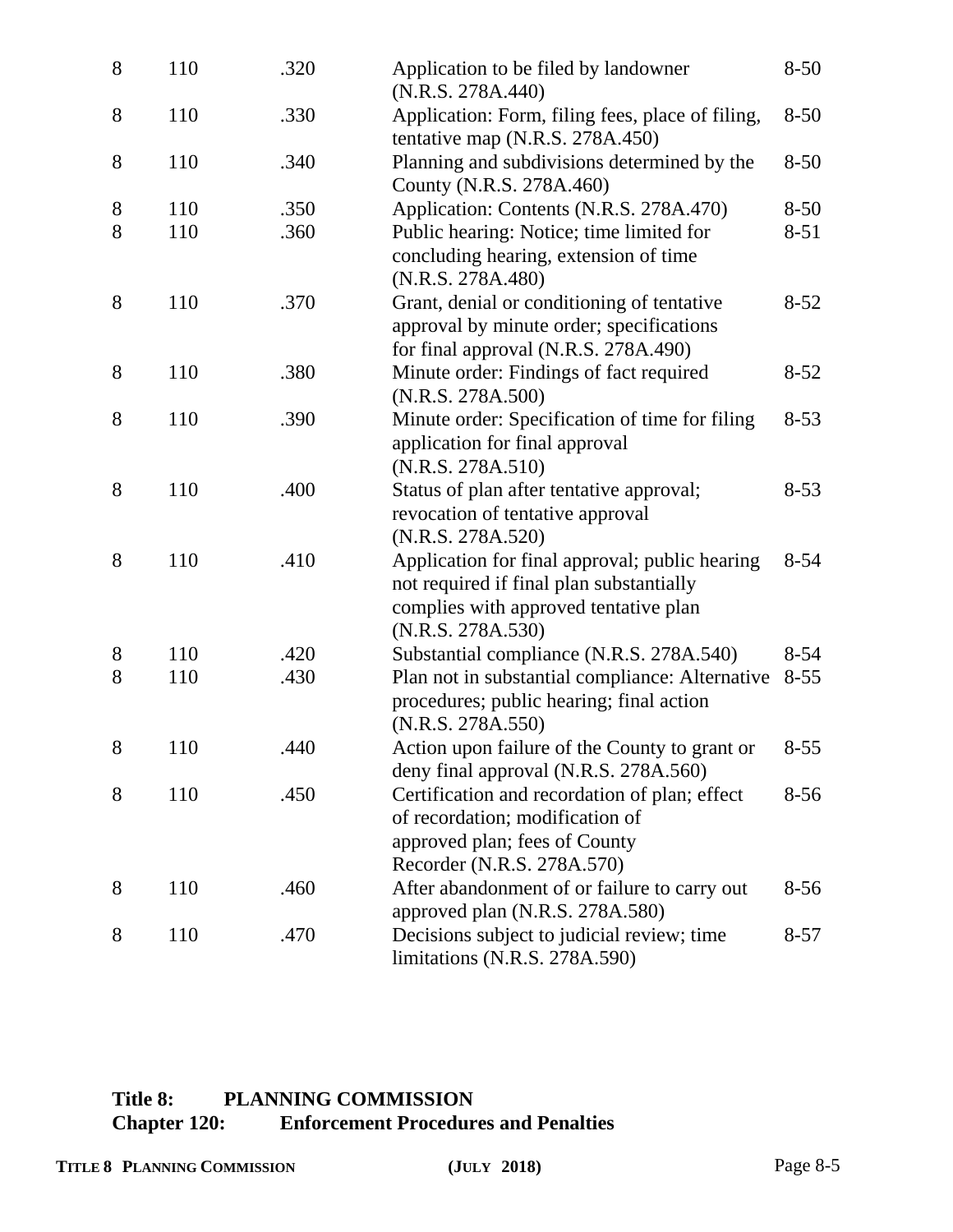# **Sections: .010 through .070**

| <b>Title</b> | <b>Chapter</b> | <b>Section</b> | <b>Heading</b>                             | <b>Page</b> |
|--------------|----------------|----------------|--------------------------------------------|-------------|
| 8            | 120            | .010           | Enforcement procedures                     | $8 - 58$    |
| 8            | 120            | .020           | Remedies cumulative and nonexclusive       | $8 - 58$    |
| 8            | 120            | .030           | Permit revocation                          | $8 - 58$    |
| 8            | 120            | .040           | Obligation to comply with other ordinances | $8-59$      |
| 8            | 120            | .050           | Higher standards to prevail                | $8 - 59$    |
| 8            | 120            | .060           | Violation penalty                          | $8-59$      |
| 8            | 120            | .070           | Protection of existing uses                | $8-59$      |

# **Title 8: PLANNING COMMISSION**

### **Chapter 130:** Flood Damage Prevention<br>Sections: .010 through .300 **Sections: .010 through .300**

|       | <b>Title Chapter</b> | <b>Section</b> | <b>Heading</b>                                             | <b>Page</b> |
|-------|----------------------|----------------|------------------------------------------------------------|-------------|
| 8     | 130                  | .010           | Purpose                                                    | 8-61        |
| 8     | 130                  | .020           | Statutory authorization                                    | 8-61        |
| 8     | 130                  | .030           | Findings                                                   | 8-61        |
| 8     | 130                  | .040           | Statement of purpose                                       | 8-61        |
| 8     | 130                  | .050           | Flood loss reduction - Methods                             | $8 - 62$    |
| 8     | 130                  | .060           | Definitions                                                | $8 - 62$    |
| 8     | 130                  | .070           | Applicability                                              | 8-69        |
| 8     | 130                  | .080           | Establishment of areas of special flood hazard             | 8-69        |
| 8     | 130                  | .090           | Compliance                                                 | 8-69        |
| 8     | 130                  | .100           | Abrogation and greater restrictions                        | 8-69        |
| 8     | 130                  | .110           | Interpretation                                             | 8-69        |
| $8\,$ | 130                  | .120           | Liability                                                  | 8-69        |
| 8     | 130                  | .130           | Statutory exemptions                                       | $8 - 70$    |
| 8     | 130                  | .140           | Declaration of public nuisance                             | $8 - 71$    |
| 8     | 130                  | .150           | Abatement of violations                                    | $8 - 71$    |
| 8     | 130                  | .160           | Unlawful acts                                              | $8 - 71$    |
| $8\,$ | 130                  | .170           | Development permit                                         | $8 - 72$    |
| 8     | 130                  | .180           | Designation of the flood plain administrator               | $8-72$      |
| 8     | 130                  | .190           | Flood plain administrator - Duties and<br>responsibilities | $8-72$      |
| $8\,$ | 130                  | .200           | Appeals                                                    | $8 - 74$    |
| $8\,$ | 130                  | .210           | <b>Standards - Generally</b>                               | 8-74        |
| 8     | 130                  | .220           | Storage of materials and equipment                         | $8-76$      |
| 8     | 130                  | .230           | <b>Utilities</b>                                           | $8-76$      |
| 8     | 130                  | .240           | Subdivisions                                               | $8-76$      |
| 8     | 130                  | .250           | <b>Manufactured</b> homes                                  | $8 - 77$    |
| $8\,$ | 130                  | .260           | Recreational vehicles                                      | 8-77        |
| 8     | 130                  | .270           | Floodways                                                  | $8 - 77$    |
| 8     | 130                  | .280           | Requests for variance                                      | 8-78        |
| 8     | 130                  | .290           | Conditions for variance                                    | 8-80        |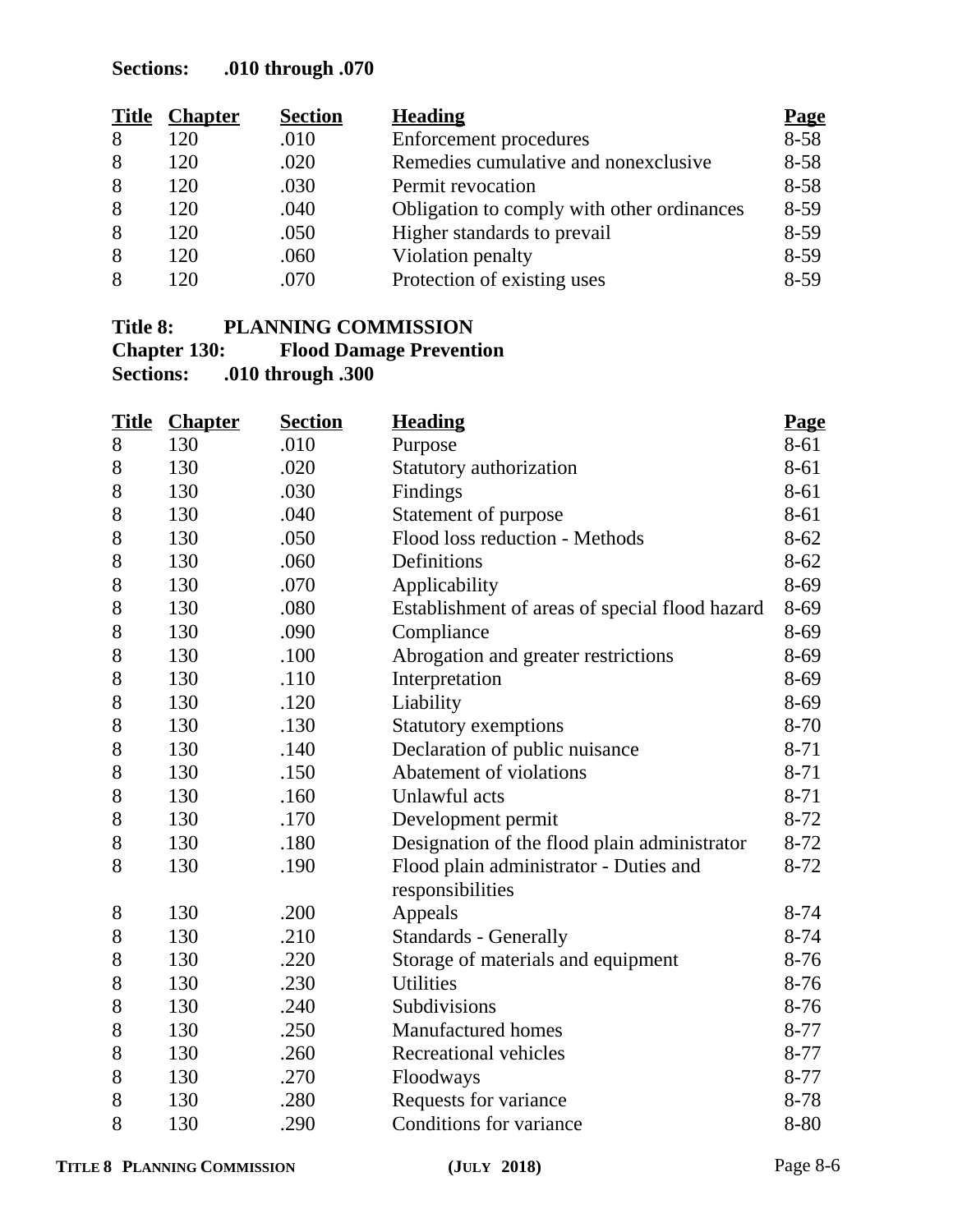# **Title 8: PLANNING COMMISSION**

**Chapter 140: Mobile Homes**

**Sections: .010 through .150**

| <b>Title</b> | <b>Chapter</b> | <b>Section</b> | <b>Heading</b>                                                       | <b>Page</b> |
|--------------|----------------|----------------|----------------------------------------------------------------------|-------------|
| 8            | 140            | .010           | Applicability                                                        | $8 - 82$    |
| 8            | 140            | .020           | Density                                                              | $8 - 82$    |
| 8            | 140            | .030           | Minimum setback                                                      | $8 - 82$    |
| 8            | 140            | .040           | Recreational vehicles as dwelling units                              | $8 - 82$    |
| 8            | 140            | .050           | Recreational vehicle storage                                         | $8 - 82$    |
| 8            | 140            | .060           | <b>Installation permit - Generally</b>                               | $8 - 82$    |
| 8            | 140            | .070           | Permanent installation permit                                        | $8 - 82$    |
| 8            | 140            | .080           | Temporary installation permit                                        | $8 - 82$    |
| 8            | 140            | .090           | Permit required for utility connection                               | 8-83        |
| 8            | 140            | .100           | Permit fee                                                           | $8 - 83$    |
| 8            | 140            | .110           | Grievance and variances                                              | $8 - 83$    |
| 8            | 140            | .120           | Existing structures                                                  | $8 - 83$    |
| 8            | 140            | .130           | <b>Violation - Penalty</b>                                           | $8 - 83$    |
| 8            | 140            | .140           | Conversion of a mobile home to real property                         | $8 - 83$    |
| 8            | 140            | .150           | Conversion of mobile home from real property<br>to personal property | 8-86        |

# Title 8: PLANNING COMMISSION<br>Chapter 150: Water Rights Dedication **Water Rights Dedication**

**Sections: .010 thru .020**

|   | <b>Title Chapter</b> | <b>Section</b> | <b>Heading</b>            | <b>Page</b> |
|---|----------------------|----------------|---------------------------|-------------|
| 8 | 150                  | .010           | Required water dedication | 8-88        |
|   | 150                  | .020           | Water right retention     | 8-88        |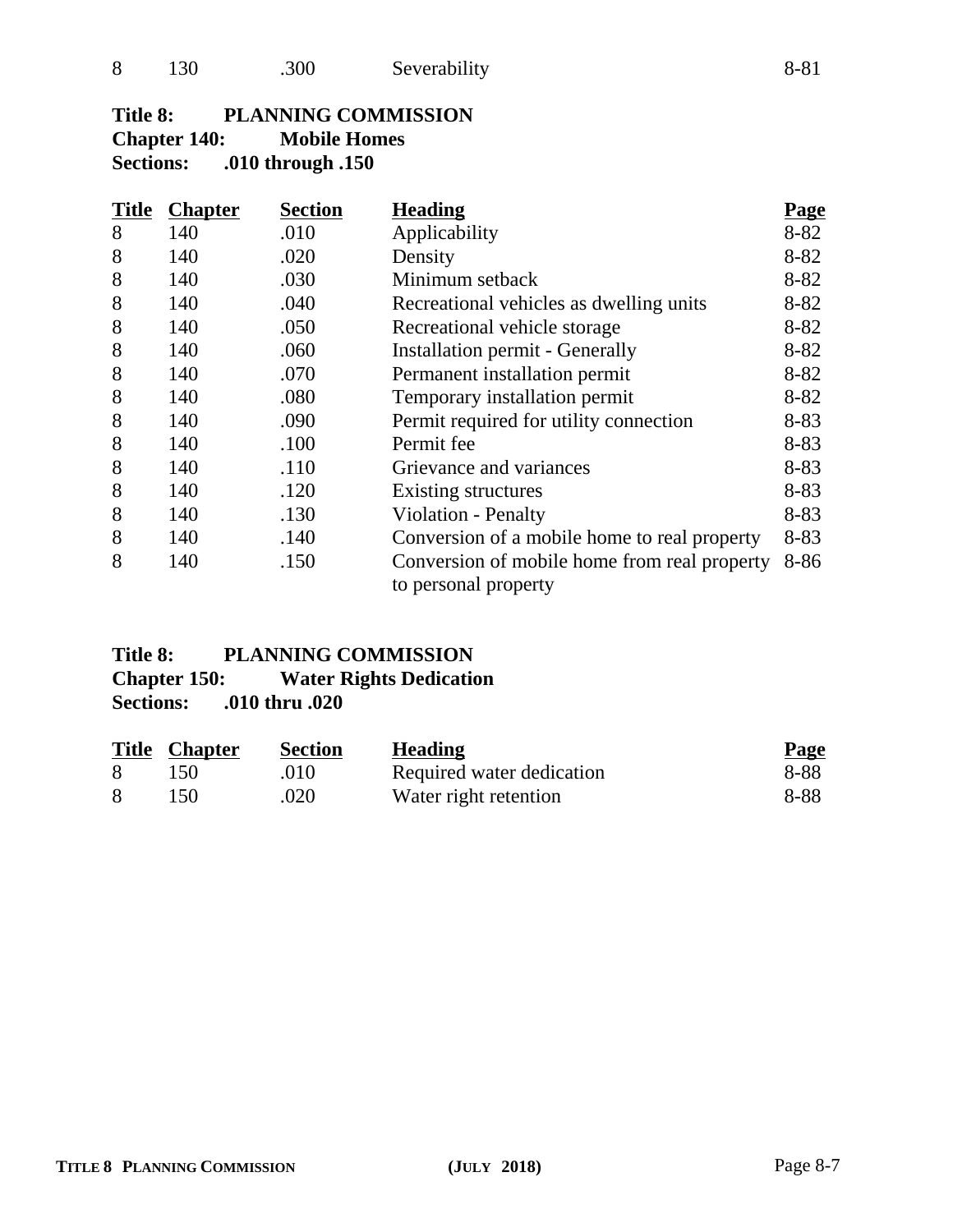# Chapter 10 - PLANNING COMMISSION BOARD

#### .010 Establishment

A County Planning Commission for the County of Eureka is ordained under and by virtue of the Nevada Revised Statutes Section 278.030.

#### .020 Appointment of members

- A. The County Planning Commission shall be known as the "Eureka County Planning Commission," and shall consist of seven (7) members to be appointed by the Board of County Commissioners when practicable to follow the Board of County Commissioners' districts.
- B. The appointment of each member shall be for a term of four (4) years, or until his/her successor takes office. Alternates will be considered first when appointing successors to regular members.

#### .030 Appointment of alternates; voting

- A. The Board of County Commissioners may designate alternates at large for the Planning Commission, for a four (4) year term. The alternates will receive salary and mileage for attending meetings regardless of whether all regular members are present.
- B. Alternates who attend a meeting in which less than seven (7) regular members are present shall have full member powers, including the power to vote, provided the Planning Commission shall not be comprised of greater than seven (7) voting members in any meeting.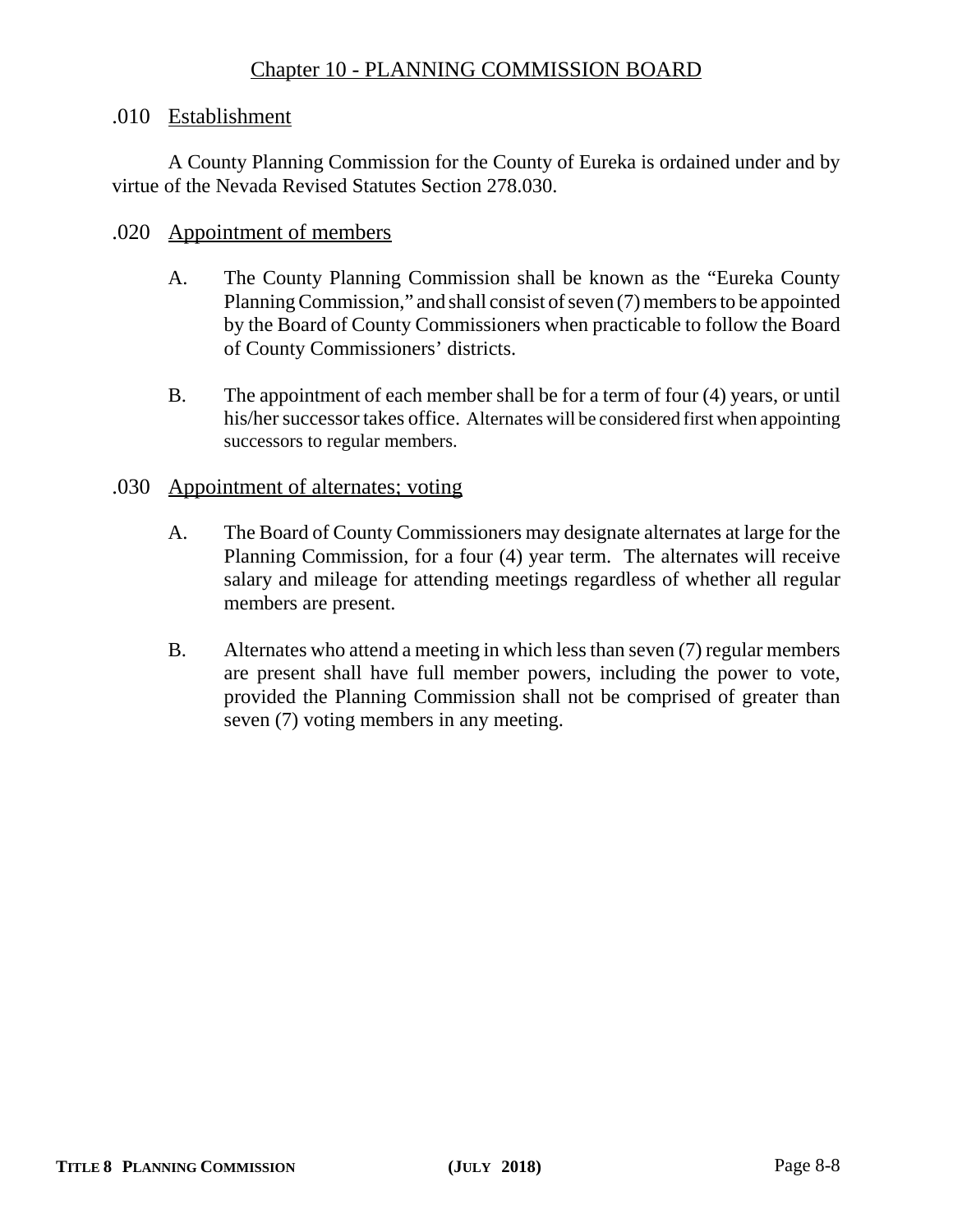# .010 Policy and purpose

- A. The purpose of this Title is to safeguard the public health, safety, convenience and general welfare and to bring about an orderly, coordinated, and economic development of the area, by establishing minimum standards of design and improvement for any land hereafter divided in the County. In addition, this Title serves as one of the key elements of the Eureka County Master Plan, adopted in December, 1998, and from time to time amended and updated, to guide the future development of the County.
- B. It is declared to be the policy of the County to consider the division of land and the subsequent development of the land as subject to the control of the County pursuant to the Master Plan for the orderly, planned, efficient, and economical development of the County. N.R.S. 278.020 and N.R.S. 278.150
- C. Land to be divided shall be of such character that it can be used safely for building purposes without danger to health or peril from fire, flood, slope instability or other menace, and land may not be divided until adequate public facilities and improvements exist and proper provision has been made for drainage, water, sewerage, and capital improvements such as schools, parks, recreation facilities, transportation facilities, and improvements in accordance with the provisions of the County Code.
- D. The existing and proposed public improvements shall conform to and be properly related to the proposals shown in the Master Plan and it is intended that the regulations shall supplement and facilitate the enforcement of the provisions and standards contained in the Master Plan, Land Use Plan, and capital improvements plan and programs of the County. N.R.S. 278.020 and N.R.S. 278.170
- E. The general purpose of this Title is to safeguard the public health, safety and general welfare by regulating the division of land and requiring certain necessary improvements as a consequence of the division of land. The specific purposes of this Title are as follows:
	- 1. To promote public health, safety, convenience and general welfare by ensuring development of land in a manner consistent with community objectives as set forth in the Master Plan and community plans; and
	- 2. To preserve and protect the natural environment, including the water and air; and to safeguard against excessive storm water run-off, erosion, flooding, wildfire and the depletion or pollution of water resources; and
	- 3. To safeguard the general welfare by limiting the division of land in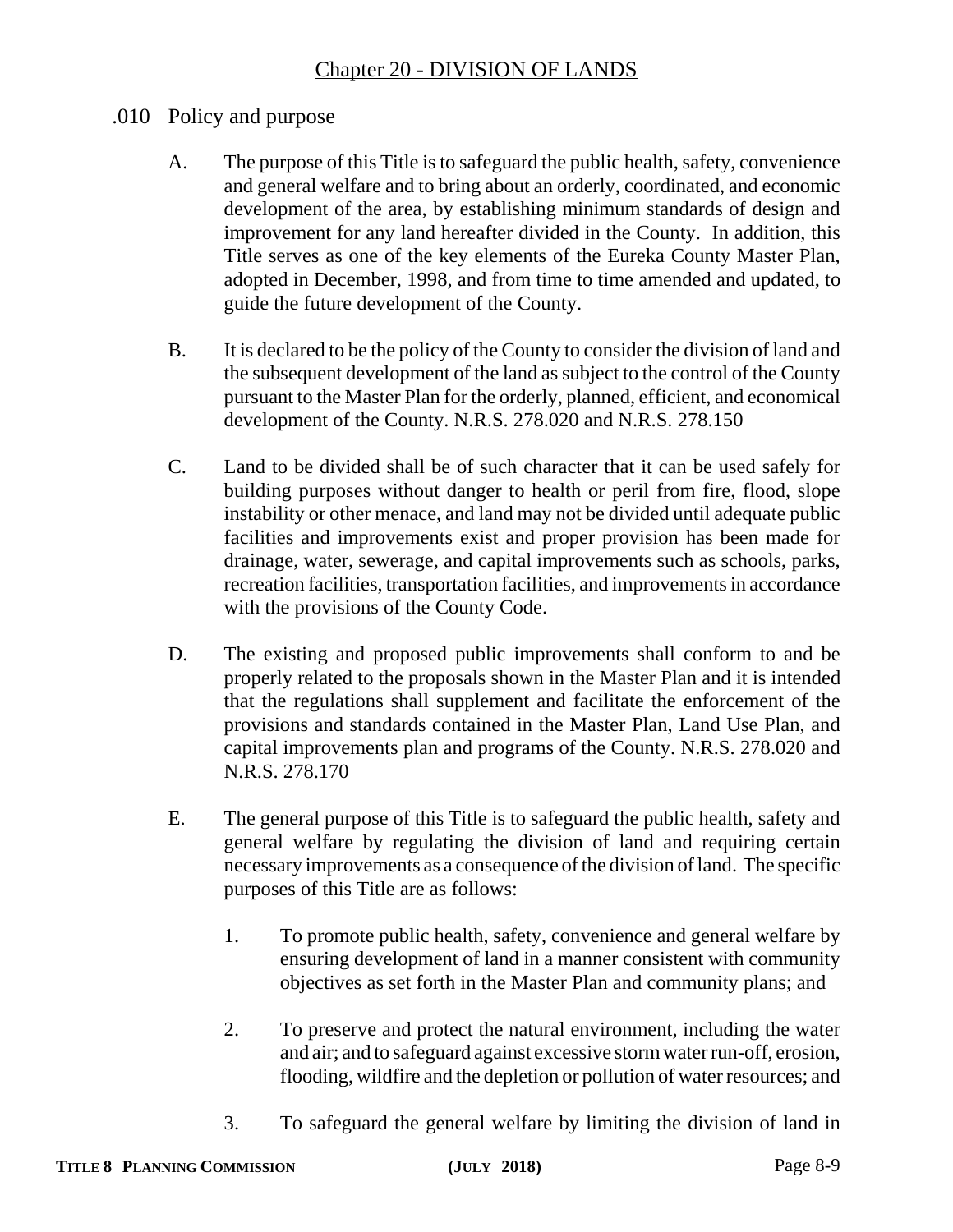areas where excessive costs and low efficiency services may result; and

- 4. To review at the time of land division the provision of adequate water supply, storm drainage, sewer disposal, electricity, and other utilities, services and improvements needed as a consequence of any change or intensification of the land use; and
- 5. To ensure that governmental maintenance costs are minimized by requiring the installation of improvements adequate in size and quality; and
- 6. To encourage an organized pattern of urban development and efficient provision of utilities and public services; and
- 7. To conserve agricultural areas designated in the Eureka County Master Plan; and
- 8. To safeguard the water table; and to encourage the wise use and management of natural resources throughout the County in order to preserve the value of the land.

# .020 Construction; variances

- A. The provisions of this Title shall be held to be minimum requirements only, and are not intended to repeal, abrogate, annul or in any manner interfere with any existing laws, covenants or rules. Where the provisions of this Title impose a greater restriction than is required by existing laws, covenants or rules, the provisions of this Title shall govern. When, in the opinion of the Board of Commissioners, the public health, safety, convenience or general welfare require imposition of requirements in addition to the minimum requirements set forth herein, this Title shall be construed to permit the County to impose such additional requirements as may be found necessary after an appropriate public hearing.
- B. Unless otherwise expressly mandated by Nevada Revised Statutes, any provision of this Title may be varied by the Planning Commission, subject to appeal to the County Commission, subject to the following conditions:
	- 1. Any variance granted subject to this chapter and section shall not materially derogate the provisions of this Title; and
	- 2. A variance may be denied if the need for variance results from the action(s) of a land owner or his predecessor(s) in interest; and
	- 3. No variance shall be granted which would have a substantial and material adverse effect on public health, safety, convenience or general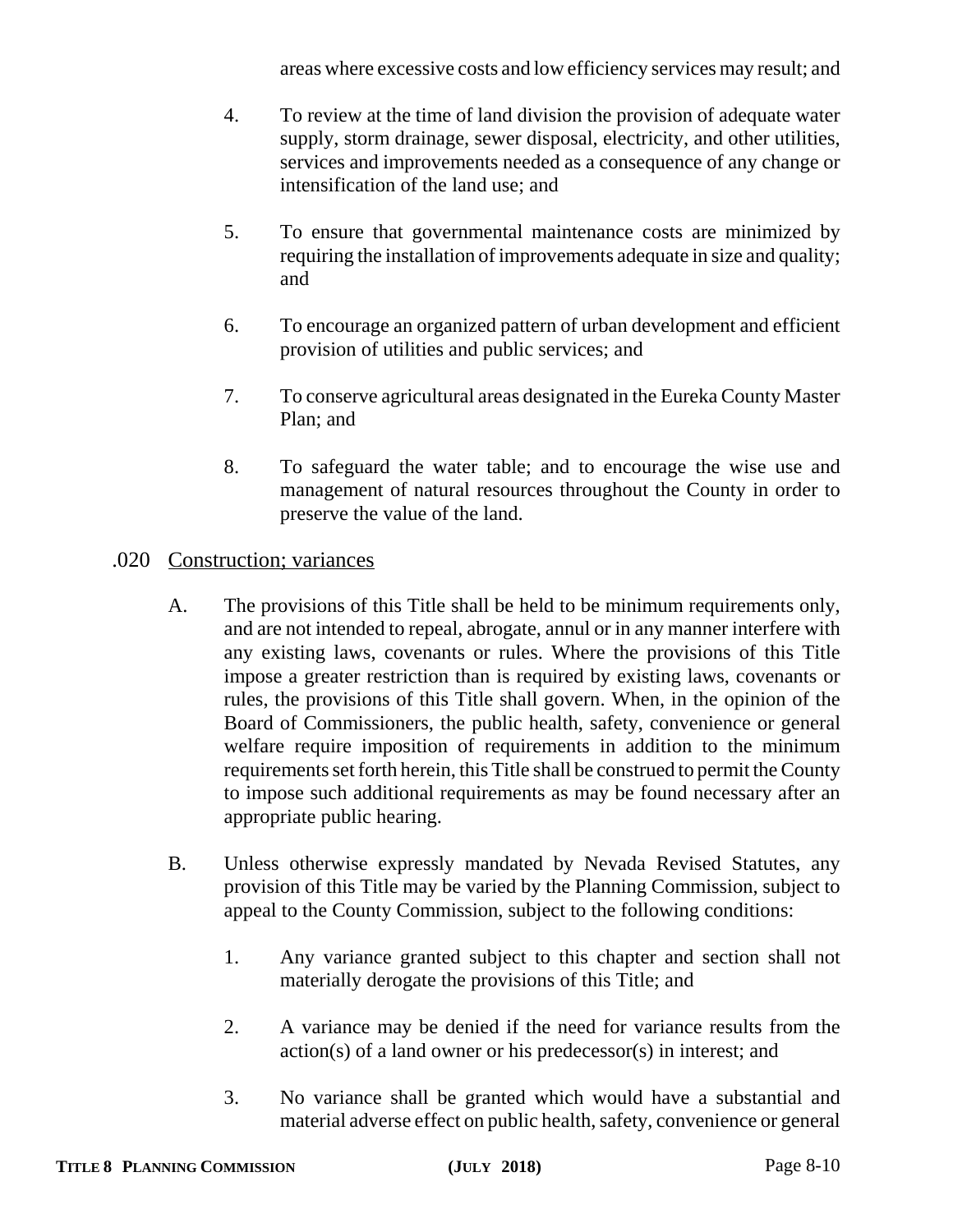welfare; and

4. Economic benefit to a landowner is not, standing alone, sufficient reason to grant a variance.

# .030 Conditions, covenants, and restrictions

The provisions of this Title do not prevent property owners from voluntarily imposing conditions, covenants and restrictions (CC&Rs) on their property and successors in interest to that property, and enforcing such CC&Rs. The County, as a political subdivision, need not enforce CC&Rs except in the case of planned unit developments (PUDs) where CC&Rs are imposed running in favor of both the County and landowners within the PUD. In such cases the County may, but is not required to, enforce CC&Rs. Where CC&Rs conflict with the provisions of this Title, the provisions of this Title shall govern.

# .040 Repeal of conflicting ordinances

All County ordinances which conflict with this ordinance are repealed as of the effective date hereof.

## .050 Map filing procedures and fees

- A. Before any proposed division of land will be considered filed for the purposes of time limits to take action with the Eureka County Planning Commission and/or the Board of Eureka County Commissioners and/or other County agencies, the proponent of the land division must submit sufficient copies of maps in compliance with this Title and all applicable fees and application materials. No proposed division of land will be considered filed for action until such compliance is complete, and the appropriate agencies have submitted comments, if any, to the appropriate County agency; unless, in the sole discretion of the Planning Commission or the County Commissioners, an emergency justifies proceeding despite a lack of full compliance with these procedures.
- B. The number of copies of maps required shall be as specified from time to time by the Eureka County Department of Public Works, and may vary depending upon the complexity and/or location of the proposed land division. At a minimum, sufficient copies shall be provided for review by:
	- 1. Department of Public Works; and
	- 2. County Engineer; and
	- 3. Planning Commission (12 copies); and
	- 4. Crescent Valley Town Advisory Board, if applicable; and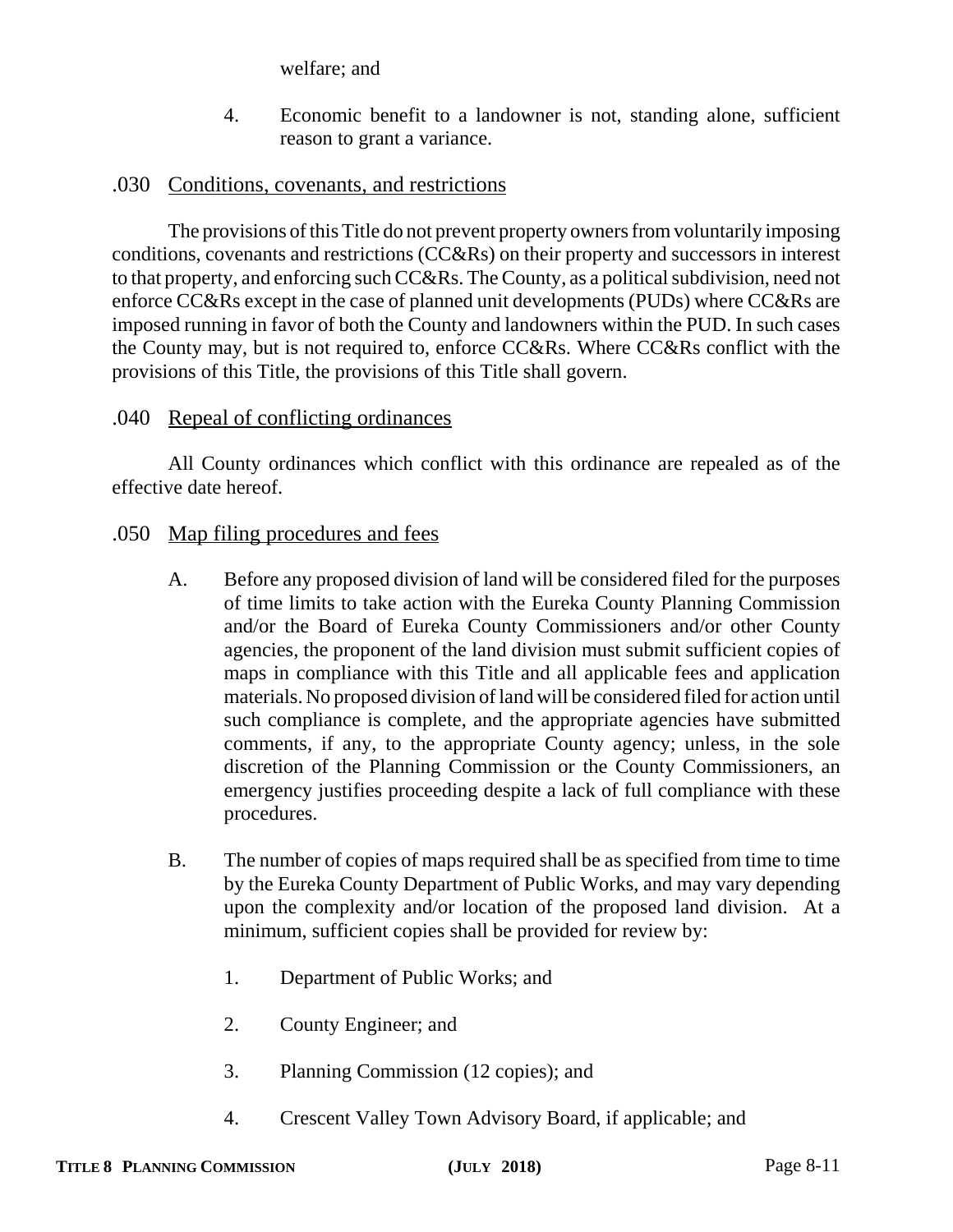- 5. Nevada State Engineer; and
- 6. Nevada Department of Environmental Protection; and
- 7. Each public utility serving the proposed land division.
- C. All applicable review fees shall be paid at the time the maps are submitted to the Department of Public Works. Fee amounts shall be determined from time to time by the Board of Eureka County Commissioners, and adopted by resolution. Subdivisions N.R.S. 278.330, Parcel Maps N.R.S. 278.461, and Division of Land into Large Parcels N.R.S. 278.4713
- D. The Department of Public Works shall forward map copies to the appropriate agencies for review.
- E. After receipt of agency comments, or after any statutory time for review has passed if comments are not received, the proposed division of land shall be filed with the Planning Commission secretary and placed on the agenda of the next subsequent meeting of the Planning Commission for consideration and action in accordance with the provisions of this Title and the applicable Nevada Revised Statutes.

#### .060 Topography information

Unless otherwise waived by the Planning Commission, the land division proponent shall include on any division of land map an inset that includes a topographical depiction of the land subject to division. The topography information shall be supplied in this format:

> Topography map must be 20' contours, at a minimum. The Planning Commission has the discretion to require closer elevations. US Geological Survey maps will not be accepted.

In cases where the Planning Commission waives the topography map, the elevations, real or assumed, will be required to be on all lot corners.

#### .070 Recordation of final map

After the Board of County Commissioners has approved the final map, the developer has ninety (90) days to record the map, in the Eureka County Recorder's Office.

#### .080 Basis of bearing

The basis of bearing must be physically shown on all division of land maps.

#### .090 <u>Vicinity map</u>

#### TITLE 8 PLANNING COMMISSION **(JULY 2018)** Page 8-12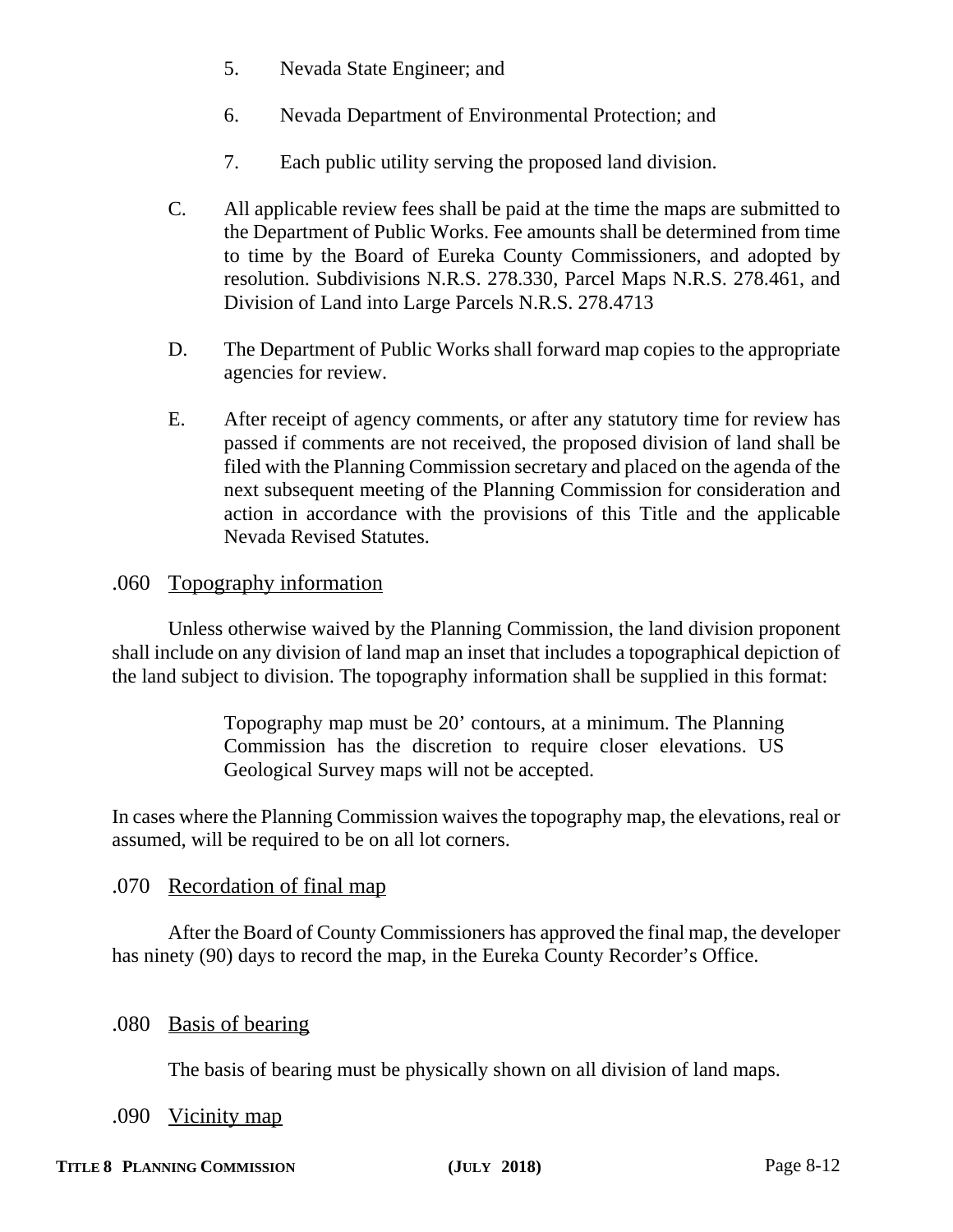A Vicinity map must accompany all final maps.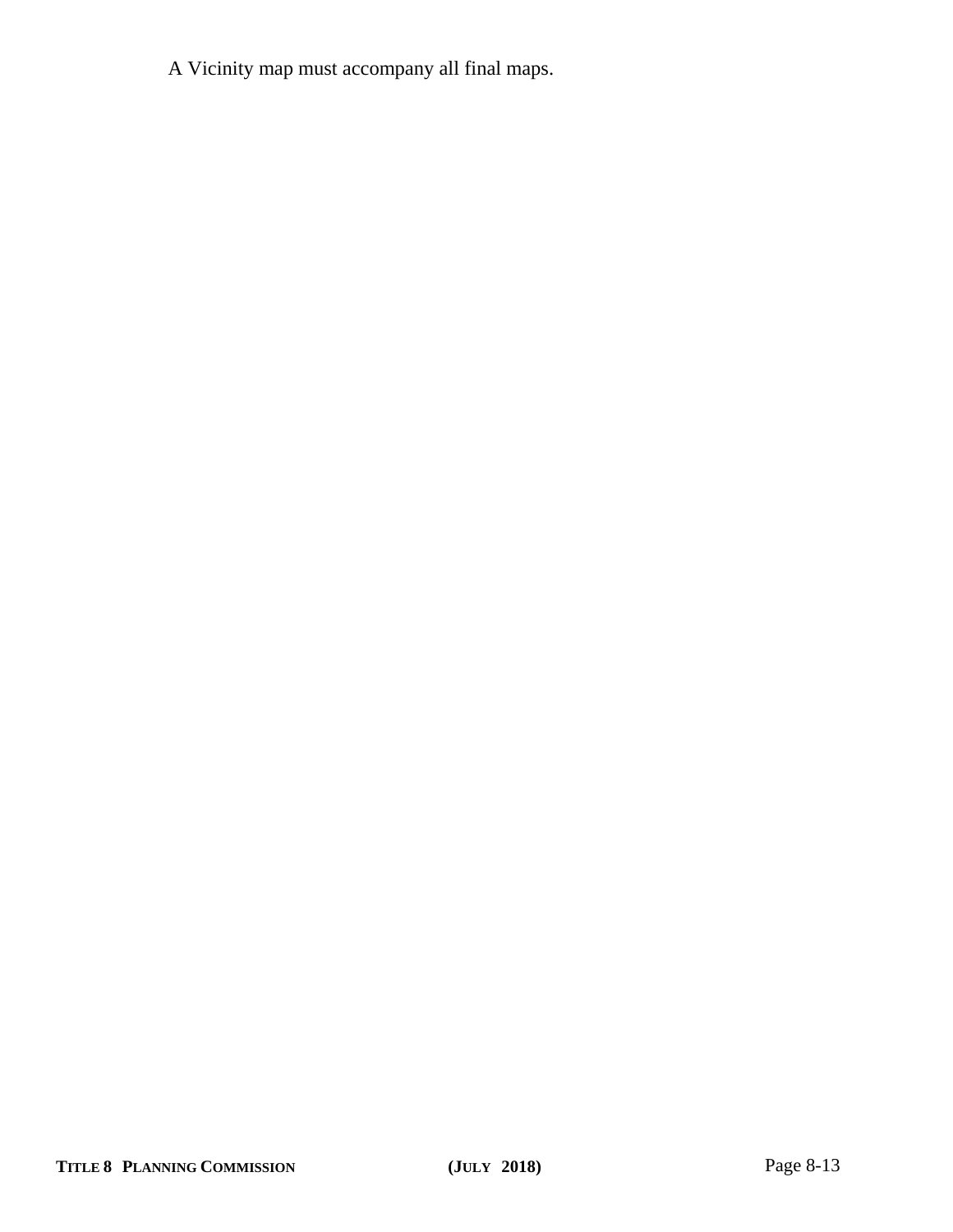# Chapter 30 - DEFINITIONS

# .010 Definitions (N.R.S. 278.010 - N.R.S. 278.0195)

As used in this Title, the following words and terms shall have the meanings ascribed to them in this chapter unless the usage and context clearly requires a different meaning:

**Alley** means a minor way which is used primarily for vehicular service access to the backside of property otherwise abutting on a street.

**Bond** or **performance bond** means an obligation executed by a corporate security company authorized to do so in Nevada; or, in the alternative, a cashier's check or certified check of the owner made payable to the County, or a cash deposit with the County in lawful money of the United States, to secure the performance of the agreement of which the bond or performance bond is required. No part of any cash deposit shall be released to the owner for any reason whatsoever until completion of the land division agreement and acceptance of all matters provided herein by the County; and, provided further, that under no circumstances shall said words be construed to authorize or permit a personal bond or any security other than that described herein.

**Condominium** means an estate in real property consisting of an undivided interest in common in portions of a parcel of real property together with a separate interest in space in a residential, industrial, or commercial building on such real property, such as, but not restricted to, an apartment, office space or retail space. A condominium may include in addition a separate interest in other portions of such real property as defined in Nevada Revised Statutes Chapter 117.

**County** means Eureka County, a political subdivision of the State of Nevada, and (when the context indicates) the Board of Commissioners and/or the Planning Commission.

**County Clerk** means the County Clerk of the County of Eureka.

**County Commission**, **Board of Commissioners**, **Board of County Commissioners** means the Board of Commissioners of the County of Eureka.

**County Engineer** means the County Engineer of the County of Eureka.

**Cul-de-sac** means a dead-end street no longer than a reasonable length, terminating in a vehicular turn-around area.

**Design standards** means the design standards adopted by the County providing certain minimum construction standards, methods of construction, kind and use of materials, the preparation of lands for construction of streets, alleys, structures, drainage, sewerage, street lighting and water supply facilities in the County.

**Engineer** means any person or persons, firm, partnership or corporation employed as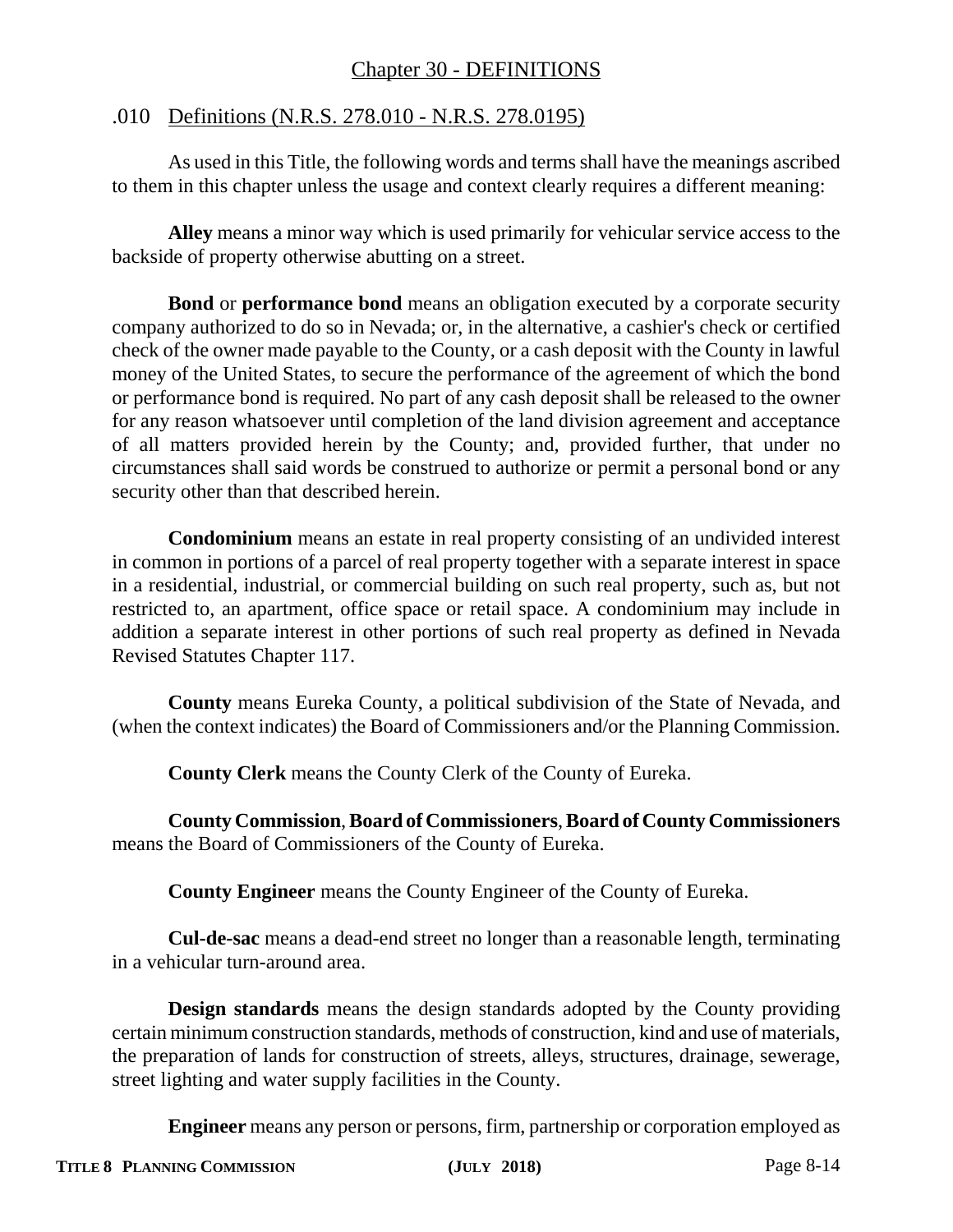a consultant by the owner and legally authorized to practice civil engineering in Nevada pursuant to Chapter 625 of the Nevada Revised Statutes.

**Final map** means a map prepared as a final map pursuant to the provisions of Chapter 278 of the Nevada Revised Statutes. N.R.S. 278.0145

**Flaglot** means an irregularly designed lot or parcel obviously intended to provide ingress (entrance) or egress (exit).

**Lot** means any distinct parcel or portion of real property divided with the intent to enable the transfer of ownership, or for building development. N.R.S. 278.0165

**Map of division into large parcels** means a division of land into parcels not less than forty (40) acres nor greater than six hundred forty (640) acres as defined by Chapter 278 of the Nevada Revised Statutes. N.R.S. 278.471

**Master Plan** means the comprehensive long-range general plan for physical development of Eureka County. N.R.S. 278.160

**Must** is mandatory.

**Owner** means the individual, firm, association, syndicate, partnership or corporation having sufficient proprietary interest in the land sought to be subdivided to commence and maintain proceedings to divide the same under this Title, and while used in this Title masculine gender and singular numbers include the feminine or neuter gender and plural numbers whenever required.

**Owner's statement** means a form prepared by the owner or his agent showing tract names or numbers, names and addresses of the record owner or owners, existing use or uses of the property, name, address and certificate number of the registered engineer and licensed land surveyor, statement of proposed use of the property, provisions for sewers and sewage disposal, the area in acres of the tract, and the number of lots for each contemplated use, as may be required for a particular project.

**Parcel** means the same as lot.

**Parcel map** is a division of land into four (4) or fewer parcels for the purpose of transfer or development, as defined by Nevada Revised Statutes Chapter 278 authorizing division by parcel map. N.R.S. 278.017

**Pedestrian way** is a pedestrian walkway located within a block interior and constructed on a dedicated right of way.

**Planned unit development** means a division of land for the purpose of transfer or development pursuant to the provisions of Nevada Revised Statutes Chapter 278A. The term "planned unit development" includes the term "planned unit residential development."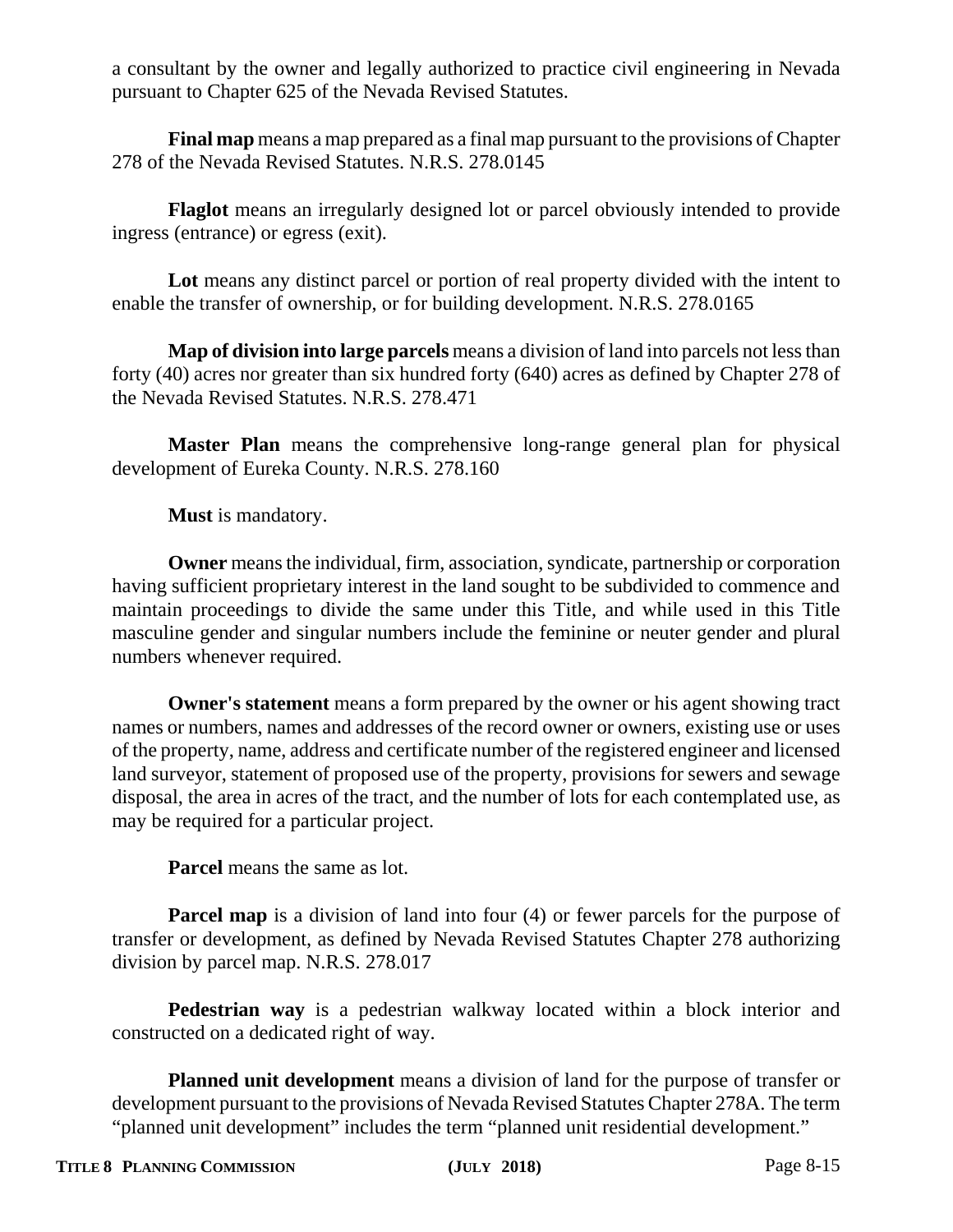**Planning act** means Chapter 278 of the Nevada Revised Statutes, as from time to time amended, and, if the context so requires, N.R.S. Chapter 278A.

**Planning Commission** means the Eureka County Planning Commission.

**Print** means a blueprint, photostat, direct process print or other copy which reproduces exactly the original drawing from which it is made.

**Reasonable requirements** means those requirements which, in the Planning Commission's judgment, are appropriate to that division of land.

**Shall** is mandatory.

**Sidewalk** means a pedestrian walkway located between the curb or edge of a street and property line.

**Street** means a way for vehicular or pedestrian traffic, whether designated as a street, freeway, highway, thoroughfare, parkway, throughway, road, avenue, drive, lane, boulevard, place, or however otherwise designated, but not including alleys. N.R.S. 278.018

**Subdivision** means any land, vacant or improved, which is divided or proposed to be divided into five (5) or more lots, parcels, sites, units, or plots, for the purpose of any transfer, development or any proposed transfer or development unless exempted by those provisions contained in Chapter 278 of the Nevada Revised Statutes and this Title. "Subdivision" does not include a planned unit development.

**Surveyor** means a person who is employed by the owner and is currently licensed as a land surveyor pursuant to Chapter 625 of the Nevada Revised Statutes.

**Tentative map** means a map prepared pursuant to Nevada Revised Statutes Chapters 278 and 278A, made for the purpose of showing the design of a proposed division of land or planned unit development and the existing conditions in and around the proposed division. A tentative map need not be based on an accurate or detailed final survey of the land. N.R.S. 278.019

**Townhouse** means an estate in real property including both the physical structure and ground that it occupies and the garage, carport and patio area.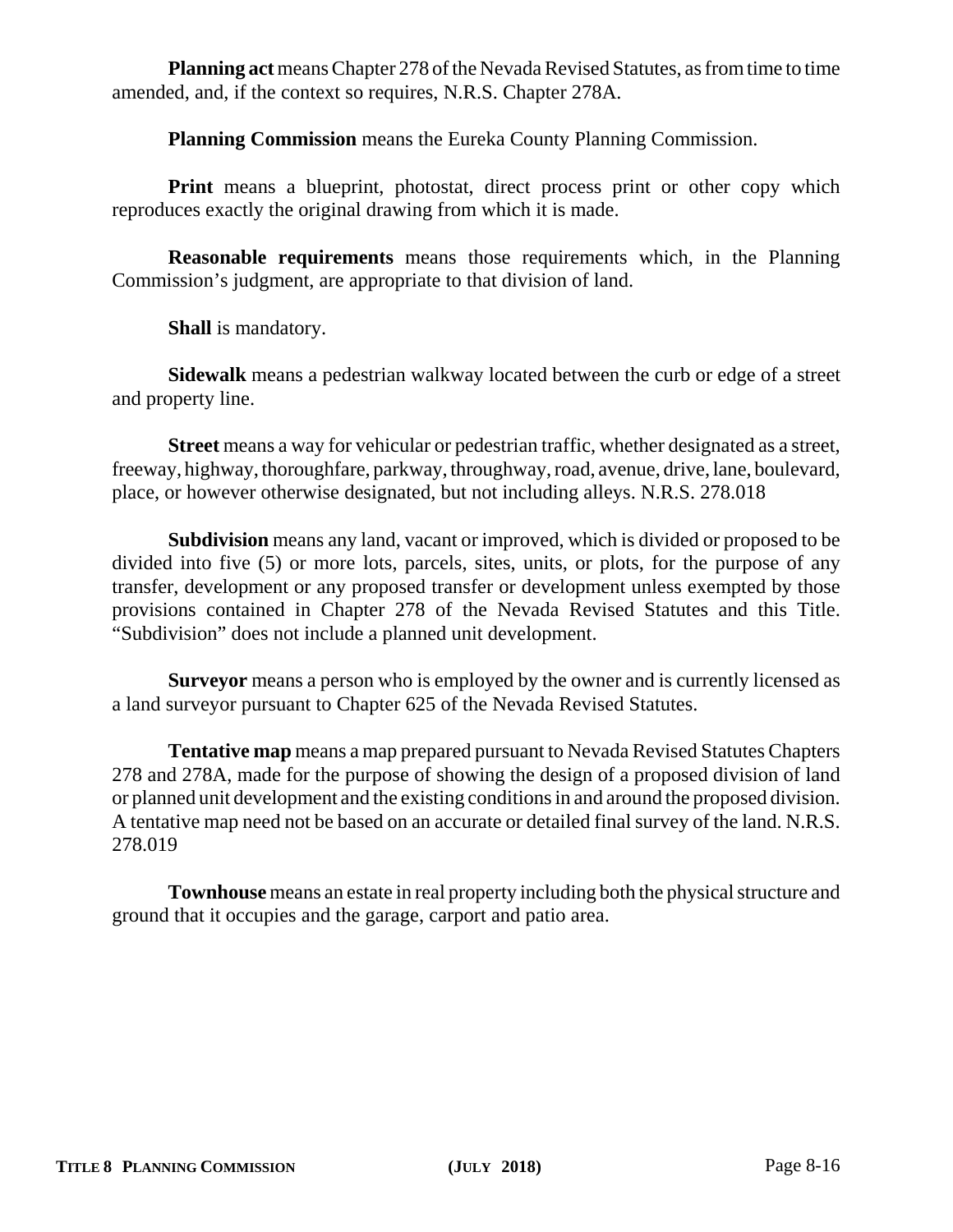# Chapter 40 - SUBDIVISIONS - TENTATIVE MAPS (N.R.S. 278.330 - N.R.S. 278.353)

#### .010 Pre-conference meeting

- A. The first step in any subdivision of land is the preparation of a tentative map. (N.R.S. 278.330) No work can be started until approval of the tentative map by the Planning Commission and County Commissioners, and all work must be bonded. See the section on Completion and Inspection. Prior to preparing the map the owner or owner's agent shall contact the Department of Public Works to discuss the elements and features of the County Master Plan for the area, specific engineering requirements, and other features which may influence the design and improvements of the area.
- B. Each owner shall compile information and data of the site to be subdivided, including topography, study suitable use of the site and prepare an outline sketch plan for submission to the Department of Public Works for advice and assistance.
- C. The Department of Public Works shall examine the outline sketch map and inform the owner of design standards, provisions of the County Master Plan and any other regulations which may affect the development of the area.
- D. The owner, after reaching preliminary conclusions as to economy and feasibility, may commence work on the tentative map procedure.

#### .020 Filing, review, and recommendations

- A. Each owner shall file with the Department of Public Works twelve (12) prints of each proposed map and a statement of application at least thirty-five (35) days prior to the date of the meeting of the Planning Commission at which approval of the tentative map is requested. The application shall include a list of all adjoining property owners of the impending division of land. The tentative map shall contain sufficient topographic data to disclose all drainage patterns. A receipt of such filing shall be issued to the owner by the Department of Public Works.
- B. Within five (5) days from the date of filing, the Department of Public Works shall transmit one print of each tentative map and one copy of the proposed restrictive covenants to the State Health Division, State Division of Water Resources, State Division of Environmental Protection (N.R.S. 278.335), Board of Trustees of the Eureka School District (N.R.S. 278.346), and to any other public agency which may be affected by the proposed subdivision and to such other persons and agencies as the Planning Commission may designate. Such persons and agencies shall have fifteen (15) days in which to review the tentative maps and proposed restrictive covenants, and shall report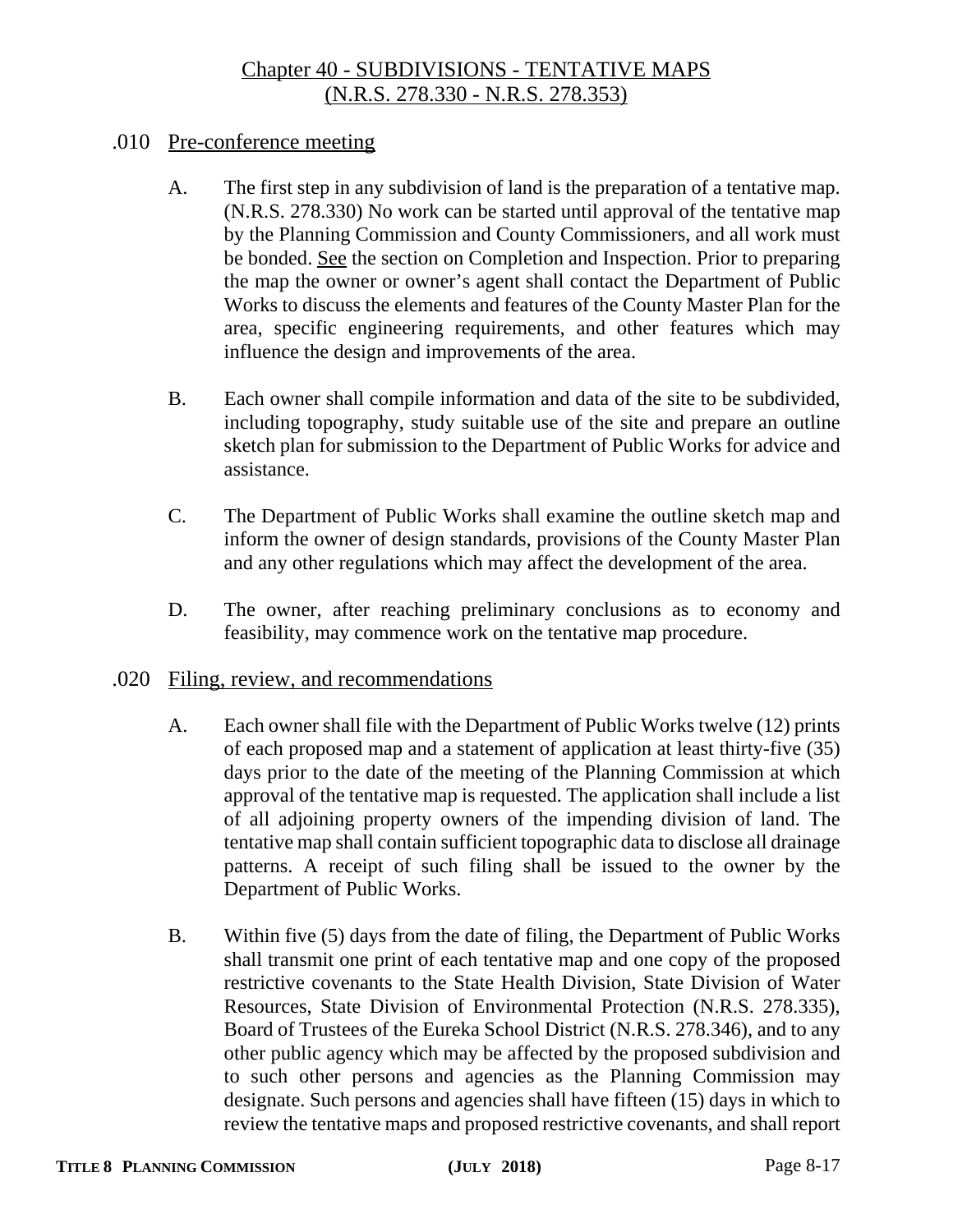to the Planning Commission not less than five (5) days prior to its next regular meeting.

- C. The Planning Commission shall:
	- 1. Examine the tentative map for compliance with laws and ordinances of the County and the State, the approved County Master Plan, other official plans of the County and accepted planning principles; and
	- 2. Analyze and coordinate the recommendations submitted by other persons and agencies for use at the next regular meeting.

# .030 Fees

Each map filed with the Department of Public Works shall be accompanied by the review fee, the amount of which shall be from time to time established by resolution of the County Commission. (N.R.S. 278.330 Subsection 2)

# .040 Action by Planning Commission

- A. The Planning Commission shall consider all the evidence presented by the owner, the public agency review information, and make such findings relative to the tentative map as are not inconsistent with the laws of Nevada or this Title. The findings, in the form of a written report and a recommendation of approval, conditional approval or disapproval, shall be transmitted to the County Commission within sixty (60) days from the date of acceptance as a complete application for a tentative map. (N.R.S. 278.330 Subsection 5)
- B. The time limit for acting and reporting on the tentative map may be extended by mutual consent of the owner and the Planning Commission. (N.R.S. 278.350 Subsection 1) If no action is taken by the Planning Commission within the sixty (60) day time limit a tentative map as filed shall be deemed approved. (N.R.S. 278.350 Subsection 2)
- C. The Planning Commission, acting on its own initiative or upon petition by any County resident or neighboring property owner, may, prior to acting on the tentative map, hold a public hearing at such time and upon such notice as the Planning Commission may designate.
- D. The Planning Commission shall disapprove or conditionally approve any tentative map if any proposed use of property within the subdivision is made unlawful by ordinance or statute or other valid law or regulation, or if the map does not demonstrate full compliance with this Title or any other ordinance of the County or statute of Nevada. If a tentative map is disapproved or conditionally approved, the Planning Commission shall return to the owner one (1) copy of the map with a statement of the reasons for its action and what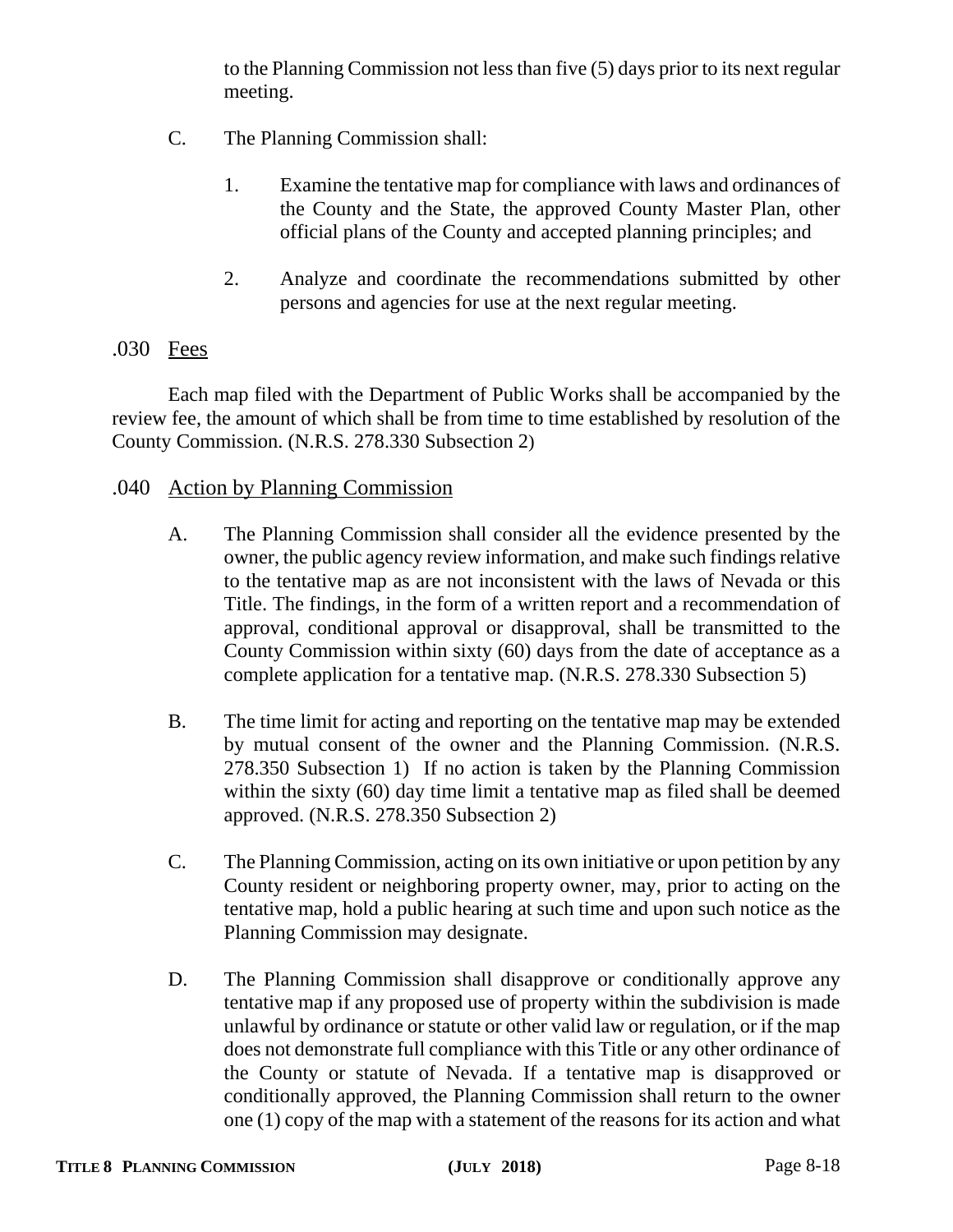changes would be necessary to render the map acceptable. One copy of the statement shall be retained in the permanent files of the Planning Commission and one copy sent to the County Commission.

## .050 Modification

When strict compliance with the requirements of this Title is impracticable or impossible, the Planning Commission may recommend variances which are not in violation of the purposes and policy of this Title. In such case, the Planning Commission shall submit with the report on the approved or conditionally approved tentative map a report in writing to the County Commission stating in detail the nature of each such variance(s) and the facts pertinent thereto.

#### .060 Decision appeal

- A. The owner of a parcel proposed to be subdivided, any resident of the County, or any adjoining property owner of a proposed subdivision may appeal a decision or report of the Planning Commission. (N.R.S. 278.3195) This appeal shall be filed with the Department of Public Works within five (5) working days of the decision by the Planning Commission. The appeal shall be heard with due consideration for N.R.S. 278.020 by the County Commission at its next regularly scheduled meeting after notice in compliance with the Nevada Open Meeting Law and only relevant testimony or evidence may be submitted. A decision by the Planning Commission may be overturned only by the County Commission, and is a final decision for purposes of judicial review.
- B. The amount of the fee for the appeal shall be established by the County Commission and may be changed from time to time by resolution. (N.R.S. 278.3195)
- .070 Dedication of land for public use
	- A. Dedications or granting of easements for watercourse channels, streams or creeks in an amount and location consistent with the proposed character and location of the subdivision may be required by the Planning Commission.
	- B. Dedication of land for parks, recreation, schools or other public purposes, in an amount and location consistent with the proposed character and location of the subdivision, may also be required by the Planning Commission. The Department of Public Works is designated the agent to select the location of the land to be dedicated for parks and playgrounds, to determine the public interest in either accepting parkland dedication or payments in lieu of dedication, and to establish and provide regulations containing standards to determine the amount, quality, and location of land that is required to be dedicated, or the amount of payments in lieu of dedication.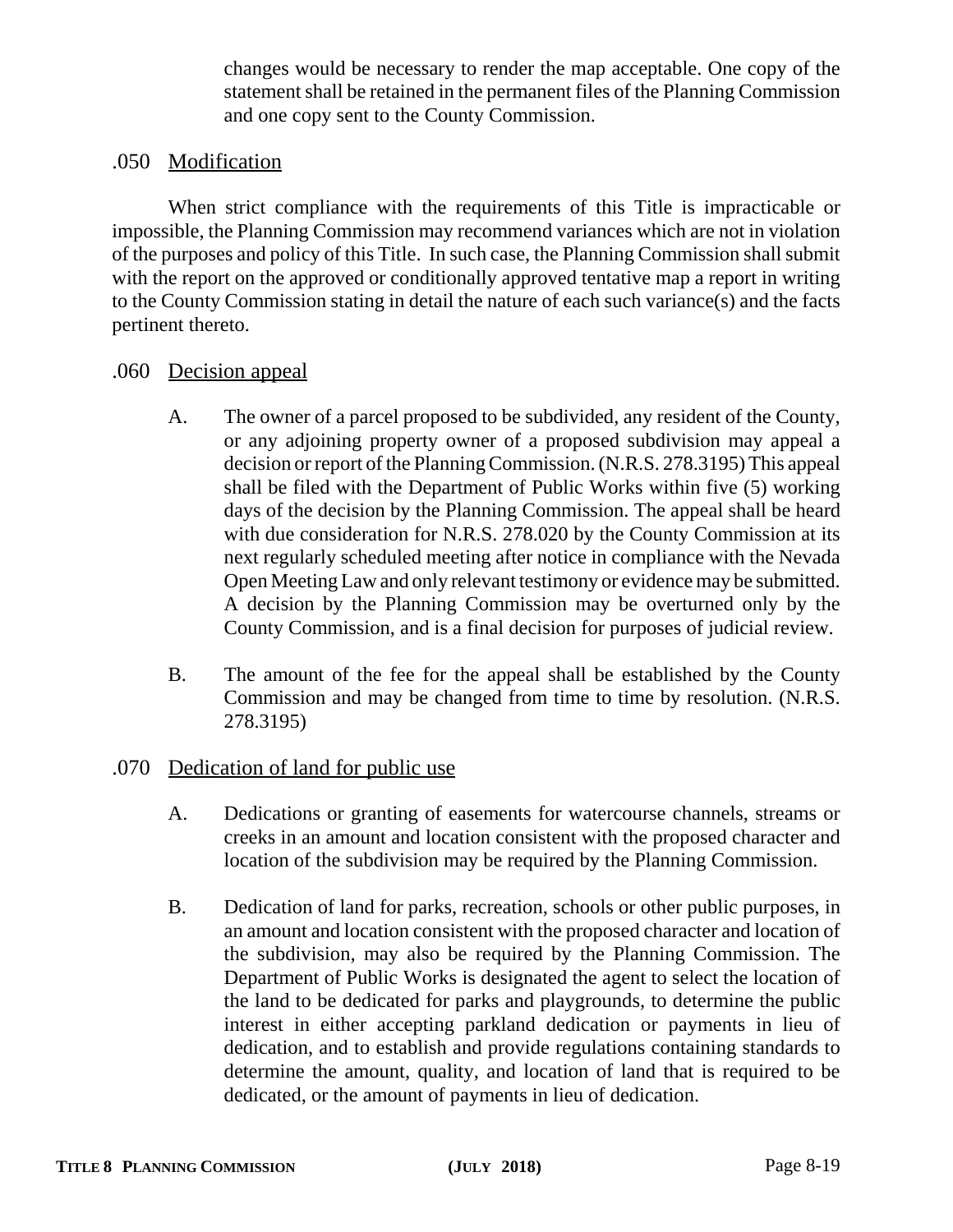C. The subdivision of land or dedication of land for streets, highways, alleys or other public uses shall conform to the Master Plan of streets and highways or appropriate portions of the County overall plan, and shall make adequate provisions for the appropriate relation of the subdivision to such portion or portions of the Master Plan.

# .080 Action by County Commission

- A. The County Commission, by a majority vote of the members present, shall approve, conditionally approve or disapprove a tentative map within thirty (30) days after receipt of the Planning Commission's recommendations.
- B. The time limit for acting and reporting on a tentative map may be extended by mutual consent of the owner and the County Commission. If no action is taken within an additional thirty (30) days time a tentative map as filed shall be deemed to be approved.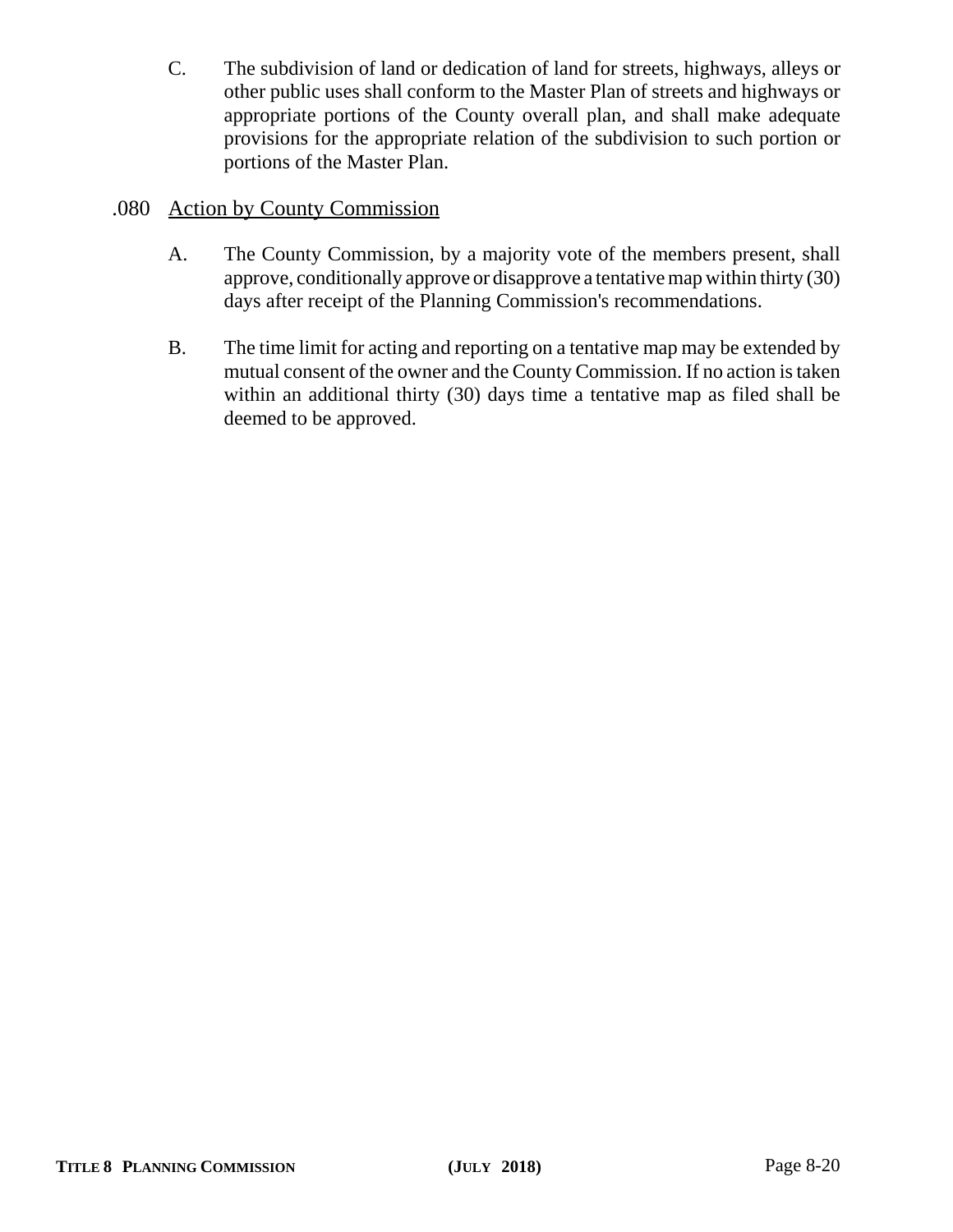# Chapter 50 - SUBDIVISIONS - DESIGN REQUIREMENTS

#### .010 Conformance required

- A. Each street and highway shall conform in width and alignment to the specifications of the County plan of streets and highways or as otherwise contained in the County Master Plan, and the division shall in all other particulars conform in design and land uses to such other plan or plans as may be adopted by the County. (N.R.S. 278.349)
- B. All mobile home subdivisions shall comply with this Title and the County mobile home ordinance.
- C. All manufactured home subdivisions shall comply with this Title.
- D. Any and all public works construction shall conform to the Standard Specifications and Standard Details for Public Works Construction (Orange Book Standards) as amended, and any other specifications adopted by the County.

#### .020 Future streets

- A. If the Planning Commission determines that a street is necessary for the future division of land shown on the division of land map or of adjoining property, or that such street is necessary for public safety or convenience, but that the immediate dedication or improvement of such street is not warranted, the Planning Commission shall require that such street be shown on the final map and be offered for dedication for public purposes. Such offer for dedication shall be continuing until accepted by the County.
- B. No improvement of a future street shall be required until the County Commission has accepted it as a public street. The owners of lots abutting on a future street may use the street for any and all ordinary uses of land, except the erection, construction or moving of buildings thereon, until the street is accepted for street purposes.
- C. If the Planning Commission determines that additional width of any street shown on the final map may be necessary for future street purposes but that such additional width is not immediately warranted, such additional width as the Planning Commission may require, or as is required by County plans, shall be shown as a future street, subject to the provisions of this chapter and section.
- .030 Special intersections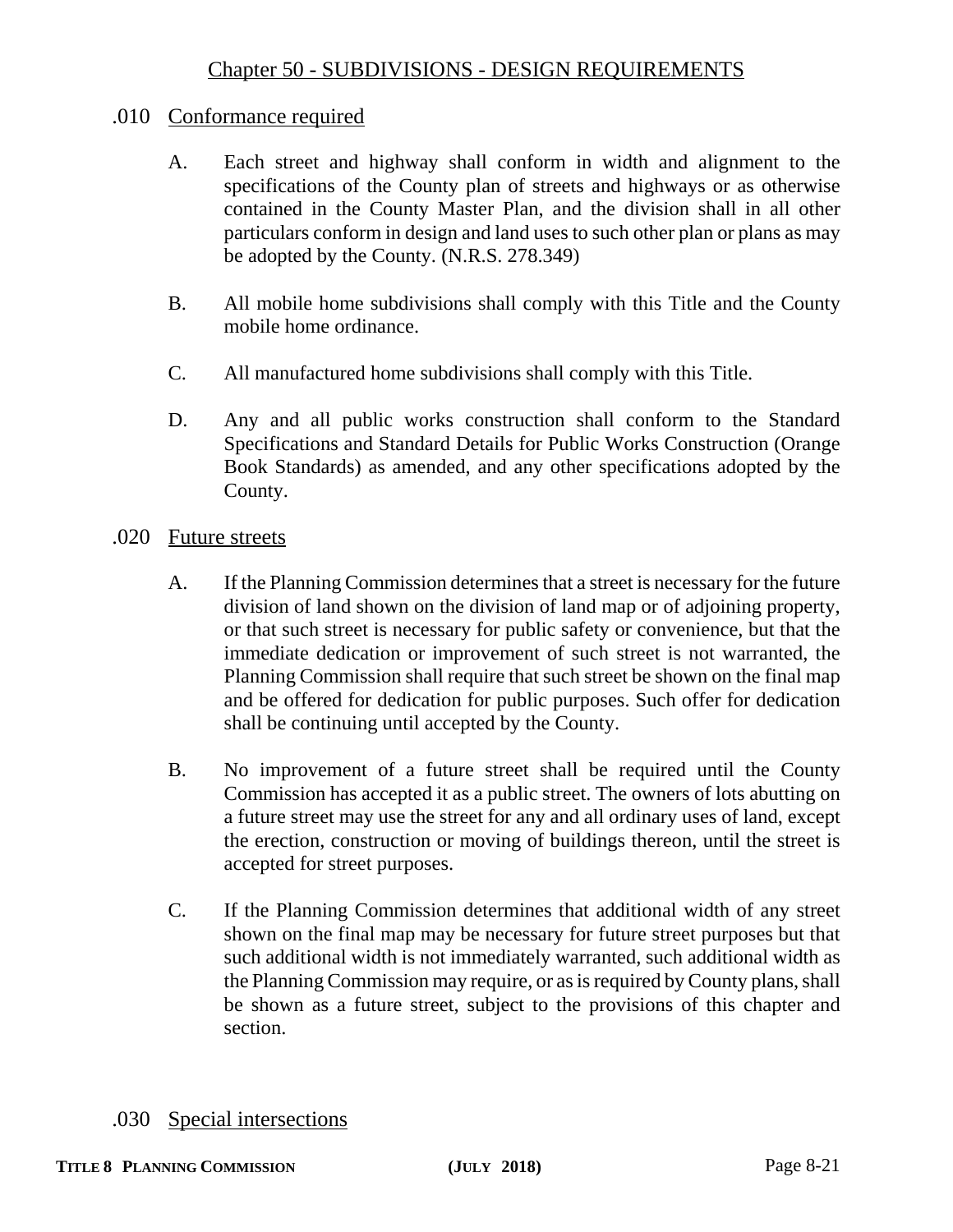Wherever any street or highway is proposed requiring a separation of grades or any special form of intersection design at its intersection with any street, highway or railway, the subdivision shall be so designed as to conform to the plan of the intersection with suitable access elsewhere.

# .040 Plan specifications

All plans submitted to the Planning Commission for approval shall clearly indicate all proposed improvements in both plan and profiles. Existing grades and final grades shall be certified by a licensed engineer. Each sheet of plans shall carry in the lower right-hand corner a title block which shall contain the name of the subdivision, the owners, and the type of design shown on the plans, the name of the licensed engineer, the date, the sheet number, the total number of sheets and all information necessary to clarify the design. Each sheet of plans shall have a north arrow and shall indicate the scale used. Each sheet of plans shall have the previous map(s) Eureka County Recorder's File No. in the title block. The plans shall be on standard twenty-four (24) inches by thirty-two (32) inches original or reproducible sheets.

#### .050 Street design

Each street and highway shall follow the intent of the County Master Plan pertaining to street design and alignment and shall conform to the following minimum requirements:

- A. All streets in residential subdivisions shall provide a right-of-way of at least sixty (60) feet. All residential streets shall be at least twenty-four (24) feet in surface width. All streets in commercial subdivisions shall provide a right-ofway of at least seventy (70) feet. All commercial streets shall be at least twenty-four (24) feet in surface width.
- B. Maximum length of cul-de-sac streets shall be reasonable, taking into account the policy and purpose of this Title. Dedicated rights-of-way exclusive of the turnaround shall be at least sixty (60) feet. Each cul-de-sac shall be provided with a turnaround, which shall have a minimum dedicated right-of-way radius of seventy-five (75) feet, and an improved radius of forty-five (45) feet.
- C. In industrial or commercial subdivisions all streets shall have a minimum grade of three-tenths percent (0.3%) where L-type gutters are used or a minimum of four-tenths percent (0.4%) slope where roll-type curbs are used. Vertical curves shall be provided in all changes in grade where the algebraic difference is two percent (2%) or more.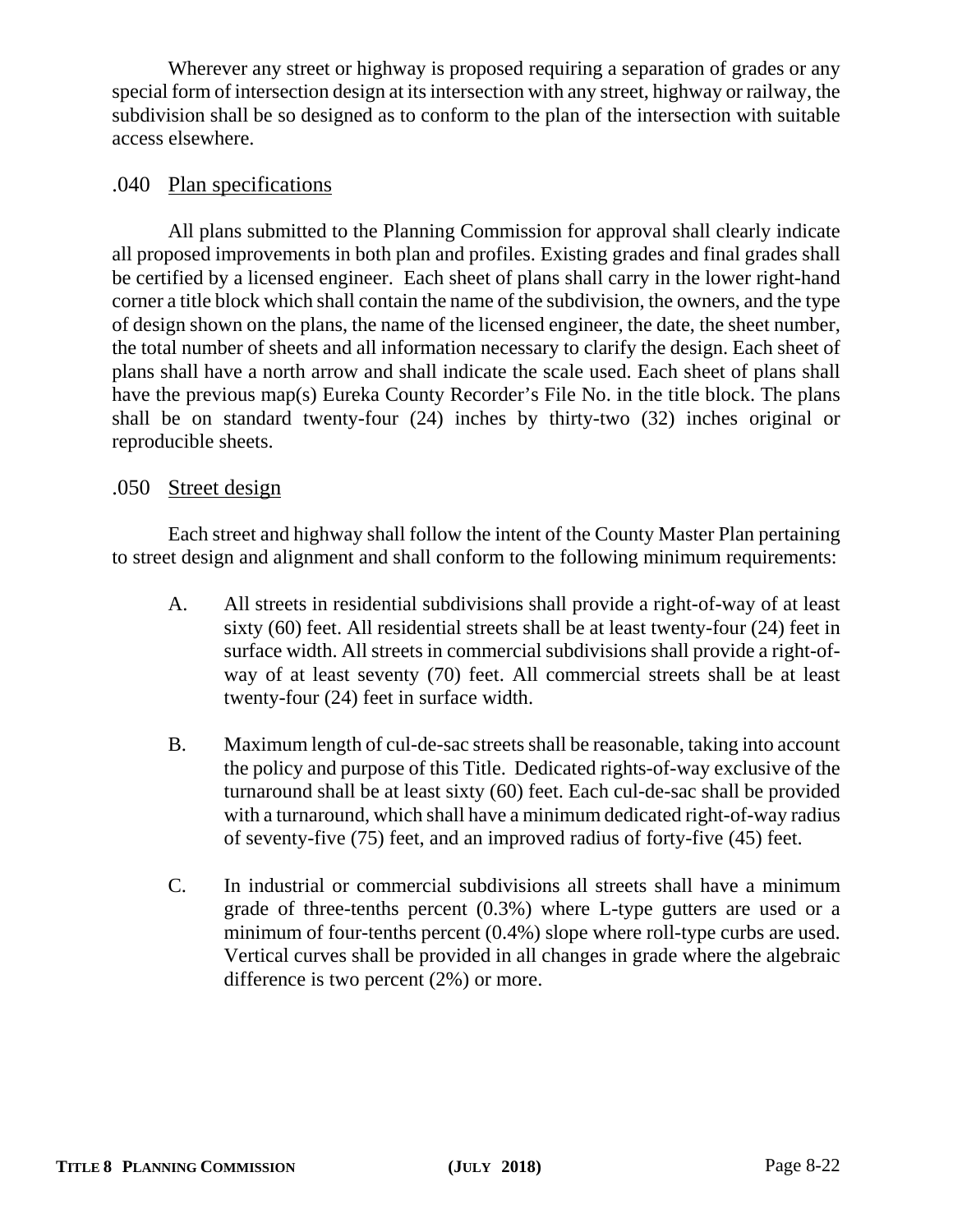- D. No centerline curve radius of less than one hundred (100) feet shall be permitted on any street.
- E. Curves on streets shall be designed to accommodate traffic at the speed designated for that street.
- F. In mountainous or difficult areas where it is impossible or impracticable to construct streets to the standards set forth, reduced street widths may be permitted by variance. Such widths may be recommended by the Planning Commission and approved by the County Commission, provided that no such street shall have a grade exceeding twelve percent (12%) and then for a limited distance only. The Planning Commission may require additional off-street parking areas as a condition of approval of reduced street widths and steeper grades.
- G. No street or highway shall have a grade of more than eight percent (8%) nor less than three-tenths of one percent (0.3%) unless such street is subject to subsection F of this section.
- H. Any street or highway intersecting any other street or highway shall intersect at an angle as near to a ninety degree  $(90^{\circ})$  right angle as is practicable, but in no event shall streets or highways intersect at an angle of less than sixty degrees  $(60^{\circ})$ .
- I. At each right angle intersection, the property line at each block corner shall be rounded with a curve having a radius of not less than twenty (20) feet on collector streets. Where streets intersect at angles of less than right angles or where other peculiar conditions of traffic or intersections occur, the Planning Commission may require a different radius.
- J. Reserve strips of land controlling access to or egress from other property or to or from any street or alley shall not be permitted with any subdivided area.
- K. All streets as shown on subdivision maps, including access streets as required by the County Planning Commission located within townsites of Eureka County, and all subdivisions within Eureka County, and including those properties adjacent thereto, shall be topped and finished with asphalt paving in accordance with and as stated in the Standard Specifications for Public Works Construction and as directed by the Department of Public Works.
- L. All street dimensions, pavement, drainages, structural sections, improvements, pedestrian ways and other developments and standards shall conform to the Eureka County Regulations for Development Standards, which shall be maintained by the Department of Public Works.
- M. Flaglots created for access will not be permitted.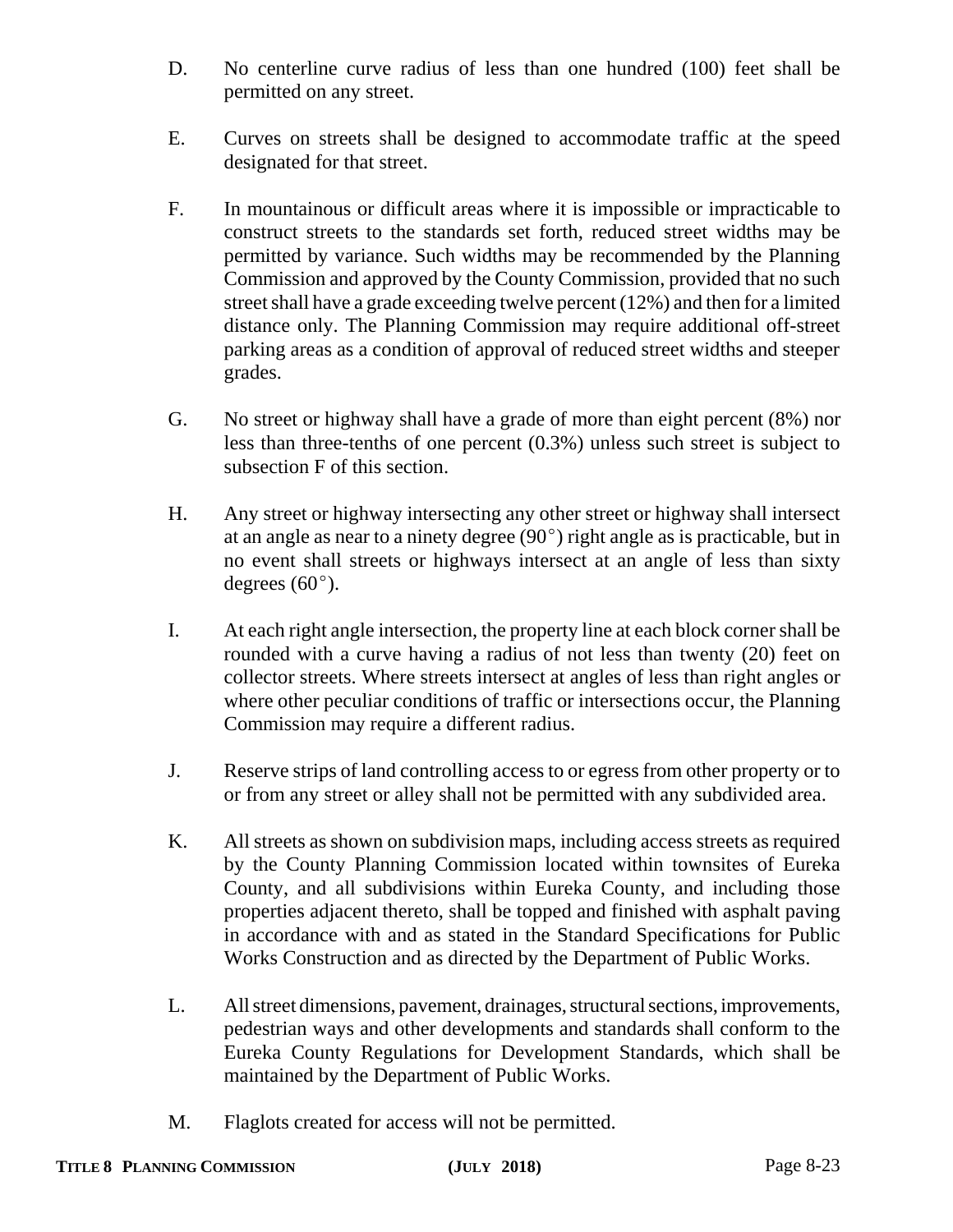#### .060 Street names

- A. No street names shall be used which will be duplicated or be confused with the names of existing streets in the County.
- B. New streets which are extensions of or obviously in alignment with existing streets shall bear the name of the existing street.
- C. All street names shall be approved by the Department of Public Works.
- D. The developer shall install street signs as required by the Planning Commission in accordance with the Standard Specifications for Public Works Construction (Orange Book Standards) as amended, and any other specifications adopted by the County.

#### .070 Public roads

Eureka County, a political subdivision of the State of Nevada, holds title as trustee for the public, to all public roads, trails, pathways, traces, highways, byways and similar public travel corridors situated in Eureka County, of every kind whatsoever, except for State and Federal highways, however such roads may have come into being. Title to those roads commonly known as R.S. 2477 roads, irrevocably granted to the public by Act of Congress (Mining Law of 1866), is held in trust by Eureka County as the unit of government closest to the people.

Private Roads will be permitted only at the discretion of the Planning Commission. Whenever a private road is included on a map, the following jurat must appear:

> Eureka County hereby accepts the offer of dedication for public purposes of the public utility rights-of-way shown on this map. The County accepts no responsibility and will provide no services upon the Private Road described, including but not limited to snow removal.

## .080 Alleys

A. Alleys shall be provided in commercial and industrial subdivisions except where other definite and assured provisions are made for service access, such as off-street loading and unloading and parking adequate for the proposed use. Determining the adequacy of proposed exceptions shall be at the discretion of the County Planning Commission.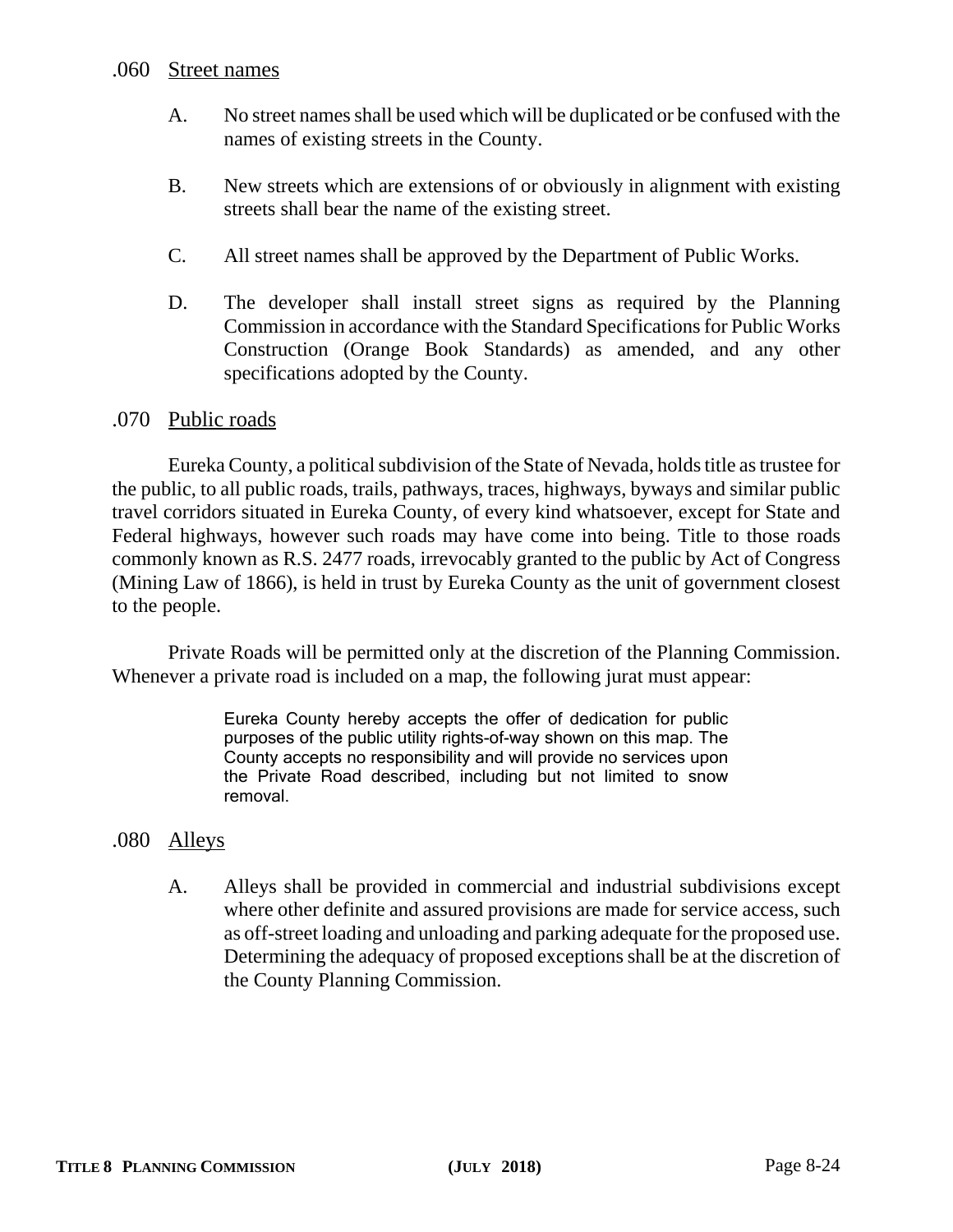B. No alleys shall contain a right-of-way of less than twenty (20) feet in width and all alley construction shall comply with the standards set forth in the Eureka County Regulations for Development Standards maintained by the Department of Public Works.

## .090 Curbs and gutters

All construction for curbs and gutters, sidewalks, driveway approaches and curb cuts (if they are required) shall comply with the specifications of the County.

#### .100 Pedestrian ways

- A. Pedestrian ways of not less than three (3) feet in width on dedicated rights-ofway may be required through blocks where deemed necessary for circulation and access to schools, playgrounds or similar public facilities.
- B. All pedestrian ways shall be appropriately surfaced to the specifications of the County.

#### .110 Easements for drainage and utilities, and previously recorded easements

- A. The owner shall grant easements not less than a total of ten (10) feet in width for public utility, sanitary sewer and drainage, and other public purposes on yard or open areas wherever necessary. Easements of lesser widths are permissible provided further that in such determination the County shall prescribe the width of such easements.
- B. All natural drainage ways shall be preserved with appropriate easements and/or pedestrian walkways where necessary.
- C. A conservation easement of a width to be determined by stream flow requirements shall be provided along all drainages that from time to time transport water to contain the channel during flood stages. This easement shall be open to public access, but no tree or bush removal, gravel excavating, filling or side casting of materials shall be allowed within the area and no construction of any kind shall be allowed except as required by an agency of the United States government, by the State or by the County.
- D. Easements to accommodate snow storage may be required in an amount and in a location as necessary to the situation.
- E. In areas of possible fire hazards, unobstructed fire protection equipment and access easements shall be located, designed, and graded as determined by the Planning Commission in cooperation with the local fire protection district.
- F. Electricity supply: All subdivisions shall be served by an electrical public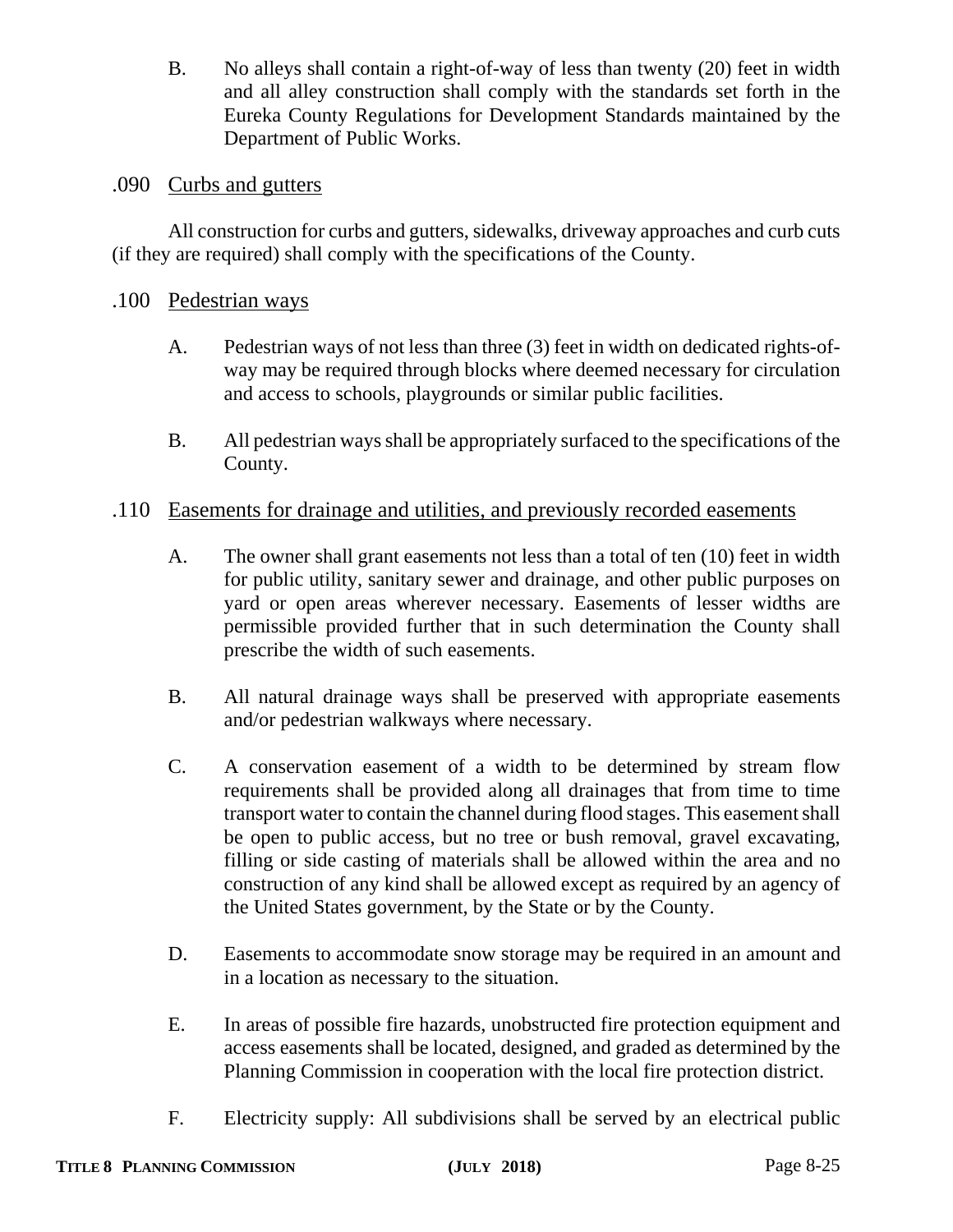utility company.

- G. Street lights and signs: All streets shall be properly signed and lighted in a manner approved by the County.
- H. All previously recorded easements and well locations must be shown on the map.

# .120 Water supply and fire hydrants

- A. An accessible, adequate, safe and potable supply of water for domestic purposes shall be provided to each lot and proof of same shall be provided to the County Planning Commission before approval of any plan, map, or permit. Such supply of water shall be in conformance with any applicable statutes and ordinances and any regulations of the Nevada State Health Department and the State Engineer.
- B. Fire hydrants, if required, shall be located according to the specifications of the National Board of Fire Underwriters.
- .130 Sewer and garbage
	- A. Sewerage facilities: An adequate and safe sewer system shall be provided to each lot. Such sewer system shall be in conformance with any applicable statutes and ordinances and any regulations of the Nevada State Health Department.
	- B. Refuse and garbage: Storage, collection and disposal of garbage and refuse shall be in accordance with any applicable statutes and ordinances and any regulations of the Nevada State Health Department.

## .140 Property drainage

- A. Each owner shall provide the necessary means to assure complete drainage of the property, making use of existing drains, natural watercourses or constructed tributaries, and shall comply with the requirements of the County.
- B. Each owner of residential lands may be required to submit a development plan for the subdivision showing clearly the drainage for each lot. Each lot should be designed so that no water will run off onto adjacent lots. The lots shall be graded so that water runs to the front of the lot and into the street or into other drainage facilities provided by the owner.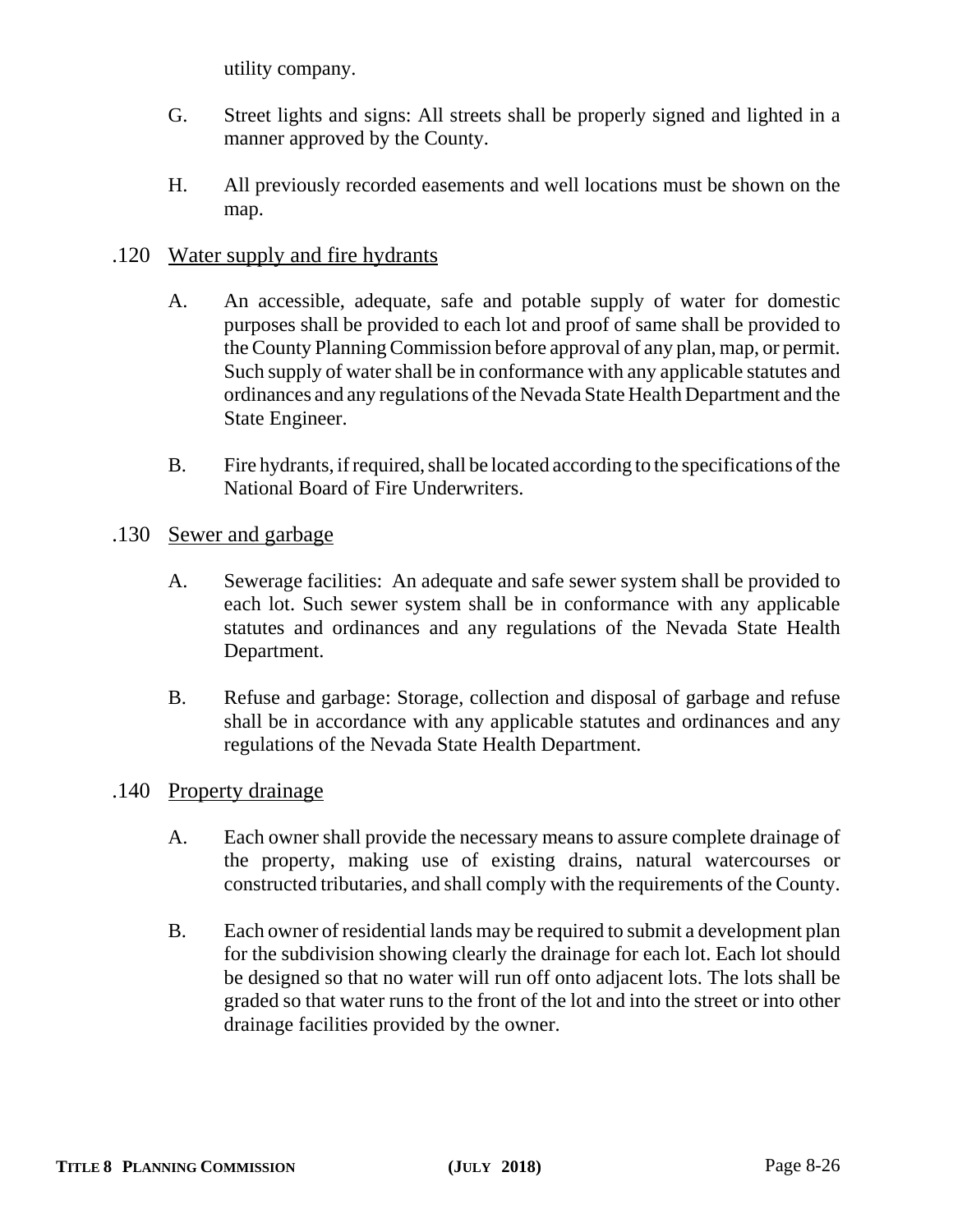# .150 Minimum lot sizes

- A. No lot which will utilize both an individual sewage disposal system (ISDS) and an individual domestic well may be less than two and one-half (2.5) acres, including public streets, alleys, public easements and other public rights-ofway.
- B. No lot which will utilize a municipal or similar water system and ISDS may be less than one (1) acre (43,560 sq. ft.) including public streets, alleys, public easements and other public rights-of-way.
- C. No lot which will use municipal water and sewer shall be less than one-quarter (¼) acre (10,890 sq. ft.), outside Eureka Townsite, including public streets, alleys, public easements and other public rights-of-way.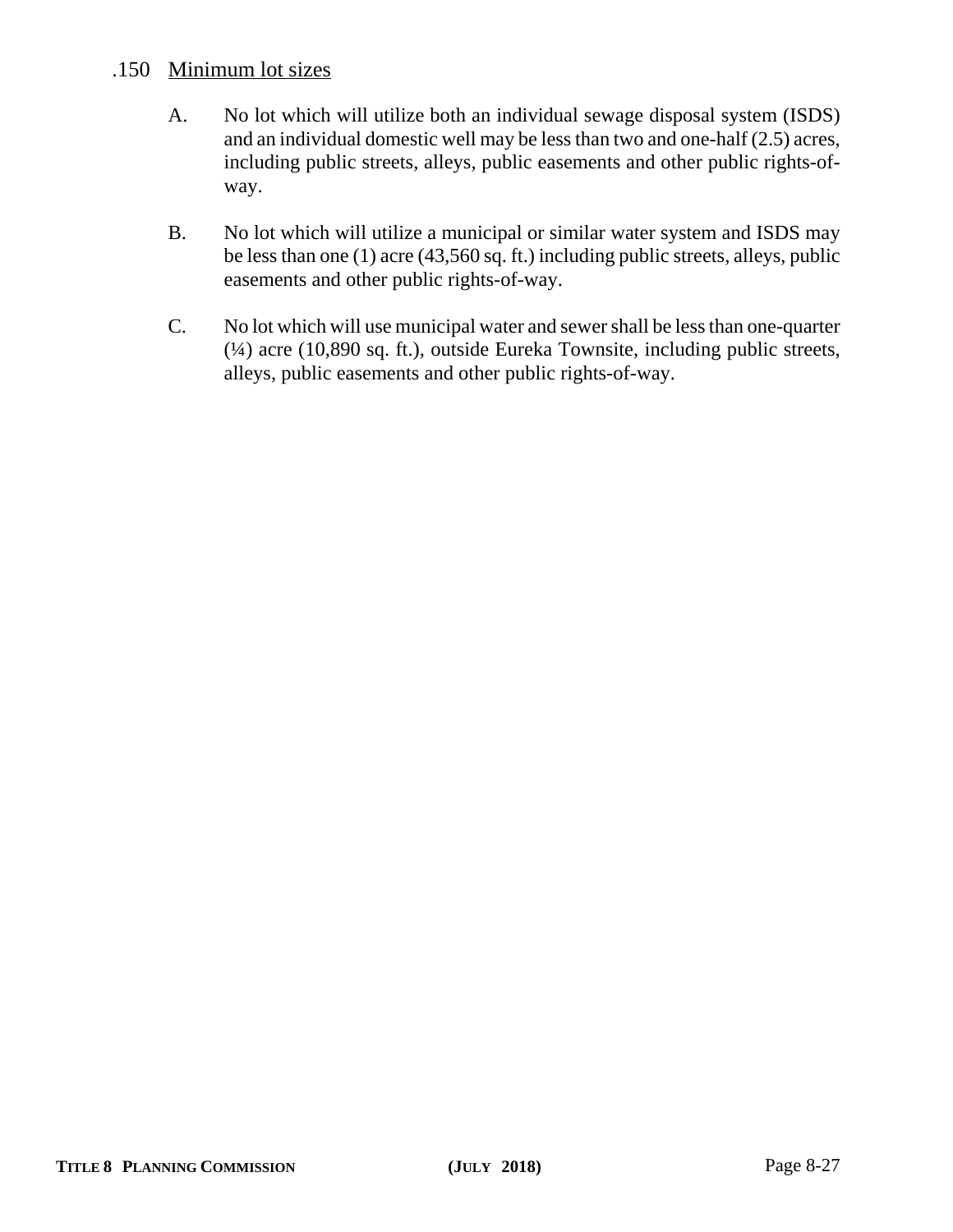#### .010 Filing procedure

- A. The owner shall within two (2) years of the date of approval of the tentative map, unless extended by the Planning Commission or County Commission, file the final map with the Department of Public Works in conformance with Nevada Revised Statutes 278.360.
- B. Not less than ten (10) days prior to the filing of any final map with the County Commission, the owner shall submit two (2) prints of the final map to the Department of Public Works or the County Engineer. The Department of Public Works or County Engineer shall check the map for accuracy of dimensions, placing of monuments, establishment of survey records shown on the map, and conformance of the map with the approved tentative map.
- C. The prints shall be accompanied by:
	- 1. A worksheet showing the closure of the exterior boundaries of the proposed subdivision and/or lots and blocks therein (N.R.S. 278.372 Subsection 8); and
	- 2. A complete set of construction plans as required by the County.
- D. The minimum allowable error of closure shall be one ten-thousandth. Temperature and tension correction shall be applied to all measured distances according to the standards adopted by the Federal Board of Surveys and Maps in May, 1925.
- .020 Filing and fees of complete plans
	- A. After a final map has been submitted to the Department of Public Works, the County Engineer, and the Planning Commission, the owner shall file with the Department of Public Works at least thirty (30) days prior to the meeting of the County Commission at which approval of the subdivision is sought, complete plans as required by the Department of Public Works.
	- B. The plans shall include:
		- 1. The original of the final map; and
		- 2. If required, a plan and profile of each street showing clearly existing grades and finished grades, distances, elevations, topography and other pertinent features; and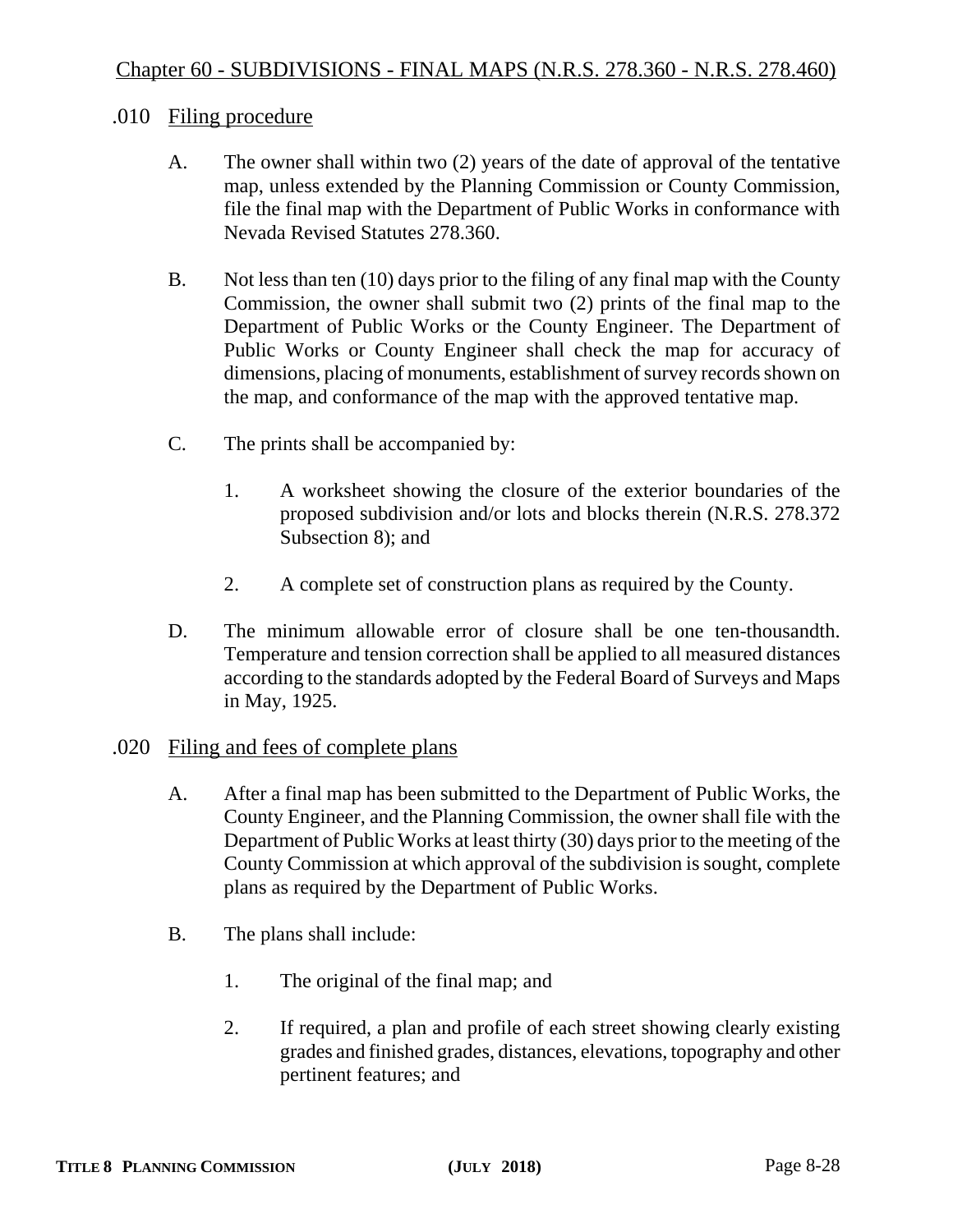- 3. If required, a plan and profile of each storm drain and sewer line showing manhole locations, distances and grades, top of manhole elevations and the invert of manhole elevations. Storm drain and sewer line plan and profile may be combined with street plan profiles; and
- 4. If required, a grading plan showing the drainage for each lot with existing ground elevations and proposed finished lot grade elevations; and
- 5. If required, plans for streets, storm drains or sanitary sewers which may be extended in the future shall include sufficient information to assure that such extension of improvements can be accomplished by continuing approximately the same alignment and grade as the proposed improvements; and
- 6. The time schedule for construction of off-site improvements; and
- 7. Plans and profiles of all utilities showing the location of all surfacemounted equipment. These plans may be shown with the street plans and profiles or other appropriate plans.
- C. The owner shall pay the County a plan check fee for final map check, review, and acceptance. This fee shall be paid to the Department of Public Works prior to any action. The fee shall be set from time to time by resolution of the County Commission.

## .030 Monumentation

- A. The survey, monumentation and final map shall be made by a land surveyor licensed in Nevada (N.R.S. 278.371 Subsection 1).
- B. The final monuments shall be set prior to the recordation of the final map (N.R.S. 278.371 Subsection 2).
- C. The final monuments shall, except as provided in subsections E and F of this section, have a nonferrous tablet, disc or cap securely attached to the top of a metallic shaft solidly embedded at ground level, having a minimum diameter of five-eighths-inch and length of embedment sufficient to resist removal, with a mark for the exact point and the stamp "PLS" followed by the surveyor's registration number (N.R.S. 278.371 Subsection 3). The County may specify equal or greater standards for final monuments, which shall be placed at:
	- 1. A subdivision boundary corner and at any point necessary to ensure that each monument on a given boundary can be seen from the next monument on that boundary (N.R.S. 278.371 Subsection 4 (a)); and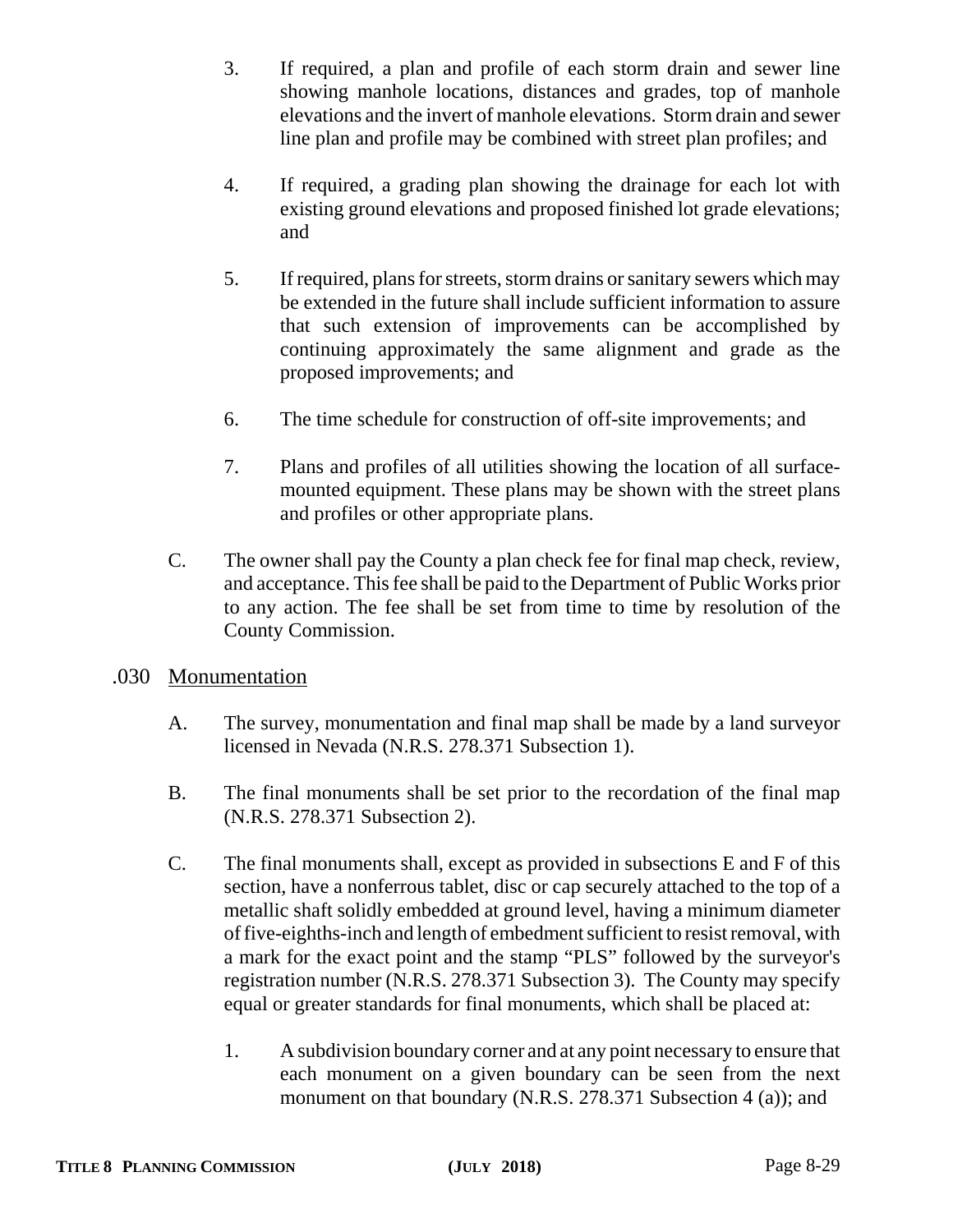- 2. On intersections of street centerlines (N.R.S. 278.371 Subsection 4 (b)); and
- 3. A street centerline at an angle point, cul-de-sac radius point or a point which defines a curve (the beginning of a curve, end of a curve or a point of tangent intersection), and at any subdivision boundary or an appropriate offset (N.R.S. 278.371 Subsection 4 (c)); and
- 4. A position for a corner of the system of rectangular surveys directly relevant to property lines and corners of the subdivision (N.R.S. 278.371 Subsection 4 (d)).
- D. A final monument required by subsection C of this section, which falls in a paved area, shall be set in:
	- 1. A survey monument well with cover lid and placed with the top of the monument tablet, disc or cap being not less than four (4) inches below the pavement surface (N.R.S. 278.371 Subsection 5 (a)); or
	- 2. A comparable permanent monument as required by the County (N.R.S. 278.371 Subsection 5 (b)).
- E. If a point designated in subsection C of this section falls on solid bedrock or on a concrete or stone roadway, curb, gutter, or walk, a durable nonferrous metal tablet, disc or cap shall be securely anchored in the rock or concrete and marked as required in subsection C (N.R.S. 278.371 Subsection 6).
- F. If a monument required by subsection C cannot be set because of steep terrain, water, marsh land or existing structures, or if it would be lost as a result of proposed construction, one or more reference monuments shall be set. In addition to the physical requirements for a monument set forth in subsections C, D, and E of this section, the letters "RM" or "WC" shall be stamped on the tablet, disc or cap. If only one reference monument is used, it shall be set on the actual line or a prolongation thereof. Otherwise, at least two (2) reference monuments shall be set. These monuments shall be deemed final monuments (N.R.S. 278.371 Subsection 7).
- G. Each lot corner monument shall be set by a licensed land surveyor in the manner approved by the County (N.R.S. 278.371 Subsection 8).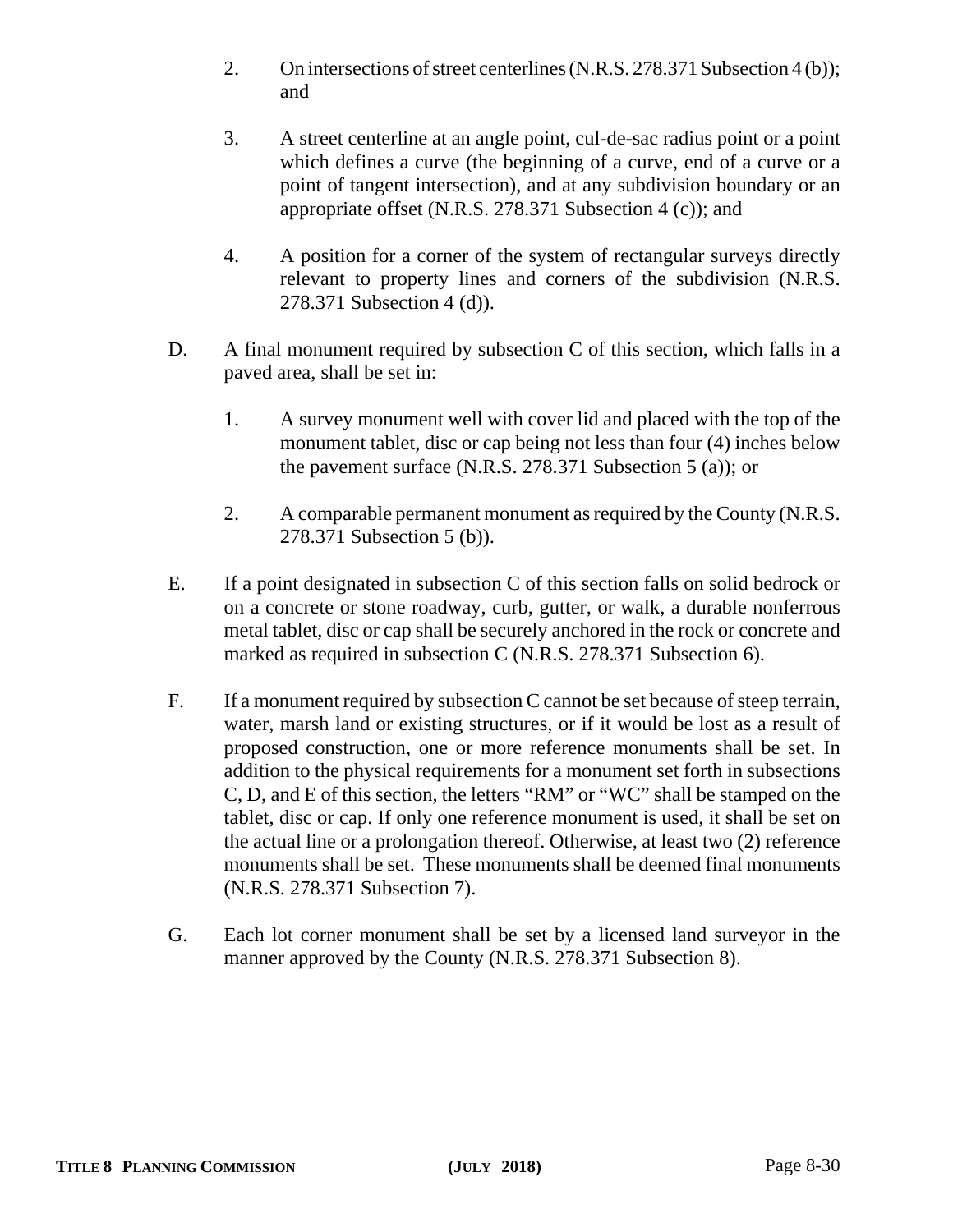### .040 Contents

- A. The final map shall be clearly and legibly drawn in black waterproof ink upon mylar or produced by the use of other materials of a permanent nature generally used for such purpose in the engineering profession, but affidavits, certificates and acknowledgments shall be legibly stamped or printed upon the map with opaque ink (N.R.S. 278.372 Subsection 1).
- B. The size of each sheet of the map shall be twenty-four (24) by thirty-two (32) inches. A marginal line shall be drawn completely around each sheet, leaving an entirely blank margin of one (1) inch at the top, bottom and right edges, and of two (2) inches at the left edge along the twenty-four (24) inch dimension (N.R.S. 278.372 Subsection 2).
- C. The scale of the map shall be large enough to show all details clearly and enough sheets shall be used to accomplish this end (N.R.S. 278.372 Subsection 3).
- D. The particular number of the sheet and the total number of sheets comprising the map shall be stated on each of the sheets, and its relation to each adjoining sheet shall be clearly shown (N.R.S. 278.372 Subsection 4).
- E. The final map shall show all survey and mathematical information and data necessary to locate all monuments, and to locate and retrace any and all interior and exterior boundary lines appearing thereon, including bearings and distances of straight lines, central angle and radii and arc length for all curves, and such information as may be necessary to determine the location of the centers of curves (N.R.S. 278.372 Subsection 5).
- F. Each lot shall be numbered or lettered (N.R.S. 278.372 Subsection 6).
- G. Each street shall be named (N.R.S. 278.372 Subsection 7).
- H. Each block shall be numbered or lettered (N.R.S. 278.372 Subsection 7).
- I. The exterior boundary of the land included within the subdivision shall be indicated by graphic border (N.R.S. 278.372 Subsection 8).
- J. The map shall show the definite location of the subdivision, and particularly its relation to surrounding surveys (N.R.S. 278.372 Subsection 9).
- K. The final map shall also satisfy any additional survey and map requirements of the County (N.R.S. 278.372 Subsection 11).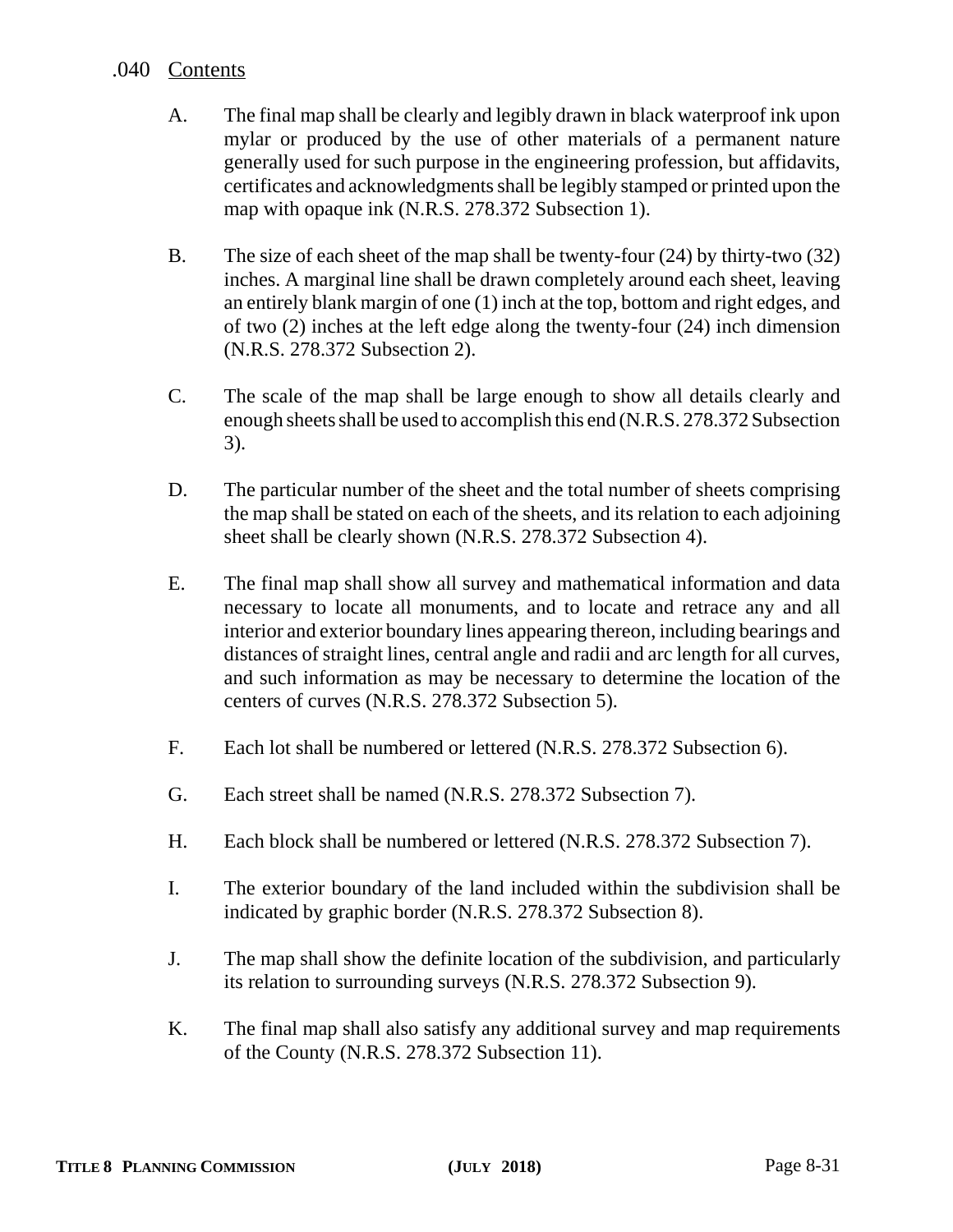L. All rights-of-way easements shall be clearly designated. Roadways with limited access shall be so designated on the final map. Public utility easements outside dedicated rights-of-way shall be clearly indicated. A symbol, indicating the location of surface-mounted utility equipment (other than street lights) shall be placed on the final map to clearly indicate the locations of all surface-mounted installations.

#### .050 Certificates required

The final map shall include, but not be limited to, the following certificates as specified by Nevada Revised Statutes Sections 278.373 through 278.378 inclusive and jurats on the title sheets:

- A. Certificate of ownership and offers of dedication (N.R.S. 278.374);
- B. Certificate of State Health Division (N.R.S. 278.377 Subsection 1 (a));
- C. Certificate of State Division of Water Resources (N.R.S. 278.377 Subsection  $1<sub>(b)</sub>:$
- D. Certificate of utility easements and approval (N.R.S. 278.374 Subsection 1 (d));
- E. Certificate of licensed land surveyor (N.R.S. 278.375);
- F. Certificate of County Planning Commission;
- G. Certificate of County surveyor (N.R.S. 278.376);
- H. Necessary jurats of acknowledgment;
- I. Certificate of Clerk of County Commission (N.R.S. 278.378).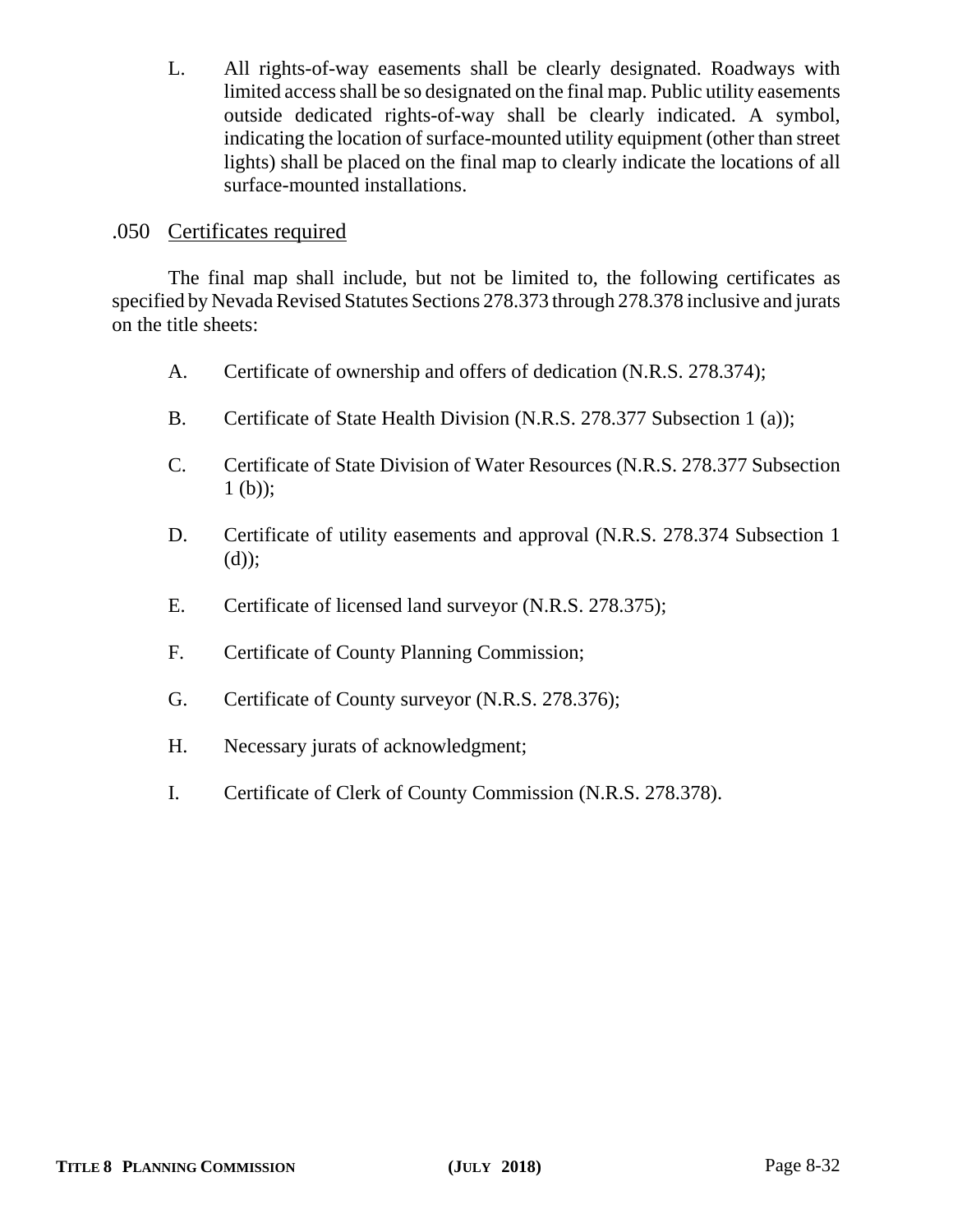# Chapter 70 - SUBDIVISIONS - IMPROVEMENTS

#### .010 Improvement requirements

The owner shall agree to install and complete improvements that were conditions of tentative map approval at the owner's expense and must be completed and inspected prior to the approval and recordation of the final map (bonding requirements are set forth in the Section entitled "Surety bonds and cash deposits").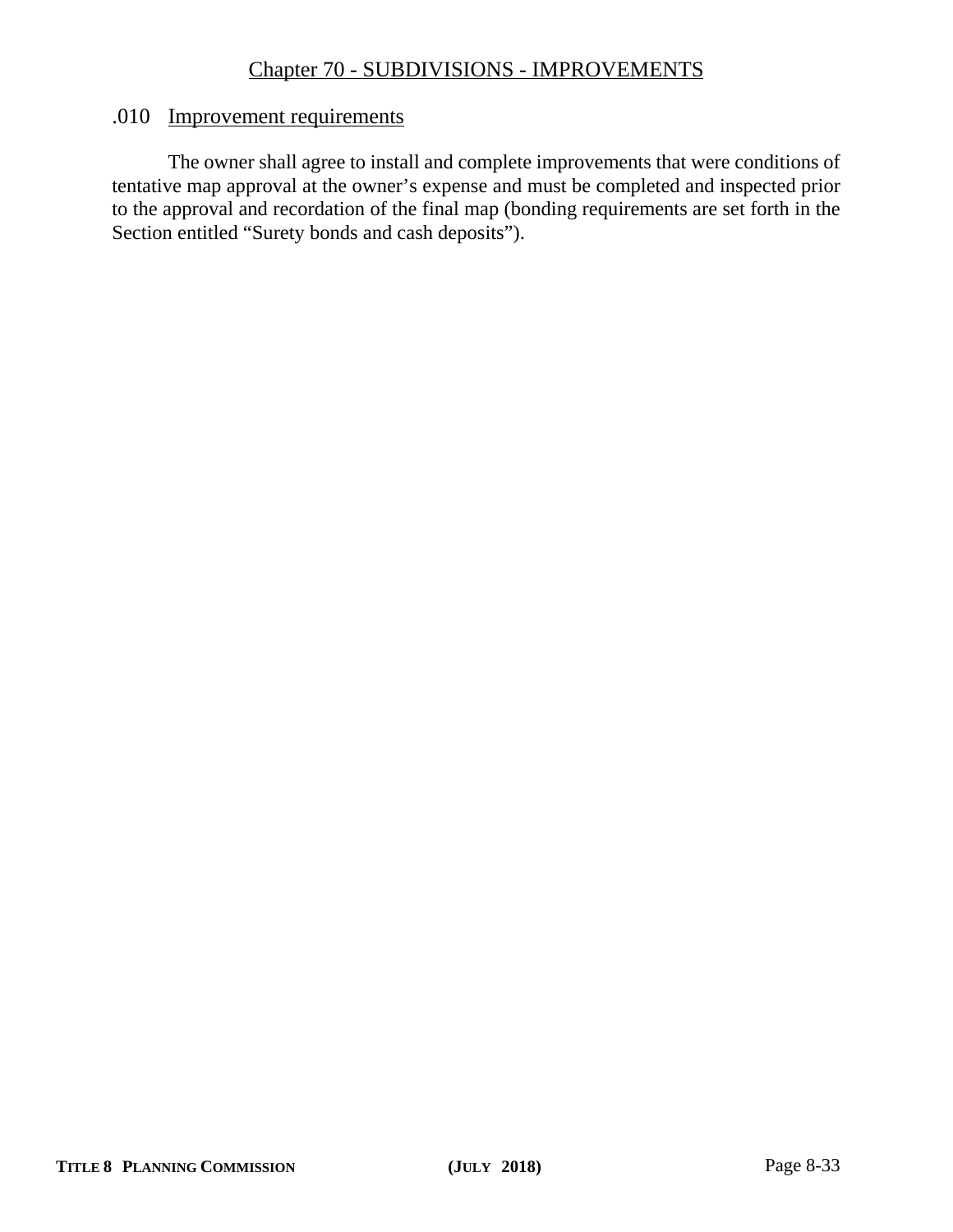### .010 Surety bonds and cash deposits

- A. All improvements and final map procedures required by this Title shall be completed.
- B. In lieu of filing a surety bond, the subdivider may deposit cash or a letter of credit issued by a bank which is authorized under the provisions of Nevada law to do business in Nevada and has capitalization of more than one million (\$1,000,000.00) dollars.
- C. The bond or cash deposit shall be in an amount fixed by the County to ensure that all improvements required are in fact provided and installed by the subdivider within a period established by the County (N.R.S. 278.371 Subsection 2 and N.R.S. 278.380 Subsection 3).
- D. At the end of each twelve (12) month period a bond may be renegotiated or cash deposit reduced on the approval of the County in consideration for improvements already installed.
- E. If the owner fails to complete the provisions and installation of the improvements required within the time allowed, the County may cause the bond or cash deposit to be forfeited in the amount necessary to finish the uncompleted portion of the improvements.

## .020 Inspections

- A. The owner shall notify the Department of Public Works of the date and hour work on any of the required improvements is expected to begin. Such notification shall be given not less than twenty-four (24) hours in advance, and if thereafter conditions develop to delay the start of work, the owner shall notify the Department of Public Works of the delay not less than two (2) hours before the work was to begin.
- B. All improvements to be made under the provisions of this Title shall be inspected to assure satisfactory work. The final completion of all such improvements shall be subject to the approval of the County.

## .030 Indemnification

During the entire period of construction, the County shall be held harmless by the owner for any damage occurring within the subdivision or adjacent areas as a result of the owner's (or agents of the owner) activities.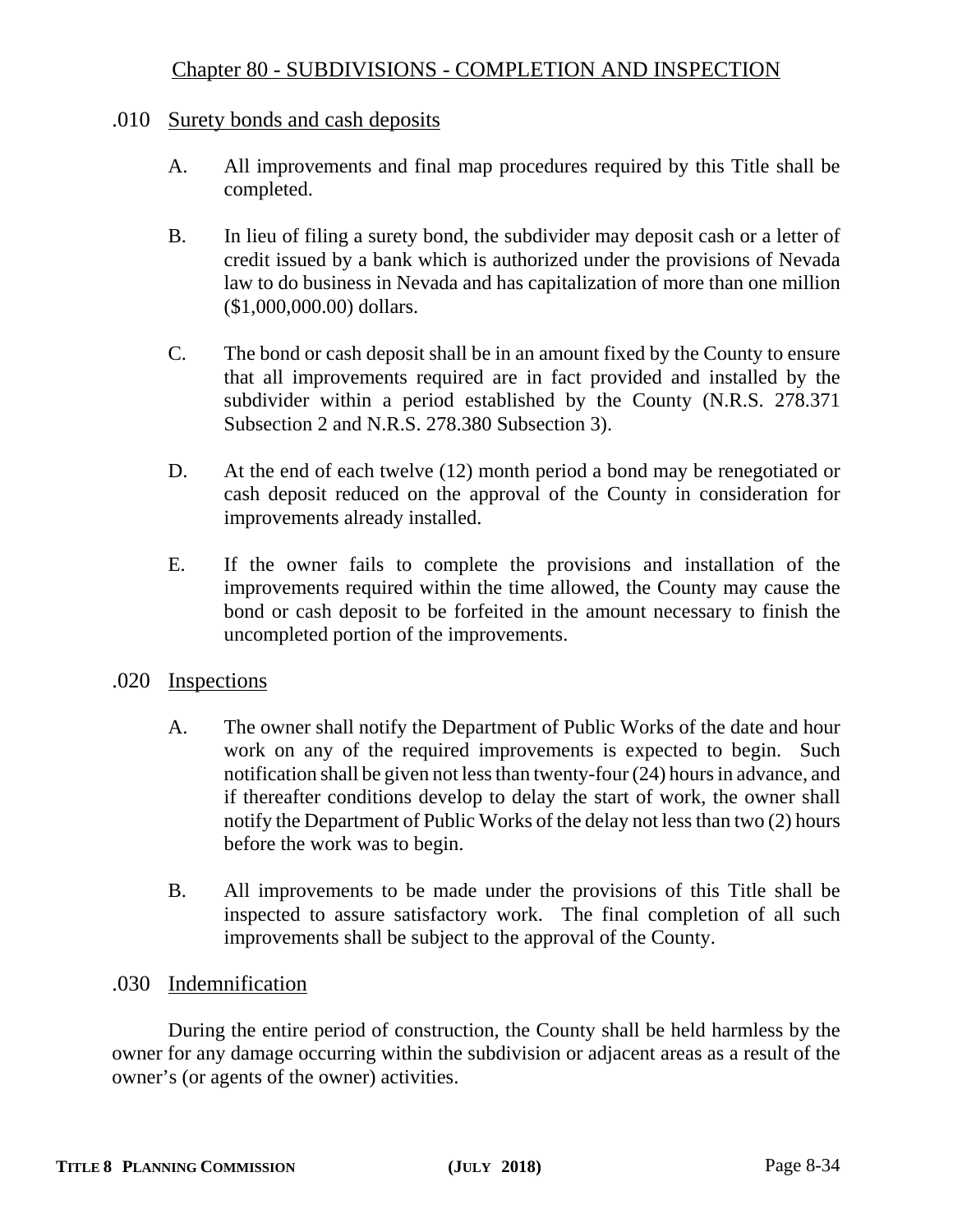## .010 Intent, purpose and limitation

- A. The intent and purpose of this chapter is to set forth the procedure for division of land by the parcel map process authorized by Nevada Revised Statutes 278.461, et. seq., a process which shall inure but once to each parcel of land. The parcel process is not to be used to evade the chapters of the Eureka County Code governing subdivisions, and the County reserves the right to impose any or all subdivision standards and regulations of this Title on any division by parcel map if the County determines in its discretion that the public health, safety and welfare so require, or the policy and purpose of this Title so require.
- B. No land owner shall have the right to divide by parcel map more than once any parcel existing as of the date of the enactment hereof of this Title. If a parcel existing as of the date of enactment hereof has been created by parcel map prior to this enactment, no automatic right to further division by parcel map shall exist.
- C. Where it shall appear that a second or subsequent division by parcel map could be allowed without harm to the policy or purpose of this Title or the public health, safety and welfare, the County in its discretion may authorize such second or subsequent division by parcel map.

## .020 Filing and review

A person who proposes to divide any land within the County into four (4) or fewer lots, at least one (1) of which is less than forty (40) acres, may do so through the parcel map process set forth in Nevada Revised Statutes 278.461 et. seq. Twelve (12) copies of the proposed parcel map shall be filed with the Department of Public Works. If the parcel map concerns land located within the boundaries of the Town of Crescent Valley or within a three (3) mile radius thereof, the Crescent Valley Town Board shall review the parcel map at a duly noticed public hearing for its impact on Town services, including, but not limited to streets, drainage, fire protection, parks, recreation, and solid waste management, and recommend approval, conditional approval or disapproval to the Planning Commission within thirty (30) days of receipt of the map from the Department of Public Works. Any failure to act within the thirty (30) day limit may be construed as approval of the parcel map and a waiver of any objections thereto. The Planning Commission shall review all parcel maps and within thirty (30) days of receipt thereof from the Department of Public Works, recommend approval, conditional approval or disapproval to the County Commission for its final action.

# .030 Form and contents of parcel map

A parcel map shall be in the form prescribed by Nevada Revised Statutes 278.461 et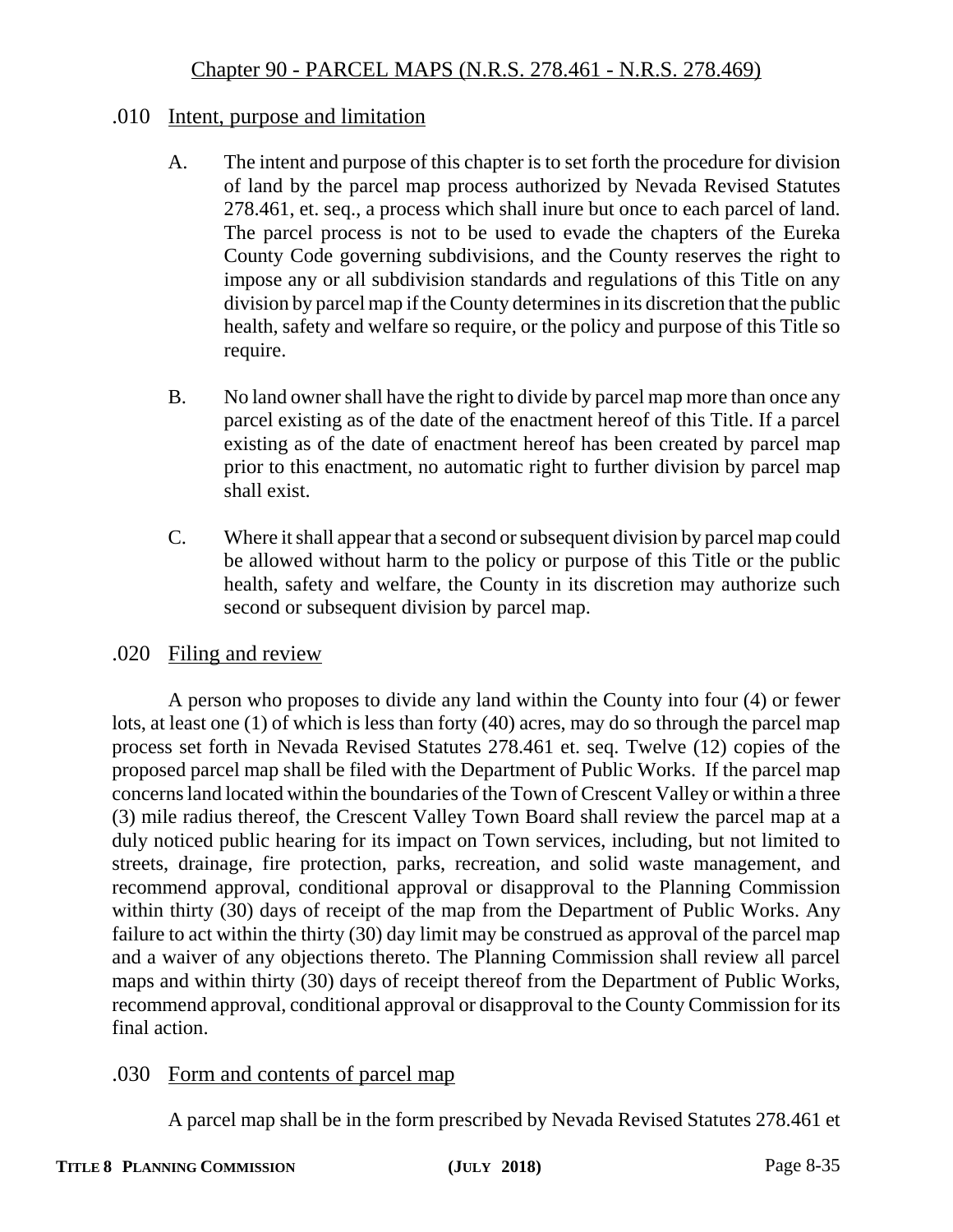seq., and shall provide sufficient topographic data to clearly disclose all terrain, drainage patterns, and other topographic concerns raised by the Planning Commission, and all prerecorded easements and well locations, if any. In addition, the parcel map shall carry such jurats as from time to time may be prescribed by the County Commission by ordinance or resolution. Each parcel map shall include jurats as follows:

A. Jurat for public roads:

Eureka County hereby accepts the offer of dedication for public purposes of the street, road and public utility rights-of-way shown on this map. Street and road rights of way are not accepted by the County for maintenance until they are improved to County standards, approved by the Eureka County Department of Public Works, and expressly accepted by resolution of the Board of Eureka County Commissioners.

Chairman, Eureka County Commission

ATTEST: Eureka County Clerk

B. Jurat for private roads:

Eureka County hereby accepts the offer of dedication for public purposes of the public utility rights of way shown on this map. The County accepts no responsibility and will provide no services upon the Private Road(s) described, including but not limited to snow removal.

- C. Acceptance of this parcel map by Eureka County does not constitute a guarantee that each or any lot shown thereon contains a lawful building site.
- D. Further re-parceling of any parcel created by this map may be subject to the provisions of Nevada Revised Statute 278.462(3) and Eureka County Code Title 8 permitting imposition of reasonable improvement standards, but not more than would be required if the subsequent parcel were a subdivision.
- E. STATE OF NEVADA ) ss. County of Eureka

Being first duly sworn, the undersigned and affirms and says that (he) (she) (they) (is) (are) the sole owner(s) of the land to be divided by this map, and (I) (we) consent to this land division. Subscribed and sworn to before me, a Notary Public in and for said state and County, this day of .

Notary Public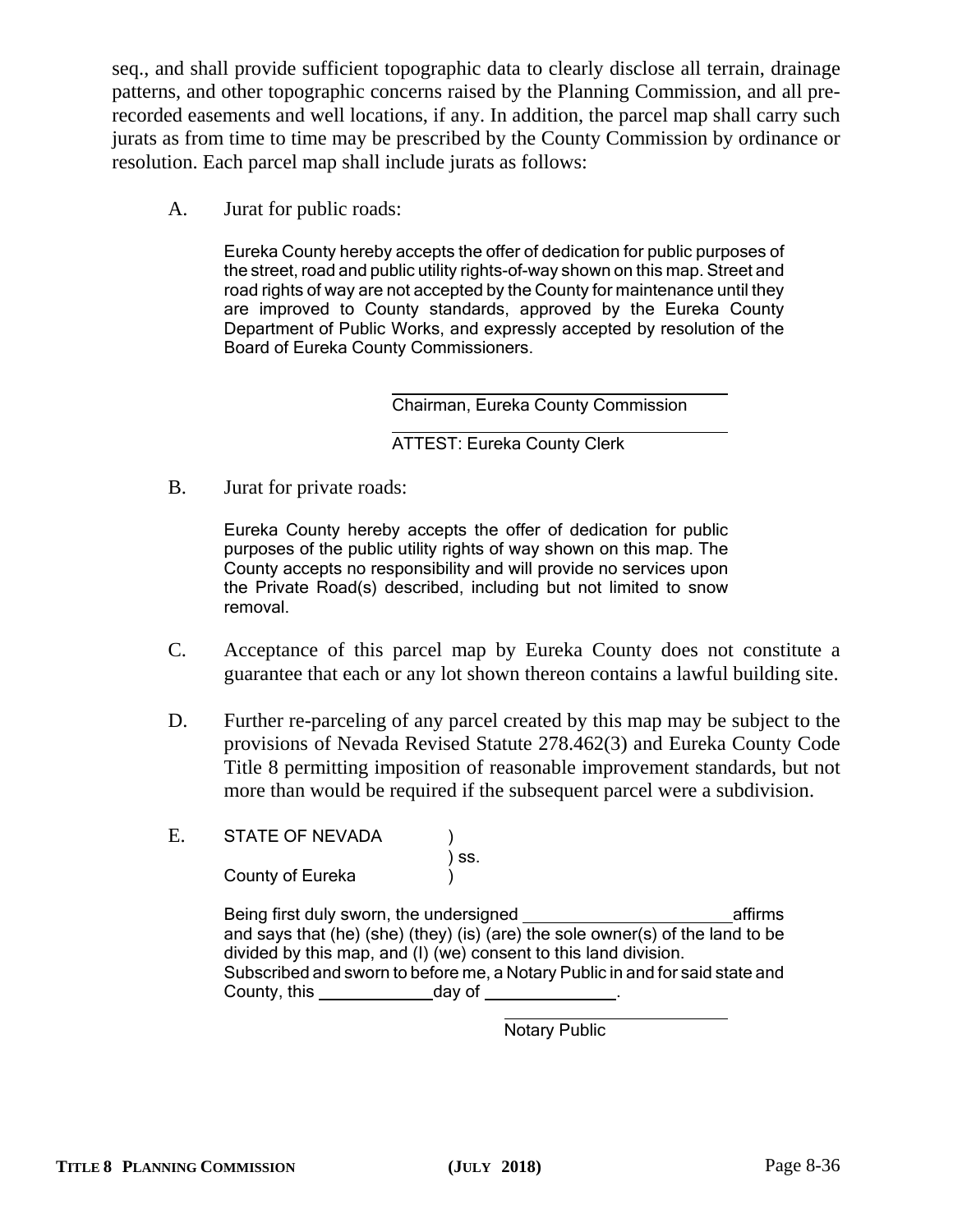## .040 Minimum lot sizes

Larger parcels may be divided into four (4) or fewer lots, provided that no lot which will utilize both an Individual Sewage Disposal System (ISDS) and an individual domestic well may be less than two and one-half  $(2.5)$  acres, including public streets, alleys, public easements and other public rights-of-way; and no lot which will utilize a municipal or similar water system and an ISDS may be less than one (1) acre (43,560 sq. ft.), including public streets, alleys, public easements and other public rights-of-way.

### .050 Streets and road improvements

To the extent permitted by Nevada law (N.R.S. 278.462) and all applicable ordinances:

- A. All streets shown on a parcel map shall be improved to the County's minimum road and street specifications as set forth in this Title. No street or road shall be accepted for maintenance or maintained by the County until it is improved to County standards, approved by the Department of Public Works, and accepted by the County Commission. The County is not required to accept any road for maintenance.
- B. No dead-end streets shall be permitted except as expressly allowed in the specifications set forth in this Title.
- C. The Planning Commission shall require all streets shown on parcel maps to be completed and require a letter of completion, in compliance with Eureka County Road Construction standards, from the Department of Public Works.
- D. The County may ensure completion of streets and roads, and other improvements, to the design shown on a parcel map by:
	- 1. Denial of recordation of an otherwise approved parcel map until improvements shown on the map are completed; or
	- 2. Through the use of a performance bond.

#### .060 Design requirements

- A. The design requirements for subdivisions set forth in this Title are adopted by reference as design requirements for the division of land by parcel map.
- B. If subdivision design requirements are clearly unreasonable for a particular division of land by parcel map, the County in its discretion may vary those requirements and substitute other, less stringent requirements, or design standards.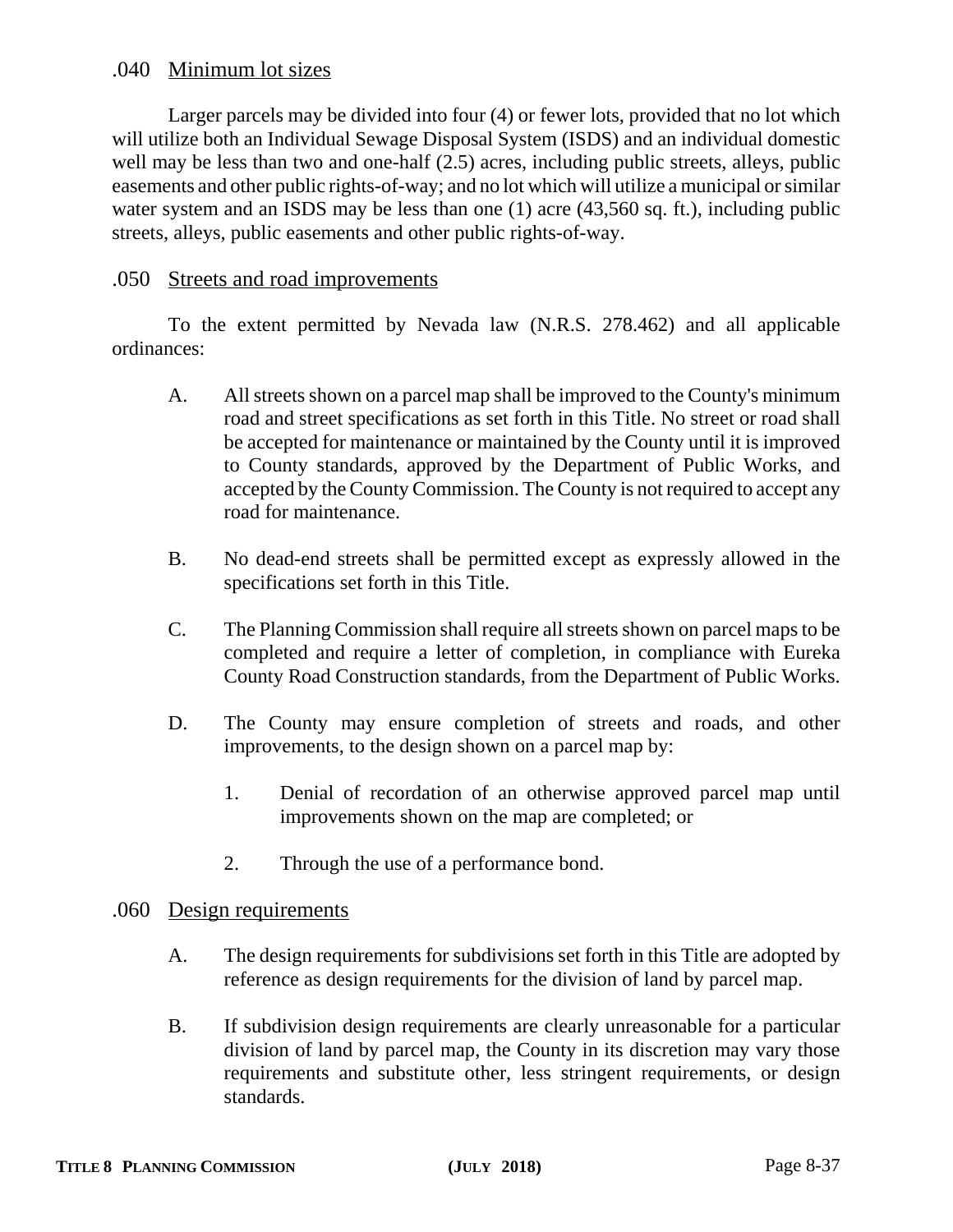### .070 Monumentation

The monument requirements for subdivisions set forth in this Title are adopted by reference as the monumentation requirements for the division of land by parcel map (N.R.S. 278.371).

#### .080 Waiver of requirements

The County may waive the requirements of a parcel map for divisions of land described in Nevada Revised Statutes 278.461 or for a survey for a parcel map as authorized by Nevada Revised Statutes 278.463.

### .090 Plan check fee

The land owner or applicant shall pay a plan check fee for final map check, review and acceptance. This fee shall be paid to the Department of Public Works upon submission of the parcel map. The fee shall be set from time to time by resolution of the County Commission.

#### .100 Unusual situations

The unusual division of land, division of small areas, division of existing recorded lots, or land development not covered by this chapter or not clearly defined in the Nevada Revised Statutes shall be considered individually on its merits and the Planning Commission and County Commission will make decisions based upon reasonable conformity with this chapter.

#### .110 Appeals, Grievances, Variances

- A. An aggrieved person regarding a parcel map may appeal any decision of the Planning Commission to the County Commission. The County Commission shall set a fee for such appeal, the amount of which shall be set by resolution from time to time (N.R.S. 278.464 Subsection 6).
- B. All grievances and requests for variances from this chapter shall be presented to the Planning Commission. Any appeal from the decision of the Planning Commission shall be taken as provided in subsection A of this section.

### .120 Protection of existing uses

A. The County declares that division of land by parcel map shall not be allowed to adversely affect the utilization of adjacent or nearby land for purposes which existed prior to such parcelization.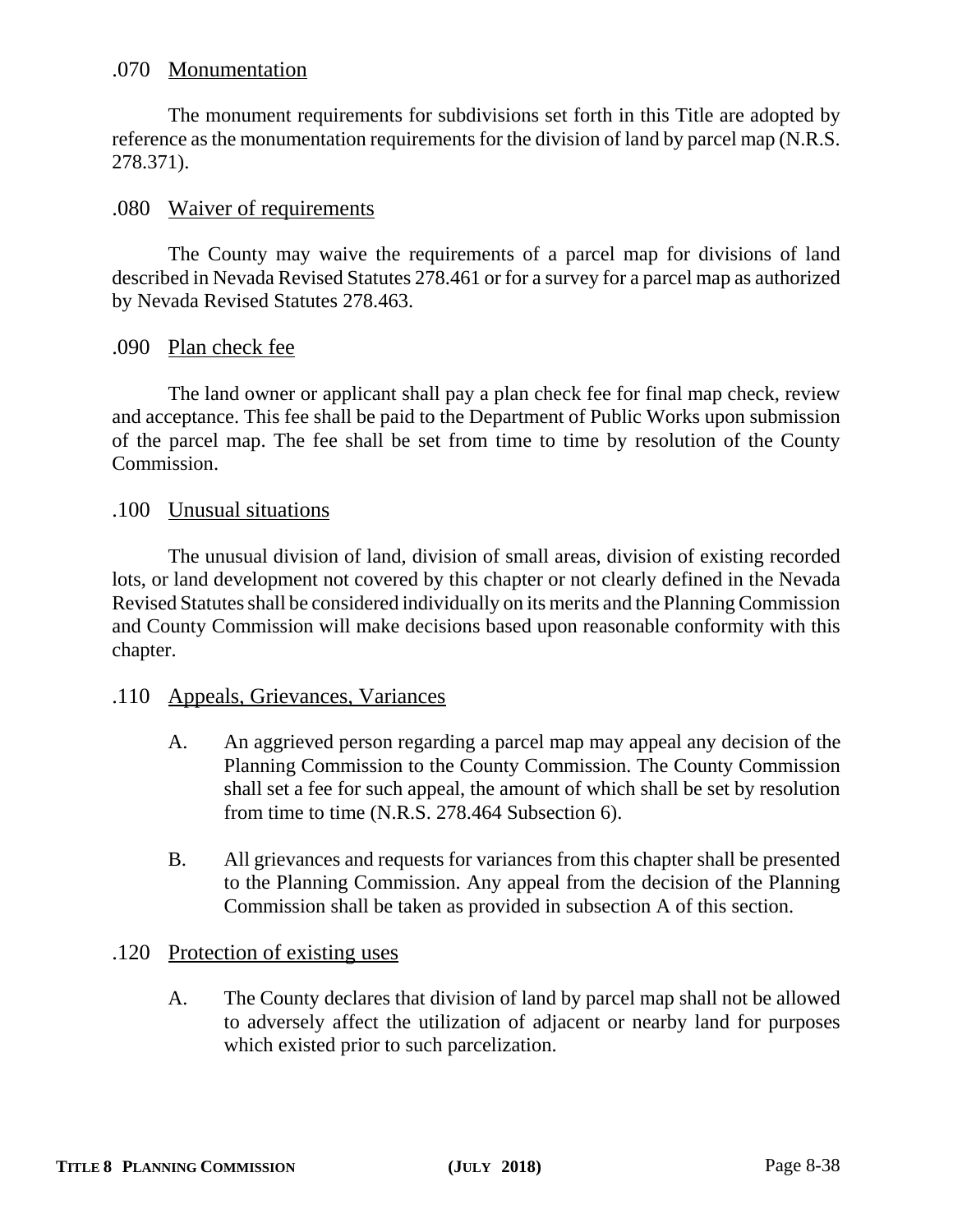- B. The prior use of adjacent or nearby land for agricultural, mining, industrial or commercial purposes, and expansion or modification of such use, shall not constitute a nuisance to after-established residential uses.
	- 1. For the purposes of this section, recordation of a mining claim on the records of the County Recorder shall be sufficient to establish a use of property for mining purposes; and
	- 2. Any prior use shall be continuing unless:
		- a. Abandoned, or
		- b. Expressly terminated in writing by the owner of such adjacent or nearby land, and such termination is recorded on the records of the County Recorder, or
		- c. Terminated by operation of law.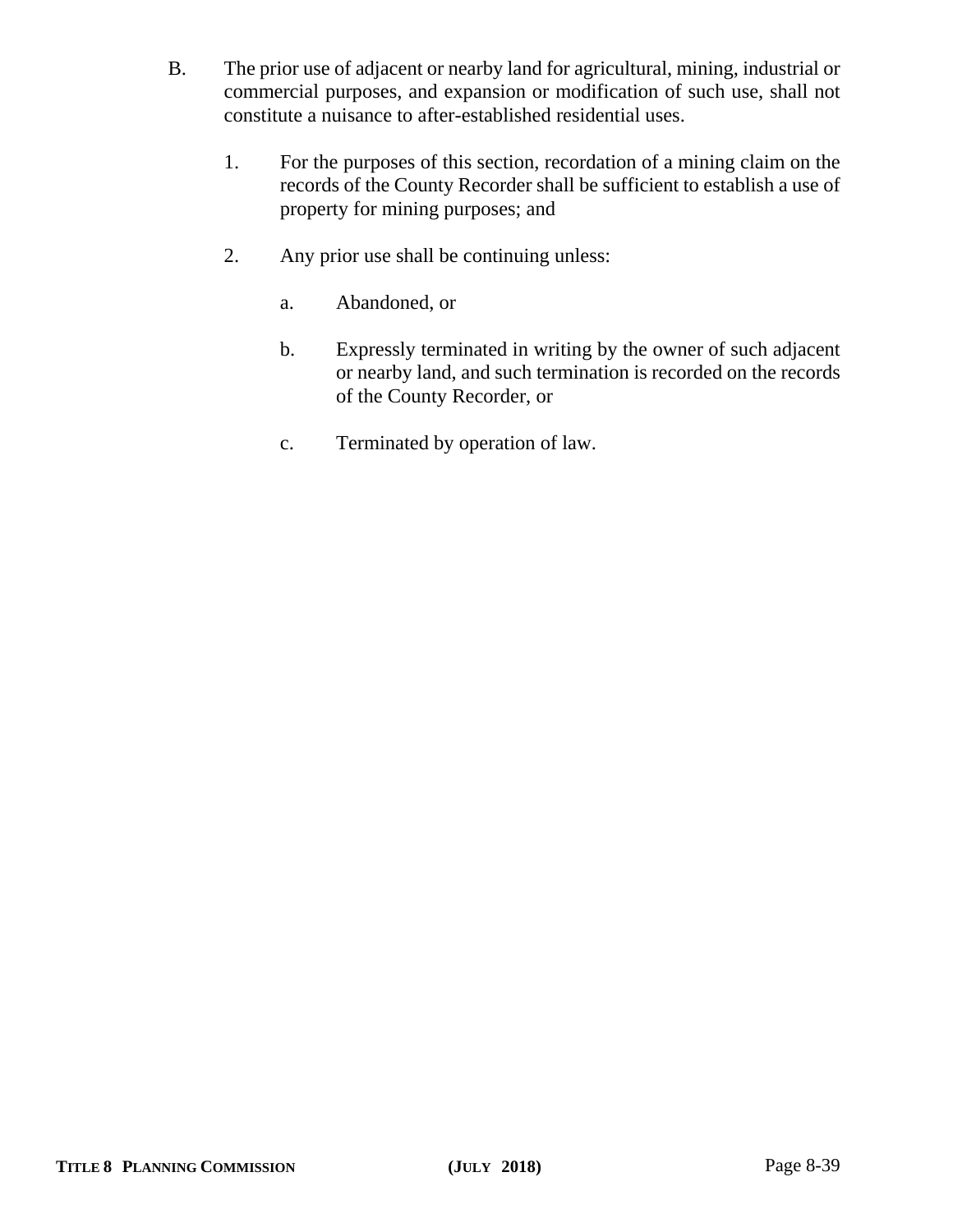# Chapter 100 - DIVISION OF LAND INTO LARGE PARCELS (N.R.S. 278.471 - N.R.S. 278.4725)

### .010 Intent, purpose, and limitations

- A. The intent and purpose of this chapter is to provide for division of land into large parcels of forty (40) acres or more as permitted by Nevada Revised Statutes 278.471 et seq.
- B. The following is exempt from this chapter:
	- 1. Division of land into lots or parcels, each of which contains not less than six hundred forty (640) acres or one (1) gross section as described by a federal government land office survey (N.R.S. 278.471).
	- 2. Any smaller division of land made by a federal government land office as part of a land office survey unless federal law expressly authorizes a local government to regulate such division.
- C. This chapter shall not be used to evade the provisions of this Title governing subdivisions and the division of land by parcel map. If it shall appear to the County, in its sole discretion, that this chapter is being used to evade the provisions of this Title governing subdivisions and the division of land by parcel map, the County will impose subdivision standards or parcel map standards on any division of land into large parcels.
- D. If land in gross is divided into parcels of forty (40) acres or more pursuant to this chapter regarding division of land into large parcels, an owner of any one (1) or more parcel(s) created may divide such parcel equally but once pursuant to the division by parcel map provisions of this Title.

#### .020 Filing and review

- A. Any person who proposes to divide any land in the County into parcels of not less than forty (40) acres, including roads and easements, or one-sixteenth (1/16) of a section as described by a government land office survey, may do so by use of the provisions of Nevada Revised Statutes 278.471 et seq.
- B. Twelve (12) copies of a tentative map of the proposed land division, containing sufficient topographic data to clearly disclose terrain, all drainage patterns, and other topographic concerns requested by the Planning Commission, shall be filed with the Planning Commission, which shall review the same and within thirty (30) days recommend approval, conditional approval or disapproval to the County Commission for its final decision. The Planning Commission may waive the requirement of a tentative map and accept for filing and review a final map of the proposed land division (N.R.S.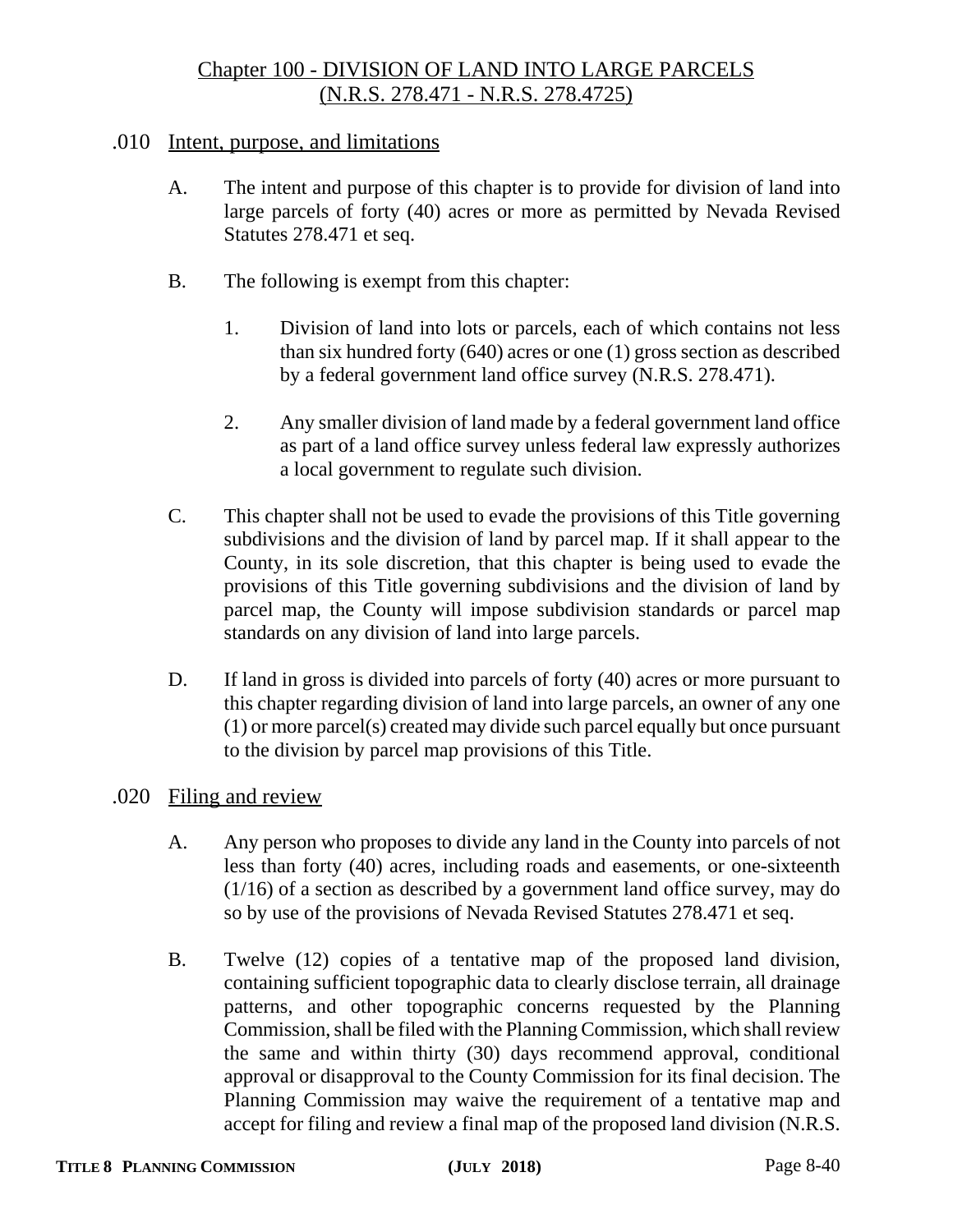278.4715). The map shall not be considered a final map until approved by the Planning Commission. The Planning Commission shall recommend approval, conditional approval or disapproval to the County Commission within thirty (30) days after the map is filed.

C. The final map shall contain a jurat as for a parcel map noting that the County does not guarantee that any parcel created by the division of land into large parcels contains a usable building site, and a jurat warning that the County may not permit more than once by parcel map the redivision of the parcel created by the division into large parcels, and a sworn jurat by the owner(s) consenting to the division. If the County has not accepted for maintenance any roads shown on the final map, a jurat as for a parcel map shall so state.

## .030 Roads and rights-of-way

- A. Within thirty (30) days after a tentative map of the division of land into large parcels is filed, the Planning Commission may order designation on the map of such additional public rights-of-way for roads and services as may reasonably appear necessary for the future development of the area (N.R.S. 278.472 Subsection 4 (b)).
- B. The Planning Commission may require that the map of the division of land into large parcels designate spring, stream and flowage easements and ditch easements for the benefit of the public and/or holders of valid water rights as permitted by Nevada law (N.R.S. 278.472 Subsection 4 (d)).
- C. The County Commission may accept dedication for public purposes of road rights-of- way shown on a map of the division of land into large parcels without accepting such roads for maintenance by the County.
- D. County will not accept for maintenance or maintain any road until it is improved to County standards, approved by the Department of Public Works and accepted for maintenance by the County Commission. The County is not required to accept any road for maintenance.
- E. Access roads as required by N.R.S. 278.4725(5) and (6) suitable for use by emergency vehicles shall be brought up to the following minimum standards:

The right of way shall be sixty (60) feet in width, and shall contain a twenty-four (24) foot surface area within the centerline of the right-of-way. The surface shall have a subgrade compacted to eighty-five percent (85%) of density, and an aggregate base of three (3) inch minimum depth of pit run gravel compacted to eighty percent (80%) density. The road shall include adequate ditching on each side to carry runoff, and culverts where necessary. The County may from time to time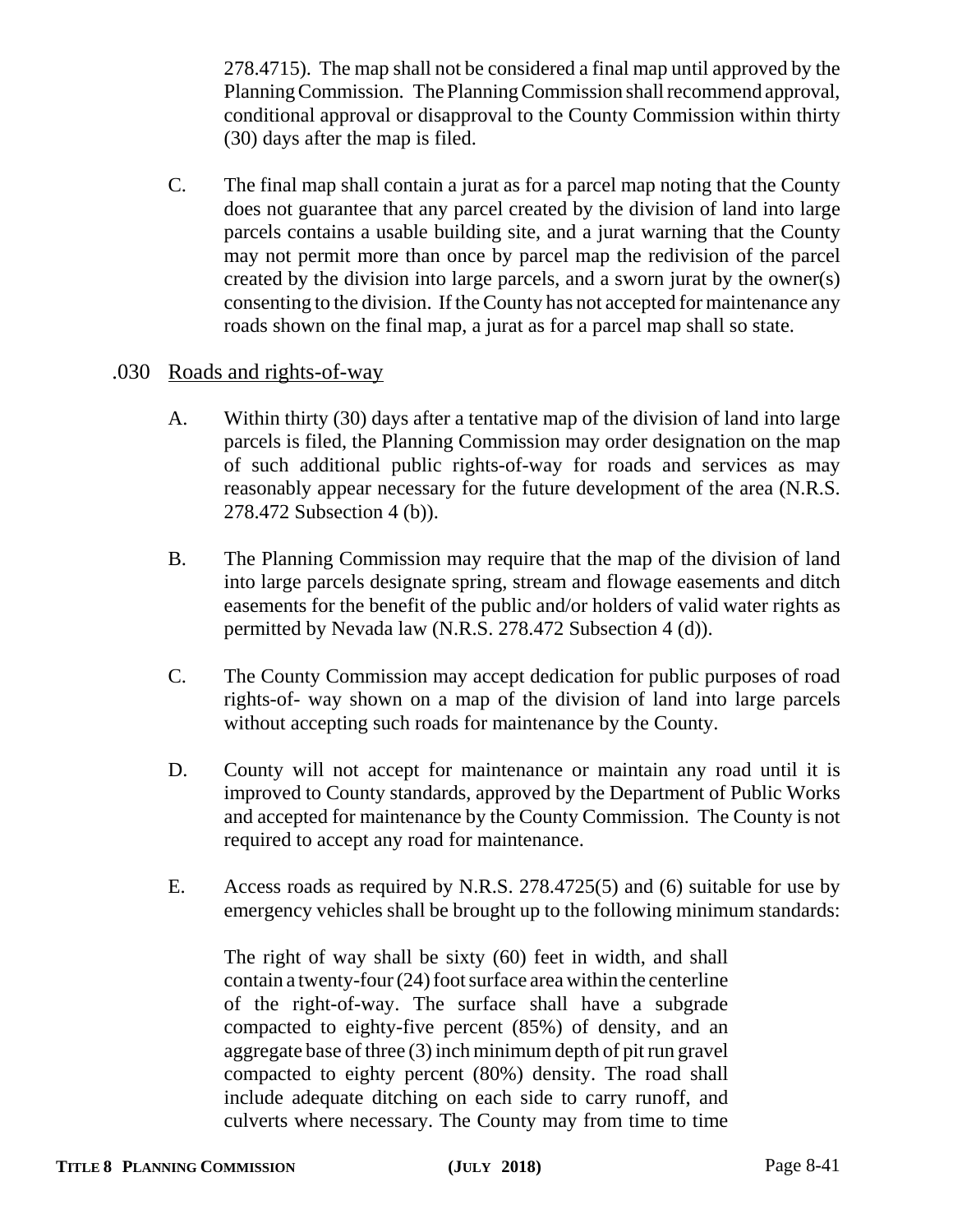conduct a core test to ensure compliance with these requirements.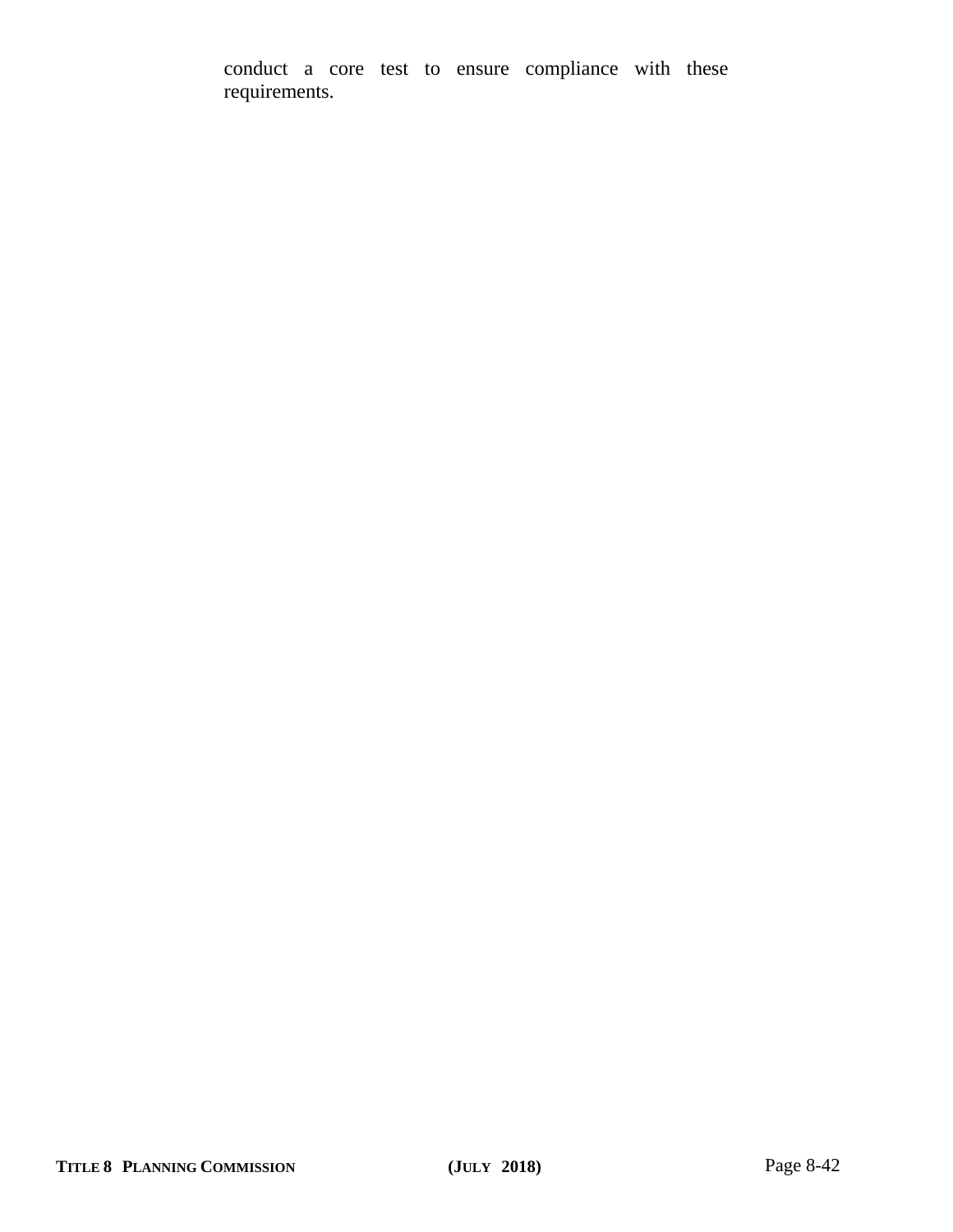# Chapter 110 - PLANNED UNIT DEVELOPMENT (N.R.S. 278A.010 - N.R.S. 278A.370)

### .010 Intent, purpose and limitations

This chapter is intended to provide a basis and framework for planned unit developments as authorized by Nevada Revised Statutes Chapter 278A. The purpose of planned unit development is to allow more efficient and flexible use of land than may be permitted by the subdivision chapter(s) of this Title. However, overall density of land use and quality and quantity of land improvements, as set forth in the subdivision chapter(s) of this Title, shall be maintained, subject to variance(s) authorized by the County. Planned unit developments shall be allowed only by specific agreement or contract between the County and the developer, and the agreement or contract shall provide security satisfactory to the County that the development will be completed as proposed.

### .020 Definitions

The following definitions shall apply to this chapter, unless usage and context clearly requires another definition:

**Common open space** means a parcel or parcels of land or an area of water or a combination of land and water or easements, licenses or equitable servitudes within the site designated for a planned unit development which is designed and intended for the use or enjoyment of the residents or owners of the development. Common open space may contain such complementary structures and improvements as are necessary and appropriate for the benefit and enjoyment of the residents or owners of the development (N.R.S. 278A.040).

**Landowner** means the legal or beneficial owner or owners of all the land proposed to be included in a planned unit development. The holder of an option or contract of purchase, a lessee having a remaining term of not less than thirty (30) years, or another person having an enforceable proprietary interest in the land is a landowner for the purposes of this chapter (N.R.S. 278A.050).

**Plan** means the provisions for development of a planned unit development, including a plat of subdivision, all covenants relating to use, location and bulk of buildings and other structures, intensity of use or density of development, private streets, ways and parking facilities, common open space and public facilities. The phrase "provisions of the plan" means the written and graphic materials referred to in this section (N.R.S. 278A.060).

**Planned unit development** means an area of land controlled by a landowner, which is to be developed as a single entity for one (1) or more planned unit residential developments, one (1) or more public, quasi-public, commercial or industrial areas, or both. Unless otherwise stated, "planned unit development" includes the term "planned unit residential development" (N.R.S. 278A.065).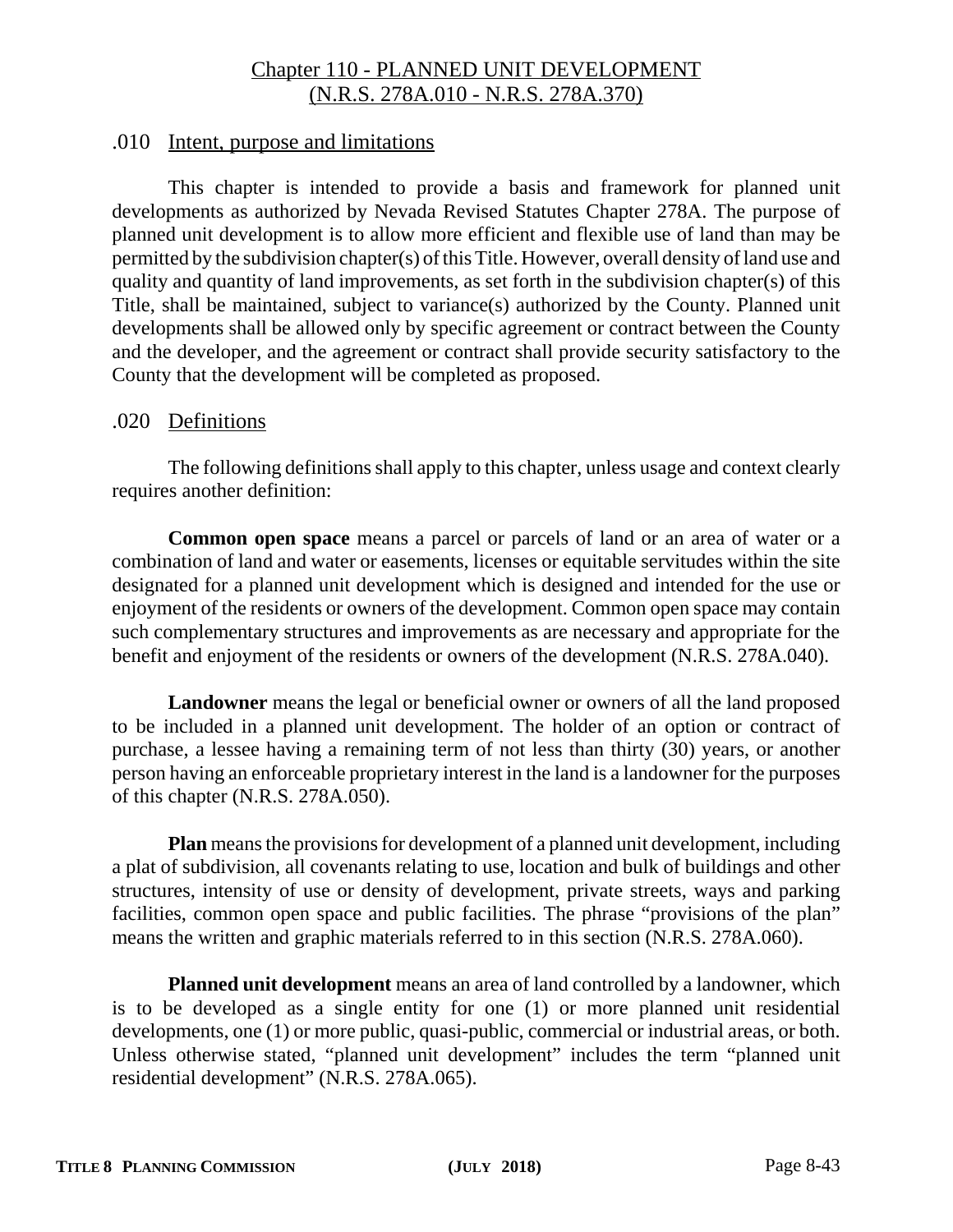**Planned unit residential development** means an area of land controlled by a landowner, which is to be developed as a single entity for a number of dwelling units, the plan for which does not correspond in lot size, bulk or type of dwelling, density, lot coverage and required open space to the regulations established in any one (1) residential district created from time to time, under the provisions of any ordinance which may be enacted by the County pursuant to state law (N.R.S. 278A.070).

## .030 Standards and conditions

A planned unit development shall be evaluated by the standards established by this Title for subdivisions, with due allowance for the flexibility of development which is the hallmark of a PUD.

### .040 Permitted uses

A planned unit development may be designed to include any or all land uses permitted by the County, including single-family residential, multiple residential, public, quasi-public, commercial or industrial uses.

### .050 Density and intensity of use of land

- A. Density or intensity of land use in a planned unit development shall be the same as authorized by this Title, except that a pro rata share of commonly owned open space shall be considered together with the actual area of a lot to measure density or intensity of use.
- B. When a PUD is to be developed in sections or phases over a period of one (1) or more years, the County may authorize greater or lesser density or intensity of use for particular sections or phases, so long as the density or intensity of use of the overall plan conforms to the provisions of this Title.
	- 1. As a condition of authorizing greater density or intensity of use for a particular section or phase, the County may require appropriate reservation of common open space on the remaining land by a grant of easement or by covenant in favor of the County.
	- 2. So far as practicable, the County will defer such a reservation until an application for final approval is filed so that flexibility of development can be maintained.

#### .060 Amount and location of common open space (N.R.S. 278A.120)

A. Common open space set aside in return for authorization to increase density or intensity of use of a particular section or phase shall be set aside for the use and benefit of the residents or owners of the development.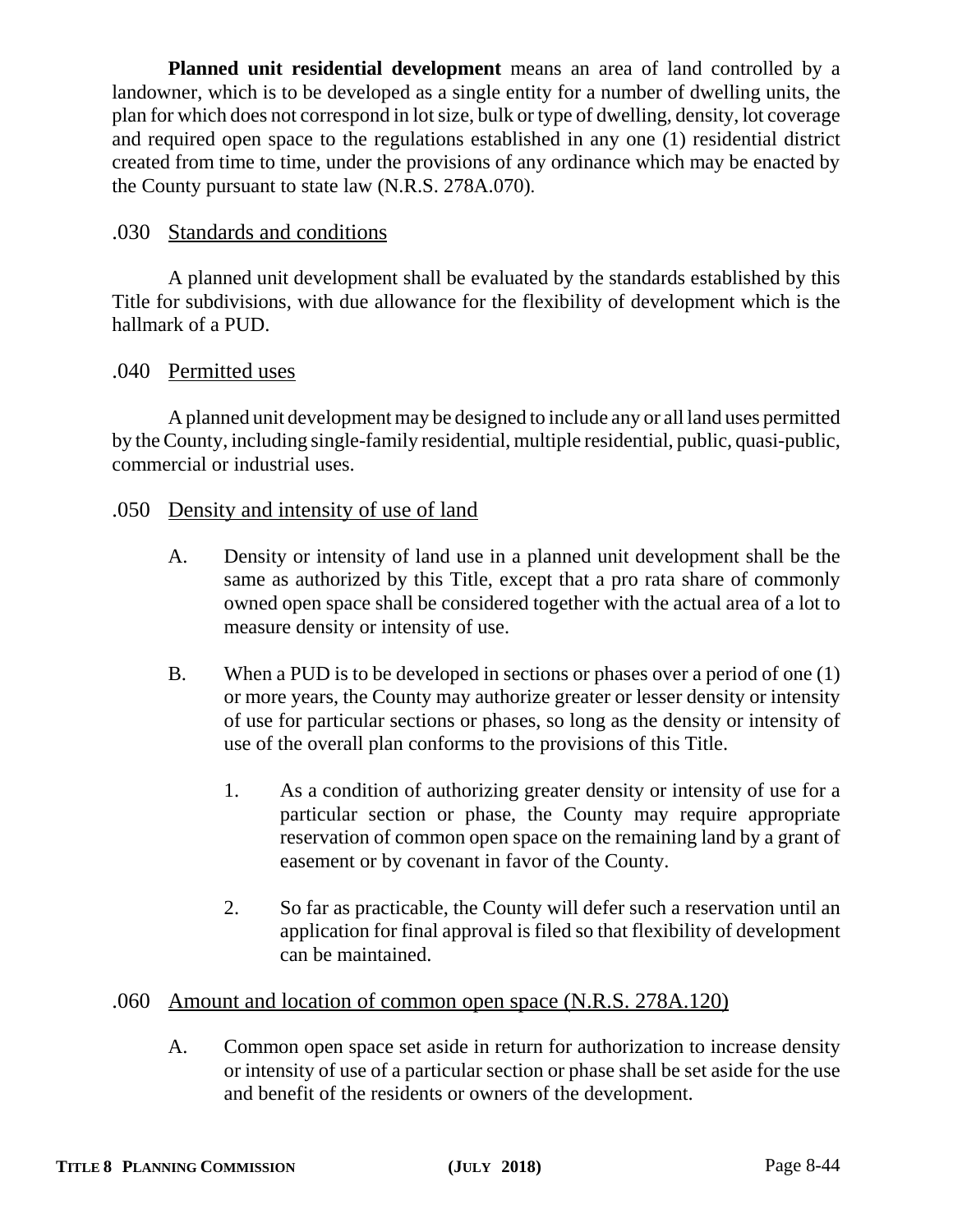- B. At a minimum, common open space shall be sufficient, when considered together with actual lot sizes, to satisfy the density and intensity of use requirements of the subdivision chapter(s) of this Title.
- C. The planned unit development agreement submitted by the developer shall include provisions to secure the development and maintenance of all common open space.

## .070 Common open space dedication, development (N.R.S. 278A.130)

- A. The County shall not require that common open space be dedicated or made available for public use, but the County may accept dedication of land or any interest therein for public use and maintenance.
- B. If any land is set aside for common open space, the planned unit development must be organized as a common-interest community in one of the forms permitted by Nevada Revised Statutes Chapter 116.
	- 1. The association for the common-interest community may not be dissolved or dispose of any common open space, by sale or otherwise, without first offering to dedicate the common open space to the County. The County shall accept or reject such offer within one hundred twenty (120) days after it is made.

# .080 Procedure for enforcing payment of assessments for common open space (N.R.S. 278A.170)

- A. The developer of a planned unit development shall record notice that all landowners in the development are subject to the procedures provided in Nevada Revised Statutes 116.3116 to 116.31168, inclusive, for enforcing payment of a pro rata assessment for maintenance of common open space, and shall record all necessary declarations of restrictions, deed restrictions, restrictive covenants or equitable servitudes.
- B. Assessments for maintenance of common open space shall constitute a lien upon all properties that have a right of enjoyment of the common open space.

## .090 Maintenance by the County upon failure to maintain common open space

- A. If common open space is not maintained in a reasonable order and condition in accordance with the plan, the County may, but is not required to, proceed as authorized by Nevada Revised Statute 278A.180 to enforce and provide maintenance (N.R.S. 278A.180).
- B. The total cost of any maintenance undertaken by the County shall be assessed pro rata against the properties within the planned unit development that have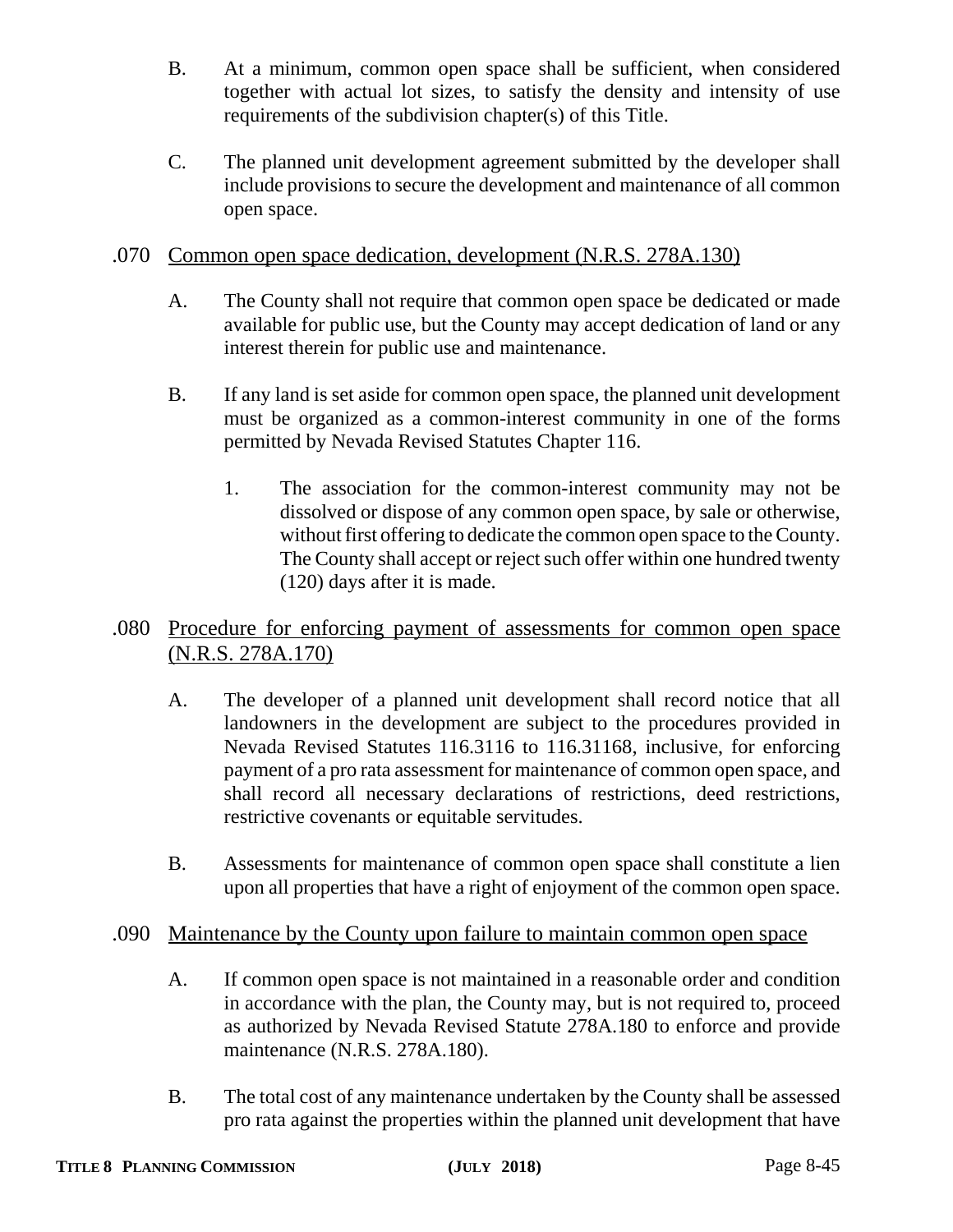a right of enjoyment of the common open space, and becomes a tax lien on such properties. At the time the County enters upon the common open space to maintain it, the County must file a notice of the lien in the Office of the County Recorder upon the properties affected by the lien (N.R.S. 278A.190).

## .100 Public facilities (N.R.S. 278A.210)

The provisions of the subdivision chapter(s) of this Title concerning standards for location, width, course and surfacing of public streets and highways, alleys, ways for public service facilities, curbs, gutters, sidewalks, street lights, parks, playgrounds, school grounds, storm water drainage, water supply and distribution, sanitary sewers and sewage collection and treatment, apply to planned unit developments. The County may grant a variance for any such standard so long as the public health and safety are not affected adversely.

## .110 Evaluation of design, bulk and location of buildings (N.R.S. 278A.220)

The standards and criteria by which the County will evaluate design, bulk and location of buildings in a planned unit development shall be the same as may be provided within the subdivision chapter(s) of this Title.

### .120 Minimum design standards adopted

- A. Minimum standards of design as hereinafter set forth hereby are adopted. The County Commission may allow variance from any minimum standard so long as the variance does not adversely affect the health, safety, convenience or welfare of the public.
- B. Any duty or exercise of power set forth in the minimum standards of design shall be exercised, seriatim, by the Planning Commission, Department of Public Works, and County Commission.

## .130 Types of units (N.R.S. 278A.240)

A planned unit residential development may consist of attached or detached singlefamily units, town houses, cluster units, condominiums, garden apartments or any combination thereof.

#### .140 Minimum site (N.R.S. 278A.250)

The minimum permitted site area is five (5) acres within any town site and ten (10) acres outside any town site.

## .150 Drainage (N.R.S. 278A.270)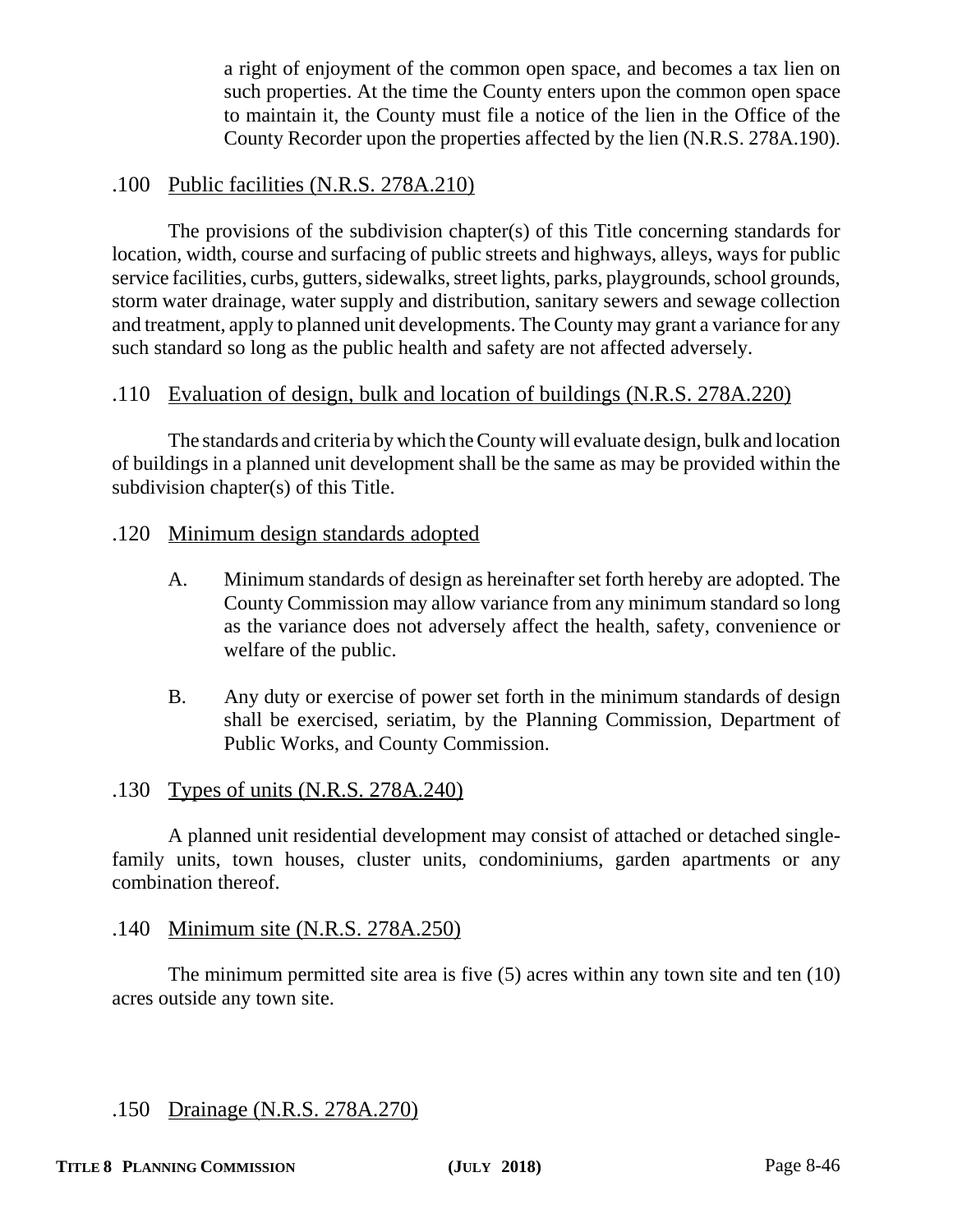Drainage on the internal private and public streets shall be as required by the Public Works Department. All common driveways shall drain to either storm sewers or a street section.

## .160 Fire hydrants (N.R.S. 278A.280)

Fire hydrants shall be provided and installed as required by the fire department and Department of Public Works.

## .170 Fire lanes (N.R.S. 278A.290)

Fire lanes shall be provided as required by the fire department and Department of Public Works. Fire lanes may be grass areas.

## .180 Exterior lighting (N.R.S. 278A.300)

Exterior lighting within the development shall be provided on private common drives and on public streets. The lighting on all public streets shall conform to requirements of the Department of Public Works and the County Commission.

## .190 Parking (N.R.S. 278A.320)

A minimum of one (1) parking space shall be provided for each dwelling unit. Parking for public, commercial and industrial areas shall be as required by the Department of Public Works and the County Commission.

# .200 Maintenance and use of jointly owned areas (N.R.S. 278A.310)

Whenever any property or facility such as parking lots, storage areas, swimming pools or other common areas is owned jointly, a proper maintenance and use agreement shall be recorded as a covenant with the property.

.210 Building setbacks (N.R.S. 278A.330)

Setback of buildings and other sight restrictions at the intersection of public streets shall comply with requirements of the Department of Public Works and the County Commission.

## .220 Sewage facilities (N.R.S. 278A.340)

Individual Sewage Disposal Systems (ISDS) shall be installed as required by the Public Works Department and state health authorities. Sanitary sewers to be maintained by the County, and not located in public streets, shall be located in easements and shall comply with the requirements of the Public Works Department and the County Commission.

# .230 Utilities (N.R.S. 278A.370)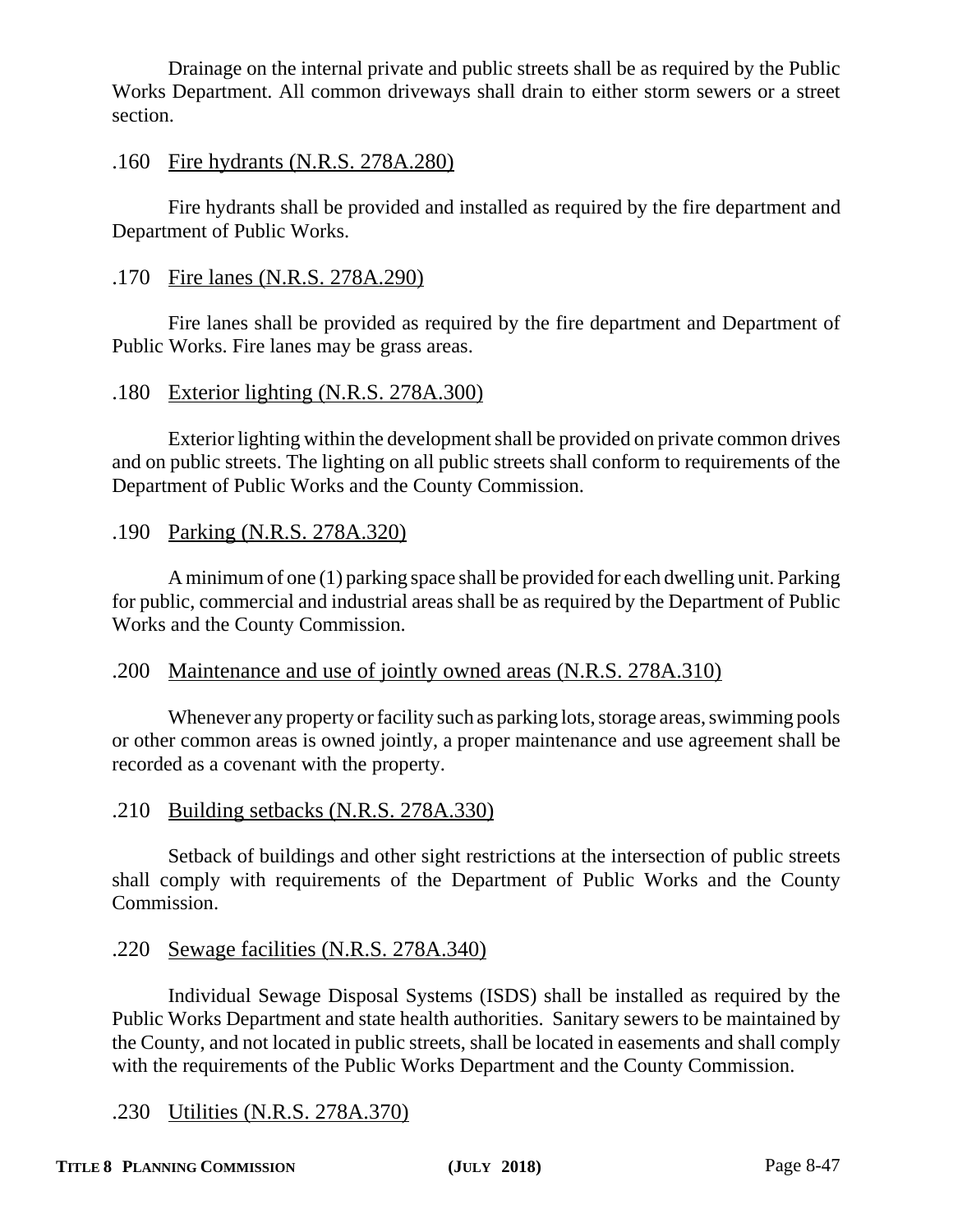Installation and type of utilities shall comply with the requirements of the Public Works Department and County Commission.

### .240 Street construction, design and signage

- A. Streets within a planned unit development will be public.
- B. All streets shall be constructed and inspected as required by the Public Works Department and the County Commission (N.R.S. 278A.350).
	- 1. All public streets shall be named and numbered as required by the Public Works Department and the County Commission (N.R.S. 278A.360).
	- 2. The developer shall install traffic control signs as required by the Public Works Department and the County Commission.

#### .250 Enforcement and modification procedures (N.R.S. 278A.380)

Enforcement of the provisions of the plan as finally approved, whether these are recorded by plat, covenant, easement or otherwise, or are not recorded, are subject to the provisions of this chapter and the provisions of Nevada Revised Statutes 278A.390 through 278A.410, inclusive.

### .260 Intent of enforcement and modification procedures

Procedures to enforce and modify the plan shall be interpreted as intended to further the mutual interest of the residents and owners of the planned unit development and of the public in the preservation of the integrity of the plan as finally approved. The procedures shall not be interpreted to impair the reasonable reliance of the residents and owners upon the provisions of the plan or to allow changes that would adversely affect the public interest.

#### .270 Enforcement by County (N.R.S. 278A.390)

The provisions of the plan relating to (1) the use of land and the use, bulk and location of buildings and structures; and (2) the quantity and location of open space; and (3) the intensity of use of the density of residential units; and (4) the ratio of residential to nonresidential uses, shall run in favor of the County, and are enforceable in law by the County without any limitation on the County's powers of regulation.

### .280 Enforcement by residents (N.R.S. 278A.400)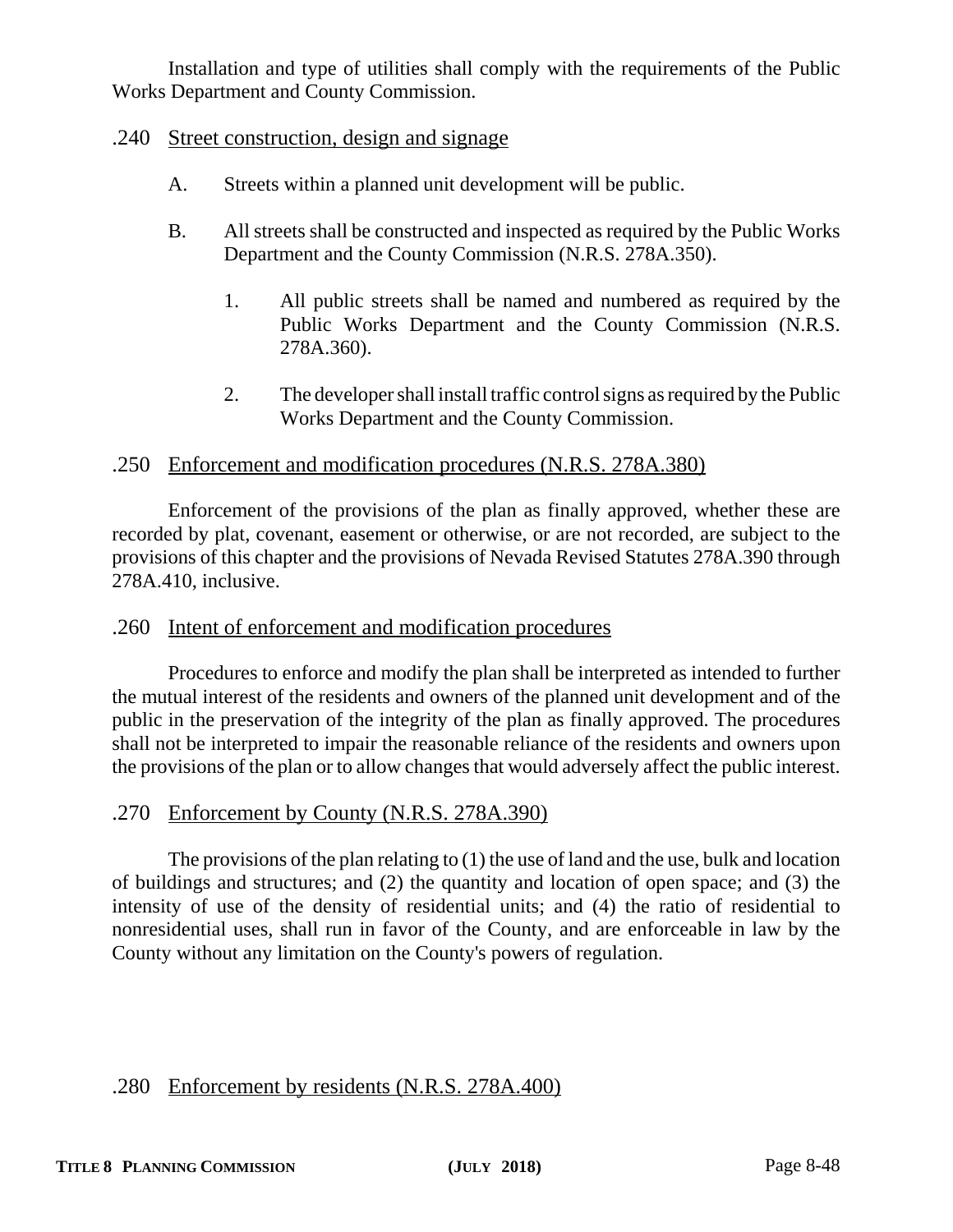- A. All provisions of the plan shall run in favor of the residents of the planned unit residential development, but only to the extent expressly provided in the plan and in accordance with the terms of the plan, and to that extent such provisions, whether recorded by plat, covenant, easement or otherwise, may be enforced at law or equity by the residents, acting individually, jointly, or through an organization designated in the plan to act on their behalf.
- B. No provision of the plan exists in favor of residents of the planned unit residential development except as to those portions of the plan, which have been finally approved by the County and have been recorded.

## .290 Modification of plan by the County (N.R.S. 278A.410)

- A. All provisions of the plan authorized to be enforced by the County may be modified, removed or released by the County, except grants or easements relating to the service or equipment of a public utility, unless expressly consented to by the public utility, subject to the following conditions:
	- 1. No such modification, removal or release by the County of provisions of the plan may affect the rights of the residents of the PUD to maintain and enforce those provisions.
	- 2. No provisions of the plan may be modified, removed or released by the County except upon a finding by the County, following a public hearing, that it:
		- a. Is consistent with the efficient development and preservation of the entire planned unit development; and
		- b. Does not adversely affect either the enjoyment of land abutting upon or across a street from the planned unit development or the public interest; and
		- c. Is not granted solely to confer a private benefit upon any person.

# .300 Modification by residents (N.R.S. 278A.420)

Residents of the planned unit residential development may, to the extent and in the manner expressly authorized by the provisions of the plan, modify, remove or release their rights to enforce the provisions of the plan, but no such action may affect the right of the County to enforce the provisions of the plan.

# .310 General applicability and purpose

The provisions for authorization of planned unit development hereinafter set forth are

### **TITLE 8 PLANNING COMMISSION (JULY 2018)** Page 8-49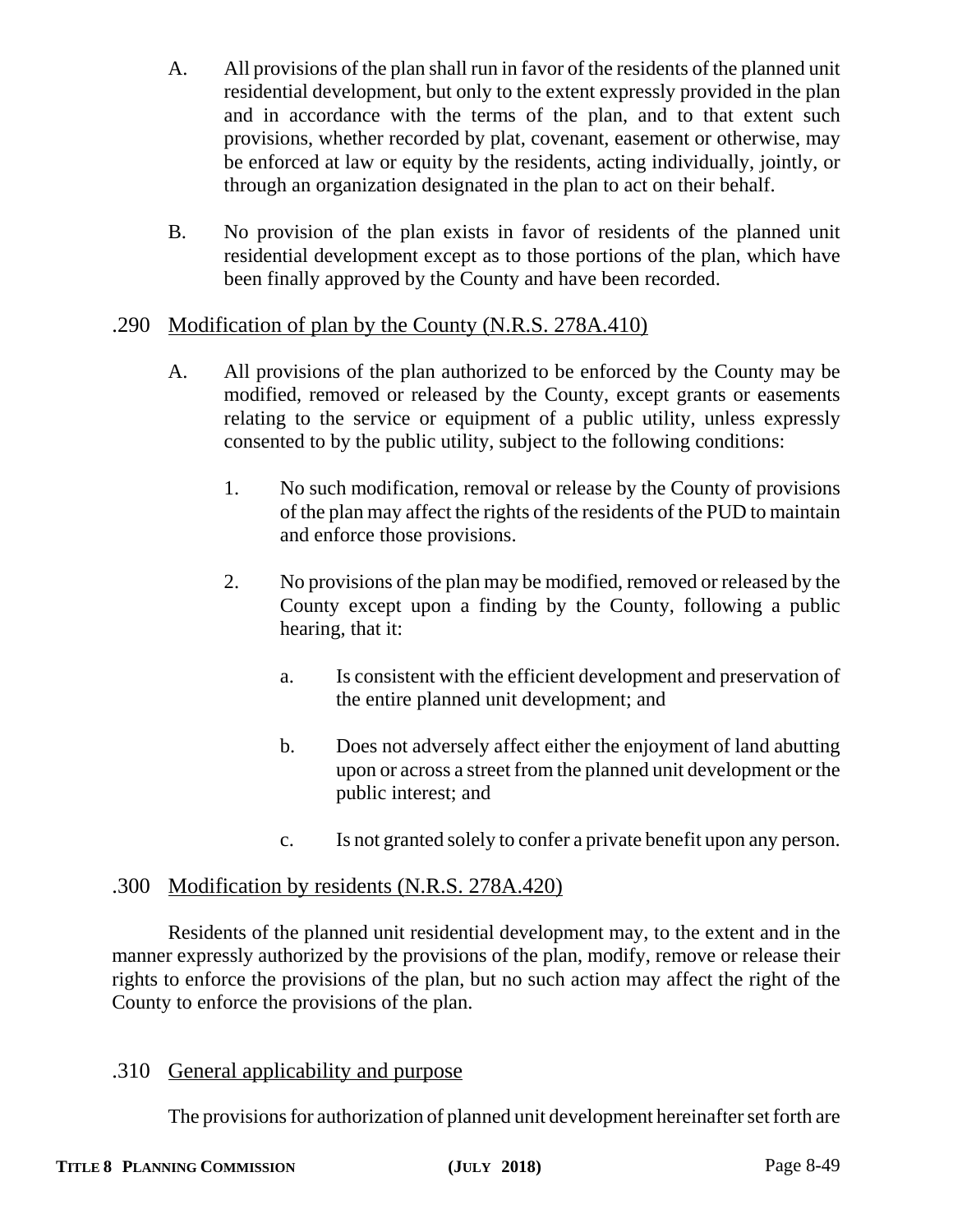intended to be consistent with Nevada Revised Statutes 278A.440 through 278A.590, inclusive, and to supersede conflicting provisions of this Title, if any.

## .320 Application to be filed by landowner (N.R.S. 278A.440)

An application for tentative approval of the plan for a planned unit development shall be filed by or on behalf of the landowner with the Director of Public Works.

## .330 Application: Form, filing fees, place of filing, tentative map (N.R.S. 278A.450)

- A. An application by a landowner for a planned unit development shall be in the form of a proposed agreement setting forth all facts and proposed provisions for the PUD. Prior to submitting the application, a landowner or his representative may meet with the Public Works Department, Planning Commission, and/or County Commission to seek advice regarding the plan.
- B. A filing fee, as determined from time to time by resolution of the County Commission, shall be paid upon submission of the PUD application. The filing fee shall be sufficient to cover all County costs incurred in processing and reviewing the application.
- C. A tentative map must be included as part of the application. Tentative approval shall not be granted until the tentative map has been submitted for review to the agencies specified in Nevada Revised Statute 278.335, and the time for those agencies to comment has expired.

# .340 Planning and subdivisions determined by the County (N.R.S. 278A.460)

All planning and subdivision matters relating to the platting, use and development of the planned unit development and subsequent modifications of the regulations relating thereto, to the extent modification is vested in the County, shall be determined and established by the County.

## .350 Application: Contents (N.R.S. 278A.470)

The application shall contain all information reasonably necessary to disclose to the County:

- A. The location and size of the site and the nature of the landowner's interest in the land proposed to be developed; and
- B. The density of land use to be allocated to parts of the site to be developed; and
- C. The location and size of any common open space and the form of organization proposed to own and maintain any common open space; and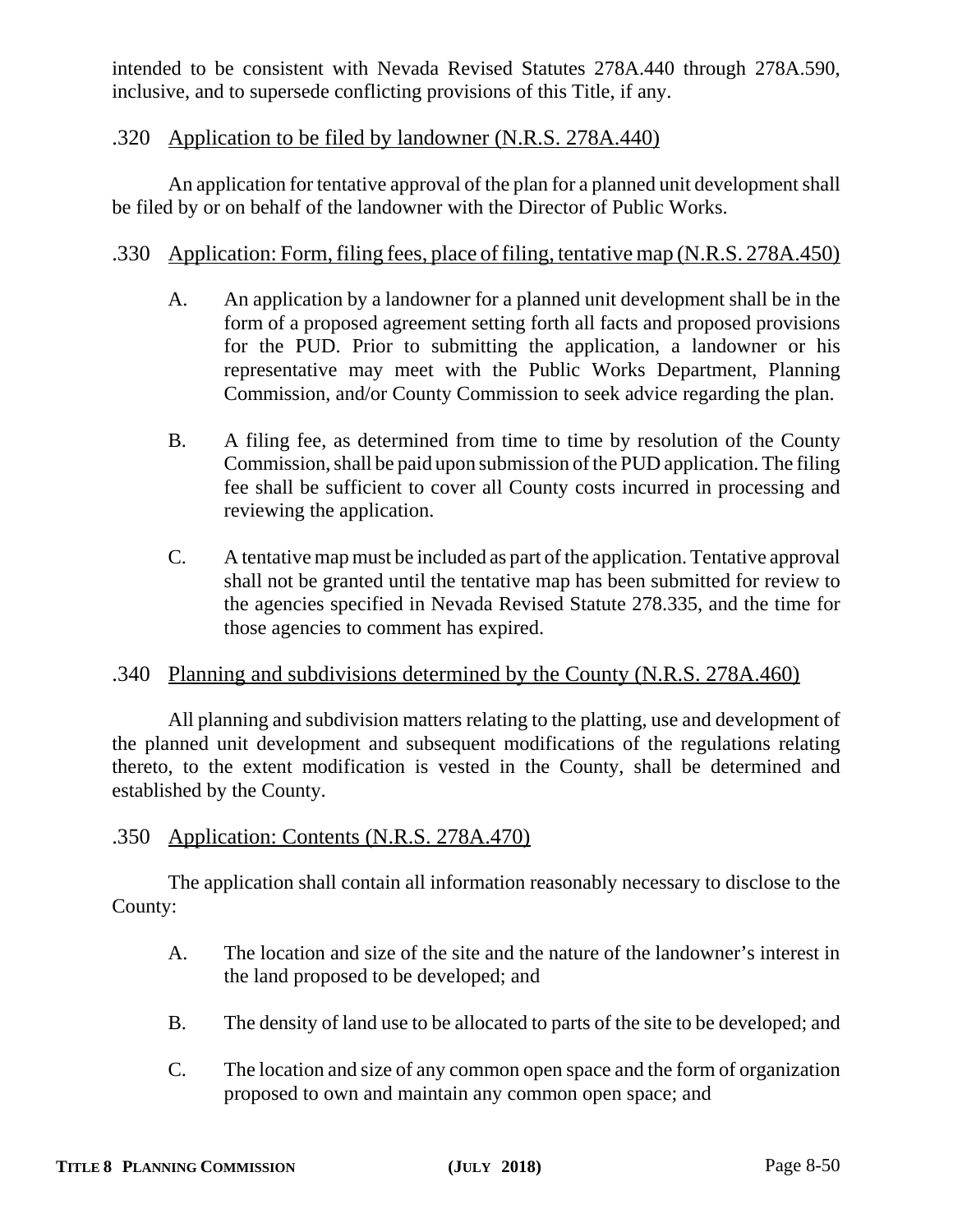- D. The use and the approximate height, bulk and location of buildings and other structures; and
- E. The ratio of residential to nonresidential use; and
- F. The feasibility of proposals for disposition of sanitary waste and storm water; and
- G. The substance of covenants, grants or easements or other restrictions proposed to be imposed upon the use of land, buildings and structures, including proposed easements or grants for public utilities; and
- H. The provisions for parking of vehicles and the location and width of proposed streets and public ways; and
- I. The required modifications in the land use regulations otherwise applicable to the subject property; and
- J. In the case of plans which call for development over a period of years, a schedule showing the proposed times within which applications for final approval of all sections of the planned unit development are intended to be filed; and
- K. How performance of the PUD agreement will be guaranteed; and
- L. A tentative map.

# .360 Public hearing: Notice; time limited for concluding hearing, extension of time (N.R.S. 278A.480)

- A. After the filing of a PUD application and the time for comment by agencies specified in Nevada Revised Statute 278A.490 has expired, the County Commission shall hold a public hearing on the application following notice given as for public hearings on adoption of a County ordinance.
- B. The County may continue the hearing from time to time and may refer the matter to the Public Works Department and Planning Commission for a further report, but the public hearing or hearings shall be concluded within sixty (60) days after the date of the first public hearing unless the landowner consents in writing to an extension of time within which the hearings shall be concluded.
- .370 Grant, denial or conditioning of tentative approval by minute order; specifications for final approval (N.R.S. 278A.490)
	- A. The County, following conclusion of the hearing provided for in Section .360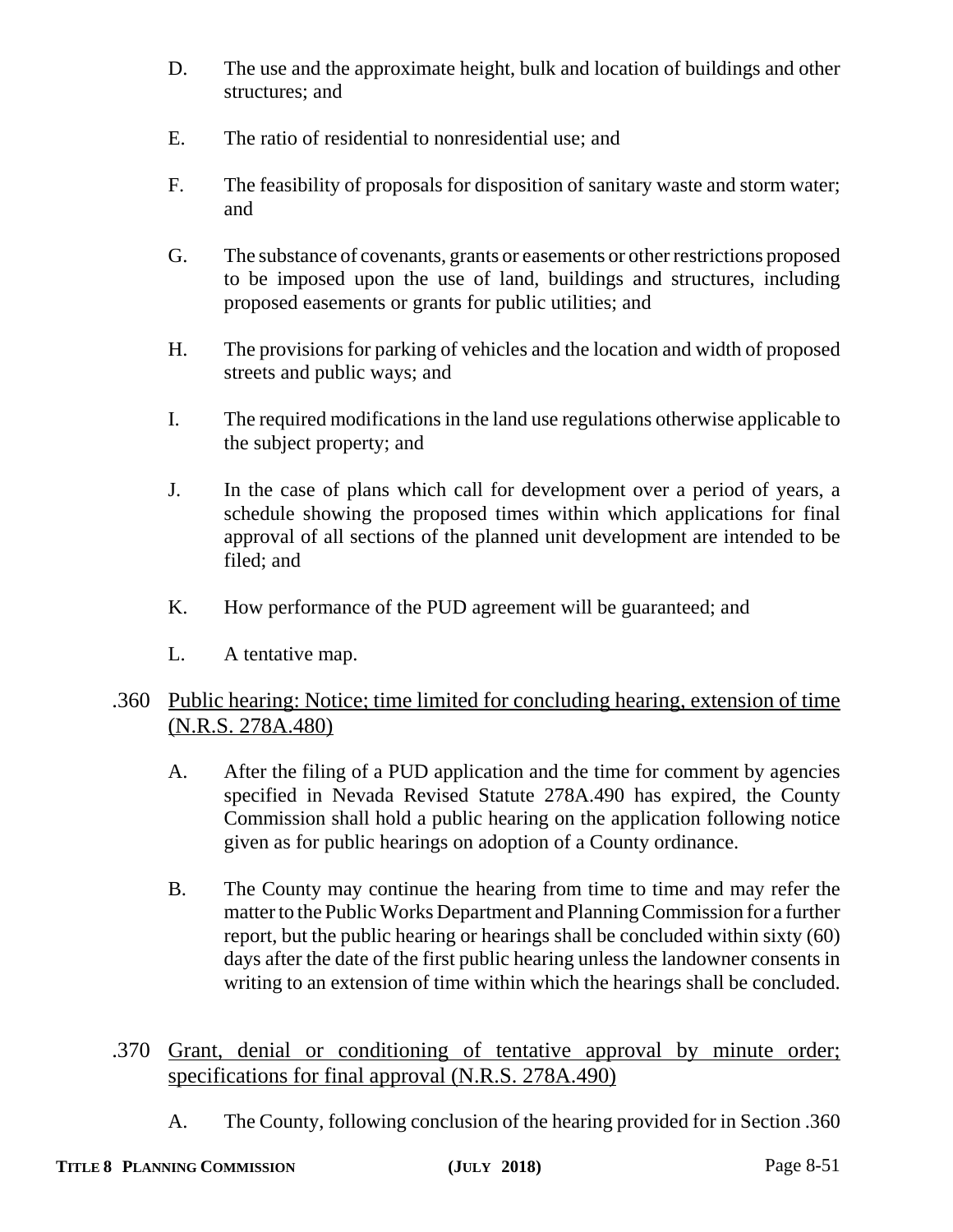of this Chapter and Title, shall by minute action:

- 1. Grant tentative approval of the plan as submitted; or
- 2. Grant tentative approval subject to specified conditions not included in the plan as submitted; or
- 3. Deny tentative approval of the plan.
- B. If tentative approval is granted, the County shall specify the drawings, specifications and form of performance bond that shall accompany an application for final approval.

## .380 Minute order: Findings of fact required (N.R.S. 278A.500)

- A. The grant or denial of tentative approval by minute action must set forth the reasons for the grant, with or without conditions, or for the denial, and the minutes shall set forth with particularity in what respects the plan would or would not be in the public interest, including but not limited to findings on the following:
	- 1. In what respects the plan is or is not consistent with the statement of objectives of a planned unit development set forth in Nevada Revised Statute 278A.020.
	- 2. The extent to which the plan departs from subdivision regulations otherwise applicable to the property, including but not limited to density, bulk and use, and the reasons why these departures are or are not deemed to be in the public interest.
	- 3. The ratio of residential to nonresidential use in the planned unit development.
	- 4. The purpose, location and amount of the common open space in the planned unit development, the reliability of the proposals for maintenance and conservation of the common open space, and the adequacy or inadequacy of the amount and purpose of the common open space as related to the proposed density and type of residential development.
	- 5. The physical design of the plan and the manner in which the plan does or does not make adequate provision for public services, provide adequate control over vehicular traffic, and further the amenities of light and air, recreation and visual enjoyment.
	- 6. The relationship, beneficial or adverse, of the proposed PUD to the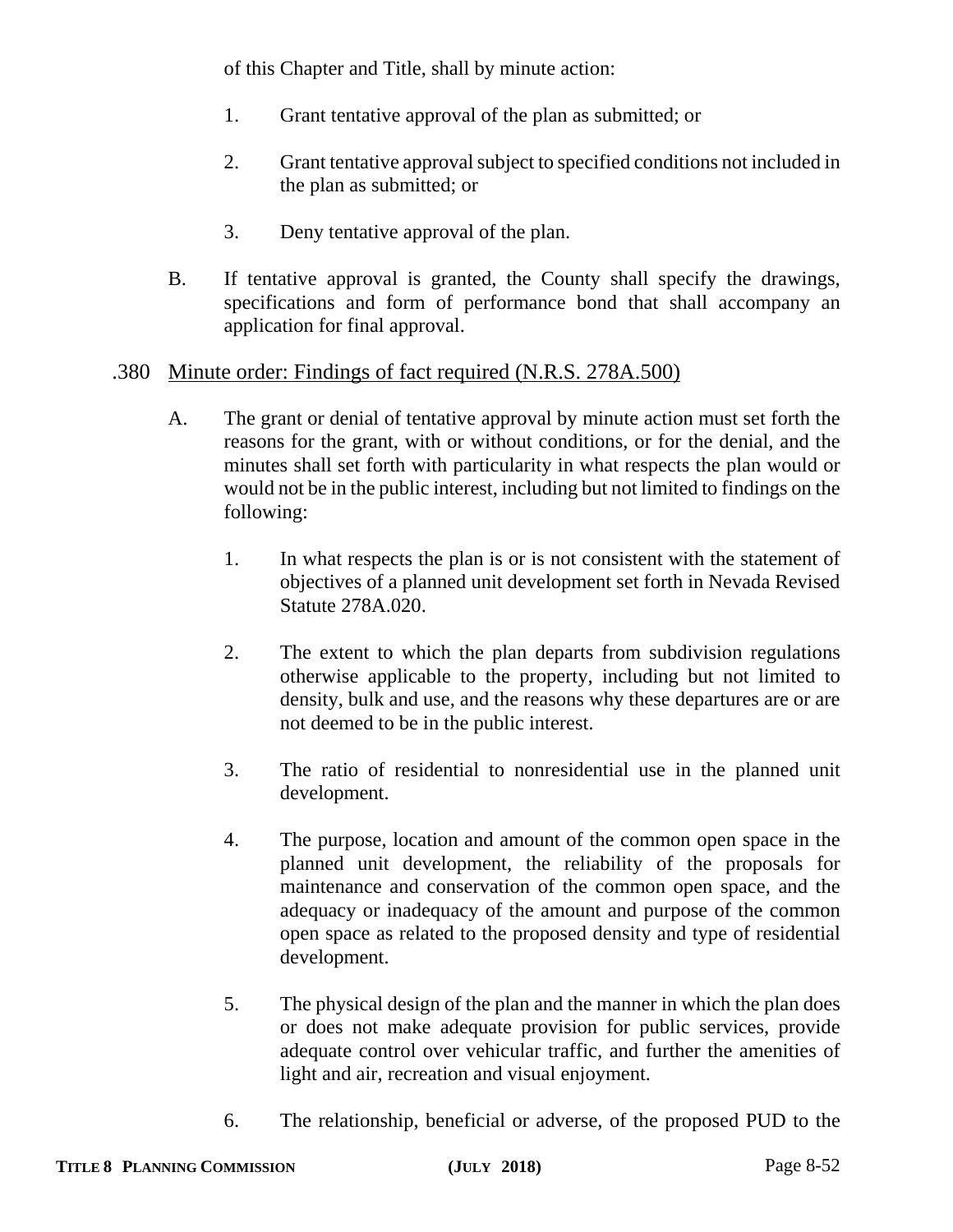neighborhood in which it is proposed to be established.

7. In the case of a plan which proposes development over a period of years, the sufficiency of the terms and conditions intended to protect the interests of the public, residents and owners of the planned unit development in the integrity of the plan.

# .390 Minute order: Specification of time for filing application for final approval (N.R.S. 278A.510)

Unless the time is specified in an agreement entered into pursuant to Nevada Revised Statute 278.0201, if a plan is granted tentative approval, with or without conditions, the County shall set forth, in the minute action, the time within which an application for final approval of the plan shall be filed or, in the case of a plan which provides for development over a period of years, the periods within which application for final approval of each part thereof shall be filed.

# .400 Status of plan after tentative approval; revocation of tentative approval (N.R.S. 278A.520)

- A. A copy of the minutes of the public hearing, the motion granting or denying tentative approval, and the minute order shall be mailed to the landowner.
- B. Tentative approval of a plan does not qualify a plat of the planned unit development for recording or authorize development. A plan which has been given tentative approval as submitted, or which has been given tentative approval with conditions which have been accepted by the landowner, may not be modified, revoked, or otherwise impaired by action of the County pending an application for final approval, without the consent of the landowner. Impairment by action of the County is not stayed if an application for final approval has not been filed, or in the case of development over a period of years applications for approval of the several parts have not been filed, within the time specified in the County Commission minutes granting tentative approval.
- C. Tentative approval shall be revoked, and the portion of the area included in the plan for which final approval has not been given shall revert to be governed by the subdivision and parcel map chapters of this Title, if:
	- 1. The landowner elects to abandon the plan or any part thereof, and so notices the County in writing; or
	- 2. The landowner fails to file application for the final approval within the required time.

.410 Application for final approval; public hearing not required if final plan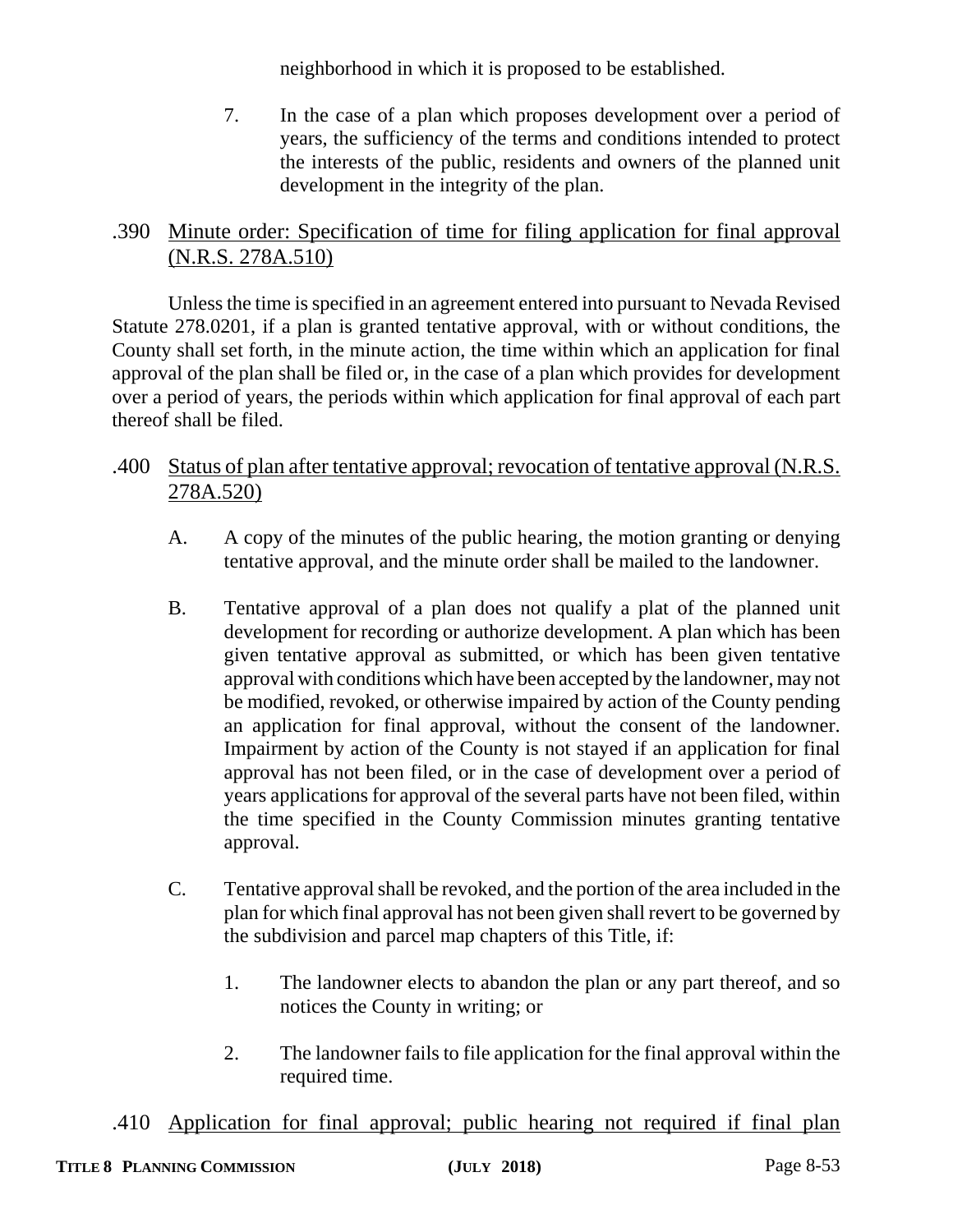# substantially complies with approved tentative plan (N.R.S. 278A.530)

- A. An application for final approval may be for all the land included in an approved tentative plan or to the extent set forth in the tentative approval for a section thereof. The application shall be made to the County within the time specified by the minutes granting tentative approval.
	- 1. The application for final approval shall include such maps, drawings, specifications, covenants, easements, conditions and form of performance bond as were set forth in the minutes at the time of the tentative approval and a final map if required by the provisions of Nevada Revised Statutes 278.010 through 278.630, inclusive.
	- 2. A public hearing on an application for final approval of the plan, or any part thereof, is not required if the plan, or any part thereof, submitted for final approval is in substantial compliance with the plan which has been given tentative approval.

## .420 Substantial compliance (N.R.S. 278A.540)

- A. The plan submitted for final approval shall be deemed in substantial compliance with the plan previously given tentative approval if any modification by the landowner of the plan as tentatively approved does not:
	- 1. Vary the proposed gross residential density or intensity of use; or
	- 2. Vary the proposed ratio of residential to nonresidential use; or
	- 3. Involve a reduction of the area set aside for common open space or the substantial relocation of such area; or
	- 4. Substantially increase the floor area proposed for nonresidential use; or
	- 5. Substantially increase the total ground areas covered by buildings or involve a substantial change in the height of buildings.
- B. A public hearing need not be held to consider minor modifications in the location and design of streets or facilities for water and for disposal of storm water and sanitary sewage.

# .430 Plan not in substantial compliance: Alternative procedures; public hearing; final action (N.R.S. 278A.550)

A. If the plan submitted for final approval is not in substantial compliance with the plan given tentative approval, the County, within thirty (30) days of the date of the filing of the application for final approval, shall notify the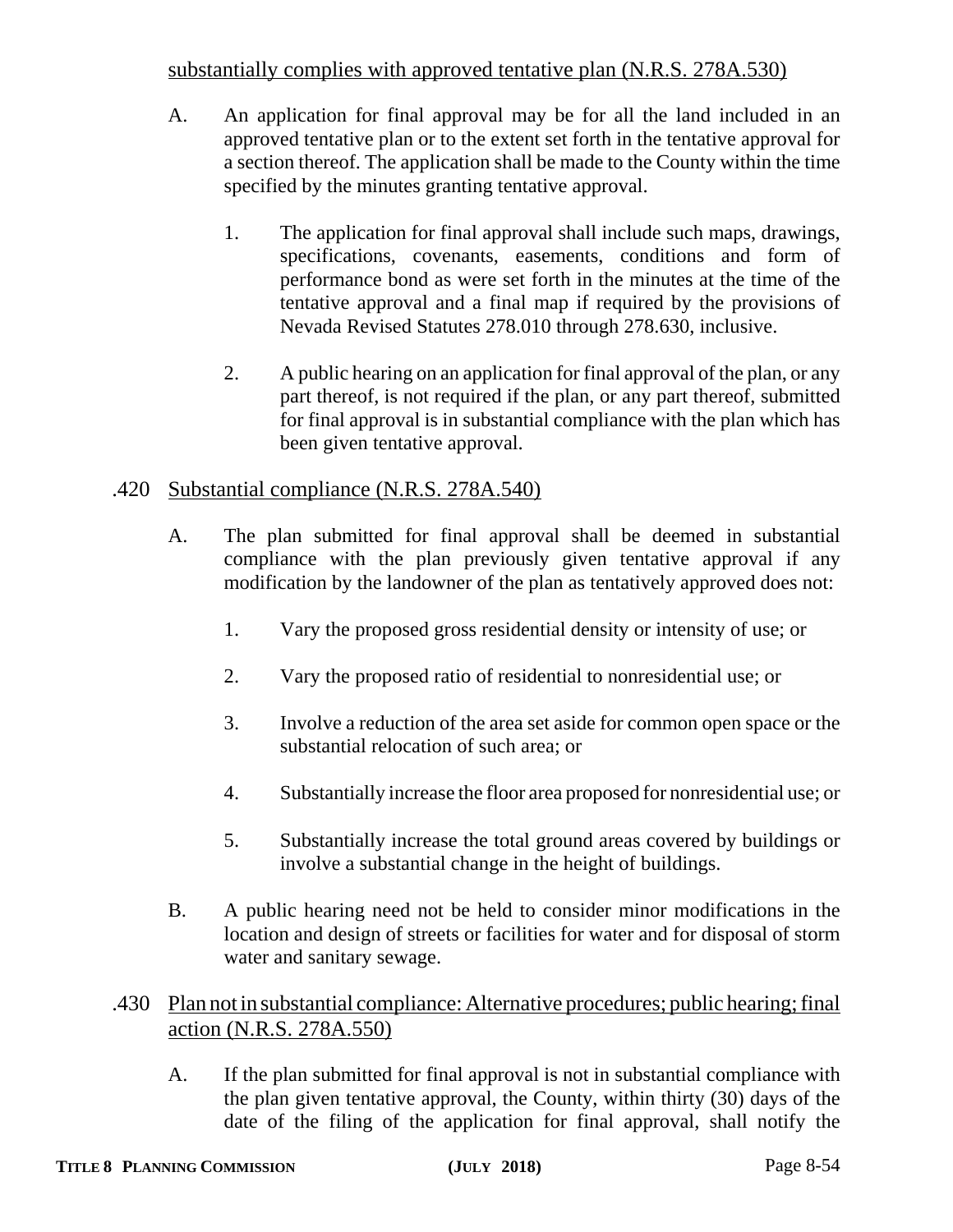landowner in writing, setting forth the particular ways in which the plan is not in substantial compliance.

- B. The landowner may:
	- 1. Treat the notification as denial of final approval; or
	- 2. Refile the plan in a form which is in substantial compliance with the plan as tentatively approved; or
	- 3. File a written request with the County that it hold a public hearing on the application for final approval.
- C. If the landowner elects an alternative set out in subsections 1 or 2 immediately preceding, the landowner may refile the plan or file a request for a public hearing, as the case may be, on or before the last day of time within which he was authorized by the minutes granting tentative approval to file for final approval, or thirty (30) days from the date the landowner receives notice of such refusal, whichever is later.
- D. Any such public hearing shall be held within thirty (30) days after request for the hearing is made by the landowner, and notice thereof shall be given and hearings conducted as for enactment of an ordinance.
- E. Within twenty (20) days after conclusion of the hearing, the County shall, by minute action, either grant final approval to the plan or deny final approval to the plan. The grant or denial of final approval of the plan shall, in cases arising under this Section, contain the matters required by the section entitled "Modification of plan by the County".

# .440 Action upon failure of the County to grant or deny final approval (N.R.S. 278A.560)

If the County fails to act either by grant or denial of final approval of the plan within the time prescribed, the landowner may, after thirty (30) days written notice to the County, file a petition for mandamus in the Seventh Judicial District Court in and for the County of Eureka.

# .450 Certification and recordation of plan; effect of recordation; modification of approved plan; fees of County Recorder (N.R.S. 278A.570)

A. A plan which has been given final approval by the County shall be certified without delay by the County and filed of record in the Office of the County Recorder before any development occurs in accordance with that plan.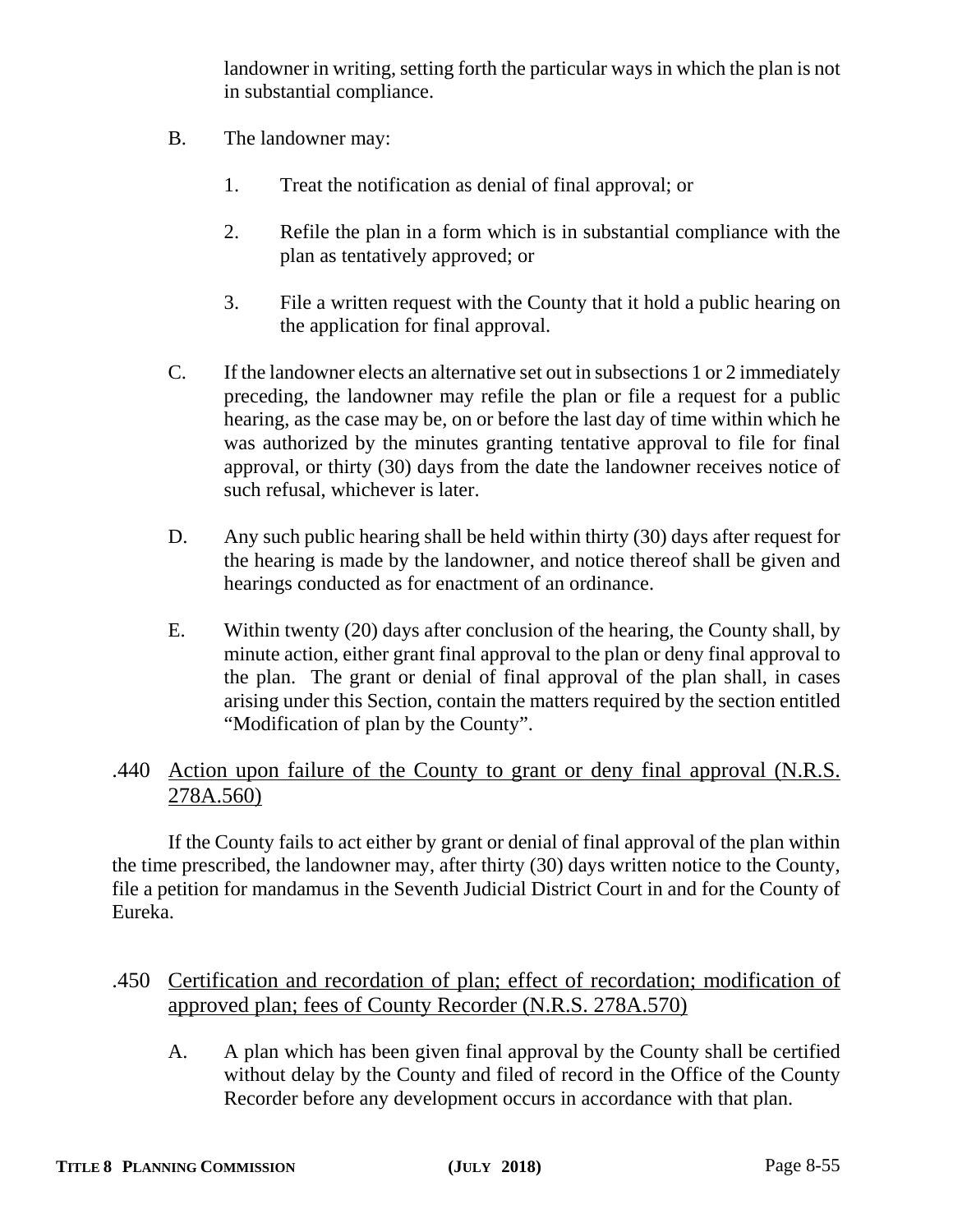- B. The County Recorder shall not file for record any final plan unless it includes:
	- 1. A final map of the entire final plan or an identifiable phase of the final plan if required by the provisions of Nevada Revised Statutes 278.010 to 278.630, inclusive; and
	- 2. The certifications required pursuant to Nevada Revised Statute 116.2109; and
	- 3. The same certificates of approval as required under Nevada Revised Statute 278.377 or evidence that:
		- a. The approvals were requested more than thirty (30) days before the date the request for filing is made; and
		- b. The agency has not refused its approval.
- C. Except as otherwise provided in this subsection, after the plan is recorded, the subdivision regulations otherwise applicable to the land included in the plan cease to apply. If the development is completed in identifiable phases, then each phase can be recorded. The subdivision regulations cease to apply after the recordation of each phase to the extent necessary to allow development of that phase.
- D. Pending completion of the planned unit development, or of the plan that has been finally approved, no modification of the provisions of the plan, or any part finally approved, may be made, nor may it be impaired by any act of the County except with the consent of the landowner.
- E. The County Recorder shall collect a fee per lot or unit mapped, for the recording or filing of any final map, plat or plan. This fee amount may be changed by resolution from time to time by the County Commission.

# .460 After abandonment of or failure to carry out approved plan (N.R.S. 278A.580)

- A. No further development may take place on the property included in the plan until the property is re-subdivided, and
	- 1. The plan, or a section thereof, is given approval and, thereafter, the landowner abandons the plan or the section thereof as finally approved and gives written notification thereof to the County; or
	- 2. The landowner fails to carry out the planned unit development within the specified period of time after the final approval has been granted.
- .470 Decisions subject to judicial review; time limitations (N.R.S. 278A.590)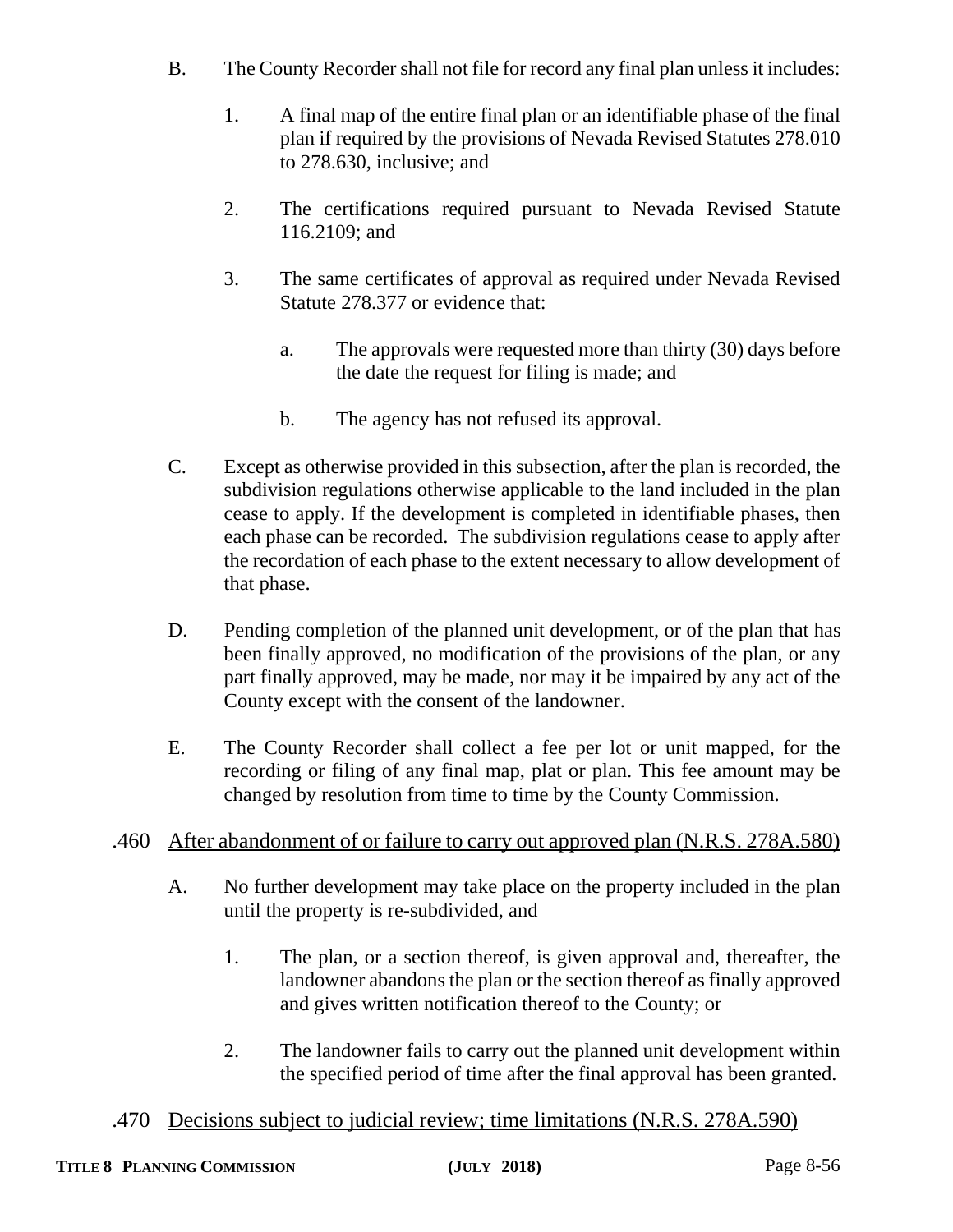- A. Any decision of the County under this chapter granting or denying tentative or final approval of the plan or authorizing or refusing to authorize a modification in a plan is a final administrative decision and is subject to judicial review in properly presented cases.
- B. No action or proceeding may be commenced to seek judicial relief or review from or with respect to any final action, decision or order of the County Commission unless the action or proceeding is commenced within twenty-five (25) days after the date of filing of notice of the final action, decision or order with the County Clerk.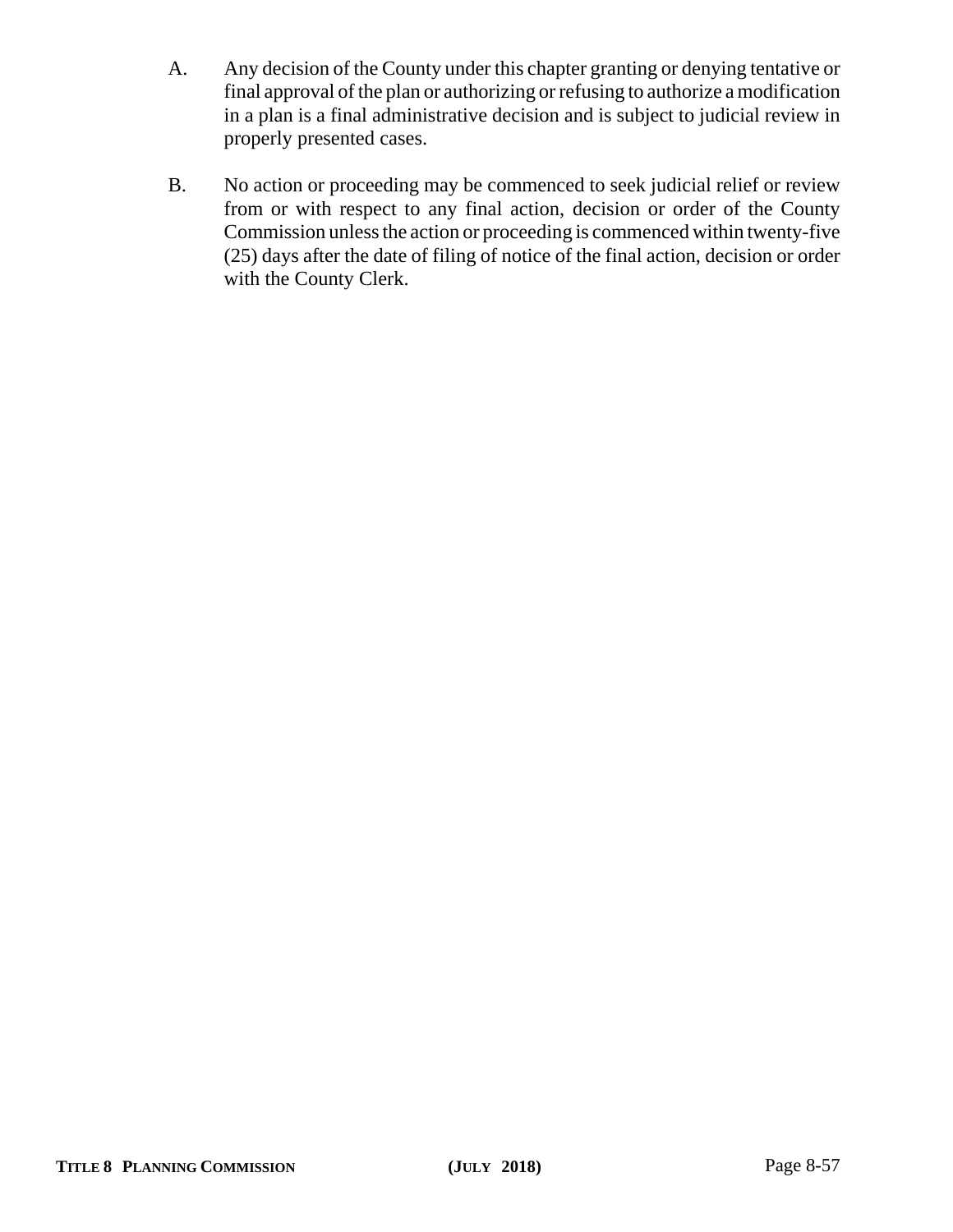# Chapter 120 - ENFORCEMENT PROCEDURES AND PENALTIES

### .010 Enforcement procedures

Any building or structure erected or maintained or located on, or any use of property contrary to the provisions of this Title, shall be and is declared to be unlawful and a public nuisance. The following procedures shall apply to enforce the provisions of this Title:

- A. Whenever the Planning Commission becomes aware of a violation of this Title, insofar as it pertains to construction of buildings or use of land, the Planning Commission shall cause to be delivered to the party or parties in violation of the provisions of this Title, a written order to comply with its provisions within ten (10) days of receipt of same.
- B. Upon failure of the party or parties in violation of this Title to comply within ten (10) days of receipt of said notice, and upon receipt by the District Attorney of a written statement signed by the Planning Commission Chairman setting forth the violation, the background of the violation, the parties involved, the date of delivery of a notice to comply, and the date on which it was determined that the party had not complied within the time allowed by the Commission, the party or parties shall be cited by the District Attorney to appear before the County Commissioners to show cause why the Board should not order the District Attorney to proceed with civil and/or criminal action as hereinafter provided.
- C. Upon order of the County Commission, after a hearing as provided above, the District Attorney shall forthwith commence action or actions for the abatement, removal and enjoinment of such violation as a public nuisance and/or criminal action in the manner provided by law.

### .020 Remedies cumulative and nonexclusive

All remedies provided for herein shall be cumulative and not exclusive. The conviction and punishment of any person hereunder shall not relieve such person from responsibility for correcting prohibited conditions or removing prohibited buildings, structures or improvements nor prevent the enforced correction or removal thereof.

#### .030 Permit revocation

Permits may be revoked by the County following reasonable notice and hearing for failure to comply with the provisions of this Title.

#### .040 Obligation to comply with other ordinances

#### **TITLE 8 PLANNING COMMISSION (JULY 2018)** Page 8-58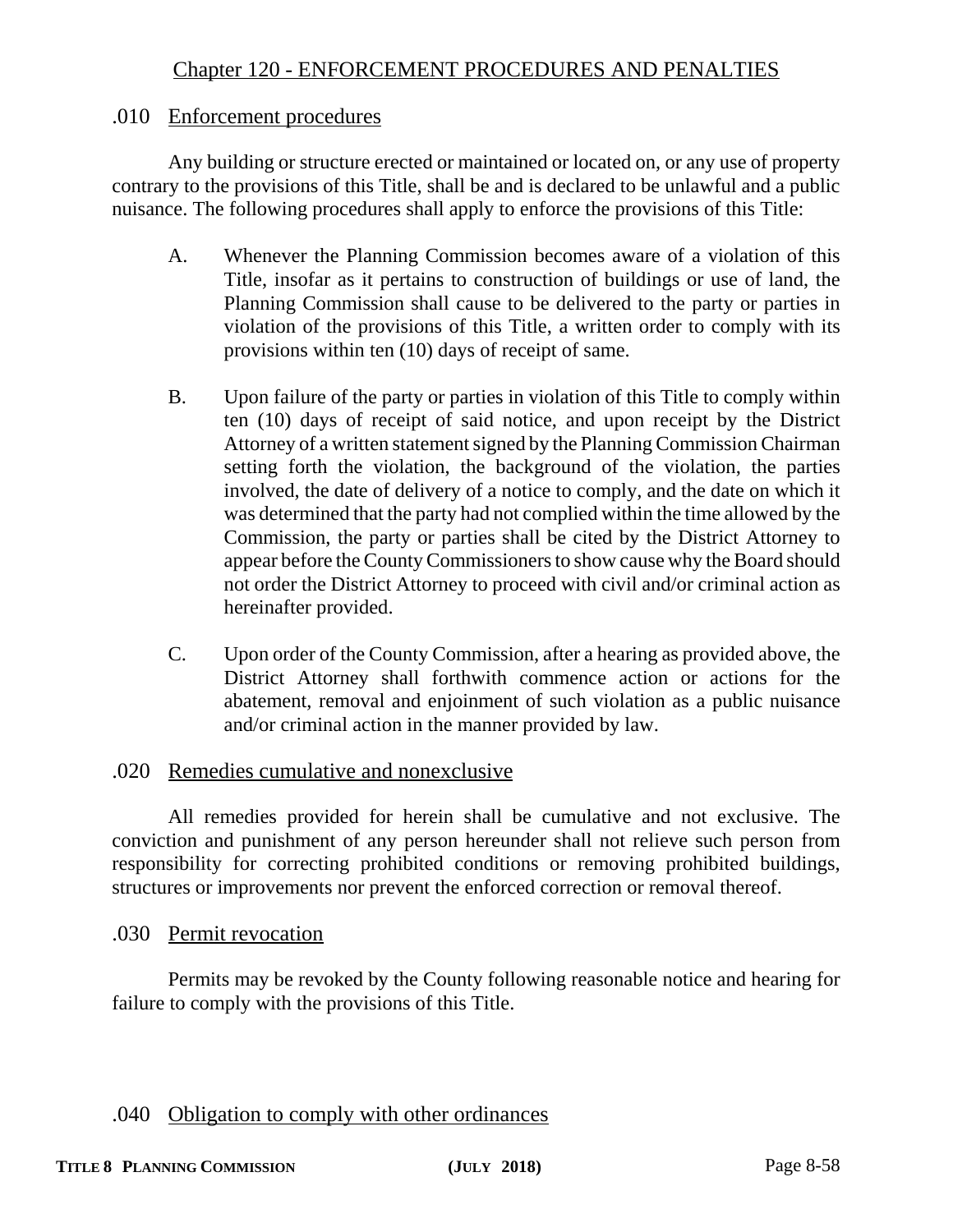Nothing herein shall remove the obligation of compliance with any other applicable ordinance or statute.

## .050 Higher standards to prevail

In any case where a provision of this Title is found to be in conflict with a provision of any other ordinance or Code of the County, the provision which establishes the higher standard shall prevail.

## .060 Violation penalty

In addition to any other penalties which may be specified by Nevada statute, any person, firm or corporation, whether as principal, agent, employee or otherwise, violating any provision of this Title or violating or failing to comply with any order or regulation made hereunder shall be guilty of a misdemeanor and upon conviction thereof shall be punished by a fine as provided for misdemeanors by Nevada Revised Statutes or by imprisonment for a term not exceeding six (6) months, or by both such fine and imprisonment. Such person, firm or corporation shall be deemed guilty of a separate offense for each and every day during which such violation of this Title or failure to comply with any order or regulation is committed, continued or otherwise maintained.

## .070 Protection of existing uses

- A. The County expressly declares that any division of land shall not be allowed to adversely affect the utilization of adjacent or nearby land for purposes which existed prior to such division. The prior use of adjacent or nearby land for ranching, farming, agriculture, mining, industrial or commercial purposes, and the expansion or modification of such use, shall not constitute a nuisance to after established or subsequent in time residential uses. For purposes of this section, recordation of a mining claim on the records of the County Recorder shall be sufficient to establish a use of property for mining. All prior uses shall be deemed continuing in nature unless abandoned; or expressly terminated in writing by the owner of the adjacent or nearby land, and recorded on the records of the County Recorder; or terminated by operation of law.
- B. When a residential, commercial or industrial structure is erected on land within 1/4 of a mile from any land owned or utilized by a different person for agricultural activity or livestock, the parcel where the structure is erected must be enclosed by a legal fence defined by N.R.S. 569.431, or a fence equally impervious to livestock. Maintenance of the fence is the responsibility of the owner or occupant of the residential, commercial or industrial structure, even if the fence existed prior to the time of development as described by N.R.S. 569.461 and N.R.S. 569.471.
- C. Where fencing may interfere with the public's right of ingress or egress on a right-of-way, the owner or occupant shall install cattle guards instead of gates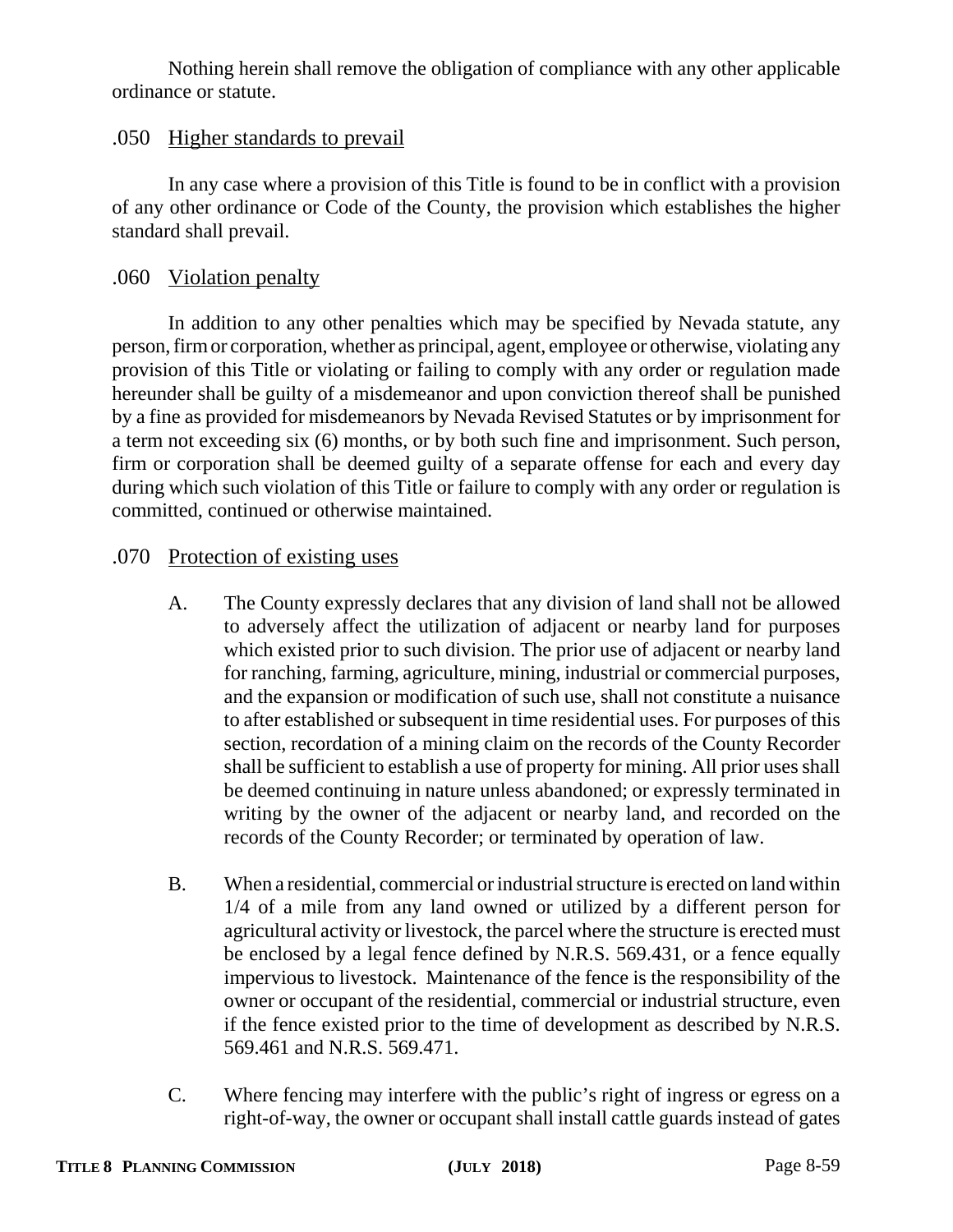to continue the fence line over the public right-of-way.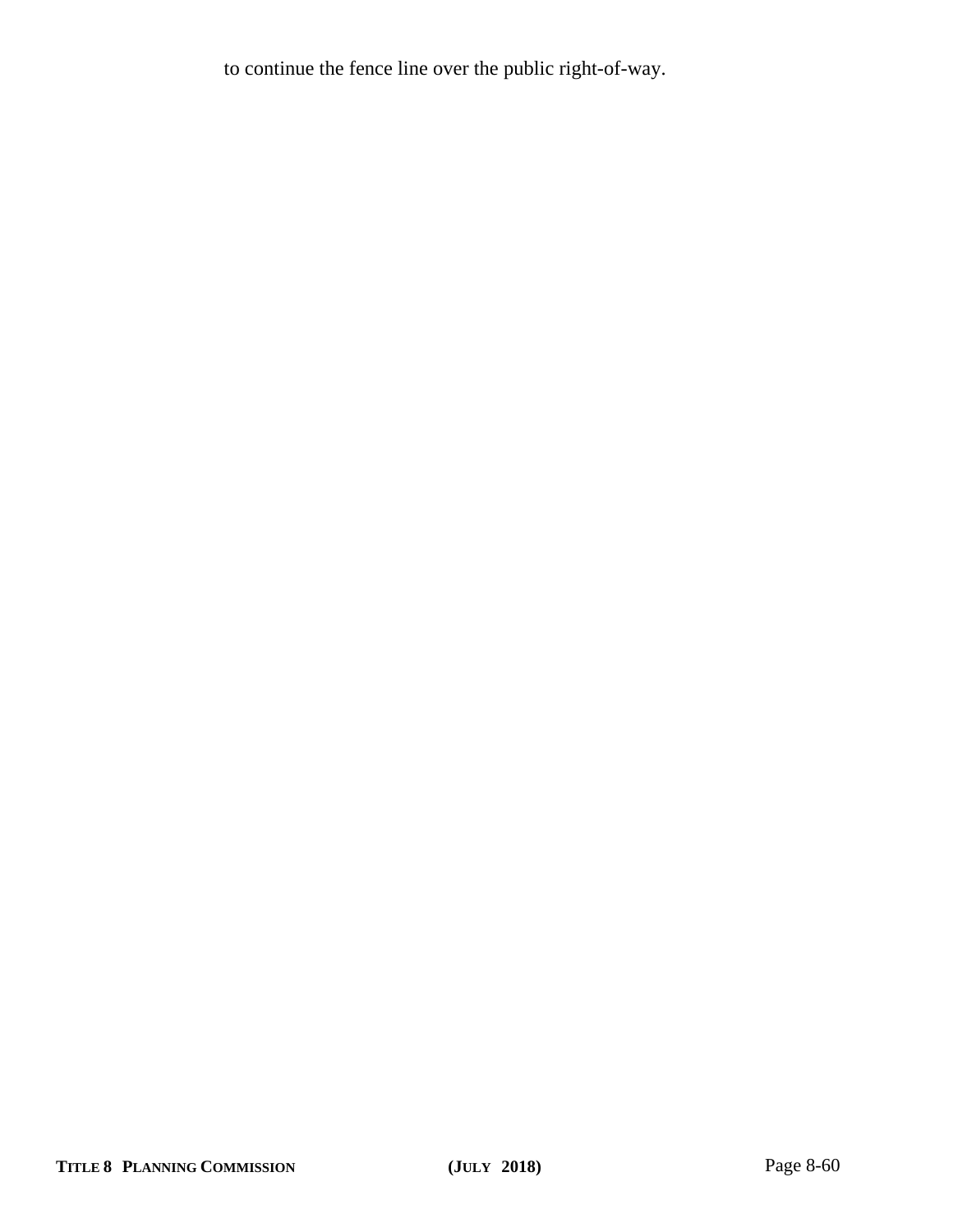## .010 Purpose

The purpose of this chapter is to establish the planning and zoning for the flood plain management for the County.

### .020 Statutory authorization

The Legislature of the State of Nevada has in Nevada Revised Statutes 278.020, 244A.057, and 543.020 enabled the County to adopt regulations to promote the public health, safety, and general welfare of its citizenry.

### .030 Findings

- A. The flood hazard areas of the County are subject to periodic inundation which could result in loss of life and property damage, health and safety hazards, disruption of commerce and governmental services, extraordinary public expenditures for flood protection and relief, and impairment of the tax base, all of which adversely affect the public health, safety and general welfare.
- B. These flood losses are caused by the cumulative effect of obstructions in areas of special flood hazards which increase flood heights and velocities, and when inadequately anchored, damage uses in other areas. Uses that are inadequately floodproofed, elevated or otherwise protected from flood damage also contribute to the flood loss.

#### .040 Statement of purpose

It is the purpose of this chapter to enhance the public safety and general welfare, and to minimize public and private losses due to flood conditions in specific areas by provisions designed to:

- A. Protect human life and health;
- B. Minimize expenditure of public money for costly flood control projects;
- C. Minimize the need for rescue and relief efforts associated with flooding and generally undertaken at the expense of the general public;
- D. Minimize prolonged business interruptions;
- E. Minimize damage to public facilities and utilities such as water and gas mains, electric, telephone and sewer lines, streets and bridges located in areas of special flood hazard;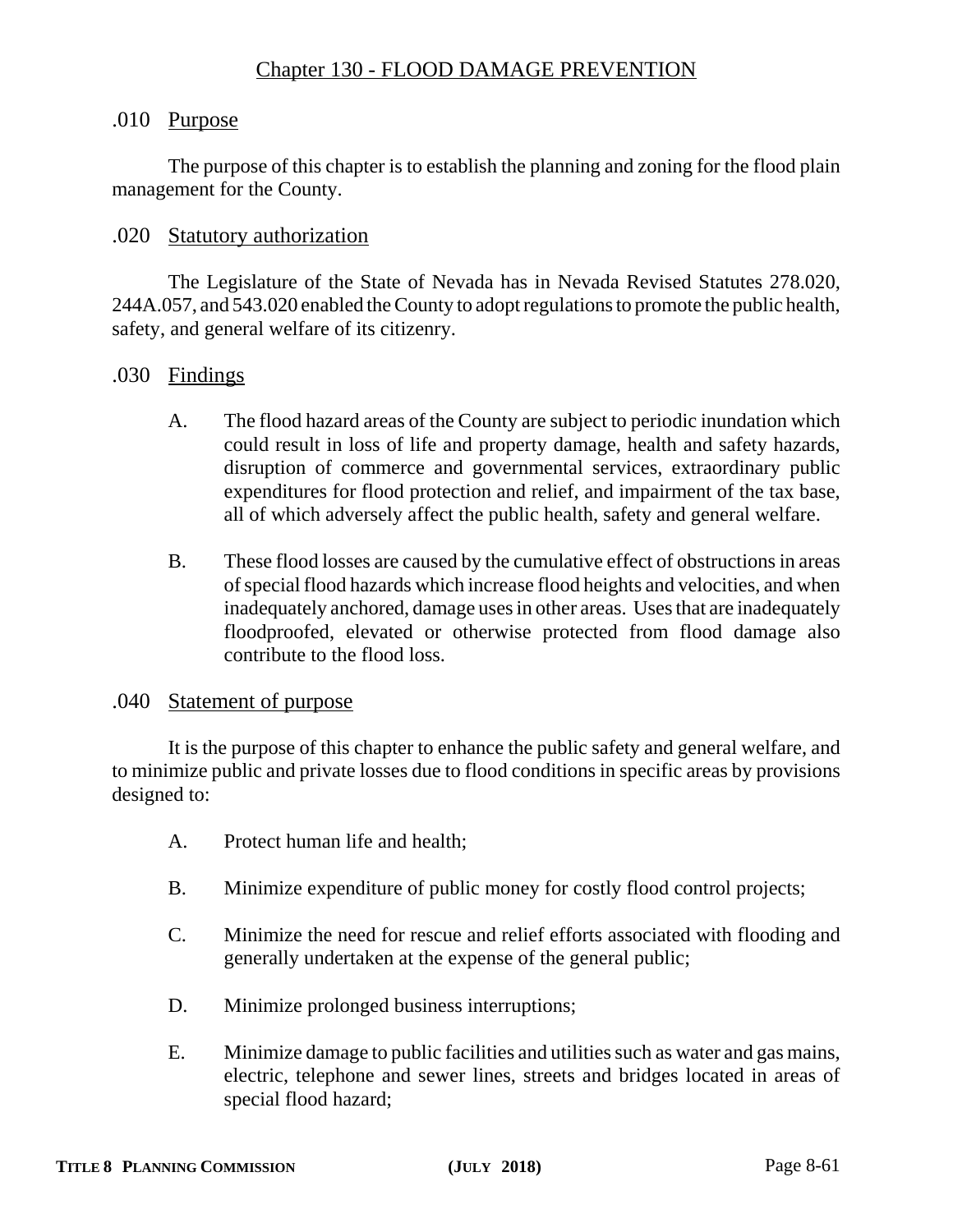- F. Help maintain a stable tax base by providing for the second use and development of areas of special flood hazard so as to minimize future flood blight areas;
- G. Ensure that potential buyers are notified that property is in an area of special flood hazard;
- H. Ensure that those who occupy the areas of special flood hazard assume responsibility for their actions; and
- I. Maintain eligibility for state disaster relief.

## .050 Flood loss reduction – Methods

In order to accomplish its purposes, this chapter includes methods and provisions for:

- A. Restricting or prohibiting uses which are dangerous to health, safety, and property due to water or erosion hazards, or which result in damaging increases by erosion or in flood heights or velocities;
- B. Requiring that uses vulnerable to flood be protected against flood damage at the time of initial construction;
- C. Controlling the alteration of natural flood plains, stream channels, and natural protective barriers, which help accommodate or channel floodwaters;
- D. Controlling fill, grading, dredging, and other operations which may increase flood damage; and
- E. Preventing or regulating the construction of flood barriers which will unnaturally divert flood waters or which may increase flood hazards in other areas.

## .060 Definitions

Unless specifically defined in this section, words or phrases used in this chapter shall be interpreted so as to give them the meaning they have in common usage and to give this chapter its most reasonable application.

**Appeal** means a request for a review of the flood plain administrator's interpretation of any provisions of this chapter or a request for a variance.

**Areas of shallow flooding** means a designated AO zone on the Flood Insurance Rate Map (FIRM). The base flood depths range from one (1) to three (3) feet; a clearly defined channel does not exist; the path of flooding is unpredictable and indeterminate; and velocity flow may be evident.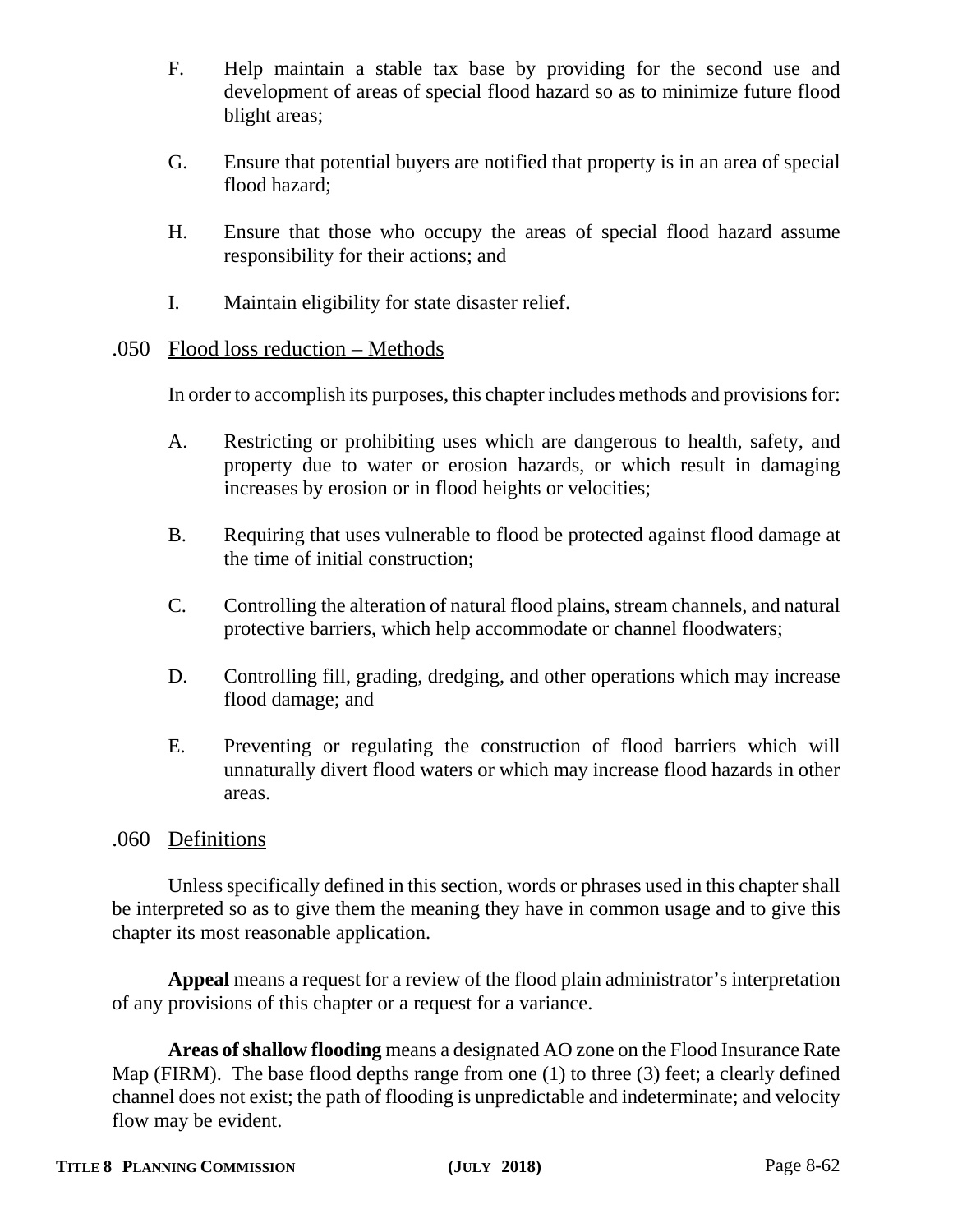**Base flood** means the flood having a one percent (1%) chance of being equaled or exceeded in any given year; commonly referred to as the one hundred (100) year flood.

**Basement** means any area of the building having its floor subgrade (below ground level) on all sides.

**Critical feature** means an integral and readily identifiable part of a flood protection system without which the flood protection provided by the entire system would be compromised.

**Development** means any manmade change to improved or unimproved real estate, including but not limited to buildings or other structures, mining, dredging, filling, grading, paving, excavation or drilling operations or storage of equipment or materials located within the areas of special flood hazard.

**Financial assistance** means any form of loan, grant, guaranty, insurance, payment, rebate, subsidy, disaster assistance, loan or grant, or any other form of direct or indirect federal assistance, other than general or special revenue-sharing or formula grants made to states.

**Flood** or **flooding** means a general and temporary condition of partial or complete inundation of normally dry areas from:

- A. The overflow of floodwaters;
- B. The unusual and rapid accumulation or runoff of surface waters from any source; and/or
- C. The collapse or subsidence of land along the shore of a lake or other body of water as a result of erosion or undermining caused by waves or currents of water exceeding anticipated cyclical levels in a natural or manmade body of water, accompanied by a severe storm, or by an unanticipated force of nature, such as a flash flood or an abnormal tidal surge, or by some similarly unusual and unforeseeable event which result in flooding as defined in this definition.

**Flood Insurance Rate Map (FIRM)** means the official map on which the Federal Insurance Administration has delineated both the areas of special flood hazards and the risk premium zones applicable to the County.

**Flood insurance study** means the official report provided by the Federal Insurance Administration that includes flood profiles, the FIRM, the Flood Boundary Floodway Map, and the water surface elevations of the base flood.

**Flood plain** or **flood-prone area** means any land area susceptible to being inundated by water from any source (see definition of "flooding") as delineated on the Flood Boundary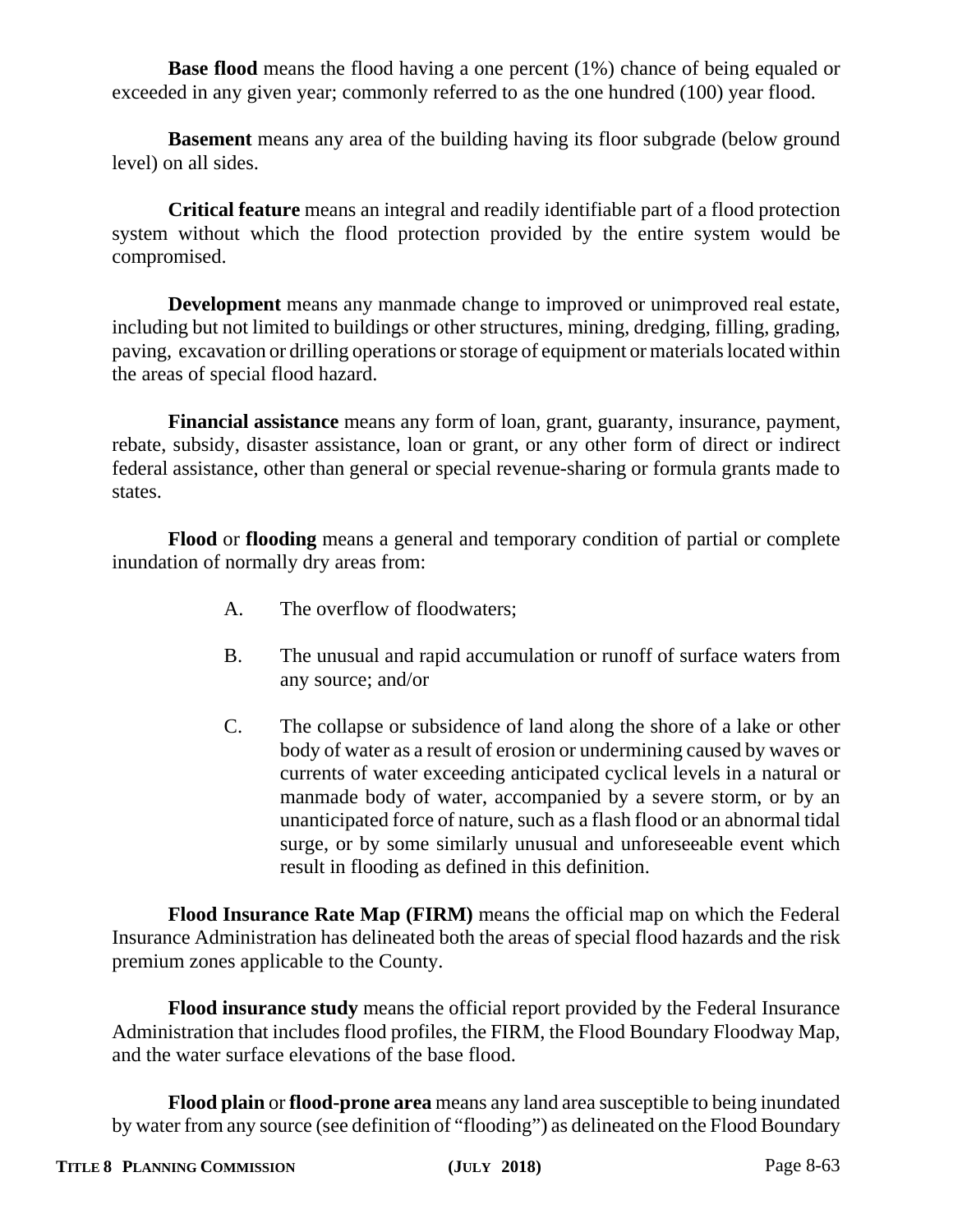Floodway Map.

**Flood plain administrator** means the employee of the County who is authorized by the Flood Plain Board to administer the provisions of this chapter.

**Flood Plain Board** means the Board of County Commissioners at such times as they are engaged in the enforcement of this chapter.

**Flood plain management** means the operation of an overall program of corrective and preventive measures for reducing flood damage, including but not limited to emergency preparedness plans, flood control works and flood plain management regulations.

**Flood plain management regulations** means zoning ordinances, subdivision regulations, building Codes, health regulations, special purpose ordinances (such as flood plain ordinances, grading ordinances and erosion control ordinances) and other applications of police power. The term describes such state or local regulations in any combination thereof, which provide standards for the purpose of flood damage prevention and reduction.

**Flood protection system** means those physical structural works for which funds have been authorized, appropriated, and expended and which have been constructed specifically to modify flooding in order to reduce the extent of the area within a community subject to a special flood hazard and the extent of the depths of associated flooding. Such a system typically includes dams, reservoirs, levees or dikes. These specialized flood-modifying works are those constructed in conformance with sound engineering standards.

**Flood proofing** means any combination of structural and nonstructural additions, changes or adjustments to structures which reduce or eliminate flood damage to real estate or improved real property, water and sanitary facilities, structures and their contents.

**Flood-related erosion** means the collapse or subsidence of land along the shore of a lake or other body of water as a result of undermining caused by waves or currents or water exceeding anticipated cyclical levels or suddenly caused by an unusually high water level in a natural or manmade body of water, accompanied by a severe storm, or by an unanticipated force of nature, such as a flash flood or an abnormal tidal surge, or by some similarly unusual and unforeseeable event which results in flooding.

**Floodway** means the channel of a river or other watercourse and the adjacent land areas necessary in order to discharge the base flood without cumulatively increasing the water surface elevations.

**Functionally dependent use** means a use which cannot perform its intended purpose unless it is located or carried out in close proximity to water. The term includes only docking facilities, port facilities that are necessary for the loading and unloading of cargo or passengers, and shipbuilding and ship repair facilities, but does not include long-term storage or related manufacturing facilities.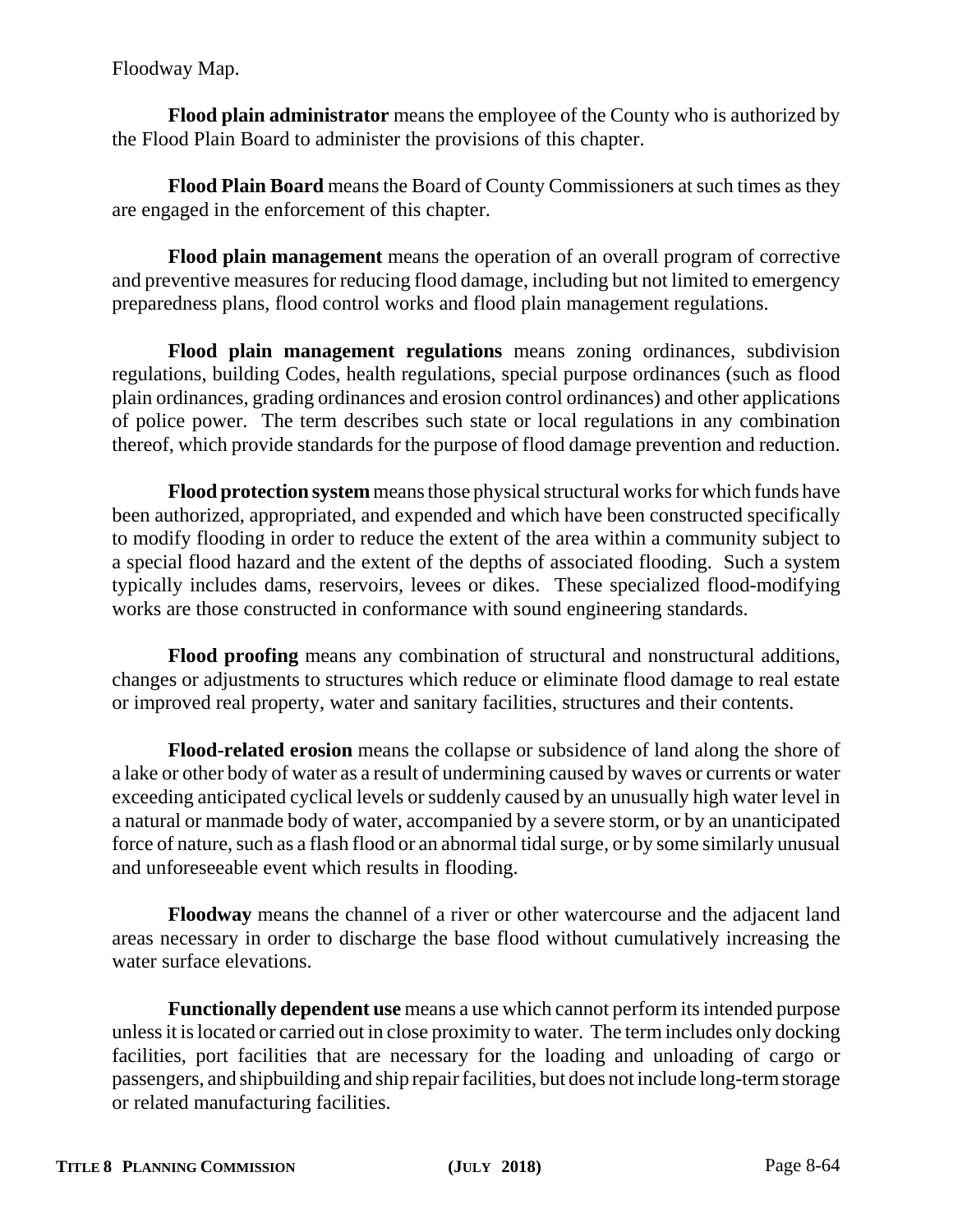**Hardship** as related to the Variance Procedure of this chapter means the exceptional hardship that would result from a failure to grant the requested variance. The flood plain Board requires that the variance be exceptional, unusual, and peculiar to the property involved. Mere economic or financial hardship alone is not exceptional. Inconvenience, aesthetic considerations, physical handicaps, personal preference, or the disapproval of one's neighbors likewise cannot, as a rule, qualify as an exceptional hardship. All of these problems can be resolved without granting a variance, even if the alternative is more expensive, or requires the property owner to build elsewhere or put the parcel to a different use than originally intended.

**Highest adjacent grade** means the highest natural elevation of the ground surface prior to construction next to the proposed walls of a structure.

**Historic structure** means any structure that is:

- A. Listed individually in the National Register of Historic Places (a listing maintained by the Department of Interior) or preliminarily determined by the Secretary of the Interior as meeting the requirements for individual listing on the National Register; or
- B. Certified or preliminarily determined by the Secretary of the Interior as contributing to the historical significance of a registered historic district or a district preliminarily determined by the Secretary to qualify as a registered historic district; or
- C. Individually listed on a state inventory of historic places in states with historic preservation programs which have been approved by the Secretary of Interior; or
- D. Individually listed on a local inventory of historic places in communities with historic preservation programs that have been certified either by an approved state program as determined by the Secretary of the Interior or directly by the Secretary of Interior in states without approved programs.

**Levee** means a manmade structure, usually an earthen embankment, designed and constructed in accordance with sound engineering practices to contain, control, or divert the flow of water so as to provide protection from temporary flooding.

Levee system means a flood protection system which consists of a levee, or levees, and associated structures, such as closure and drainage devices, which are constructed and operated in accordance with sound engineering practices.

**Lowest floor** means the lowest floor of the lowest enclosed area (including basement).

A. An unfinished or floor resistant enclosure below the lowest floor that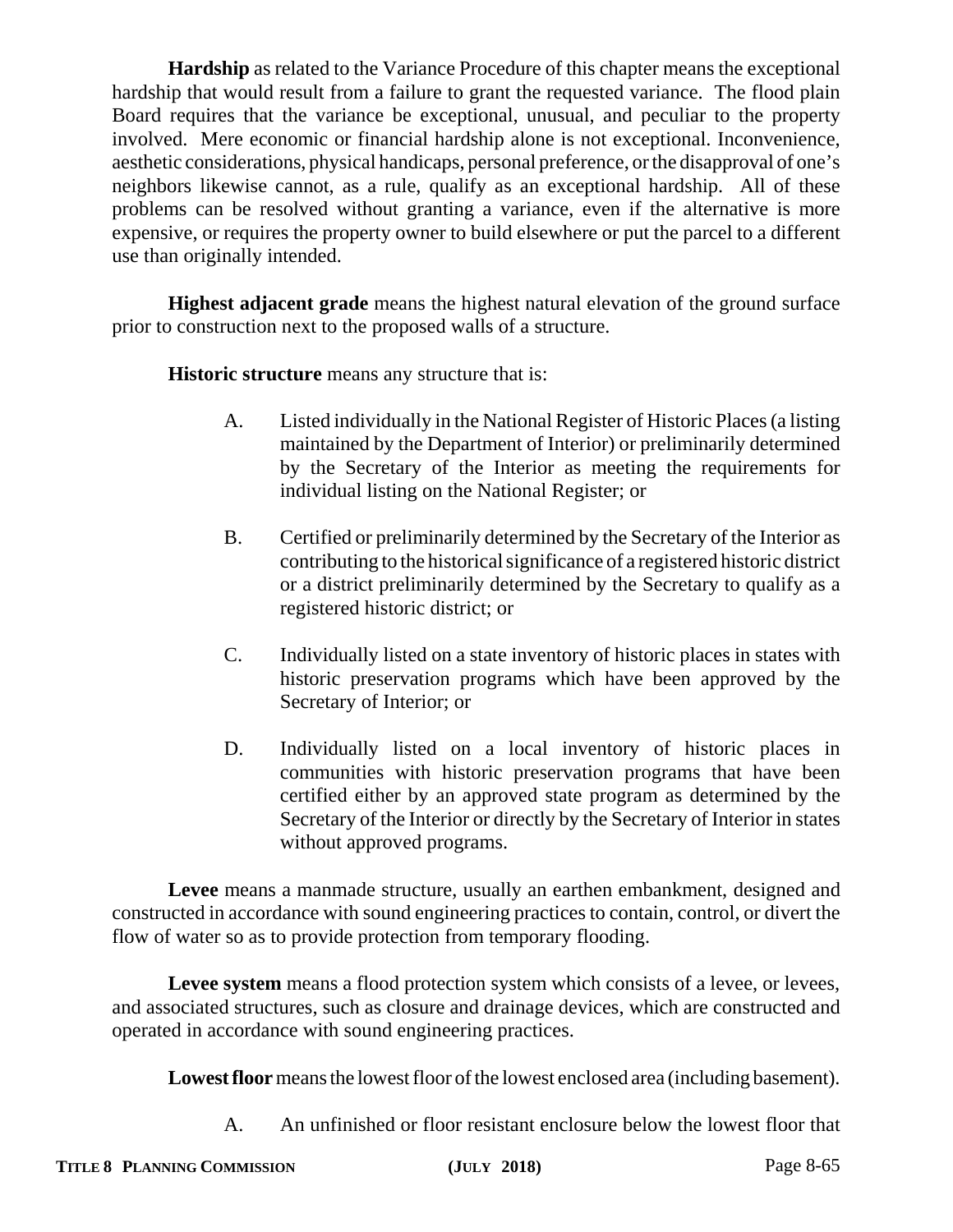is usable solely for parking of vehicles, building access or storage in an area other than a basement area is not considered a building's lowest floor provided it conforms to applicable non-elevation design requirements, including but not limited to:

- (i) The flood proofing standard in the section entitled "Elevation and Flood Proofing";
- (ii) The anchoring standards in the section entitled "Anchoring";
- (iii) The construction materials and methods standards in the section entitled "Construction Materials and Methods Below Regulatory Flood Level"; and
- (iv) The standards for utilities in the section entitled "Utilities".
- B. For residential structures, all sub-grade enclosed areas are prohibited as they are considered to be basements (see "Basement" definition). This prohibition includes below-grade garages and storage areas.

**Manufactured home** means a structure, transportable in one or more sections, which is built on a permanent chassis and is designed for use with or without a permanent foundation when connected to the required utilities. For flood plain management purposes the term "manufactured home" also includes park trailers, travel trailers and other similar vehicles placed on a site for greater than one hundred eighty (180) consecutive days.

**Manufactured home park or subdivision** means a parcel (or contiguous parcels) of land divided into two (2) or more manufactured home lots for sale, rent or lease.

**Mean sea level** means, for purposes of the National Flood Insurance Program, the National Geodetic Vertical Datum (NGVD) of 1929, or other datum, to which base flood elevations shown on the County's Flood Insurance Rate Map are referenced.

**New construction** means, for flood plain management purposes, structures for which the start of construction commenced on or after June 19, 1997, the effective date of the flood plain management regulations adopted by the County.

**Person** means an individual or his agent, firm, partnership, association or corporation, or agent of the aforementioned groups, or the State or its agencies or political subdivisions.

**Program** means the National Flood Insurance Program (NFIP) authorized by 42 USC 4001-4128.

**Program deficiency** means a defect in a community's flood plain management regulations or administrative procedures that impairs effective implementation of those flood management technologies or of the NFIP standards.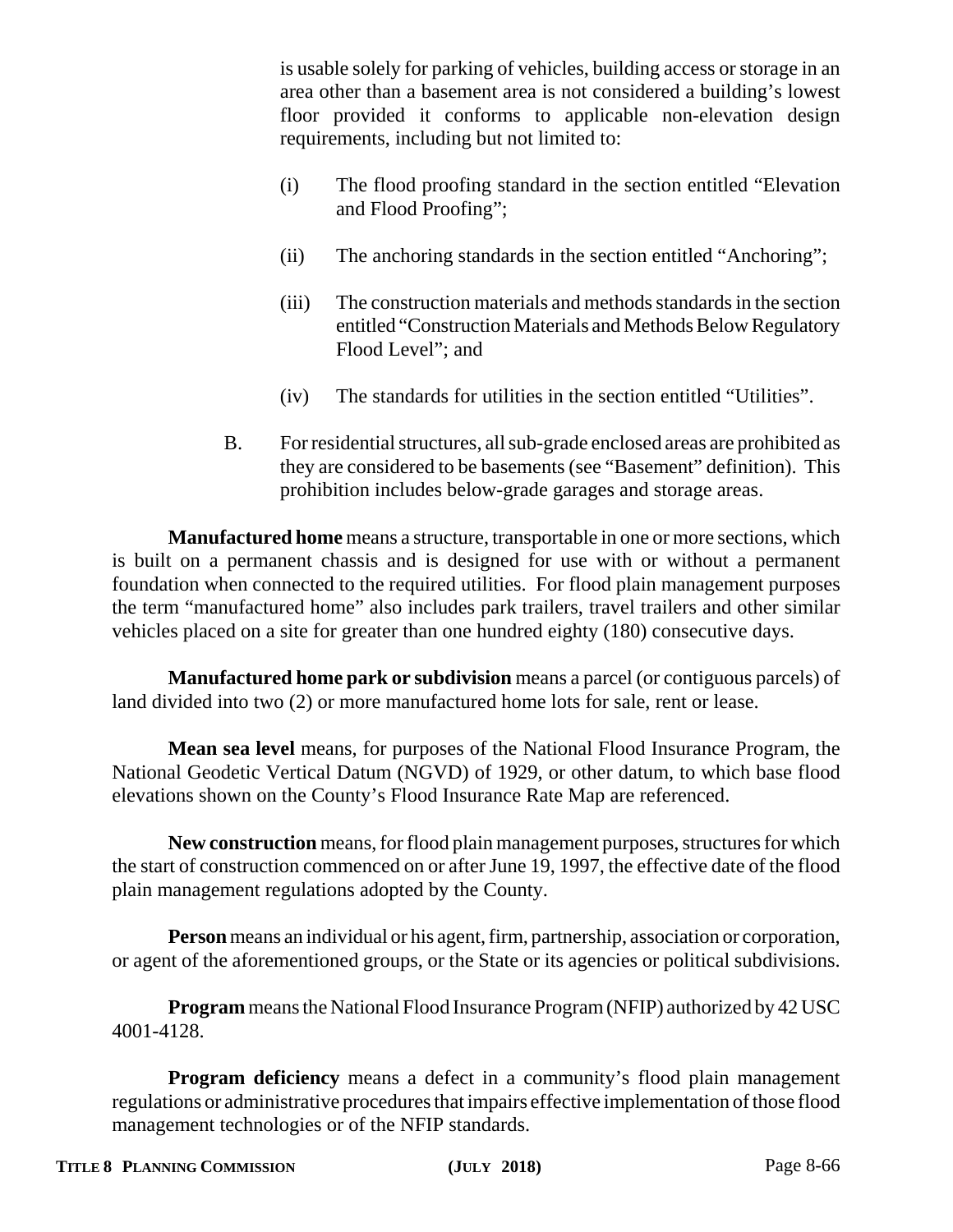**Recreational vehicle** means a vehicle which is:

- A. Built on a single chassis;
- B. Four hundred (400) square feet or less when measured at the largest horizontal projection;
- C. Designed to be self-propelled or permanently towable by a light-duty truck; and
- D. Designed primarily not for use as a permanent dwelling but as temporary living quarters for recreational camping, travel, or seasonal use.

**Regulatory flood elevation** means an elevation one (1) foot above the base flood elevation.

**Remedy a violation** means to bring the structure or other development into compliance with state or local flood plain management regulations, or, if this is not possible, to reduce the impacts of its noncompliance in ways that other affected development is protected from flood damages, implementing the enforcement provisions of this chapter or otherwise deterring future similar violations, or reducing federal financial exposure with regard to the structure or other development.

**Riverine** means relating, formed by, or resembling a river (including tributaries), a stream, brook, etc.

**Special flood hazard areas** means an area in the flood plain subject to a one percent (1%) or greater chance of flooding in any given year. It is shown on the FIRM as Zone A, AO, A1-30, AE, A99, AH, or AR.

**Start of construction** includes substantial improvement, and means the date the building permit was issued, provided the actual start of construction, placement, or other improvement was within one hundred eighty (180) days of the permit date. The actual starts means either the first placement of permanent construction of a structure on a site, such as the pouring of a slab or footings, the installation of piles, the construction of columns, or any work beyond the stage of excavation; or the placing of a manufactured home on a foundation. Permanent construction does not include land preparation, such as clearing, grading and filling; does not include the installation of streets and/or walkways; nor does it include excavation for a basement, footings, piers, or foundations or the erection of temporary forms, nor does it include the installation on the property of accessory buildings, such as garages or sheds not occupied as dwelling units or not a part of the main structure.

**Structure** means a walled and roofed building, including a gas or liquid storage tank, that is principally above ground, as well as a manufactured home.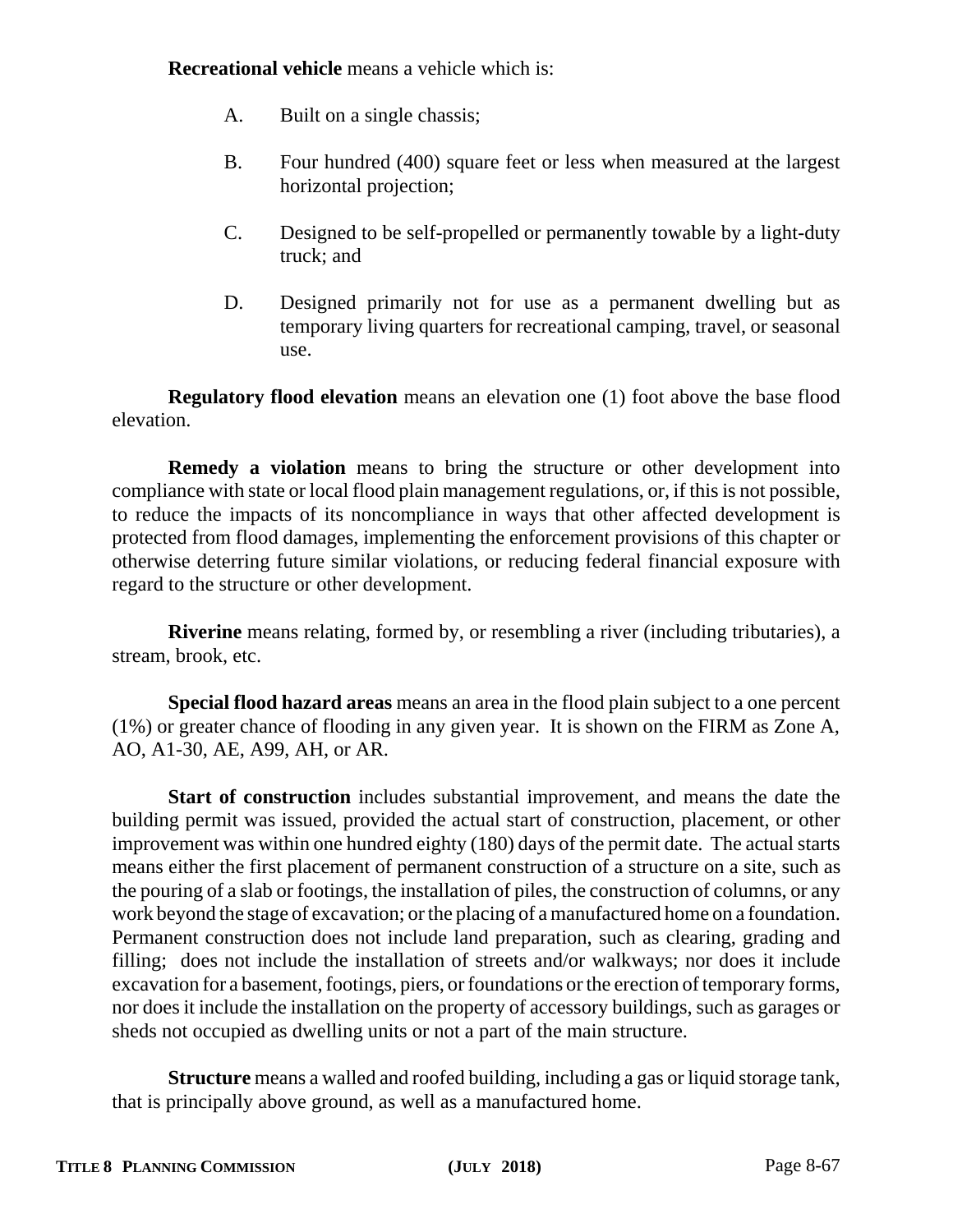**Substantial damage** means damage of any origin sustained by a structure whereby the cost of restoring the structure to its before damaged condition would equal or exceed fifty percent (50%) of the market value of the structure before the damage occurred.

### **Substantial improvement** means:

- A. Any repair, reconstruction, rehabilitation, addition or other proposed new development of a structure, the cost of which equals or exceeds fifty percent (50%) of the market value of the structure, either:
	- (i) Before the improvement or repair is started; or
	- (ii) If the structure has been damaged and is being restored, before the damage occurred.
- B. For the purposes of this definition "substantial improvement" is considered to occur when the first alteration of any wall, ceiling, floor, or other structural part of the building commences, whether or not that alteration affects the external dimensions of the structure.
- C. The term does not, however, include either:
	- (i) Any project for improvement of a structure to comply with existing state or local health, sanitary or safety Code specifications which are solely necessary to assure safe living conditions; or
	- (ii) Any alteration of a structure listed on the National Register of Historic Places or a state inventory of historic places.

**Variance** means a grant of relief from the requirements of this chapter which permits construction in a manner that would otherwise be prohibited by this chapter.

**Violation** means the failure of a structure or other development to be fully compliant with the County flood plain management regulations. A structure or other development without the elevation certificate, other certifications, or other evidence of compliance required in this chapter is presumed to be in violation until such time as that documentation is provided.

## .070 Applicability

This chapter shall apply to all areas of special flood hazards within the jurisdiction of the County.

.080 Establishment of areas of special flood hazard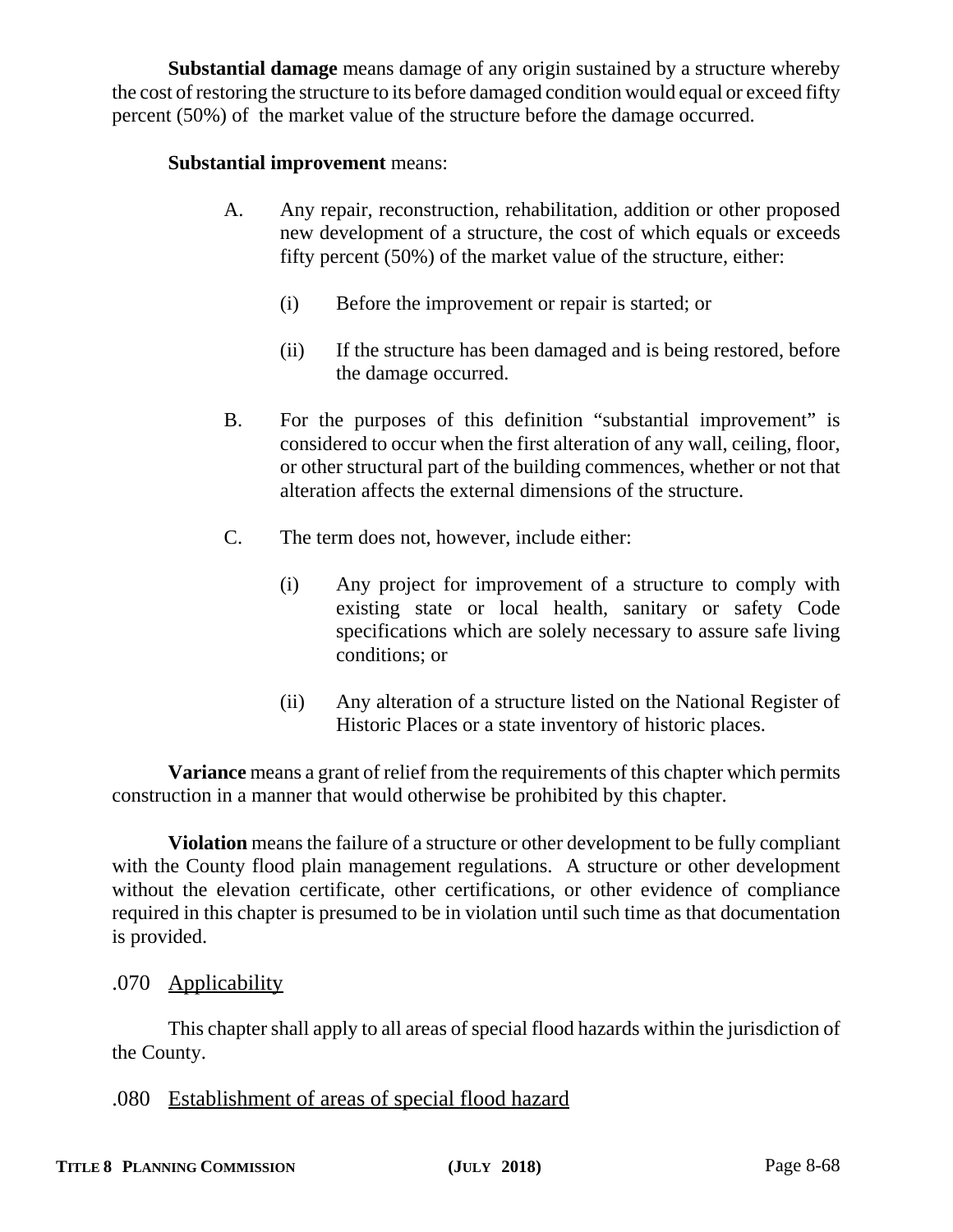- A. The areas of special flood hazard identified by the Federal Insurance Administration (FIA) of the Federal Emergency Management Agency (FEMA) in the Flood Insurance Study (FIS) dated February 18, 1998, and accompanying Flood Insurance Rate Maps (FIRMs), dated February 18, 1998, and all subsequent revisions, are hereby adopted by reference and declared to be a part of this chapter.
- B. The FIS and attendant mapping is the minimum area of applicability of this chapter and may be supplemented by studies for other areas which allow implementation of the chapter and which are recommended to the County flood plain Board by the flood plain administrator. The study and FIRMs are on file with the Director of Public Works in the County Administration Building.

## .090 Compliance

No structure or land shall be constructed, located, extended or altered without full compliance with the terms of this chapter and other applicable regulations. Violation of the requirements (including violations of conditions and safeguards established in connection with conditions) shall constitute a misdemeanor. Nothing herein shall prevent the flood plain Board from taking such lawful action as is necessary to prevent or remedy any violation.

## .100 Abrogation and greater restrictions

This chapter is not intended to repeal, abrogate, or impair any existing easements, covenants, or deed restrictions. However, where this chapter and another provision of this Code, ordinance, easement, covenant or deed restriction conflict or overlap, whichever imposes the more stringent restrictions shall prevail.

## .110 Interpretation

In the interpretation and application of this chapter, all provisions shall be considered as minimum requirements, liberally construed in favor of the governing body, and deemed neither to limit nor repeal any other powers granted under State statutes.

# .120 Liability

The degree of flood protection required by this chapter is considered reasonable for regulatory purposes and is based on scientific and engineering considerations. Larger floods can and will occur on rare occasions. Flood heights may be increased by manmade or natural causes. This chapter does not imply that land outside the areas of special flood hazards or uses permitted within such areas will be free from flooding or flood damage. This chapter does not create liability on the part of the County, any officer or employee thereof, or the Federal Insurance Administration, for any flood damages that result from reliance on this chapter or any administrative decision lawfully made thereunder.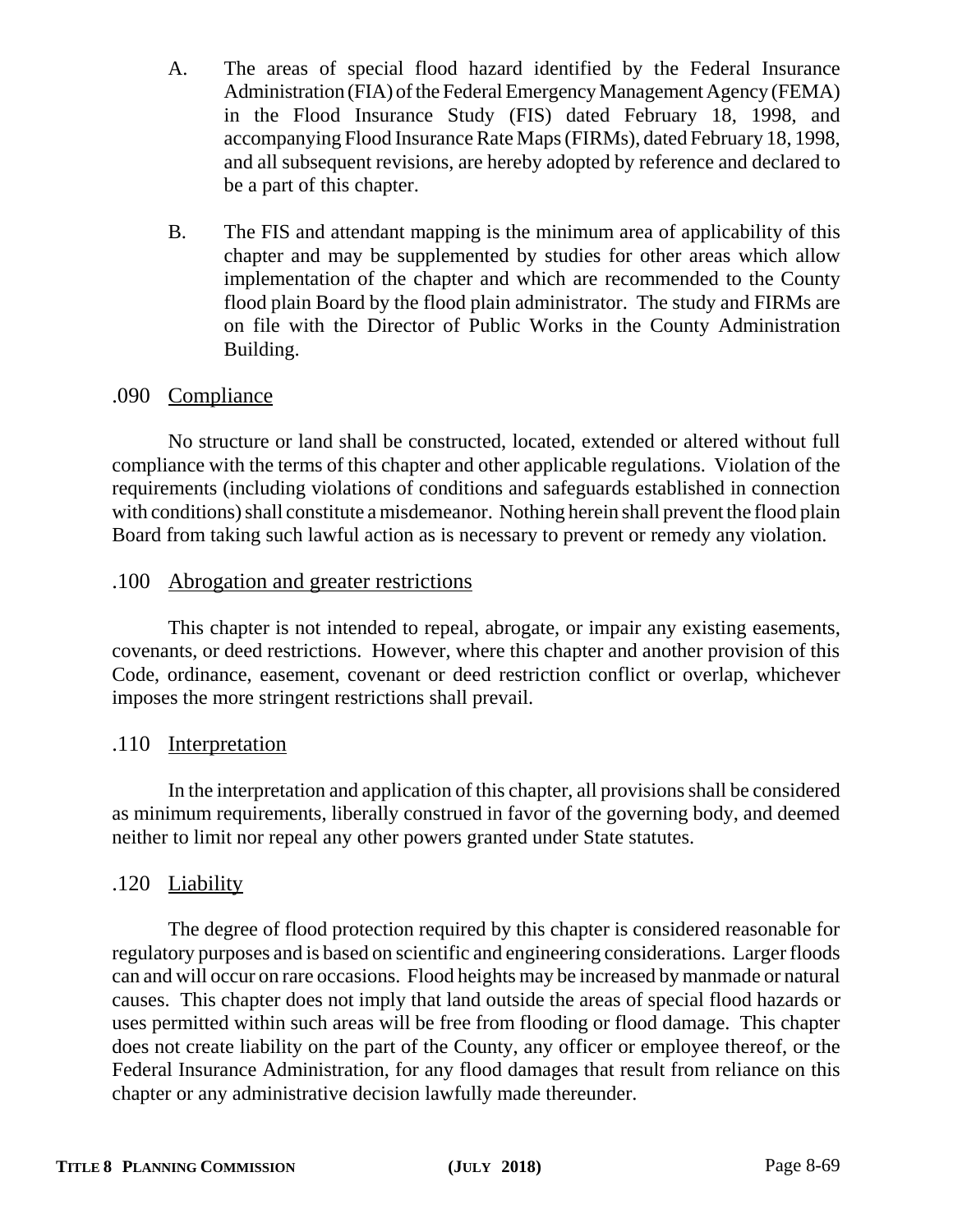### .130 Statutory exemptions

- A. In accordance with Nevada Revised Statutes, nothing in this chapter shall:
	- 1. Affect existing uses or property or the right to continuation of the use under conditions which existed on the effective date of the ordinance codified in this chapter;
	- 2. Affect repair or alteration of property for the purposes for which such property was used on the effective date of the ordinance codified in this chapter; provided such repair or alteration does not exceed fifty percent (50%) of the value of the property prior to the repair or alteration; and provided the repair or alteration does not decrease the carrying capacity of the watercourse;
	- 3. Affect or apply to facilities constructed or installed pursuant to a certificate of environmental compatibility issued under the authority of the Nevada Revised Statutes.
- B. In accordance with the Nevada Revised Statutes, written authorization shall not be required, nor shall the Flood Plain Board prohibit:
	- 1. The construction of storage dams for watering livestock or wildlife, structures on banks of a creek, stream, river, wash, arroyo, or other watercourse to prevent erosion or damage to adjoining land, or dams for the conservation of flood waters as permitted by state law;
	- 2. The construction of bridges, culverts, dikes and other structures necessary to the construction of public highways, roads and streets intersecting a watercourse;
	- 3. Construction of tailing dams and waste disposal areas for use in connection with mining and metallurgical operations. This subsection does not exempt those sand and gravel operations which will divert, retard or obstruct the flow of waters in any watercourse;
	- 4. Any flood control district, or other political subdivision from exercising powers granted to it under the Nevada Revised Statutes.
- C. Before any construction authorized by subsection A2 of this section may begin, a person must submit plans for the construction to the flood plain administrator for review and comment.
- D. These exemptions do not preclude any person from liability if that person's actions increase flood hazards to any other person or property.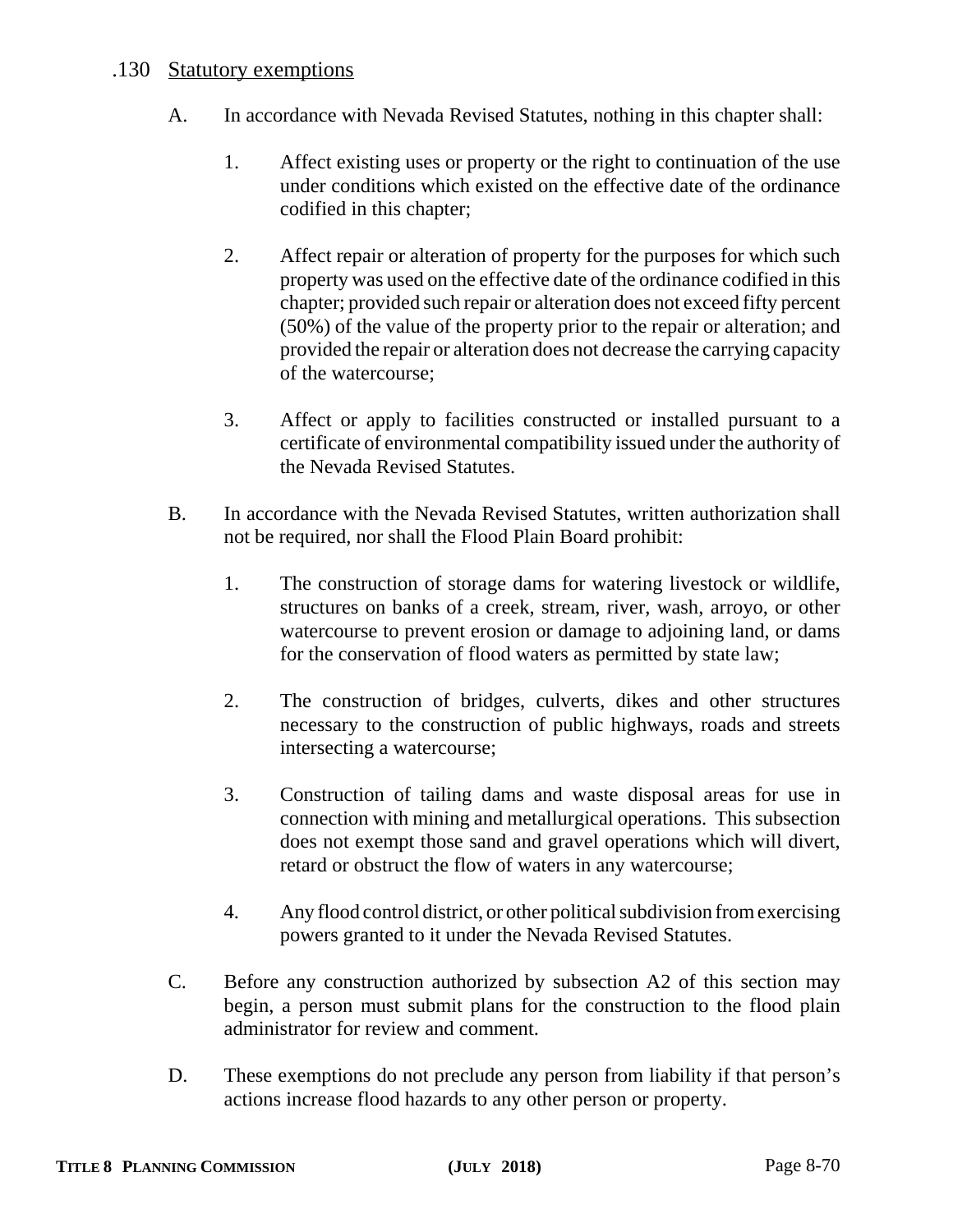### .140 Declaration of public nuisance

Every new structure, building, fill, excavation or development located or maintained within any area of special flood hazard after March 18, 1980, in violation of this chapter is a public nuisance per se.

### .150 Abatement of violations

Within thirty (30) days of discovery of a violation of this chapter, the flood plain administrator shall submit a report to the Flood Plain Board which shall include all information available to the flood plain administrator which is pertinent to said violation. Within thirty (30) days of receipt of this report, the Flood Plain Board shall either:

- A. Take any necessary action to effect the abatement of such violation; or
- B. Issue a variance to this chapter in accordance with the provisions of the Nevada Revised Statutes; or
- C. Order the owner of the property upon which the violation exists to provide whatever additional information may be required for the administrator's determination. Such information must be provided within thirty (30) days of such order, and he shall submit an amended report to the Flood Plain Board within twenty (20) days. At their next regularly scheduled public meeting, the Flood Plain Board shall either order the abatement of said violations or they shall grant a variance in accordance with the provisions of the section on variance procedures of this chapter; or
- D. Submit to the administrator of Federal Insurance Administration a declaration for denial of insurance, stating that the property is in violation of a cited state or local law, pursuant to section 1316 of the National Flood Insurance Act of 1968 as amended.
- .160 Unlawful acts
	- A. It is unlawful for any person to divert, retard or obstruct the flow of waters in any watercourse whenever it creates as hazard to life or property without securing the authorization of the flood plain Board.
	- B. Any person violating the provisions of this chapter shall be guilty of a misdemeanor.

#### .170 Development permit

A development permit shall be obtained before construction or development begins in any area of special flood hazard established in the section entitled "Establishment of areas of special flood hazard". Application for a development permit shall be made on forms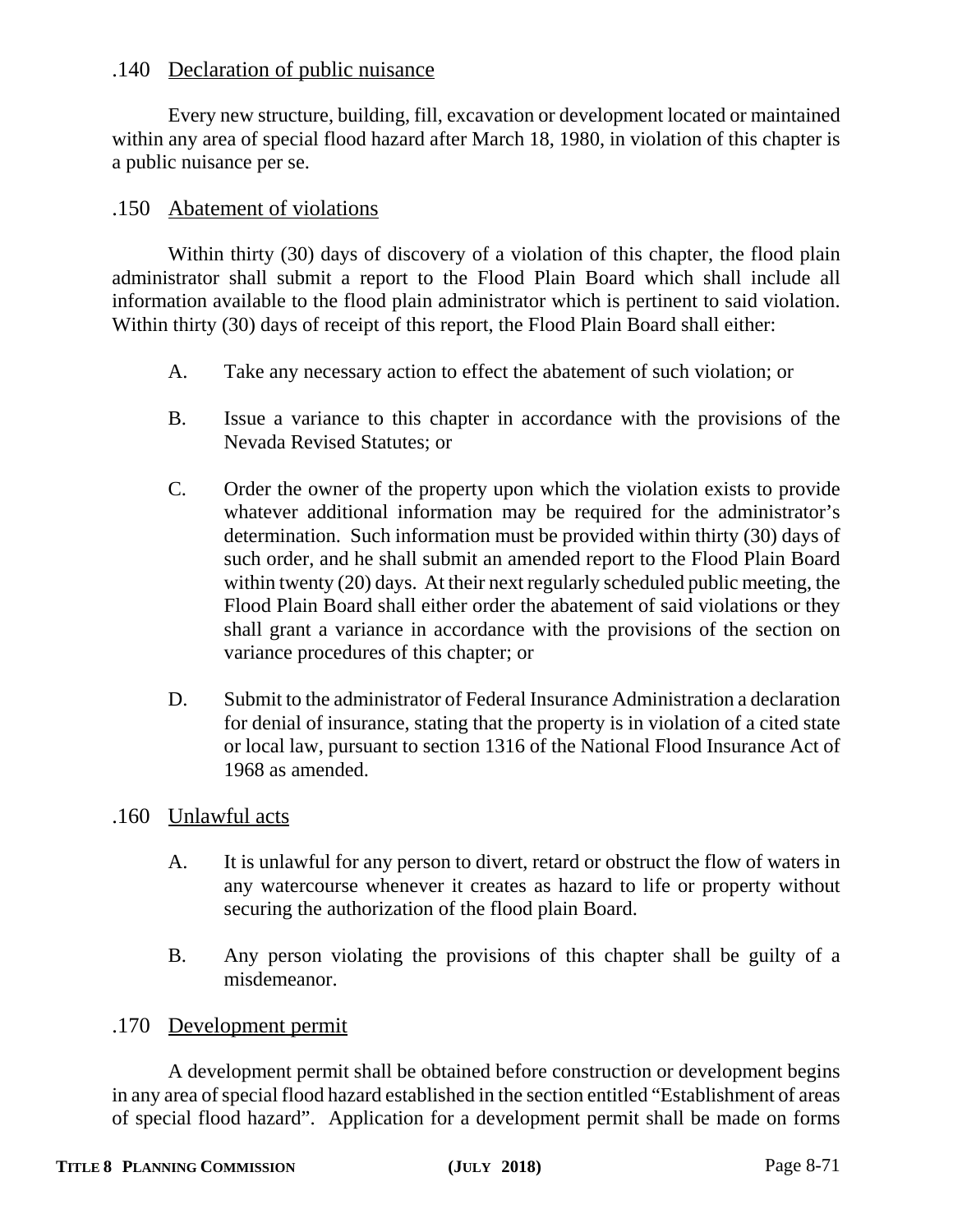furnished by the flood plain administrator and may include, but not be limited to: plans in duplicate drawn to scale showing the nature, location, dimensions, and elevations of the area in question; existing or proposed structures, fill, storage of materials, drainage facilities; and the location of the foregoing. Specifically, the following information is required:

- A. Proposed elevation in relation to mean sea level of the lowest floor (including basement) of all structures; in Zone AO, elevation of existing grade and proposed elevation of the lowest floor for all structures; and
- B. Proposed elevation in relation to mean sea level to which any non-residential structure has been flood proofed; and
- C. All appropriate certifications listed in section .210 of this chapter entitled "Elevation and flood proofing"; and
- D. Description of the extent to which any watercourse will be altered or relocated as a result of proposed development.

## .180 Designation of the flood plain administrator

The Director of Public Works is hereby appointed to administer, implement and enforce this ordinance by granting or denying development permits in accord with its provisions.

## .190 Flood plain administrator - Duties and responsibilities

The duties of the flood plain administrator shall include, but not be limited to:

- A. Review of all development permits to determine that:
	- 1. The permit requirements of this chapter have been satisfied;
	- 2. All other required State and Federal permits have been obtained;
	- 3. The site is reasonably safe from flooding;
	- 4. The proposed development does not adversely affect the carrying capacity of the floodway. For purposes of this chapter "adversely affect" means that the cumulative effect of the proposed development when combined with all other existing and anticipated development will not increase the water surface elevation of the base flood more than one (1) foot at any point.
- B. Use of other base flood data. When base flood elevation data has not been provided, the flood plain administrator shall obtain, review and reasonably utilize any base flood elevation data available from a federal, state or other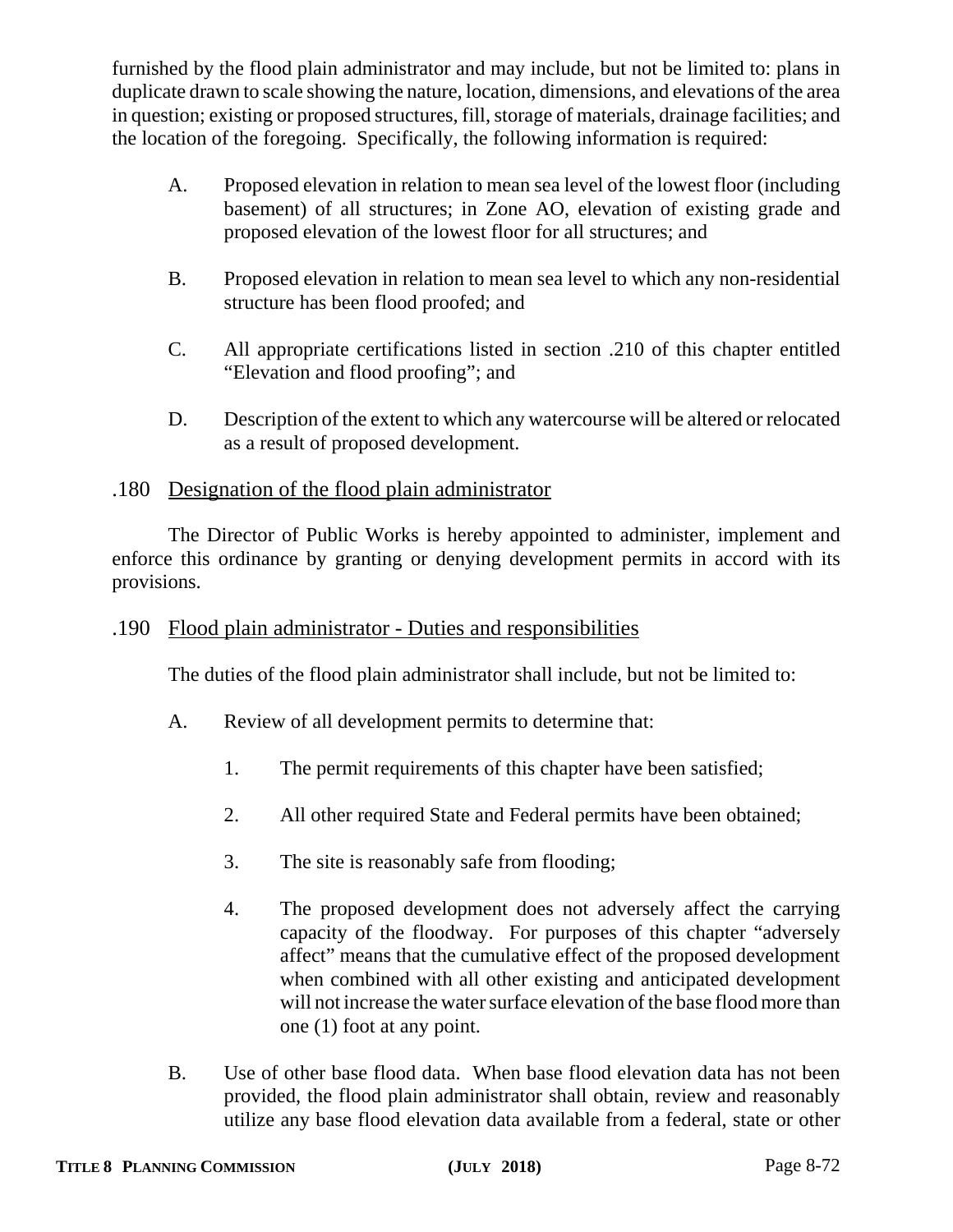source, in order to administer this chapter. Any such information must be submitted to the Flood Plain Board for adoption.

- C. Obtain and maintain for public inspection and make available as needed for flood insurance policies:
	- 1. The certified elevation required in section .210 entitled "Elevation and flood proofing;
	- 2. The certification required for new construction and substantial improvement in section .210 entitled "Elevation and flood proofing;
	- 3. The flood proofing certification required in section .210 entitled "Elevation and flood proofing;
	- 4. The non-elevation venting requirements in section .210 entitled "Elevation and flood proofing";
	- 5. The certified elevation required in section .240 entitled "Subdivisions";
	- 6. The floodway certification required in section .270 entitled "Floodways".
- D. Whenever a watercourse is to be altered or relocated:
	- 1. Notify adjacent communities and the Nevada Division of Water Resources, prior to such alteration or relocation of a watercourse, and submit evidence of such notification to the Federal Insurance Administration, Federal Emergency Management Agency (FEMA);
	- 2. Require that the flood carrying capacity of the altered or relocated portion of said watercourse is maintained.
- E. Within one hundred twenty (120) days after completion of construction of any flood control protective works which changes the rate of flow during the flood or the configuration of the flood plain upstream or downstream from or adjacent to the project, the person or agency responsible for installation of the project shall provide to the governing bodies of all jurisdictions affected by the project a new delineation of all flood plains affected by the project. The new delineation shall be done according to the criteria adopted by the director of the Federal Emergency Management Agency (FEMA).
- F. Advise the flood control district of the County and any adjunct jurisdictions having responsibility for flood plain management in writing, and provide a copy of the development plan of all applications for flood plain use permits or variances to develop land in a flood plain or floodway within one (1) mile of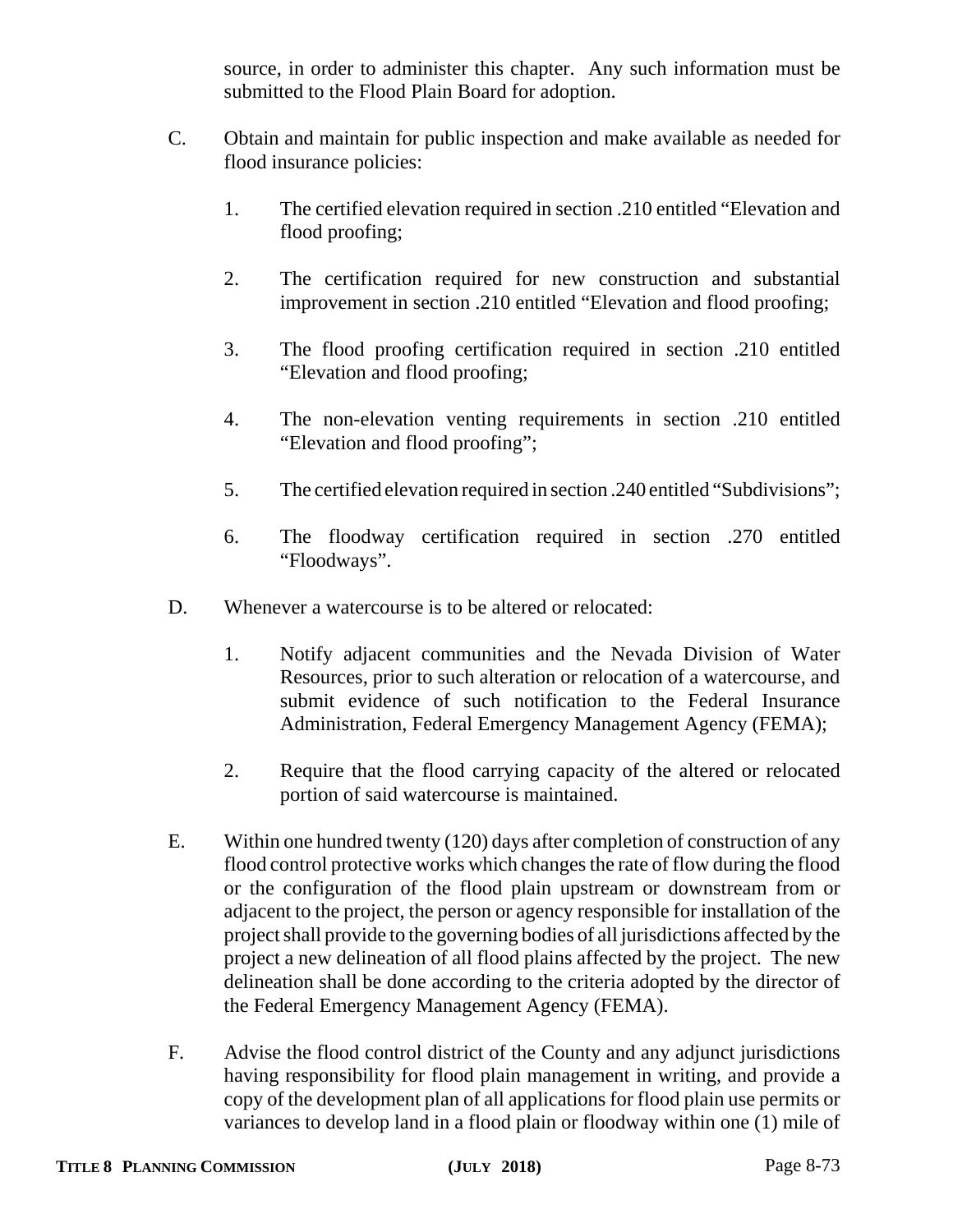the unincorporated limits of the town of Eureka. Also, advise the flood control district of the County in writing and provide a copy of any development plan of any major development proposed within a flood plain or floodway which could affect flood plains, floodways or watercourses within the district's area of jurisdiction. Written notice and copy of the plan of development shall be sent to the district no later than three (3) working days after having been received by the County flood plain administrator.

- G. Make interpretations where needed, as to the exact location of the boundaries of the areas of special flood hazards (for example, where there appears to be a conflict between a mapped boundary and actual field conditions). The person contesting the location of the boundary shall be given a reasonable opportunity to appeal the interpretation as provided in the variance procedure of this chapter.
- H. Take actions on violations of this chapter.

# .200 Appeals

The Flood Plain Board of Eureka County shall hear and decide appeals when it is alleged there is an error in any requirement, decision, or determination made by the flood plain administrator in the enforcement or administration of this chapter.

.210 Standards - Generally

In all areas of special flood hazards the following standards are required:

- A. Anchoring.
	- 1. All new construction and substantial improvements shall be anchored to prevent flotation, collapse or lateral movement of the structure resulting from hydrodynamic and hydrostatic loads, including the effects of buoyancy.
	- 2. All manufactured homes shall meet the anchoring standards of the section entitled "Manufactured homes".
- B. Construction materials and methods below regulatory flood level.
	- 1. All new construction and substantial improvements shall be constructed with materials and utility equipment resistant to flood damage;
	- 2. All new construction and substantial improvements shall be constructed using methods and practices that minimize flood damage;
	- 3. All new construction and substantial improvements shall be constructed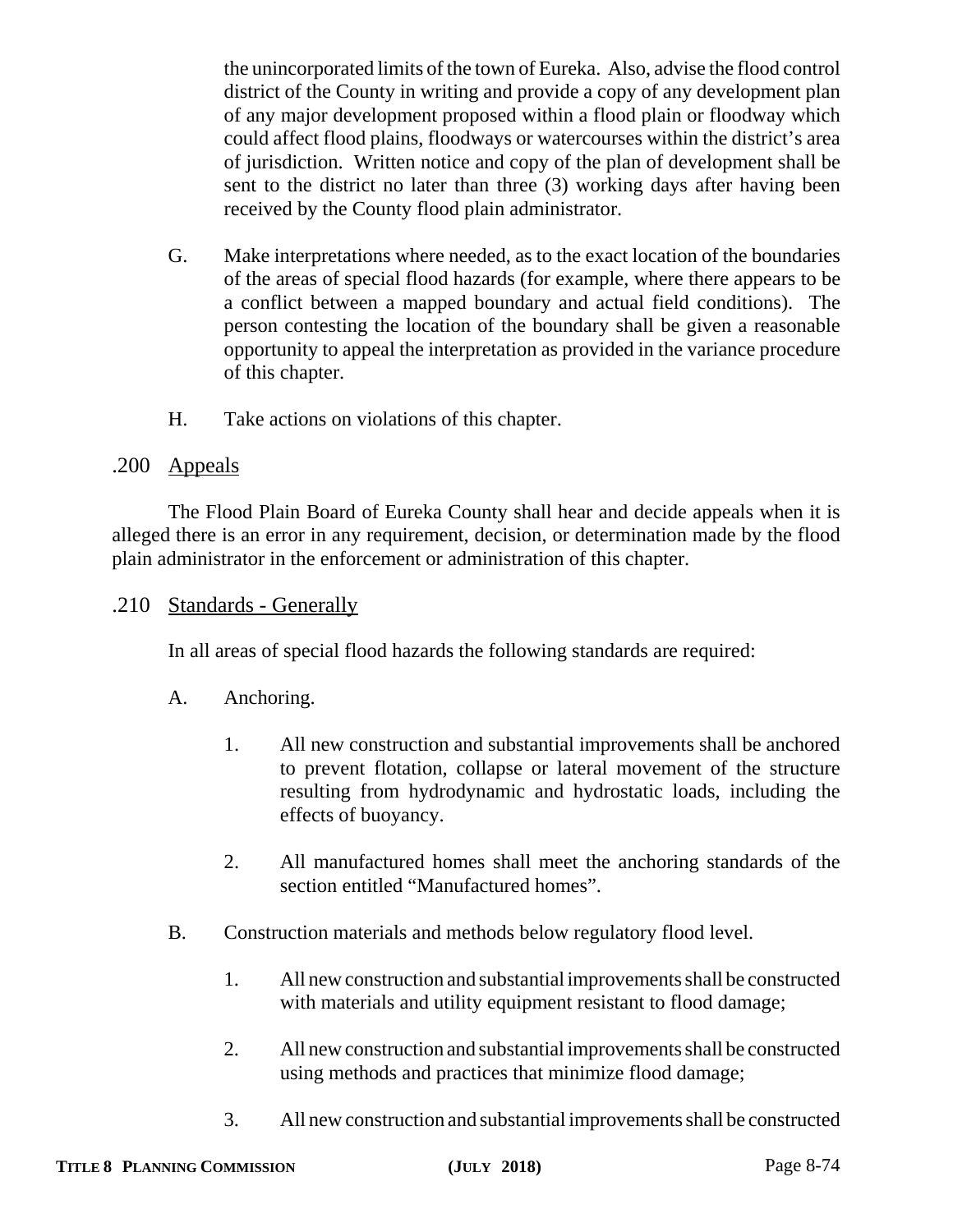with electrical, heating, ventilation, plumbing and air conditioning equipment and other service facilities that are designed and/or located so as to prevent water from entering or accumulating within the components during conditions of flooding;

- 4. All new construction and substantial improvements shall be constructed within Zones AH or AO, so that there are adequate drainage paths around structures on slopes to guide flood waters around and away from proposed structures.
- C. Elevation and flood proofing.
	- 1. New construction and substantial improvement of any structure shall have the lowest floor, including basement, elevated to or above the regulatory flood elevation. Nonresidential structures may meet the standards in subdivision three (3) of this subsection. Upon the completion of the structure the elevation of the lowest floor including basement shall be certified by a registered professional engineer or surveyor and provided to the flood plain administrator;
	- 2. New construction and substantial improvement of any structure in Zone AO shall have the lowest floor, including basement, higher than the highest adjacent grade at least one (1) foot higher than the depth number of the FIRM, or at least two (2) feet if no depth number is specified. Nonresidential structures may meet the standards of subdivision three (3) of this subsection. Upon completion of the structure a registered professional engineer, architect or surveyor shall certify to the flood plain administrator that the elevation of the structure meets this standard;
	- 3. Nonresidential construction shall either be elevated in conformance with subdivisions one (1) or two (2) of this subsection or together with attendant utility and sanitary facilities;
	- 4. All new construction and substantial improvement with fully enclosed areas below the lowest floor (excluding basements) that are useable solely for parking of vehicles, building access or storage, and which are subject to flooding, shall be designed to automatically equalize hydrostatic flood forces on exterior walls by allowing for the entry and exit of flood water. Designs for meeting this requirement must exceed the following minimum criteria:
		- a. Be certified by a registered professional engineer or architect; or
		- b. Have a minimum of two (2) openings having a total net area of not less than one (1) square inch for every square foot of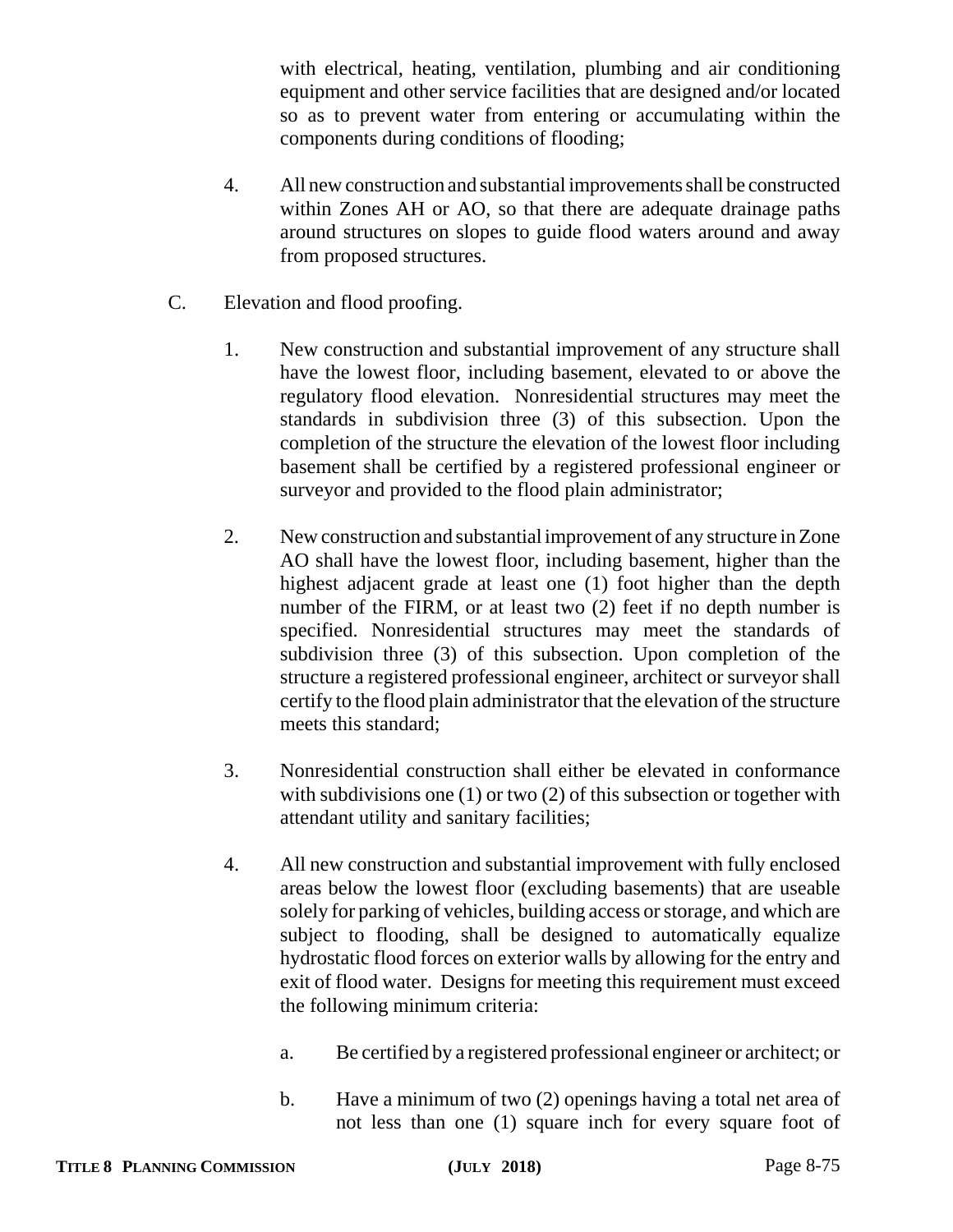enclosed area subject to flooding. The bottom of all openings shall be no higher than one (1) foot above grade. Openings may be equipped with screens, louvers, valves or other covering or devices provided that they permit the automatic entry and exit of flood water.

5. Manufactured homes shall meet the above standards and also the standards in the section entitled "Manufactured homes".

# .220 Storage of materials and equipment

- A. The storage or processing of materials that are in time of flooding buoyant, flammable, explosive, or could be injurious to human, animal or plant life is prohibited.
- B. Storage of other material or equipment may be allowed if not subject to major damage by floods and if firmly anchored to prevent flotation or if readily removable from the area within the time available after flood warning.

# .230 Utilities

- A. All new and replacement water supply and sanitary sewer systems shall be designed to minimize or eliminate infiltration of flood waters into the system and discharges from systems into flood waters.
- B. On-site waste disposal systems shall be located to avoid impairment to them or contamination from them during flooding.
- C. Waste disposal systems shall not be installed wholly or partially in a floodway.

# .240 Subdivisions

- A. All preliminary subdivision proposals shall identify the flood hazard area and the elevations of the base flood.
- B. All final subdivision plans will provide the elevation of proposed structures and pads. If the site is filled above the base flood, the final pad elevation shall be certified by a registered professional engineer or surveyor and provided to the flood plain administrator.
- C. All subdivision proposals shall be consistent with the need to minimize flood damage. All subdivisions proposed shall have public utilities and facilities such as sewer, gas, electrical and water systems located and constructed to minimize flood damage. All subdivisions shall provide adequate draining to reduce exposure to flood hazards.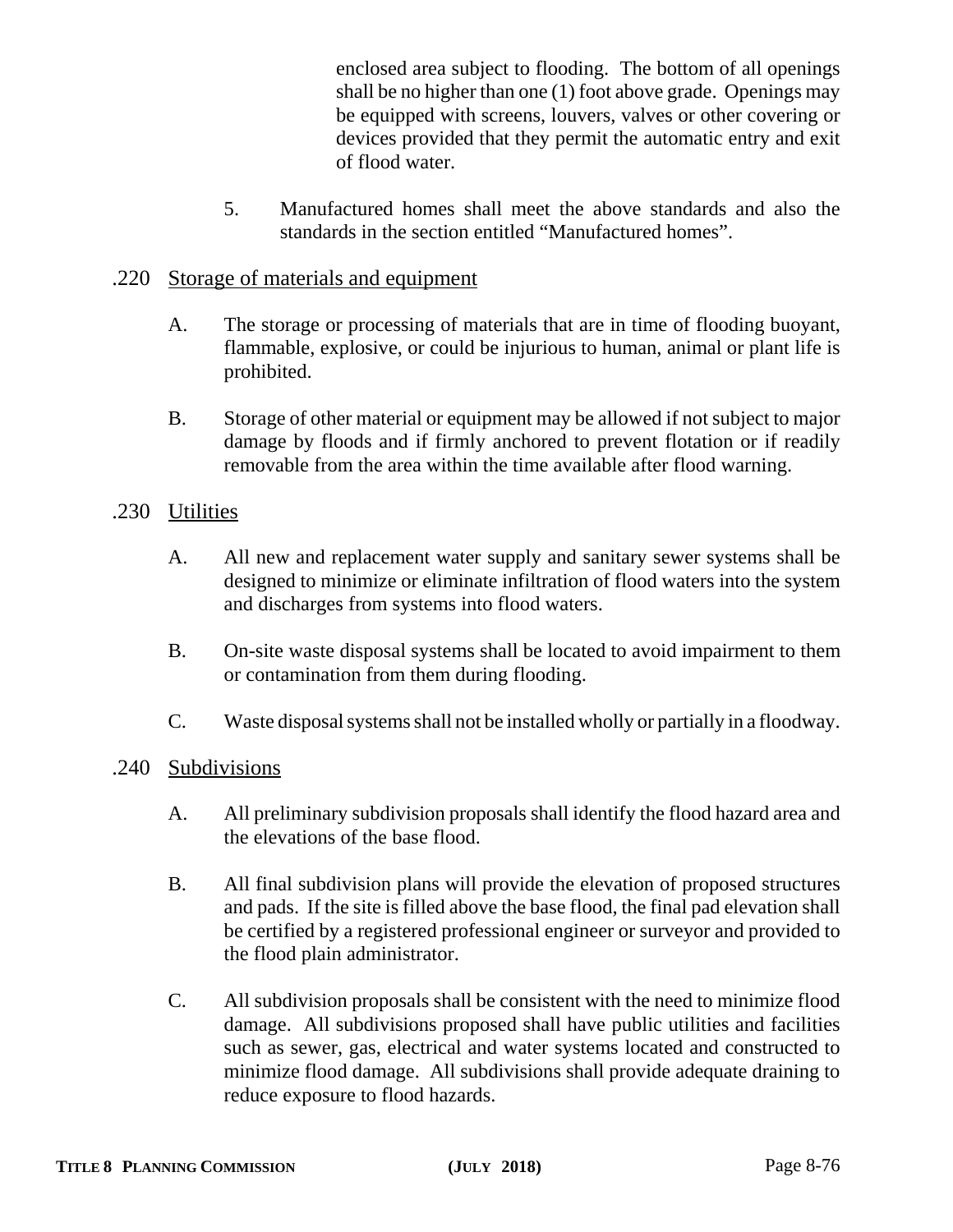# .250 Manufactured homes

All new and replacement manufactured homes and additions to manufactured homes shall:

- A. Be elevated so that the bottom of the structural frame or the lowest point of any attached appliances, whichever is lower, is at the regular flood elevation; and
- B. Be securely anchored to an adequately anchored foundation system to resist flotation, collapse or lateral movement.

### .260 Recreational vehicles

All recreational vehicles placed on sites within Zones A1-30, AM, and AE on the Flood Insurance Rate Map will either:

- A. Be on the site for fewer than one hundred eighty (180) consecutive days, and be fully licensed and ready for highway use (a recreational vehicle is ready for highway use if it is on its wheels or jacking system, is attached to the site only by quick disconnect type utilities and security devices, and has no permanently attached additions); or
- B. Meet the permit requirements of this chapter and the elevation and anchoring requirements for manufactured homes in the section entitled "Manufactured homes".

#### .270 Floodways

Located within areas of special flood hazards are areas designated as floodways. Since the floodway is an extremely hazardous area due to the velocity of the flood waters which carry debris, potential projectiles, and erosion potential, the following provisions apply:

- A. Prohibit encroachments, including fill, new construction, substantial improvements, and other development unless certification by a registered professional engineer or architect is provided demonstrating that encroachments shall not result in any increase in flood levels during the occurrence of the base flood discharge. In no event may an encroachment upon a stream for which a regulatory floodway has not been designated, increase the base flood level more than one (1) foot.
- B. If subsection A of this section is satisfied, all new construction and substantial improvements shall comply with all other applicable flood hazard reduction provisions of this chapter.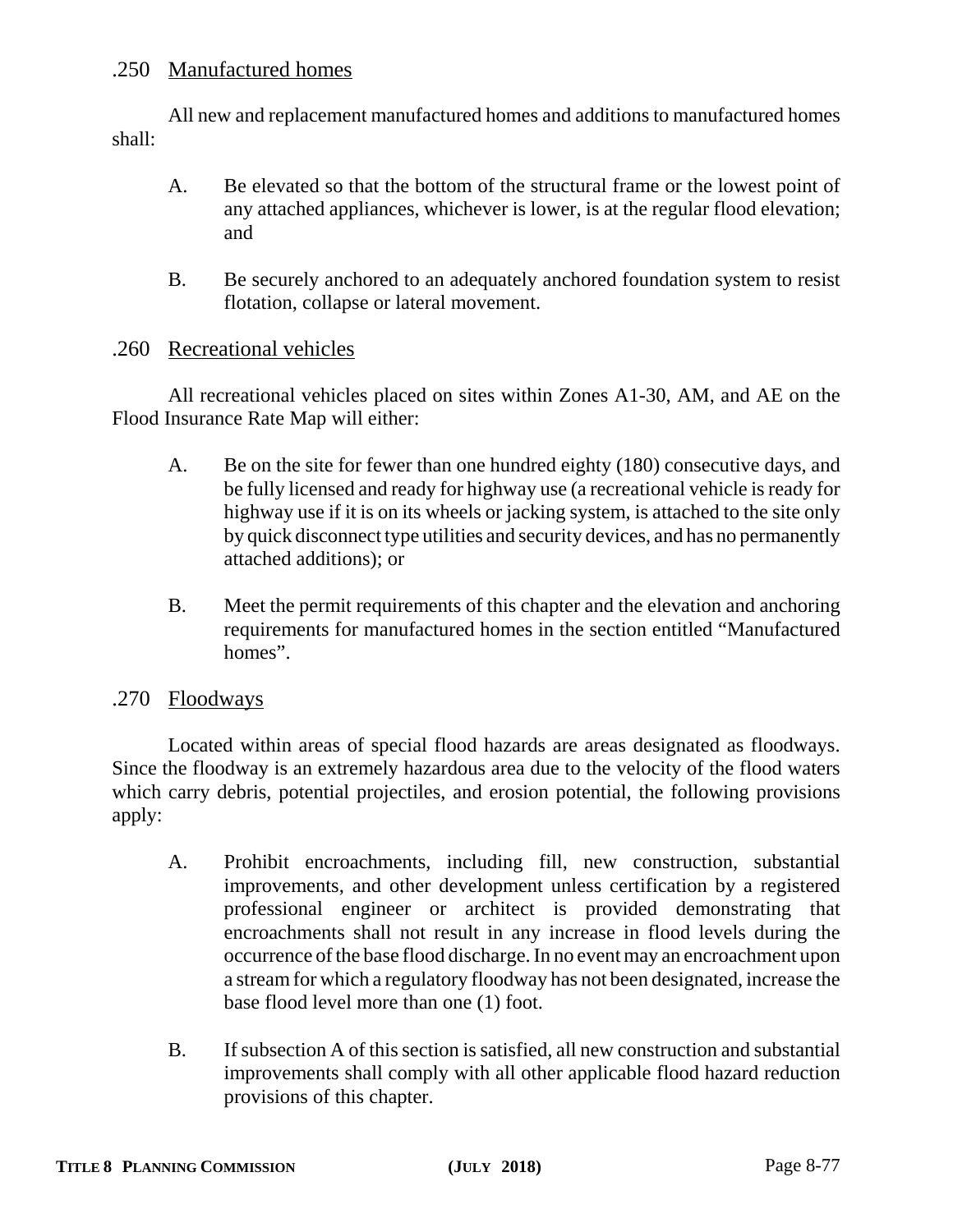## .280 Requests for variance

- A. The Flood Plain Board of the County shall hear and decide requests for variance from the requirements of this chapter.
- B. The variance criteria set forth in this section are based on the general principle of zoning law that variances pertain to a piece of property and are not personal in nature. A variance may be granted for a piece of property with physical characteristics so unusual that complying with the requirements of this ordinance would create an exceptional hardship to the applicant or the surrounding property owners. The characteristics must be unique to the property and not be shared by adjacent parcels. The unique characteristics must pertain to the land itself, not to the structure, its inhabitants, or the property owners. It is the duty of the flood plain Board to help protect the citizens from flooding. This need is so compelling and the implications of the cost of insuring a structure built below flood level are so serious that variances from the flood elevation or from other requirements in the flood ordinance are quite rare. The long-term goal of preventing and reducing flood loss and damage can only be met if variances are strictly limited. Therefore, the variance guidelines provided in this chapter are more detailed and contain multiple provisions that must be met before a variance can be properly granted. The criteria are designed to screen out those situations in which alternatives other than a variance are more appropriate.
- C. In passing upon such applications, the Flood Plain Board shall consider all technical evaluations, all relevant factors, standards specified in other sections of this chapter, and:
	- 1. The danger that materials may be swept onto other lands to the injury of others; and
	- 2. The danger to life and property due to flooding or erosion damage; and
	- 3. The susceptibility of the proposed facility and its contents to flood damage and the effect of such damage on the individual owners; and
	- 4. The importance of the services provided by the proposed facility to the community; and
	- 5. The necessity to the facility of a waterfront location, where applicable; and
	- 6. The availability of alternative locations for the proposed use which are not subject to flooding or excessive damage; and
	- 7. The compatibility of the proposed use with existing and anticipated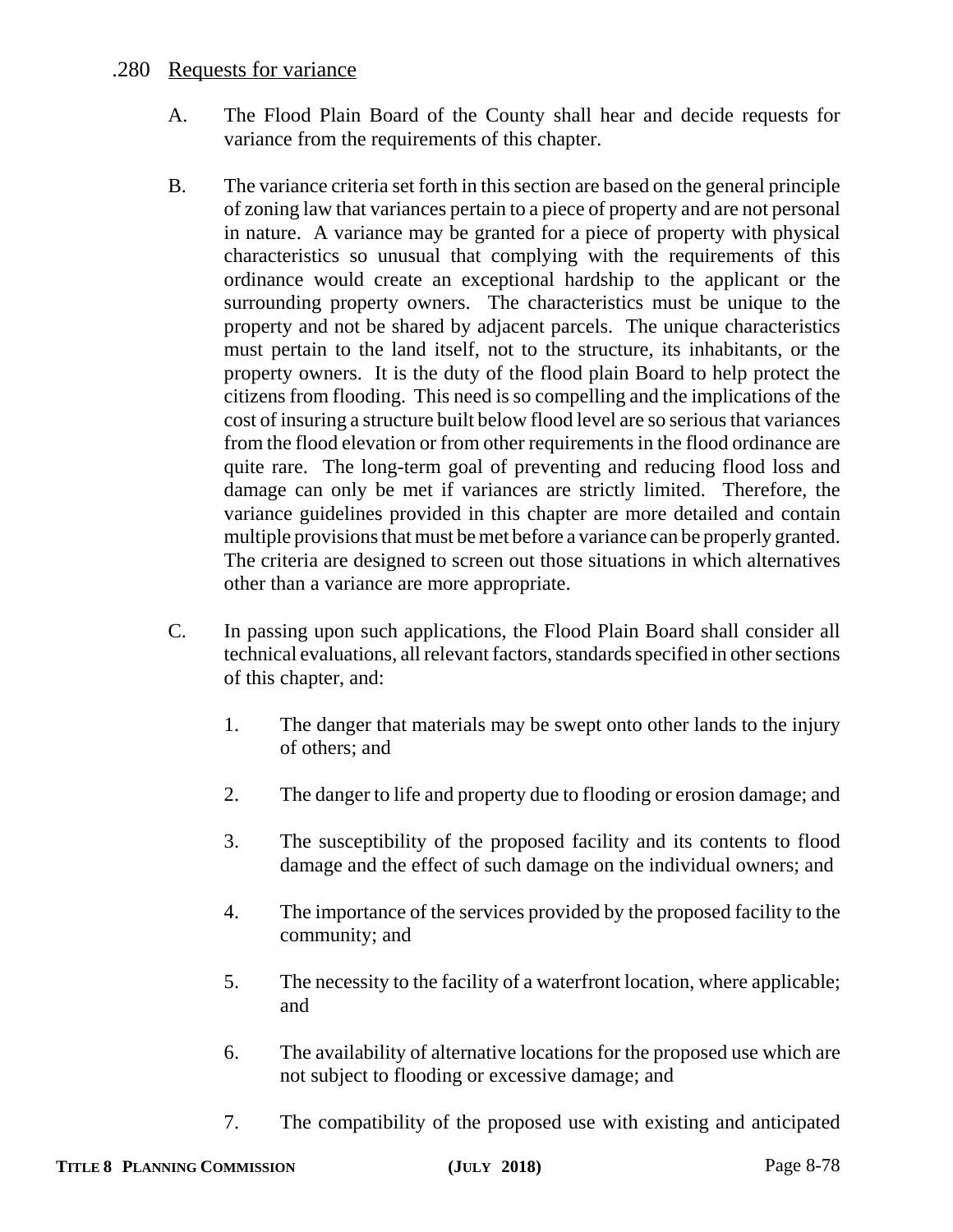development; and

- 8. The relationship of the proposed use to the comprehensive plan and the flood plain management program for that area; and
- 9. The safety of access to the property in time of flood for ordinary and emergency vehicles; and
- 10. The expected heights, velocity, duration, rate of rise, and sediment transport of the flood waters expected at the site, and
- 11. The costs of providing governmental services during and after flood conditions, including maintenance and repair of public utilities and facilities such as sewer, gas, electrical and water systems, and streets and bridges.
- D. Generally, variances may be issued for new construction and substantial improvements to be erected on a lot of one-half (.50) acre or less in size contiguous to and surrounded by lots with existing structures constructed below the base flood level, providing subdivisions one (1) through eleven (11) of subsection C of this section have been fully considered. As the lot size increases beyond one-half (.50) acre, the technical justification required for issuing the variance increases.
- E. Upon consideration of the factors of subsection C of this section and the purpose of this chapter, the flood plain Board may attach such conditions to the granting of variance as it deems necessary to further the purposes of this chapter.
- F. Any applicant to whom a variance is granted shall be given written notice over the signature of a community official that:
	- 1. The issuance of a variance to construct a structure below the base flood level will result in increased premium rates for flood insurance up to amounts as high as \$25.00 for \$100.00 of insurance coverage, and
	- 2. Such construction below the base flood level increases risks to life and property. A copy of the notice shall be recorded by the flood plain administrator in the office of the Eureka County Recorder and shall be recorded in such a manner so that it appears in the chain of title of the affected parcel of land. Such notice will also state that the land upon which the variance is granted shall be ineligible for exchange of state land pursuant to the flood relocation and land exchange program.
- G. The flood plain administrator shall maintain the records of all appeal and variance actions, including justification for their issuance, and report any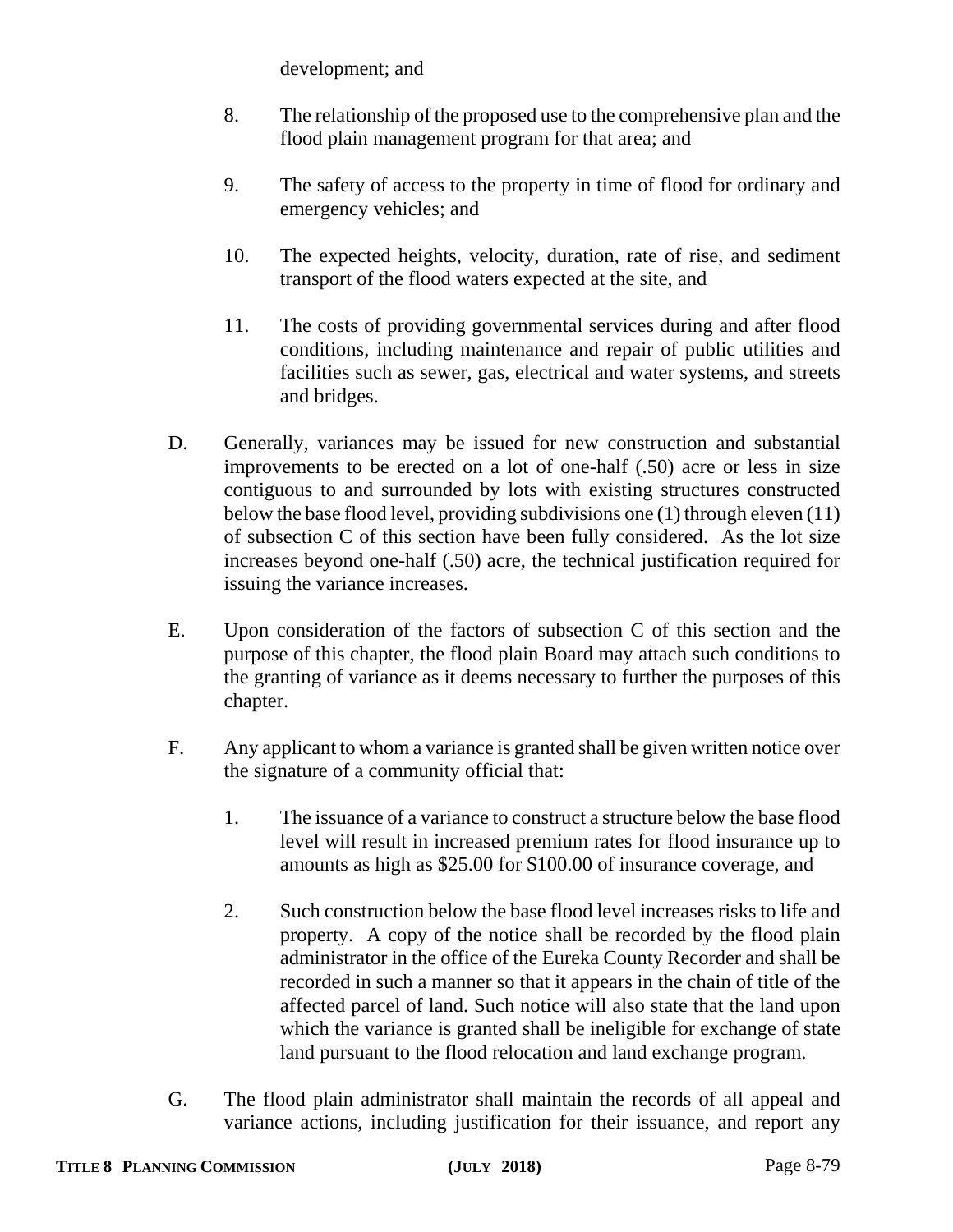variances to the Federal Insurance Administration, Federal Emergency Management Agency, and in the County's biennial report.

### .290 Conditions for variance

- A. Variances may be issued for the repair, rehabilitation, or restoration of "historic structures" as defined in this chapter upon a determination that the proposed repair, rehabilitation or restoration will not preclude the structure's continued designation as an historic structure and the variance is the minimum necessary to preserve the historic character and design of the structure.
- B. Variances shall not be issued within any designated floodway if any increase in flood levels during the base flood discharge would result.
- C. Variances shall only be issued upon a determination that the variance is the minimum necessary, considering the flood hazard, to afford relief. "Minimum necessary" means to afford relief with a minimum of deviation from the requirements of this ordinance. For example, in the case of variances to an elevation requirement, the Flood Plain Board need not grant permission for the applicant to build at grade, or even to whatever elevation the applicant proposed, but only to that elevation which the Flood Plain Board believes will both provide relief and preserve the integrity of the ordinance.
- D. Variances shall only be issued upon:
	- 1. A showing of good and sufficient cause;
	- 2. A determination that failure to grant the variance would result in exceptional hardship to the applicant; and
	- 3. A determination that the granting of a variance will not result in increased flood heights, additional threats to public safety, extraordinary public expense, create nuisances, cause fraud on or victimization of the public, or conflict with existing local laws or ordinances.

#### .300 Severability

If any section, provision or portion of this chapter is deemed unconstitutional or invalid by a court with jurisdiction to consider the matter, the remainder of this chapter shall remain in full force and effect.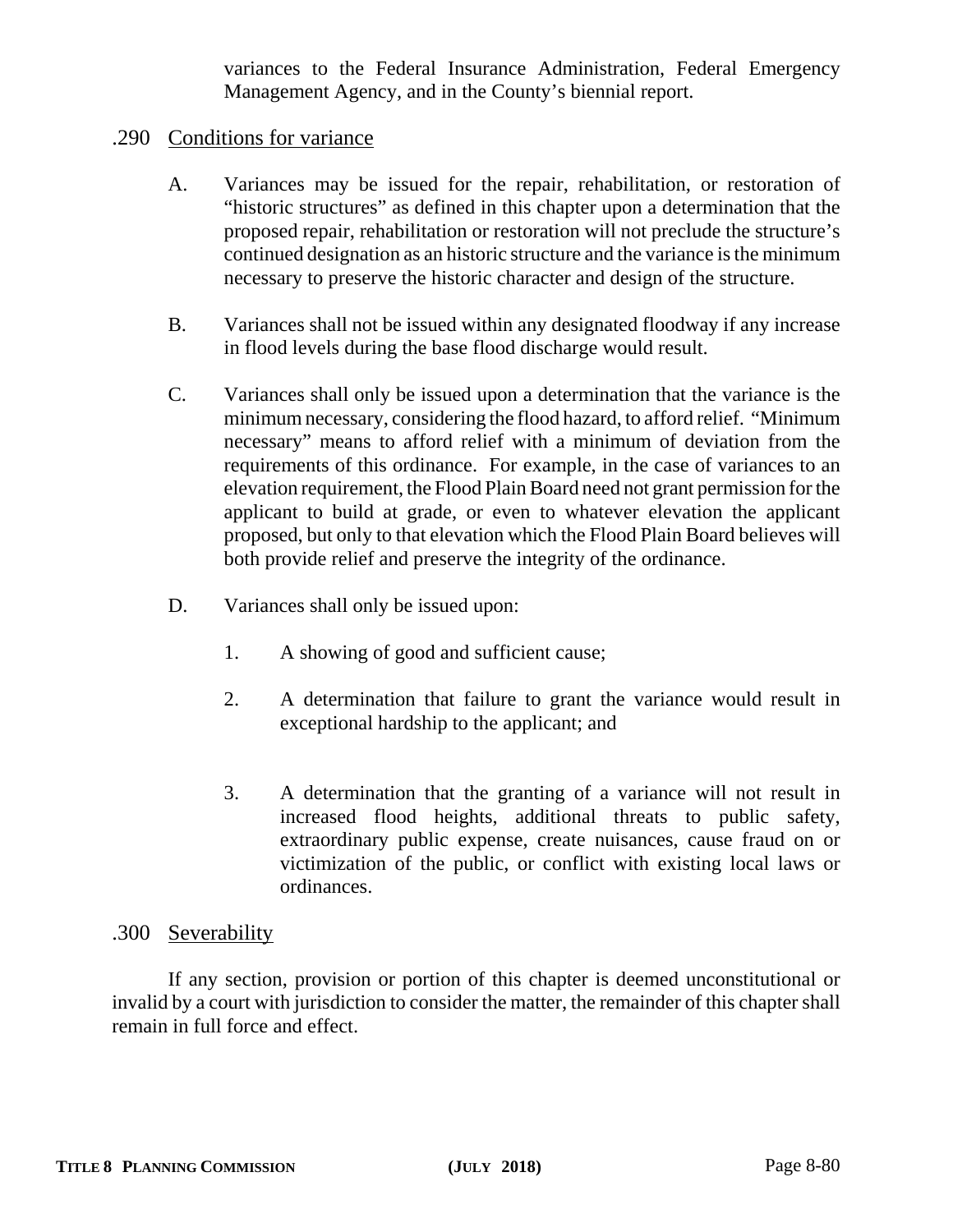# Chapter 140 - MOBILE HOMES

# .010 Applicability

For dwellings located outside mobile home and RV parks, the regulations set out in this chapter shall apply.

## .020 Density

Dwelling structures shall be placed at a density no greater than one (1) per parcel, if the parcel is not greater than one (1) acre.

### .030 Minimum setback

Minimum setback from all structures shall be seven and one-half (7.5) feet from the dripline to the property line of the adjoining property.

### .040 Recreational vehicles as dwelling units

RVs smaller than three hundred twenty (320) square feet shall not be placed on lots as dwelling units for a period that exceeds thirty (30) days unless made permanent.

### .050 Recreational vehicle storage

Nothing herein shall be deemed to prohibit the storage of a recreational vehicle. Any vehicle hooked to a sewer system must have a permit.

#### .060 Installation permit - Generally

Dwellings located outside mobile home parks or RV parks shall be required to obtain an installation permit from the County Director of Public Works, subject to the provisions set out in this chapter.

# .070 Permanent installation permit

For dwellings greater than three hundred twenty (320) square feet, a permanent installation permit shall be obtained. The office of the County Director of Public Works shall inspect the proposed lot to ensure that all the provisions of this chapter, other County ordinances and regulations are complied with. Upon such a determination the office of the County Director of Public Works shall issue a permanent installation permit. The period for this permit shall be indefinite.

#### .080 Temporary installation permit

For RV's at or smaller than three hundred twenty (320) square feet that are to be used as a dwelling unit, an office, or similar place of human habitation, a temporary installation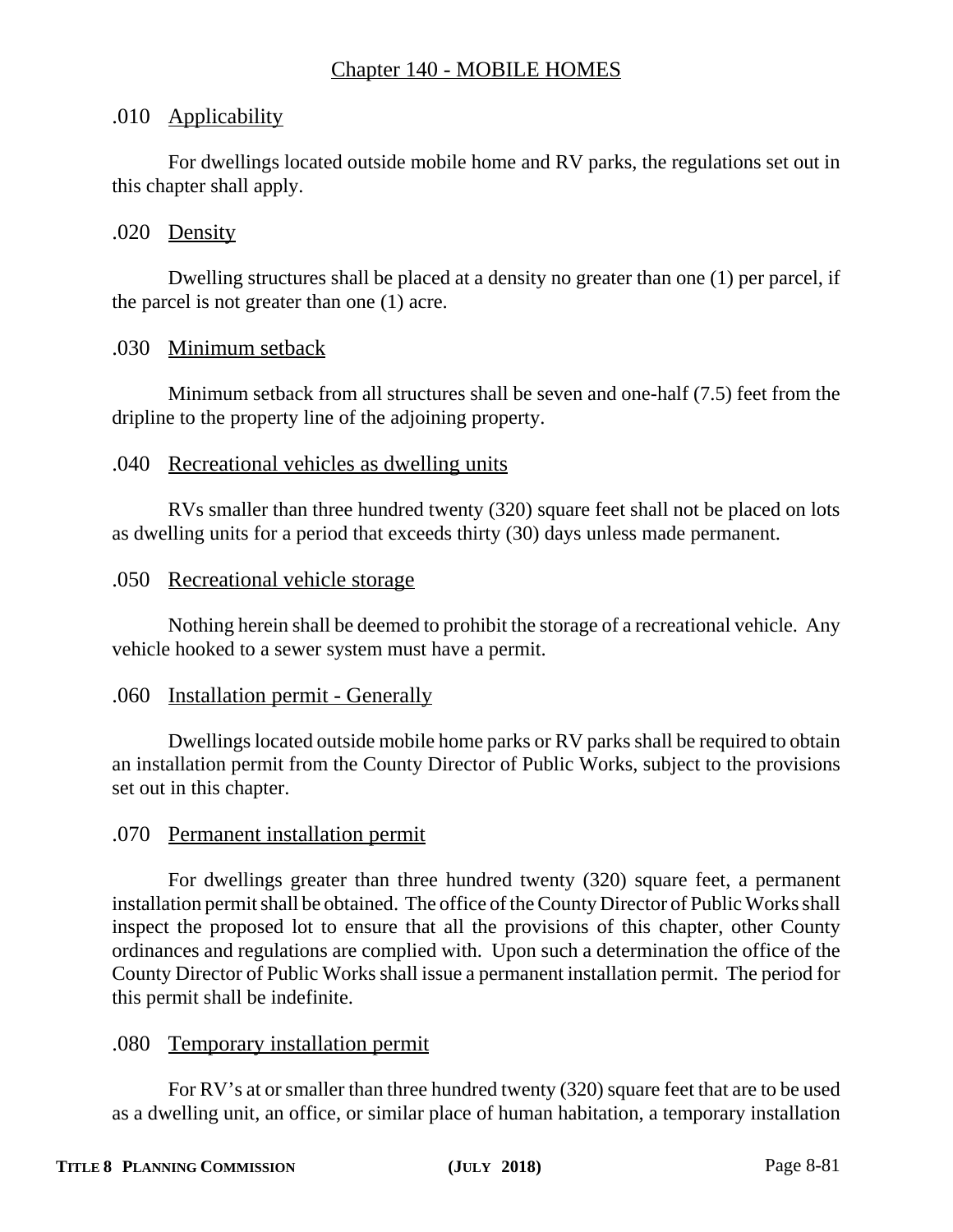permit shall be obtained. The County Director of Public Works shall inspect the proposed lot to ensure that all the provisions of this chapter, other County ordinances and regulations are complied with. Upon such a determination the County Director of Public Works shall issue a temporary installation permit. The period of this temporary permit shall not exceed thirty (30) days and is not subject to renewal. A permanent permit may be issued at any time.

# .090 Permit required for utility connection

It is unlawful for any utility to be connected to and provide service to any dwelling not located in a mobile home park unless a valid County installation permit has been issued by the County Director of Public Works for said lot.

### .100 Permit fee

There will be a twenty five (\$25.00) dollar permit fee. This fee may be changed from time to time by resolution of the Eureka County Commission.

#### .110 Grievance and variances

All grievances and variances shall be decided first by the Planning Commission then confirmed or rejected by the Eureka County Commission at their next regularly scheduled meeting.

#### .120 Existing structures

This chapter shall not affect any existing structure, but any replacement structure must fully comply with this chapter.

#### .130 Violation - Penalty

- A. A violation of this chapter shall be treated as a misdemeanor, and the minimum fine for a violation of this chapter shall be five hundred (\$500.00) dollars.
- B. After a period of thirty (30) days if the violation has not been removed it shall be treated as a subsequent offense.

#### .140 Conversion of a mobile home to real property

A. According to Nevada Revised Statute 361.244:

Classification of mobile homes and factory-built housing as real property.

1. A mobile home is eligible to become real property if the running gear is removed and it becomes, on or after July 1, 1979, permanently affixed to land which is owned by the owner of the mobile home.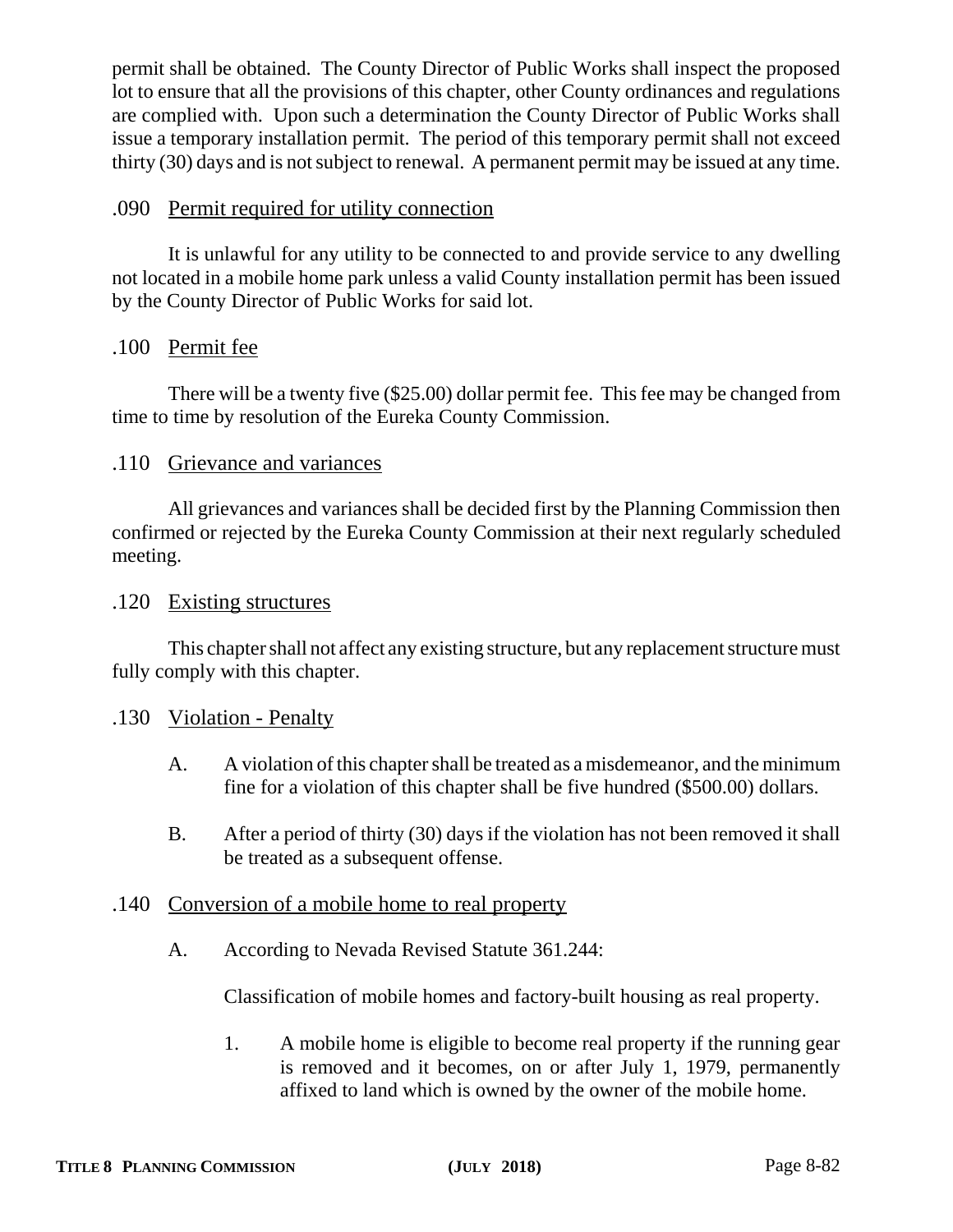- 2. A mobile home becomes real property when the Assessor of the County in which the mobile home is located has placed it on the tax roll as real property. The Assessor shall not place a mobile home on the tax roll until:
	- (a) He has received verification from the Manufactured Housing Division of the Department of Business and Industry that there is no security interest in the mobile home or the holders of security interests have agreed in writing to the conversion of the mobile home to real property and he has received a "Real Property Notice";
	- (b) The unsecured personal property tax has been paid in full for the current fiscal year;
	- (c) An affidavit of conversion of the mobile home from personal to real property has been recorded in the County Recorder's Office of the County in which the mobile home is located; and
	- (d) The dealer or owner has delivered to the division a copy of the recorded affidavit of conversion and all documents relating to the mobile home in its former condition as personal property.
- 3. A mobile home which is converted to real property pursuant to this section shall be deemed to be a fixture and an improvement to the real property to which it is affixed.
- 4. Factory-built housing, as defined in N.R.S. 461.080, constitutes real property if it becomes, on or after July 1, 1979, permanently affixed to land which is owned by the owner of the factory-built housing.
- 5. For the purposes of this section, "land which is owned" includes land for which the owner has a possessory interest resulting from a life estate, lease or contract for sale.
- B. A request for inspection to convert a mobile home to real property must be submitted to the Public Works Department indicating the name, phone number, and mailing address of the owner of the mobile home, as well as the address of the mobile home. An inspection fee of one hundred (\$100.00) dollars must be paid (prior to or after the completion of inspection) to the Public Works Department. This fee may be changed from time to time by resolution of the Eureka County Commission. All inspections of mobile home conversion will be made by the Public Works Department, and the following must be present:
	- 1. All mobile homes shall be set up as required by N.R.S. Chapter 489 and shall have a current State of Nevada inspection certificate for that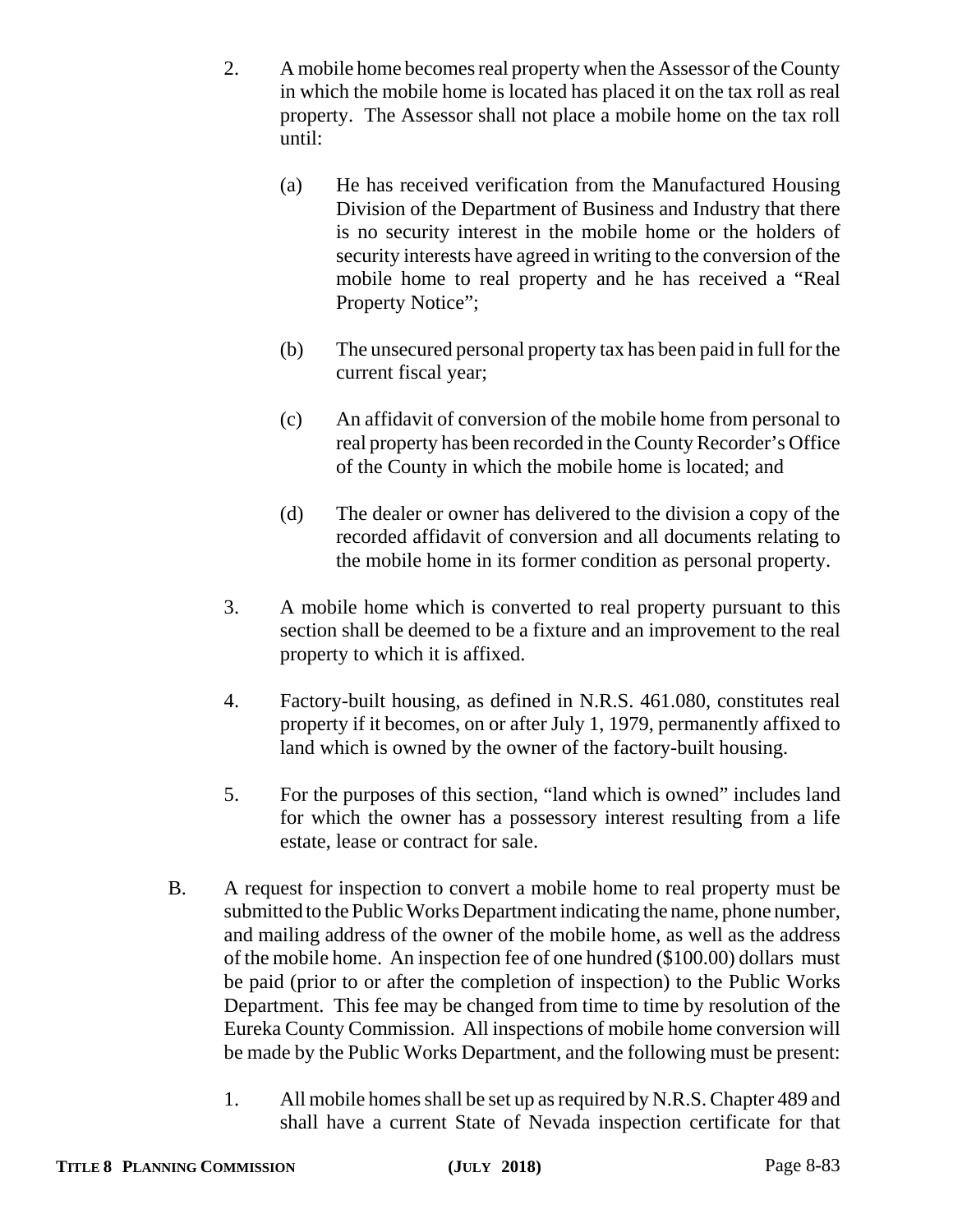location.

- 2. All installations to be converted to real property shall have continuous poured in place footings under each support frame. Footings shall be a minimum sixteen inches  $(16")$  x six inches  $(6")$  with two  $(2)$  number four (#4) rebar in each footing, running continuous.
- 3. Tie-downs shall be placed in the outside footings ten feet (10') o.c. maximum, and twenty four inches (24") from the ends of all footing.
- 4. On existing mobile homes where poured-in-place runners exist, approved drive-in anchors may be allowed. The maximum distance between drive-in anchors shall be six feet (6') o.c.
- 5. Perimeter enclosure must be constructed of concrete or concrete block, with a minimum width of four inches (4").
- 6. All perimeter concrete placed shall extend a minimum of thirty six inches (36") below grade where subject to freezing and thawing conditions.
- 7. Two access holes must be provided, minimum eighteen inches (18") x twenty four inches (24") or larger.
- 8. Crawl space must be provided with adequate ventilation.
- 9. All wheels, axles, and tongues must be removed.
- 10. Upon approval from the Public Works Department, alternate systems may be allowed. Minimum standards as set forth above must be met. Engineering and/or other supporting facts shall be supplied to the Public Works Department.

All design and construction must incorporate good engineering standards and construction practices and shall not void the mobile home manufacturer's requirements.

When all the above requirements have been met, contact the Eureka County Assessor's Office, P.O. Box 88, Eureka, Nevada, 89316 or (775) 237-5270, to complete the conversion requirements.

- C. The Assessor shall, without regard to whether the homeowner has made a request, place a manufactured home on the tax roll as real property if, on or after July 1, 2001, the manufactured home is permanently affixed to a residential lot outside a mobile home park pursuant to N.R.S. 361.244(5).
- .150 Conversion of mobile home from real property to personal property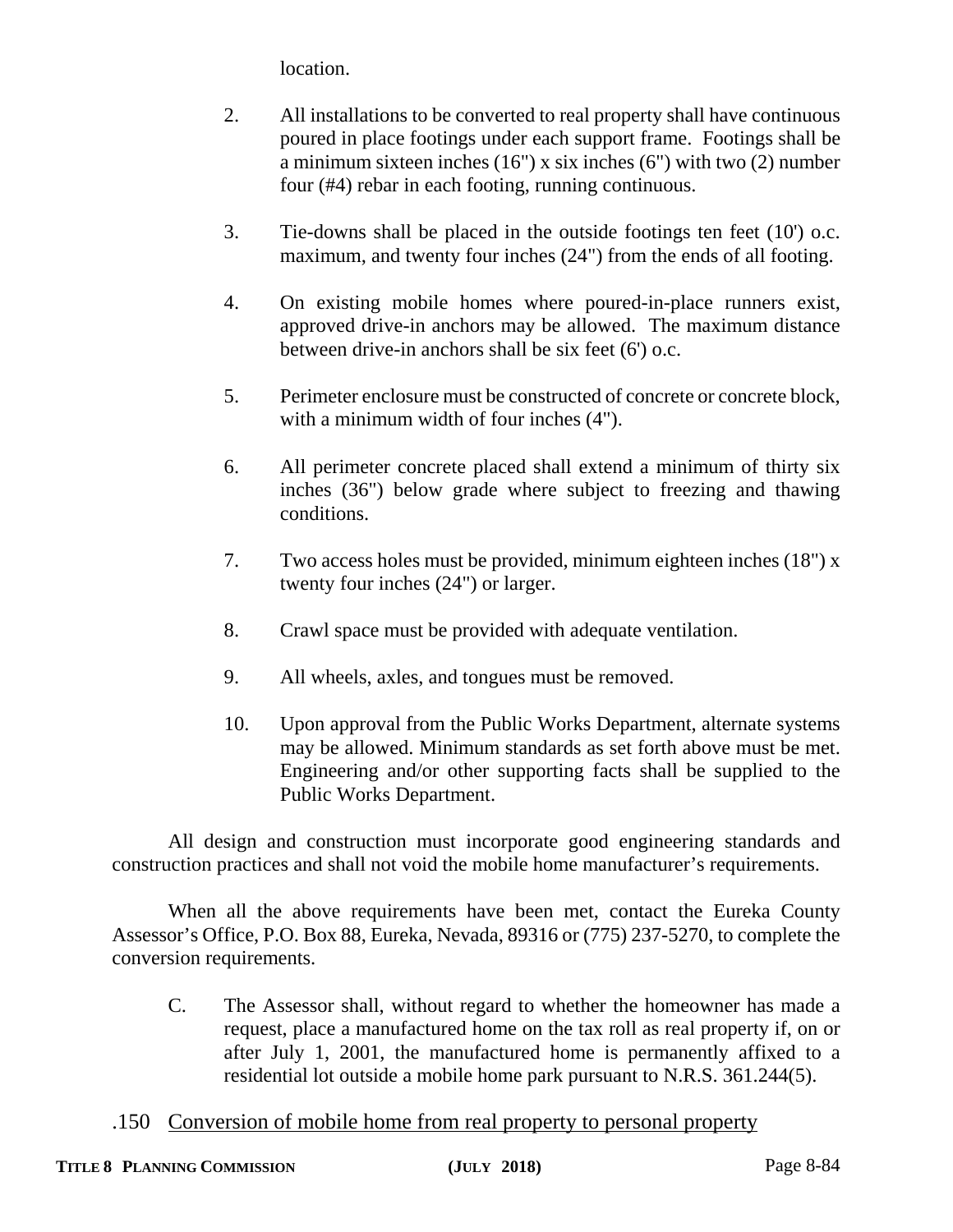According to Nevada Revised Statute 361.2445:

- A. A mobile home which has been converted to real property pursuant to N.R.S. 361.244 may not be removed from the real property to which it is affixed unless, at least thirty (30) days before removing the mobile home:
	- 1. The owner:
		- a. Files with the division an affidavit stating that the sole purpose for converting the mobile home from real to personal property is to effect a transfer of the title to the mobile home;
		- b. Files with the division the affidavit of consent to the removal of the mobile home of each person who holds any legal interest in the real property to which the mobile home is affixed; and
		- c. Gives written notice to the County Assessor of the County in which the real property it situated; and
	- 2. The County Assessor certifies in writing that all taxes for the fiscal year on the mobile home and the real property to which the mobile home is affixed have been paid.
- B. The County Assessor shall not remove a mobile home from the tax rolls until:
	- 1. He has received verification that there is no security interest in the mobile home or the holders of security interests have agreed in writing to the conversion of the mobile home to personal property; and
	- 2. An affidavit of conversion of the mobile home from real to personal property has been recorded in the County Recorder's Office of the County in which the real property to which the mobile home was affixed is situated.
- C. A mobile home which is physically removed from real property pursuant to this section shall be deemed to be personal property immediately upon its removal.
- D. The department shall adopt:
	- 1. Such regulations as are necessary to carry out the provisions of this section; and
	- 2. A standard form for the affidavits required by this section.
- E. Before the owner of a mobile home that has been converted to personal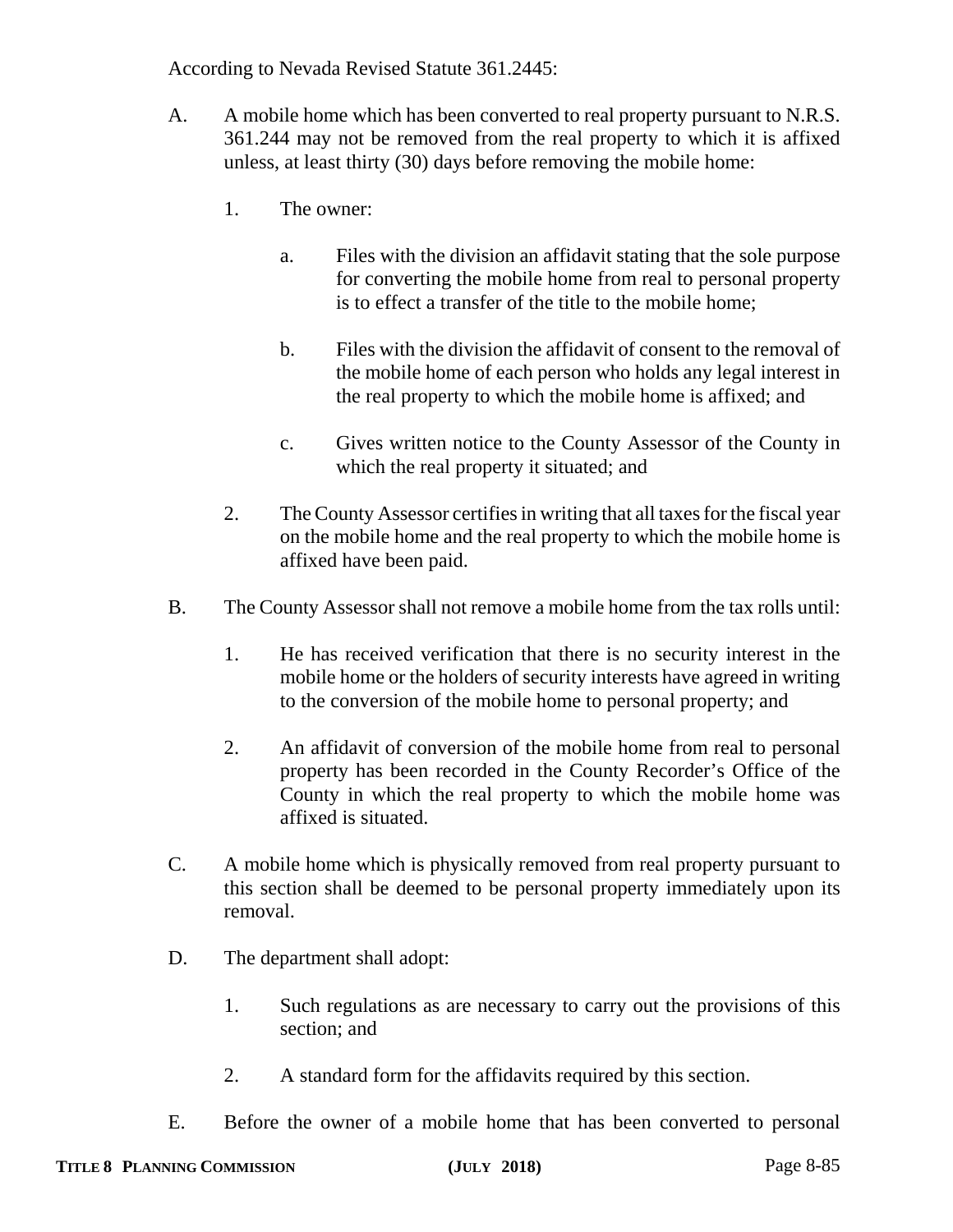property pursuant to this section may transfer ownership of the mobile home, he must obtain a certificate of ownership from the division.

- F. For the purposes of this section, the removal of a mobile home from real property includes the detachment of the mobile home from its foundation, other than temporarily for the purpose of making repairs or improvements to the mobile home or the foundation.
- G. As used in this section:
	- 1. "**Division**" means the Manufactured Housing Division of the Department of Business and Industry.
	- 2. "**Owner**" means any person who holds an interest in the mobile home or the real property to which the mobile home is affixed evidenced by a conveyance or other instrument which transfers that interest to him and is recorded in the Office of the County Recorder of the County in which the mobile home and real property are situated, but does not include the owner or holder of a right-of-way, easement or subsurface property right appurtenant to the real property.